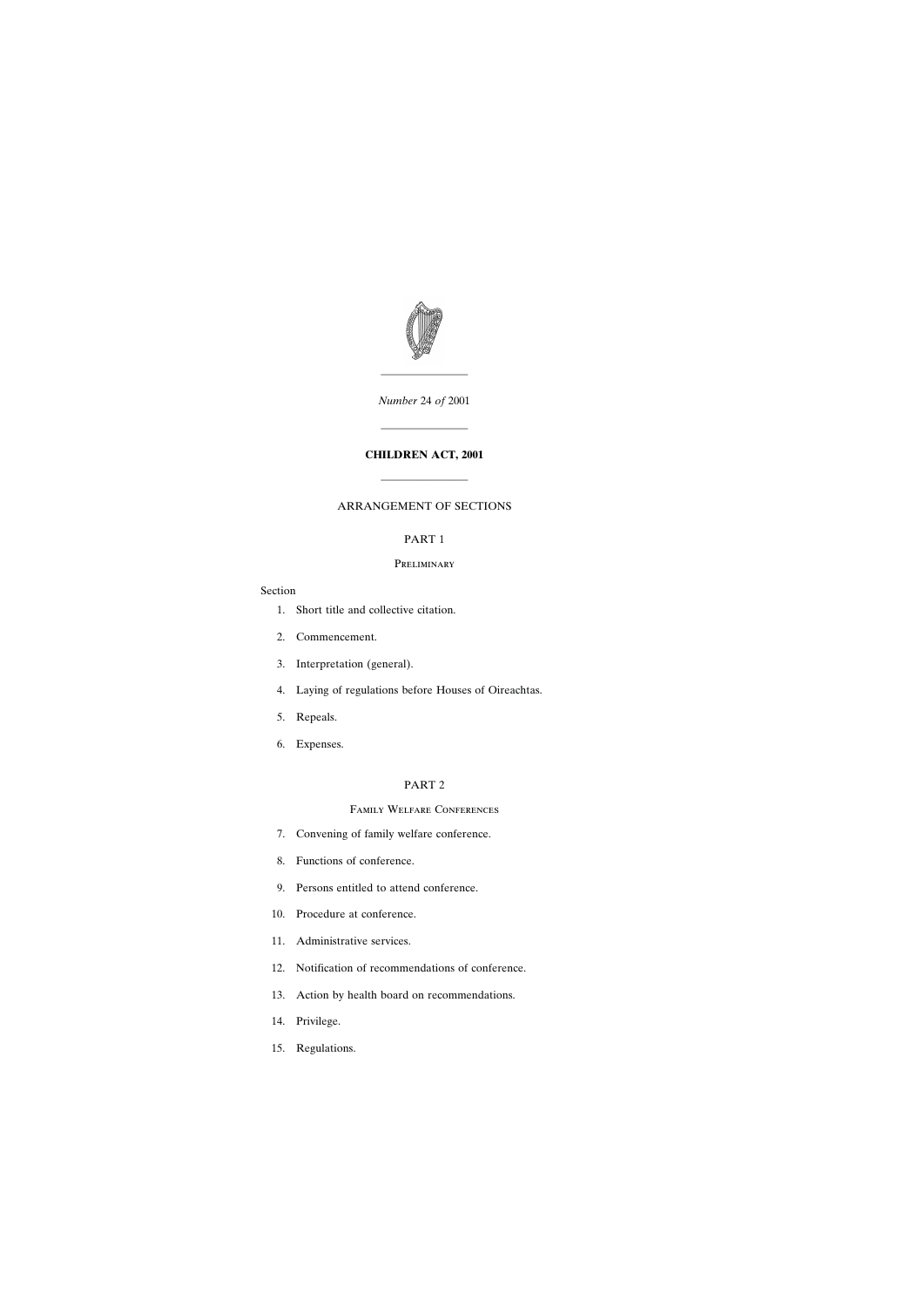#### Amendment of Act of 1991

#### Section

[16. Amendment \(new Parts IVA and IVB\) of Act of 1991.](#page-21-0)

# PART 4

#### Diversion Programme

#### *Introductory*

- [17. Interpretation \(](#page-33-0)*Part 4*).
- [18. Principle.](#page-34-0)
- [19. Objective of Programme.](#page-34-0)
- [20. Diversion Programme.](#page-34-0)
- [21. Temporary incapacity of Director.](#page-34-0)

#### *Admission to Programme*

- [22. Report on child to Director.](#page-34-0)
- [23. Admission to Programme.](#page-34-0)
- [24. Decision to admit to Programme.](#page-35-0)

#### *Administration of cautions*

- [25. Cautions.](#page-35-0)
- [26. Presence of victim at formal caution.](#page-36-0)

#### *Supervision of children admitted to Programme*

- [27. Supervision.](#page-36-0)
- [28. Level of supervision.](#page-37-0)

#### *Holding of conference in respect of child*

- [29. ''Conference''.](#page-37-0)
- [30. Recommendation that conference be held.](#page-38-0)
- [31. Decision on holding conference.](#page-38-0)
- [32. Persons entitled to attend conference.](#page-39-0)
- [33. Location of conference.](#page-40-0)
- [34. Time limit for holding conference.](#page-40-0)
- [35. Notification to participants.](#page-40-0)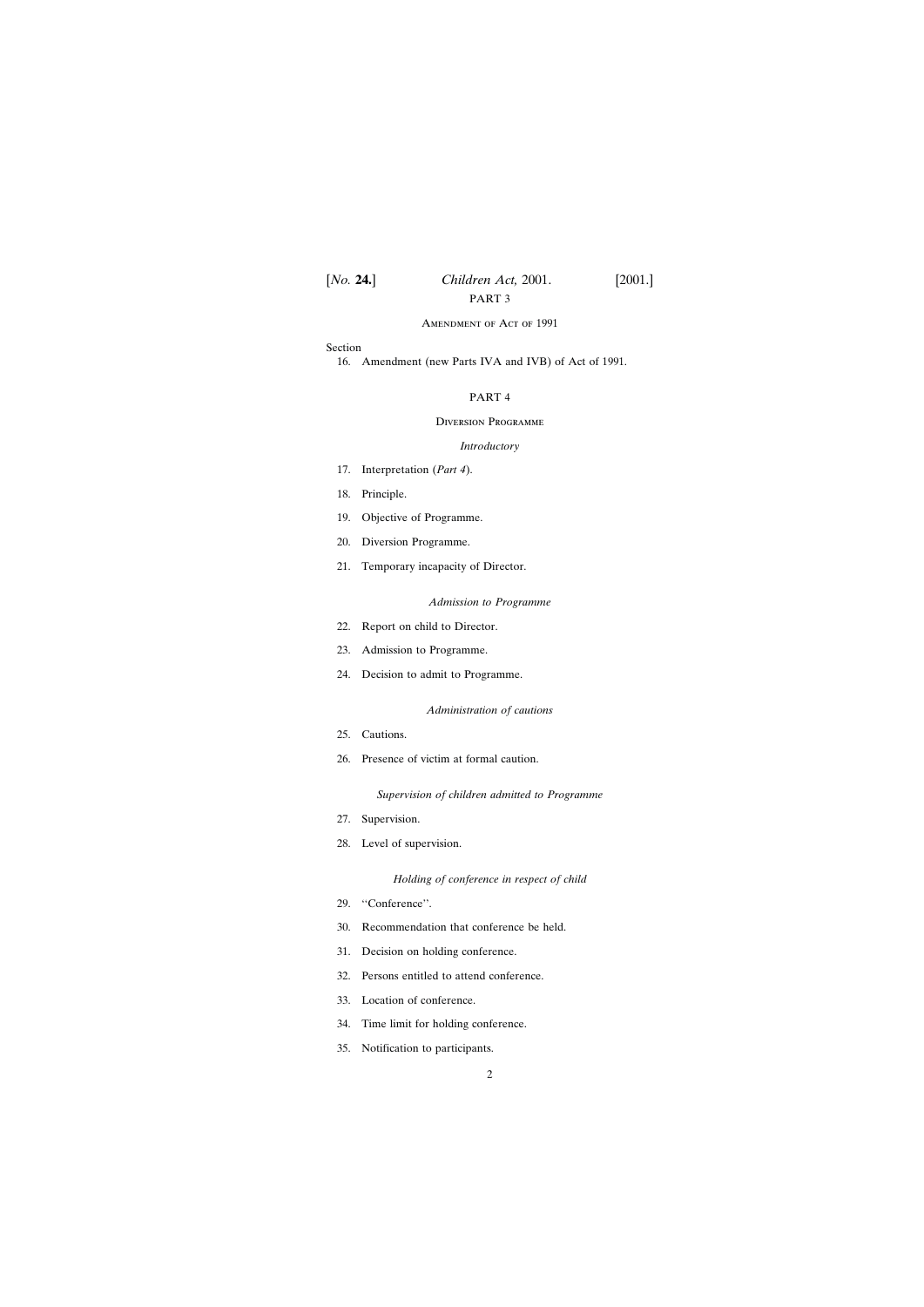# Section

- [36. Views of those unable or unwilling to attend conference.](#page-40-0)
- [37. Procedure at conference.](#page-40-0)
- [38. Period or level of supervision.](#page-41-0)
- [39. Action plan.](#page-41-0)
- [40. Disagreement on action plan.](#page-42-0)
- [41. Report to Director.](#page-43-0)
- [42. Decision by Director on period or level of supervision.](#page-43-0)
- [43. Administrative services.](#page-43-0)

*Committee to monitor effectiveness of Programme*

- [44. Review of effectiveness of Programme.](#page-43-0)
- [45. Vacancies in committee.](#page-44-0)

# *Other matters relating to the Programme*

- [46. Supplemental provisions.](#page-44-0)
- [47. Regulations \(](#page-45-0)*Part 4*).
- [48. Inadmissible evidence.](#page-45-0)
- [49. Bar to proceedings.](#page-45-0)
- [50. Privilege.](#page-45-0)
- [51. Protection of identity of children.](#page-45-0)

# PART 5

# Criminal Responsibility

- [52. Age of criminal responsibility.](#page-47-0)
- 53. Duty of Garda Síochána in relation to certain under-age [children.](#page-47-0)
- [54. Aiding, etc., under-age child to commit offence.](#page-48-0)

# PART 6

TREATMENT OF CHILD SUSPECTS IN GARDA SÍOCHÁNA STATIONS

- [55. Treatment of child suspects.](#page-48-0)
- 56. Separation of children from adults in Garda Síochána station.
- [57. Notification to child.](#page-48-0)
- [58. Notification of arrest of child to parent or guardian.](#page-48-0)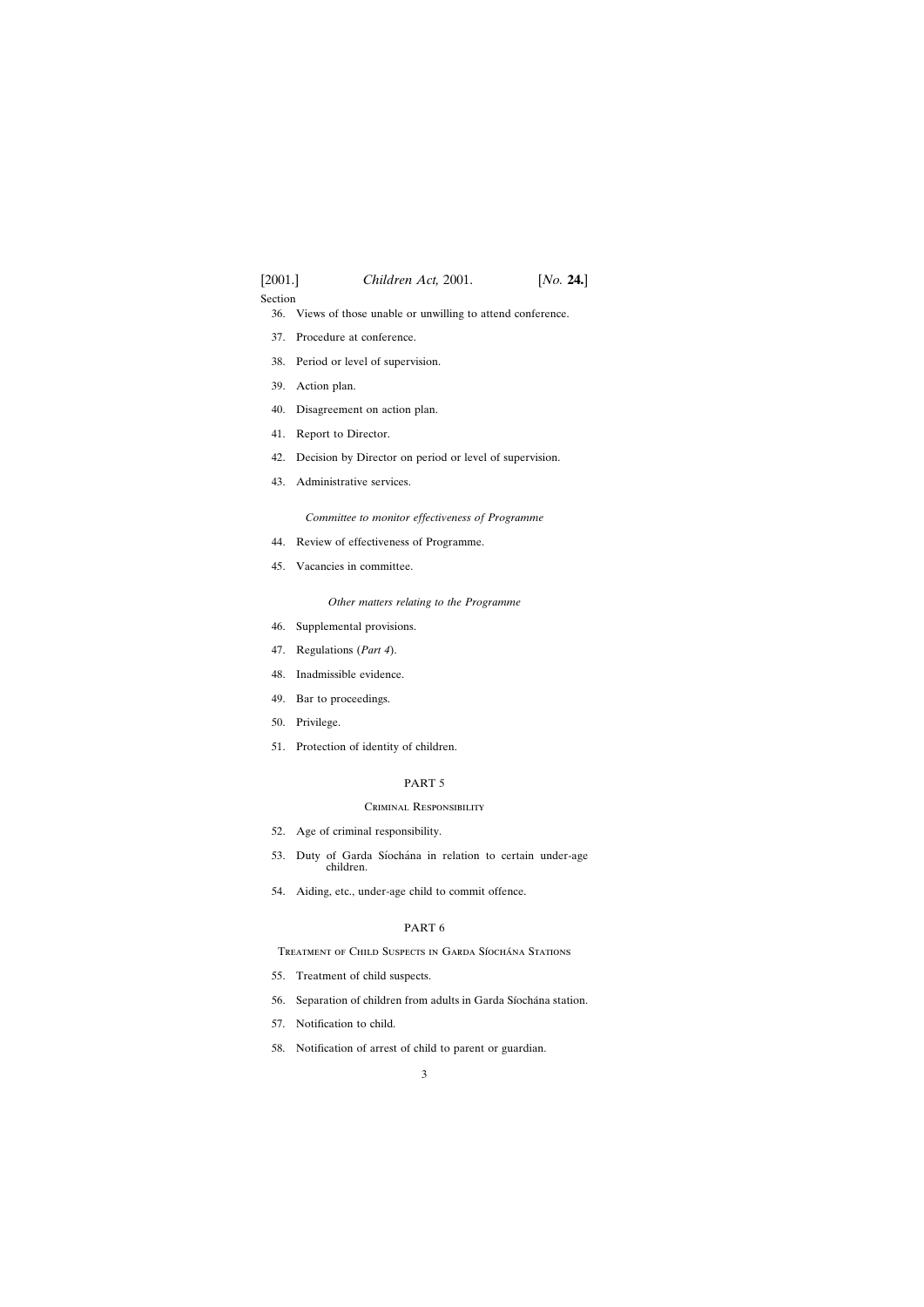| [No. 24.] | Children Act, 2001. | $[2001.]$ |
|-----------|---------------------|-----------|
|-----------|---------------------|-----------|

#### Section

- [59. Notification to health board.](#page-49-0)
- [60. Notification to solicitor.](#page-50-0)
- [61. Interviewing children.](#page-50-0)
- [62. Notification of proceedings to parent or guardian.](#page-51-0)
- [63. Notification of proceedings to adult relative or other adult.](#page-52-0)
- [64. Procedure by summons.](#page-52-0)
- [65. Notice to adult relative or other adult where proceeding by](#page-52-0) [summons.](#page-52-0)
- [66. Provisions common to](#page-53-0) *sections 56* to *63* and *65*.
- [67. Amendment of section 5 of the Criminal Justice Act, 1984.](#page-53-0)
- 68. Release on bail by member of Garda Síochána.
- [69. Application of certain provisions to married child.](#page-54-0)
- [70. Regulations \(](#page-54-0)*Part 6*).

#### PART 7

#### Children Court

- [71. Children Court.](#page-55-0)
- [72. Requirement for transacting business in Children Court.](#page-55-0)
- [73. Arrangements for hearing of proceedings in Children Court.](#page-55-0)
- [74. Children charged with summary offences jointly with adults.](#page-56-0)
- [75. Jurisdiction to deal summarily with indictable offences.](#page-56-0)
- [76. Children charged with indictable offences jointly with adults.](#page-57-0)

#### PART 8

#### Proceedings in Court

- [77. Referral of case to health board.](#page-58-0)
- [78. Family conference.](#page-58-0)
- [79. Convening of family conference.](#page-59-0)
- [80. Action plan.](#page-59-0)
- [81. Report to Court by probation and welfare officer.](#page-59-0)
- [82. Action by Court on report of probation and welfare officer.](#page-59-0)
- [83. Failure to comply with action plan.](#page-60-0)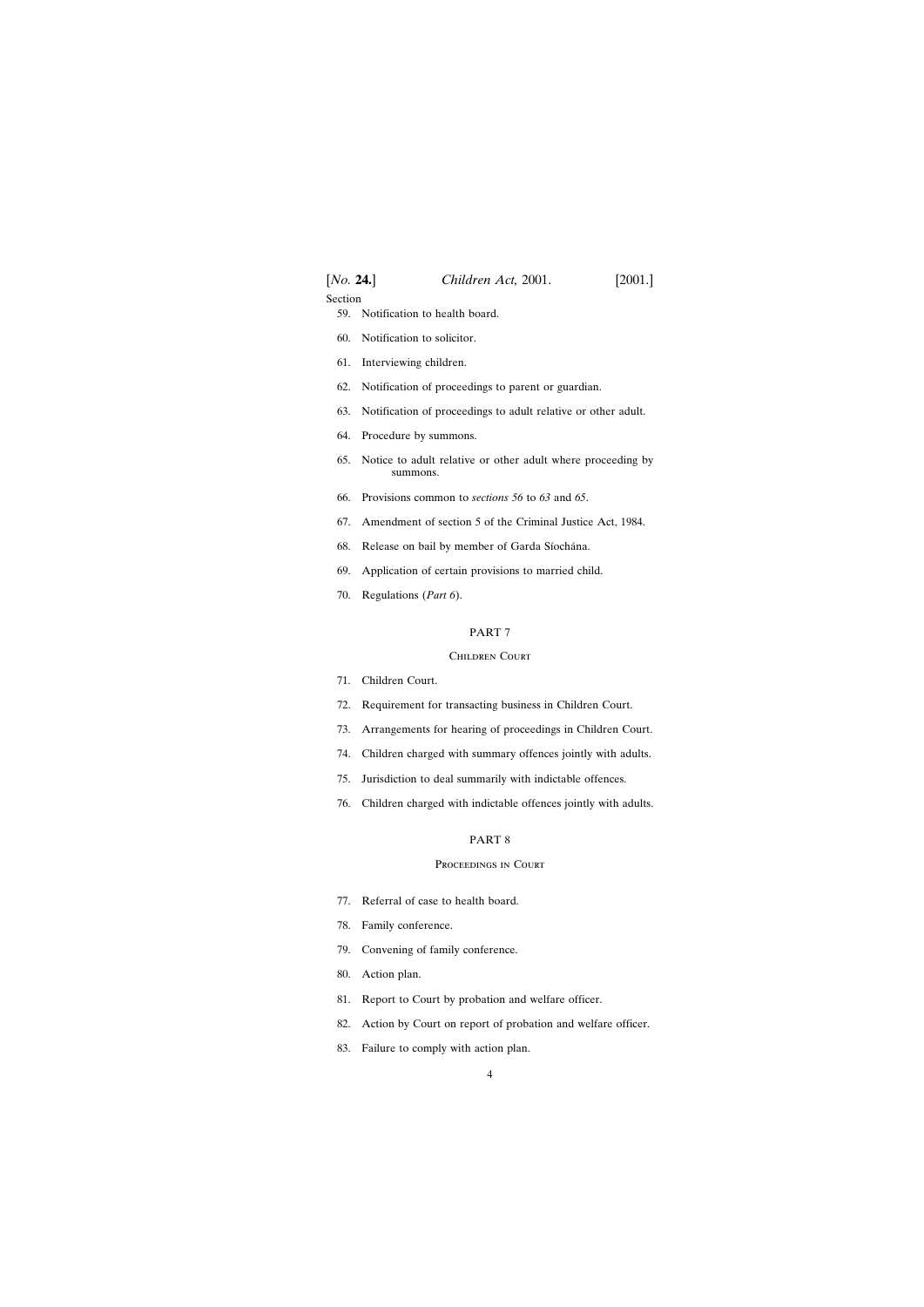Section

- [84. Review of compliance with action plan.](#page-60-0)
- [85. Application of provisions.](#page-60-0)
- [86. Procedure at family conference.](#page-60-0)
- [87. Administrative services to family conference.](#page-61-0)
- [88. Remand in custody.](#page-61-0)
- [89. Non-application of section 5 of Bail Act, 1997.](#page-62-0)
- [90. Conditions of bail.](#page-62-0)
- [91. Attendance at Court of parents or guardian.](#page-62-0)
- [92. Conveyance to and from Court.](#page-63-0)
- [93. Restrictions on reports of proceedings in which children are](#page-63-0) [concerned.](#page-63-0)
- [94. Persons entitled to be present at hearing.](#page-64-0)

# PART 9

Powers of Courts in Relation to Child Offenders

#### *General*

- [95. Interpretation \(](#page-64-0)*Part 9*).
- [96. Principles relating to exercise of criminal jurisdiction over](#page-65-0) [children.](#page-65-0)
- [97. Construction of certain references.](#page-66-0)
- [98. Orders on finding of guilt.](#page-66-0)

#### *Probation Officer's Reports*.

- [99. Probation officer's report.](#page-66-0)
- [100. Remand for preparation of report or other reason.](#page-67-0)
- [101. Availability of child for preparation of report.](#page-68-0)
- [102. Immunity from liability for reports.](#page-68-0)
- [103. Access to reports.](#page-69-0)
- [104. Right to tender evidence on report.](#page-69-0)
- [105. Oral reports.](#page-69-0)
- [106. Power of court on receipt of report.](#page-69-0)
- [107. Regulations regarding reports.](#page-70-0)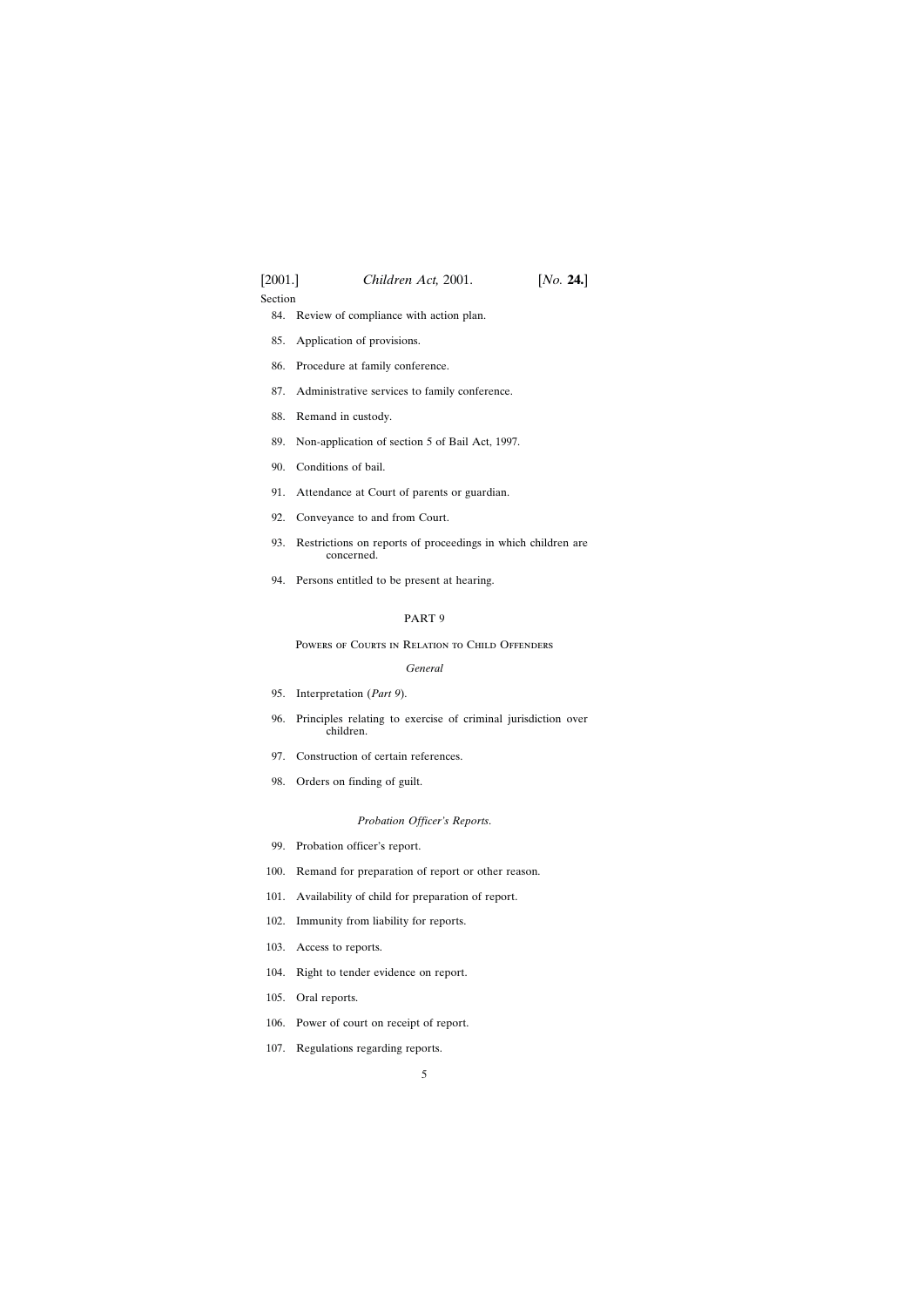*Fines, costs and compensation*

Section

| 108. | Maximum fines. |  |
|------|----------------|--|
|------|----------------|--|

- [109. Determination of amount of fine and costs.](#page-70-0)
- [110. Default in payment of fine, costs or compensation.](#page-71-0)

*Orders in relation to parents or guardian*

- [111. Parental supervision order.](#page-71-0)
- [112. Non-compliance with parental supervision order.](#page-72-0)
- [113. Compensation by parent or guardian.](#page-73-0)
- [114. Binding over of parent or guardian.](#page-74-0)

#### *Community Sanctions*

- [115. Community sanction.](#page-75-0)
- [116. Imposition of community sanction.](#page-75-0)
- [117. Conditions to which community sanction may be made](#page-76-0) [subject.](#page-76-0)
- [118. Day centres.](#page-77-0)
- [119. Power to vary day centre order.](#page-79-0)
- [120. Power to revoke day centre order.](#page-80-0)
- [121. Provisions where more than one day centre order.](#page-81-0)
- [122. Non-compliance with day centre order.](#page-81-0)
- [123. Duties of child under day centre order.](#page-82-0)
- [124. Probation \(training or activities programme\) order.](#page-82-0)
- [125. Probation \(intensive supervision\) order.](#page-83-0)
- [126. Probation \(residential supervision\) order.](#page-85-0)
- [127. Power to vary probation \(residential supervision\) order.](#page-86-0)
- [128. Failure to observe conditions of probation.](#page-87-0)
- [129. Suitable person \(care and supervision\) order.](#page-87-0)
- [130. Non-compliance with suitable person \(care and supervision\)](#page-88-0) [order.](#page-88-0)
- [131. Mentor \(family support\) order.](#page-89-0)
- [132. Non-compliance with mentor \(family support\) order.](#page-90-0)
- [133. Restriction on movement order.](#page-90-0)
- [134. Variation of restriction on movement order.](#page-91-0)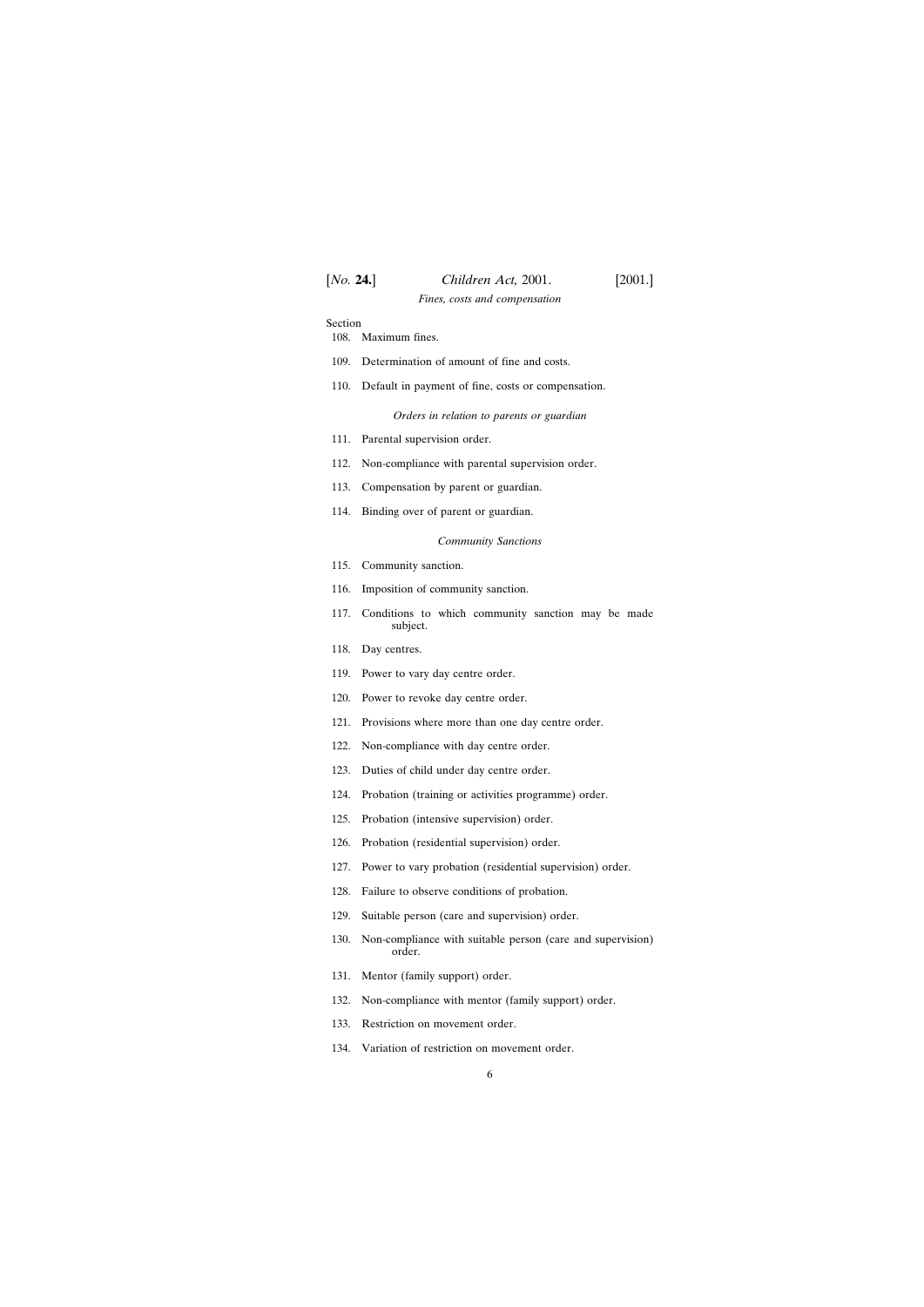#### Section

- [135. Provisions regarding more than one restriction on movement](#page-92-0) [order.](#page-92-0)
- [136. Non-compliance with restriction on movement order.](#page-92-0)
- [137. Dual order.](#page-93-0)
- [138. Expiry of community sanction.](#page-93-0)
- [139. Commission of offence while community sanction in force.](#page-93-0)
- [140. Effect of subsequent period of detention.](#page-93-0)
- [141. Regulations.](#page-93-0)

#### *Detention*

- [142. Detention orders.](#page-94-0)
- [143. Restriction on detention orders.](#page-94-0)
- [144. Deferment of detention order.](#page-94-0)
- [145. Alternative to detention where no place available in children](#page-97-0) [detention school.](#page-97-0)
- [146. Finding of guilt during deferment.](#page-97-0)
- [147. Detention in accordance with age of child.](#page-97-0)
- [148. Document to be produced to Director of children detention](#page-97-0) [school.](#page-97-0)
- [149. Period of detention in children detention school.](#page-97-0)
- [150. Places of detention.](#page-98-0)
- [151. Detention and supervision.](#page-98-0)
- [152. Transfer.](#page-99-0)
- [153. Rules governing places of detention.](#page-99-0)
- [154. Amendment of Criminal Justice \(Community Service\) Act,](#page-100-0) [1983.](#page-100-0)
- [155. Punishment of certain indictable offences.](#page-100-0)
- [156. Restriction on punishment of children.](#page-101-0)

#### PART 10

#### Children Detention Schools

#### *General*

- [157. Interpretation \(](#page-101-0)*Part 10*).
- [158. Principal object of children detention schools.](#page-101-0)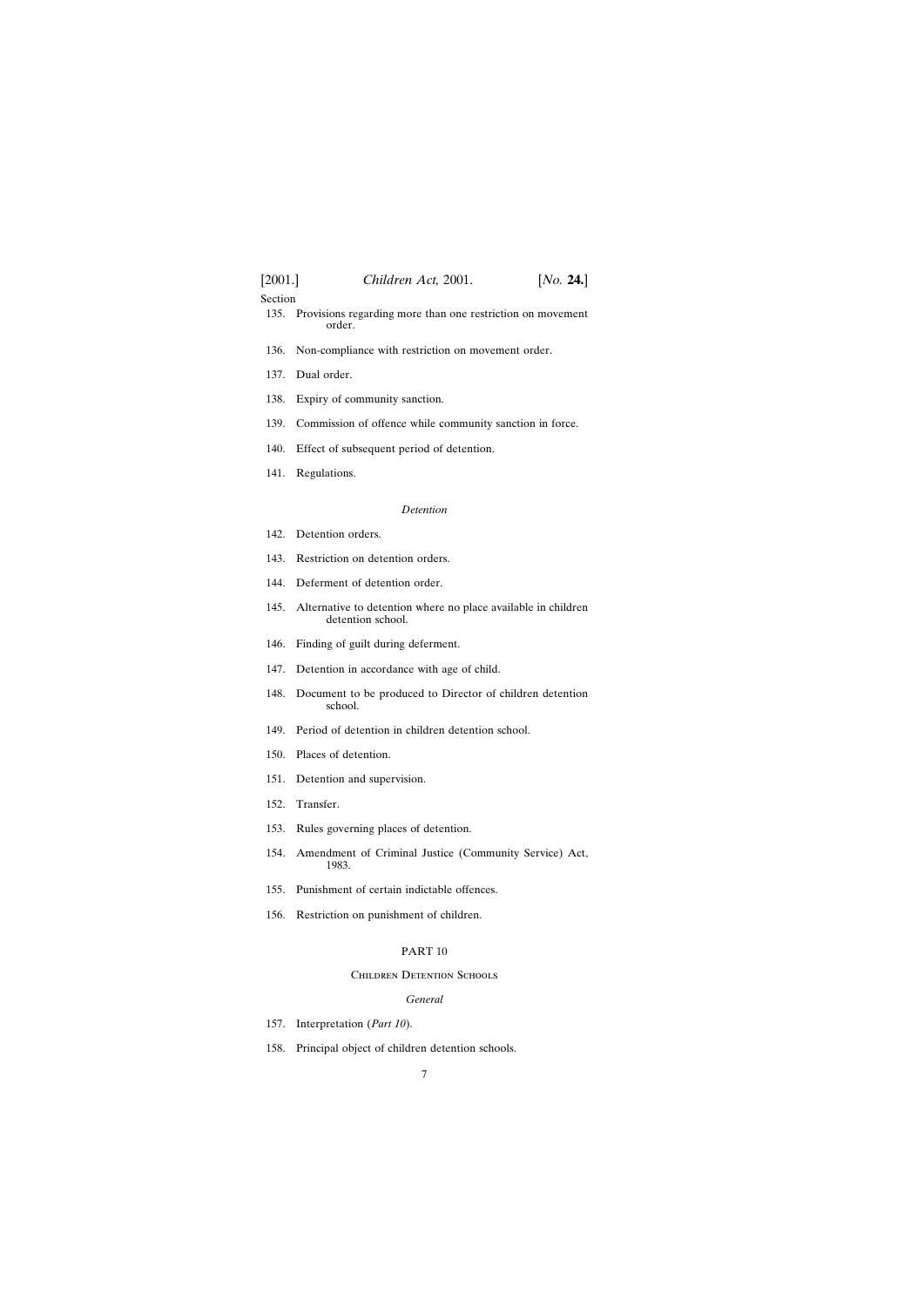# [*No.* **24.**] *Children Act,* 2001. [2001.] Section

- [159. Certified schools under Act of 1908.](#page-102-0)
- [160. Designation of children detention schools.](#page-102-0)
- [161. Provision of other places for detention of children.](#page-103-0)
- [162. Funding of such places.](#page-103-0)
- [163. Closure of schools.](#page-103-0)

#### *Boards of Management*

- [164. Boards of management.](#page-104-0)
- [165. Functions of boards of management.](#page-104-0)
- [166. Additional functions.](#page-104-0)
- [167. Membership, etc., of boards of management.](#page-104-0)
- [168. Removal and resignation of members.](#page-105-0)
- [169. Casual vacancies.](#page-105-0)
- [170. Temporary substitutes.](#page-105-0)
- [171. Remuneration of members.](#page-105-0)
- [172. Funding of Board.](#page-106-0)
- [173. Accounts and audits.](#page-106-0)
- [174. Annual report and information.](#page-106-0)
- [175. Meetings and procedure.](#page-106-0)
- [176. Directions by Minister.](#page-107-0)
- [177. Membership of either House of Oireachtas or of European](#page-107-0) [Parliament.](#page-107-0)
- [178. Non-disclosure of information.](#page-108-0)
- [179. Rules by boards of management.](#page-108-0)

### *Director and staff of schools*

- [180. The Director.](#page-109-0)
- [181. Staff of children detention schools.](#page-109-0)
- [182. Transfer of staff.](#page-110-0)
- [183. Terms and conditions of transferred staff.](#page-110-0)
- [184. Superannuation of staff.](#page-110-0)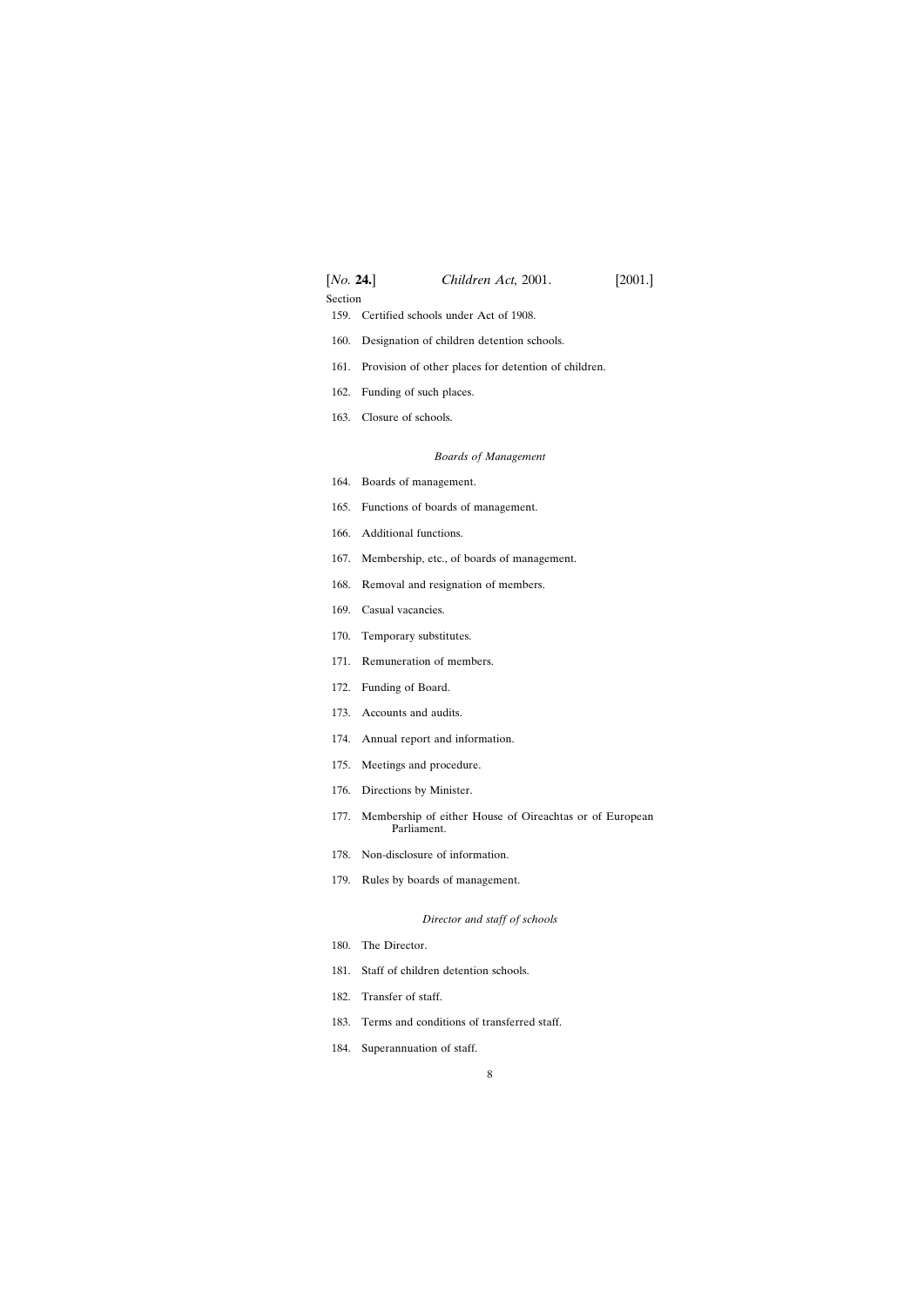# Section

- [185. Inspector of children detention schools.](#page-111-0)
- [186. Functions of Inspector.](#page-112-0)
- [187. Powers of Inspector.](#page-112-0)
- [188. Reports of inspections and investigations.](#page-112-0)
- [189. Annual report of Inspector.](#page-113-0)
- [190. Visiting panel.](#page-113-0)
- [191. Duties and powers of visiting panels.](#page-113-0)
- [192. Visits by judges.](#page-114-0)

#### *Operation of schools*

- [193. Obligation of Director to accept children.](#page-114-0)
- [194. Reception of children in schools.](#page-114-0)
- [195. Maximum number of detained children.](#page-114-0)
- [196. Sex and age of detained children.](#page-115-0)
- [197. Treatment of children.](#page-115-0)
- [198. Transfer between schools and places provided under](#page-115-0) *section [161](#page-115-0)*.
- [199. Provision as to religious observance.](#page-115-0)
- [200. Provision of medical treatment.](#page-115-0)
- [201. Discipline.](#page-116-0)
- [202. Permitted absence.](#page-116-0)
- [203. Other permitted absences.](#page-117-0)
- [204. Mobility trips.](#page-117-0)
- [205. Temporary leave.](#page-118-0)
- [206. Conditions of grant of temporary leave.](#page-118-0)
- [207. Supervision in community.](#page-119-0)
- [208. Voluntary aftercare.](#page-121-0)
- [209. Unconditional release.](#page-121-0)
- [210. Early discharge.](#page-121-0)
- [211. Order for production of child.](#page-121-0)
- [212. Responsible persons.](#page-122-0)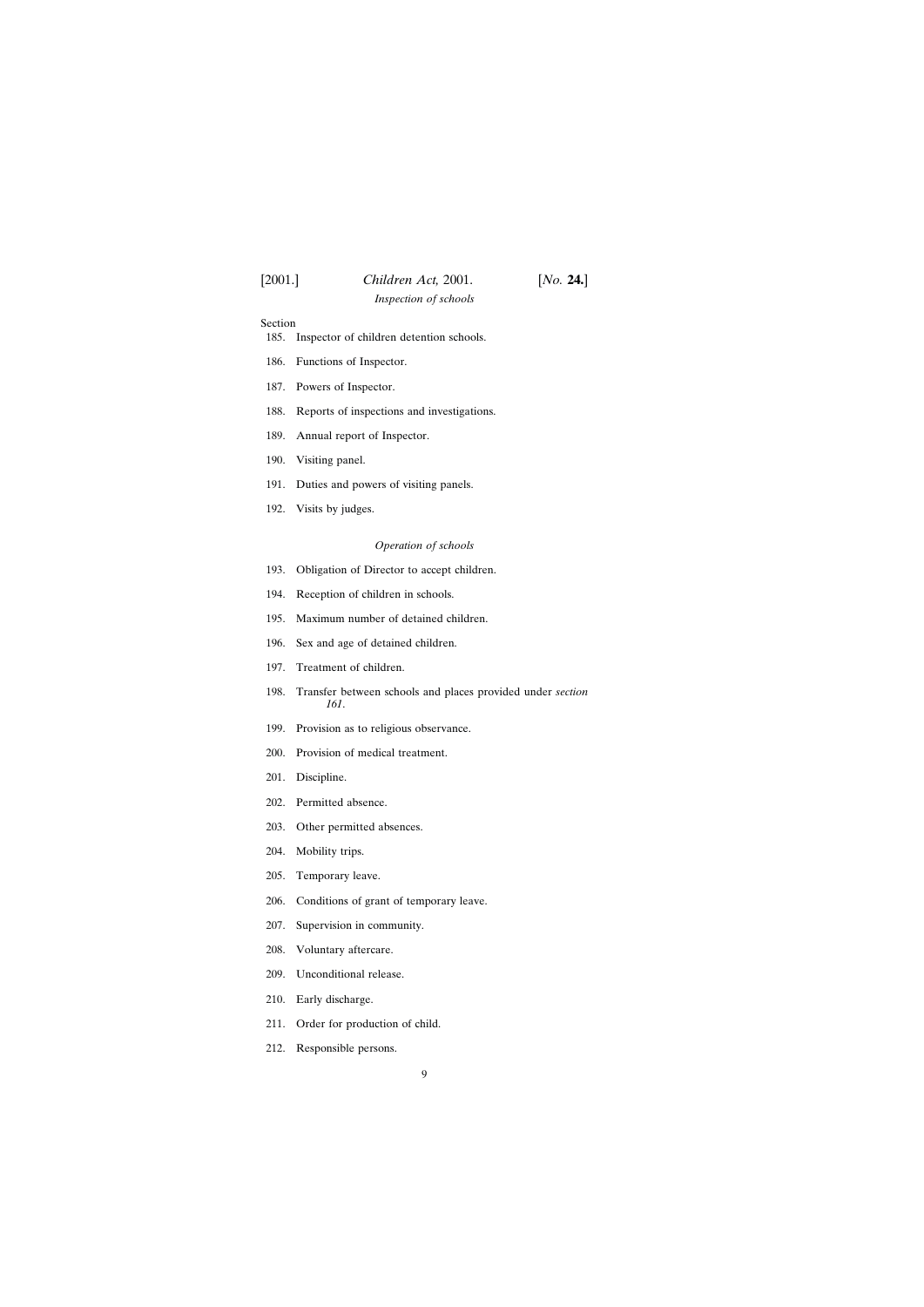| [ <i>No.</i> <b>24.</b> ] | Children Act, 2001. | [2001.] |
|---------------------------|---------------------|---------|
| $\sim$ $\sim$             |                     |         |

Section

- [213. Duty to notify changes of address to school.](#page-122-0)
- [214. Lawful custody of detained children.](#page-122-0)

### *Offences*

- [215. Escape.](#page-122-0)
- [216. Helping child to escape.](#page-123-0)
- [217. Harbouring escaped child.](#page-123-0)
- [218. Unlawful entry or communication.](#page-123-0)
- [219. Bringing alcohol, etc., into schools.](#page-123-0)

# *Other matters*

- [220. Delegation of certain functions by Minister.](#page-124-0)
- [221. Regulations.](#page-124-0)
- [222. Pending proceedings.](#page-125-0)
- [223. Saving for certain acts.](#page-125-0)
- [224. Transitional provisions.](#page-125-0)

# PART 11

# Special Residential Services Board

- [225. Interpretation \(](#page-125-0)*Part 11*).
- [226. Special Residential Services Board.](#page-125-0)
- [227. Functions of Board.](#page-126-0)
- [228. Assignment of other functions.](#page-127-0)
- [229. Policy directions.](#page-127-0)
- [230. Membership, etc., of Board.](#page-127-0)
- [231. Removal and resignation of members.](#page-128-0)
- [232. Temporary substitutes.](#page-128-0)
- [233. Casual vacancies.](#page-128-0)
- [234. Remuneration of members.](#page-128-0)
- [235. Application to Board of](#page-129-0) *sections 175*, *177* and *178*.
- [236. Seal.](#page-129-0)
- [237. Chief Executive of Board.](#page-129-0)
- [238. Staff of Board.](#page-129-0)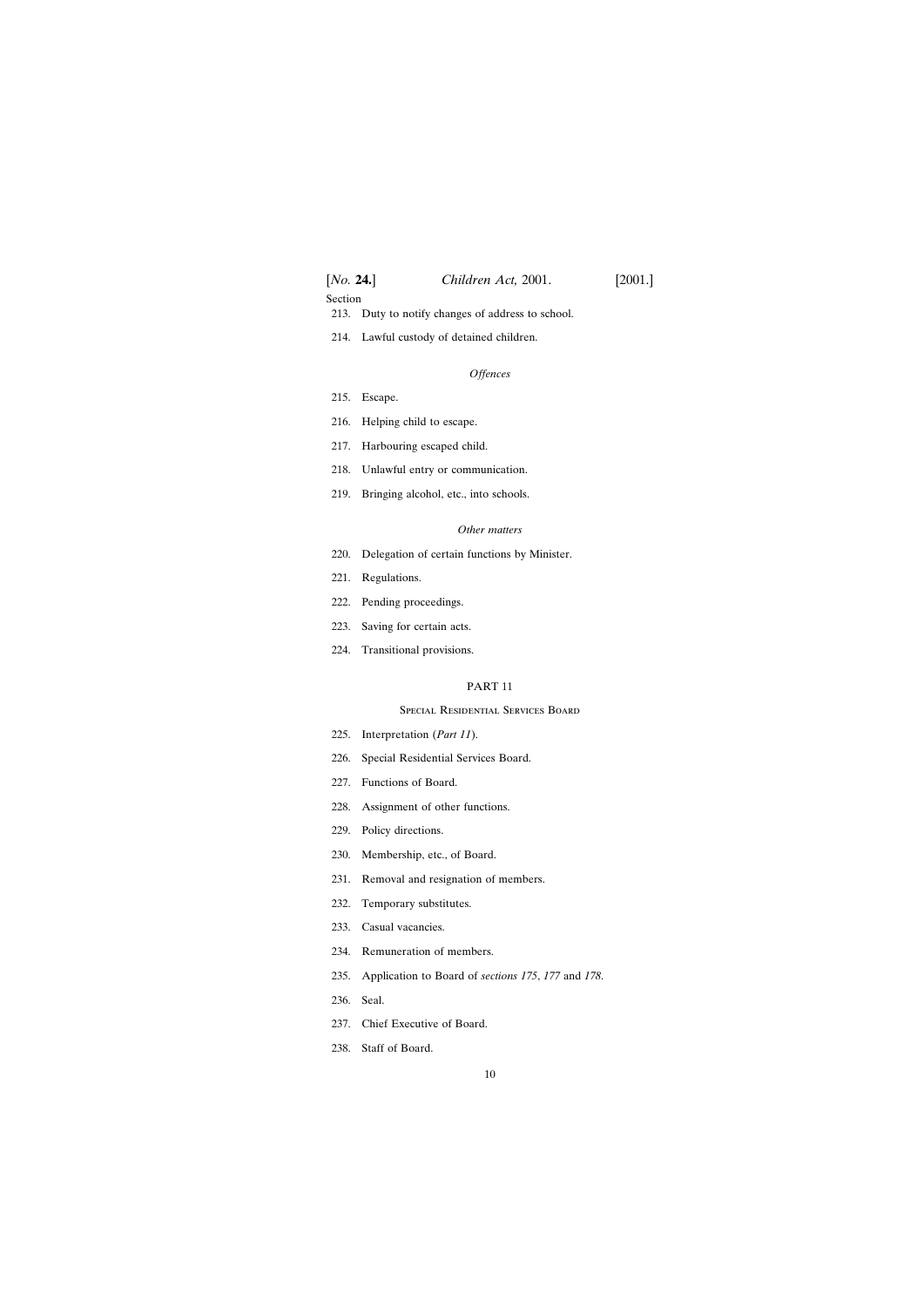Section

- [239. Superannuation of staff.](#page-130-0)
- [240. Funding of Board.](#page-130-0)
- [241. Accounts and audits of Board.](#page-131-0)
- [242. Annual report and information.](#page-131-0)
- [243. Delegation of functions.](#page-131-0)
- [244. Regulations.](#page-131-0)

#### PART 12

#### PROTECTION OF CHILDREN

- [245. Interpretation \(](#page-132-0)*Part 12*).
- [246. Cruelty to children.](#page-132-0)
- [247. Begging.](#page-133-0)
- [248. Allowing child to be in brothel.](#page-133-0)
- [249. Causing or encouraging sexual offence upon child.](#page-134-0)
- [250. Amendment of Criminal Law \(Sexual Offences\) Act, 1993.](#page-134-0)
- [251. Power to proceed in absence of child.](#page-134-0)
- [252. Anonymity of child in court proceedings.](#page-135-0)
- [253. Mode of charging offences.](#page-135-0)
- [254. Powers of arrest without warrant, etc.](#page-135-0)
- [255. Power to take deposition of child.](#page-136-0)
- [256. Presumption and determination of age of child victim.](#page-137-0)
- [257. Clearing of court in certain cases.](#page-137-0)

# PART 13

#### **MISCELLANEOUS**

- [258. Non-disclosure of certain findings of guilt.](#page-138-0)
- [259. Duties of probation officers.](#page-140-0)
- [260. Interference with supervisor.](#page-140-0)
- 261. Powers of Garda Síochána.
- [262. Delegation by principal probation and welfare officer.](#page-141-0)
- [263. Temporary accommodation of children.](#page-141-0)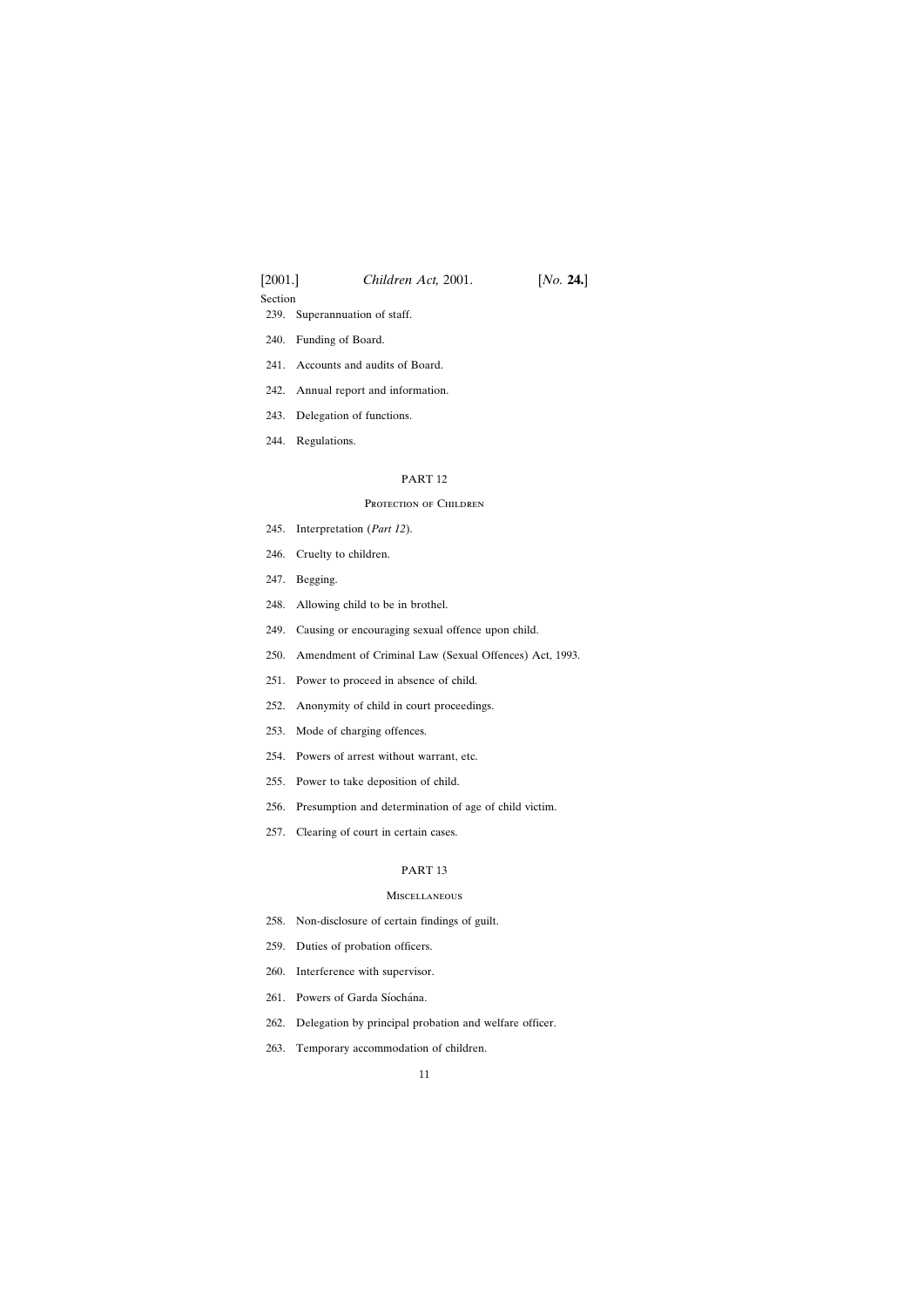| [No. 24.] | Children Act, 2001.<br> 2001.                                 |
|-----------|---------------------------------------------------------------|
| Section   |                                                               |
|           | 264. Research.                                                |
| 265.      | Right of appeal.                                              |
|           | 266. Amendment of section 5 of Criminal Law (Rape) Act, 1981. |
|           | 267. Amendment of sections 17(2) and 59 of Act of 1991.       |
|           | 268. Children in care of health board.                        |
|           | 269. Presumption and determination of age.                    |
| 270.      | Safety of children at entertainments.                         |
|           | 271. Exclusion of members of Defence Forces.                  |

# [SCHEDULE 1](#page-144-0)

# Offences Against Children

# [SCHEDULE 2](#page-145-0)

Enactments Repealed

————————————————————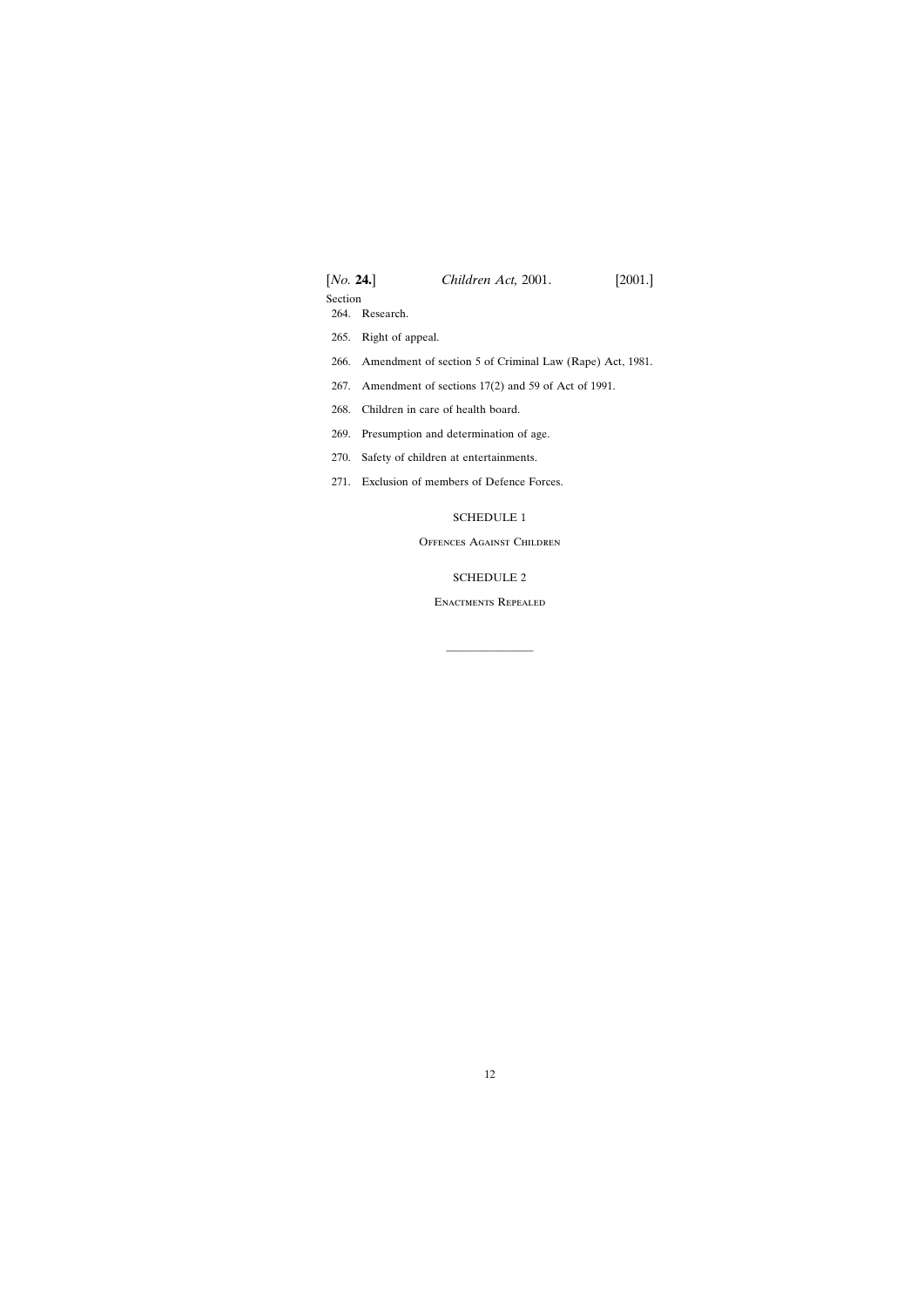Acts Referred to

| Adoption Acts, 1952 to 1998                     |              |
|-------------------------------------------------|--------------|
| Bail Act, 1997                                  | 1997, No. 16 |
| Child Care Act, 1991                            | 1991, No. 17 |
| Children Act, 1908                              | 1908, c. 67  |
| Children Act, 1941                              | 1941, No. 12 |
| Children Act (1908) Amendment Act, 1910         | 1910, c. 25  |
| Children Acts, 1908 to 1989                     |              |
| Children (Amendment) Act, 1949                  | 1949, No. 6  |
| Children (Amendment) Act, 1957                  | 1957, No. 28 |
| Child Trafficking and Pornography Act, 1998     | 1998, No. 22 |
| Civil Service Regulation Act, 1956              | 1956, No. 46 |
| Courts (No. 3) Act, 1986                        | 1986, No. 33 |
| Courts of Justice Act, 1924                     | 1924, No. 10 |
| Criminal Evidence Act, 1992                     | 1992, No. 12 |
| Criminal Justice Act, 1951                      | 1951, No. 2  |
| Criminal Justice Act, 1960                      | 1960, No. 27 |
| Criminal Justice Act, 1984                      | 1984, No. 22 |
| Criminal Justice Act, 1993                      | 1993, No. 6  |
| Criminal Justice Act, 1999                      | 1999, No. 10 |
| Criminal Justice (Community Service) Act, 1983  | 1983, No. 23 |
| Criminal Law Amendment Act, 1885                | 1885, c. 69  |
| Criminal Law Amendment Act, 1935                | 1935, No. 6  |
| Criminal Law (Rape) Act, 1981                   | 1981, No. 10 |
| Criminal Law (Rape) (Amendment) Act, 1990       | 1990, No. 32 |
| Criminal Law (Sexual Offences) Act, 1993        | 1993, No. 20 |
| Criminal Procedure Act, 1967                    | 1967, No. 12 |
| Dangerous Performances Acts, 1879 and 1897      |              |
| Defence Act, 1954                               | 1954, No. 18 |
| Defence Acts, 1954 to 1998                      |              |
| European Parliament Elections Act, 1997         | 1997, No. 2  |
| Freedom of Information Act, 1997                | 1997, No. 13 |
| Guardianship of Infants Act, 1964               | 1964, No. 7  |
| Irish Reformatory Schools Act, 1868             | 1868, c. 59  |
| Medical Practitioners Acts, 1978 to 2000        |              |
| Mental Treatment Acts, 1945 to 1966             |              |
| Ministers and Secretaries (Amendment) Act, 1956 | 1956, No. 21 |
| Non-Fatal Offences against the Person Act, 1997 | 1997, No. 26 |
| Offences against the Person Act, 1861           | 1861, c. 100 |
| Prevention of Crime Act, 1908                   | 1908, c. 59  |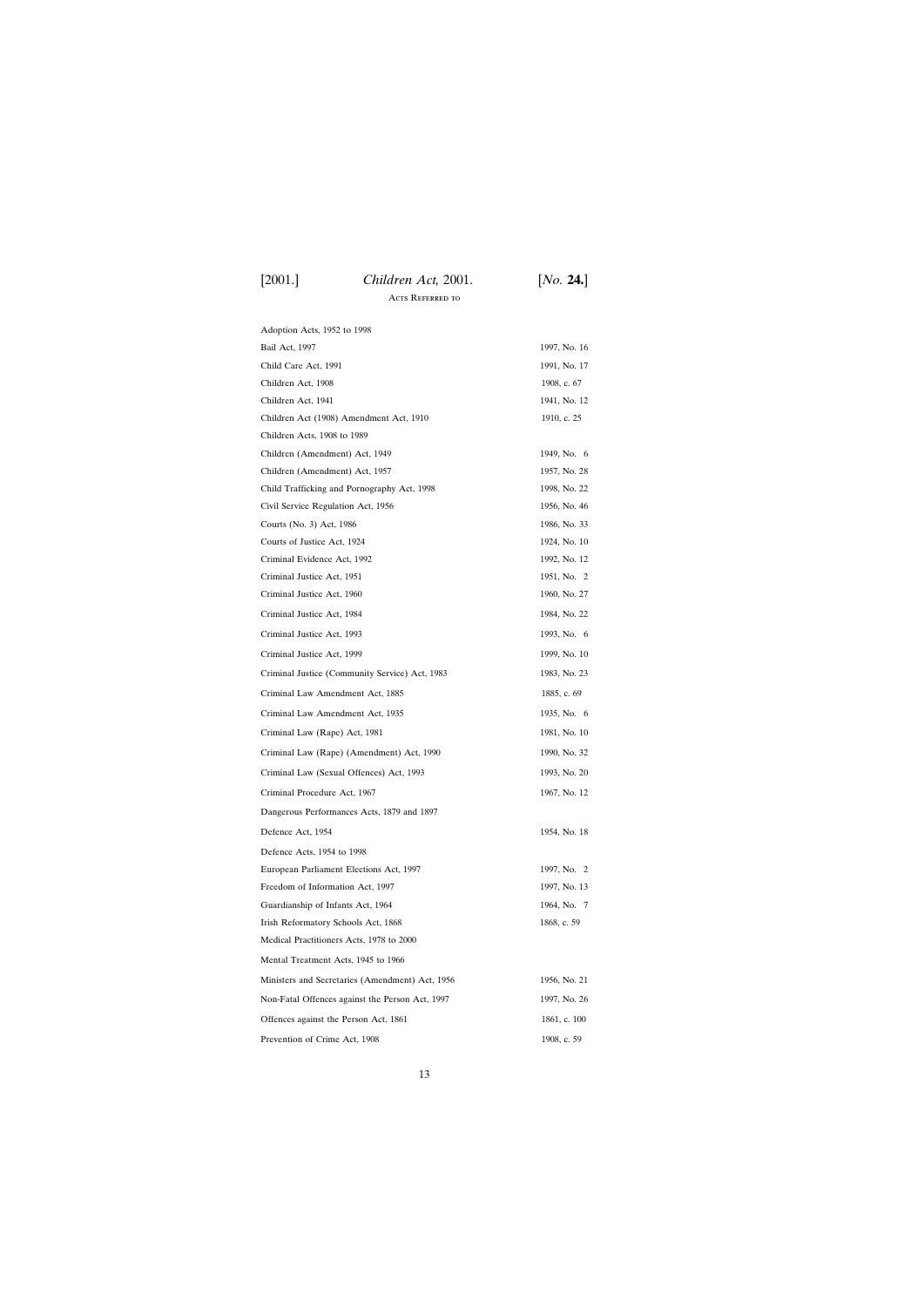| Children Act, 2001.                                    | [2001.]                      |
|--------------------------------------------------------|------------------------------|
|                                                        | 1970, No. 11                 |
|                                                        |                              |
| Probation of Offenders Act, 1907                       |                              |
| Punishment of Incest Act, 1908                         |                              |
| Summary Jurisdiction over Children (Ireland) Act, 1884 |                              |
|                                                        | 1847, c. 84                  |
|                                                        | Vagrancy (Ireland) Act, 1847 |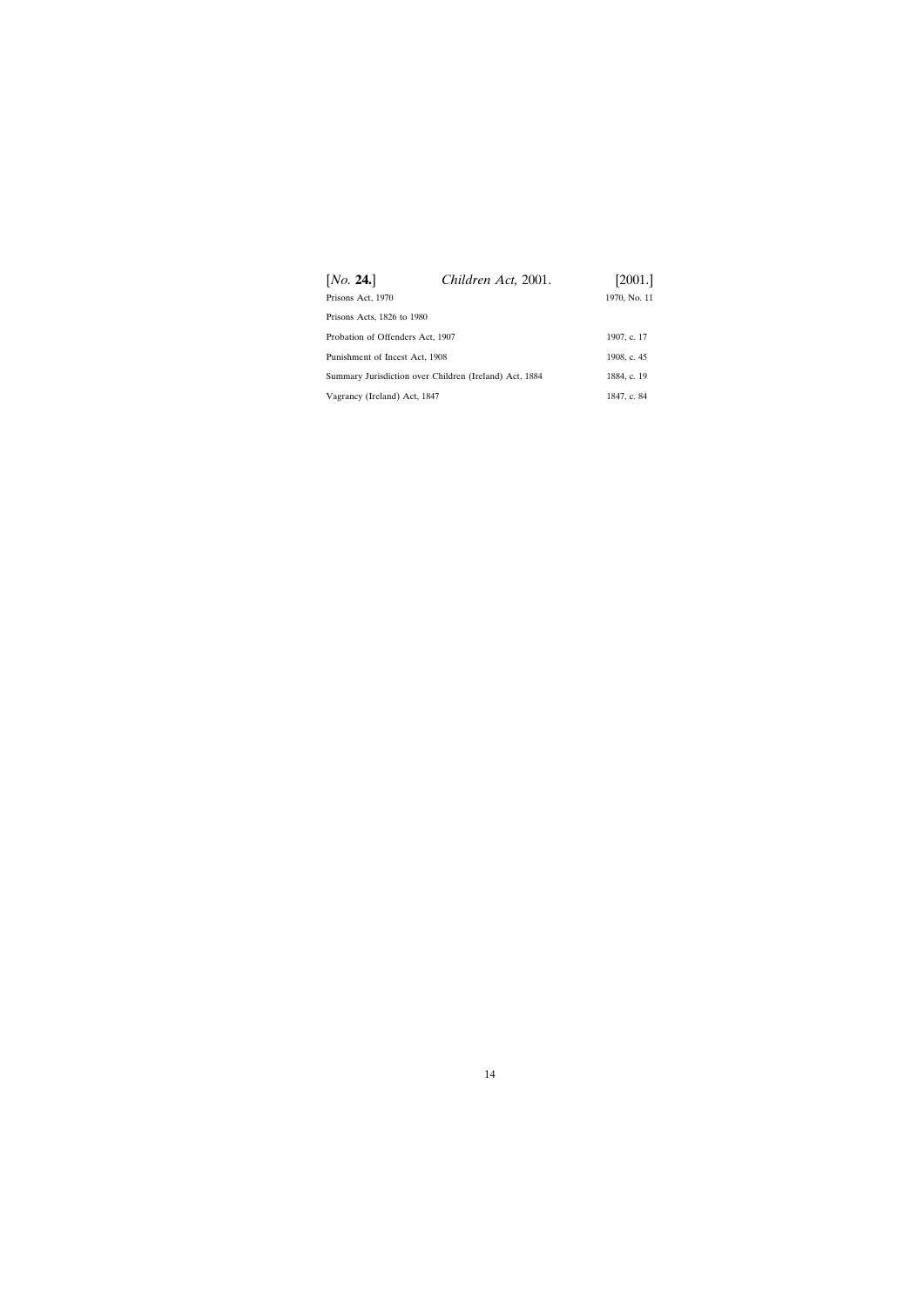<span id="page-14-0"></span>

*Number* 24 *of* 2001

————————

————————

# **CHILDREN ACT, 2001**

————————

AN ACT TO MAKE FURTHER PROVISION IN RELATION TO THE CARE, PROTECTION AND CONTROL OF CHILD-REN AND, IN PARTICULAR, TO REPLACE THE CHILD-REN ACT, 1908, AND OTHER ENACTMENTS RELATING TO JUVENILE OFFENDERS, TO AMEND AND EXTEND THE CHILD CARE ACT, 1991, AND TO PROVIDE FOR RELATED MATTERS. [8*th July*, 2001]

#### BE IT ENACTED BY THE OIREACHTAS AS FOLLOWS:

# PART 1

#### **PRELIMINARY**

**1.**—(1) This Act may be cited as the Children Act, 2001.

Short title and collective citation.

(2) *Part 2, section 267* and the Child Care Act, 1991, may be cited together as the Child Care Acts, 1991 and 2001.

**2.**—(1) This Act shall, subject to *subsection (2)*, come into oper-Commencement.

ation on such day or days as, by order or orders made by the Minister under this section, may be fixed either generally or with reference to any particular purpose or provision, and different days may be so fixed for different purposes and different provisions.

- (2) (*a*) *Parts 2* and *3* shall come into operation on such day or days as, by order or orders made by the Minister for Health and Children, may be fixed generally in relation to either or both of these Parts or with reference to any particular purpose or provision thereof, and different days may be so fixed for different purposes and different such provisions.
	- (*b*) *Section 77* shall come into operation on such day as the Minister, with the agreement of the Minister for Health and Children, may by order appoint.
	- (*c*) *Section 88*, in so far as it relates to junior remand centres, shall come into operation on such day as the Minister for Education and Science may by order appoint.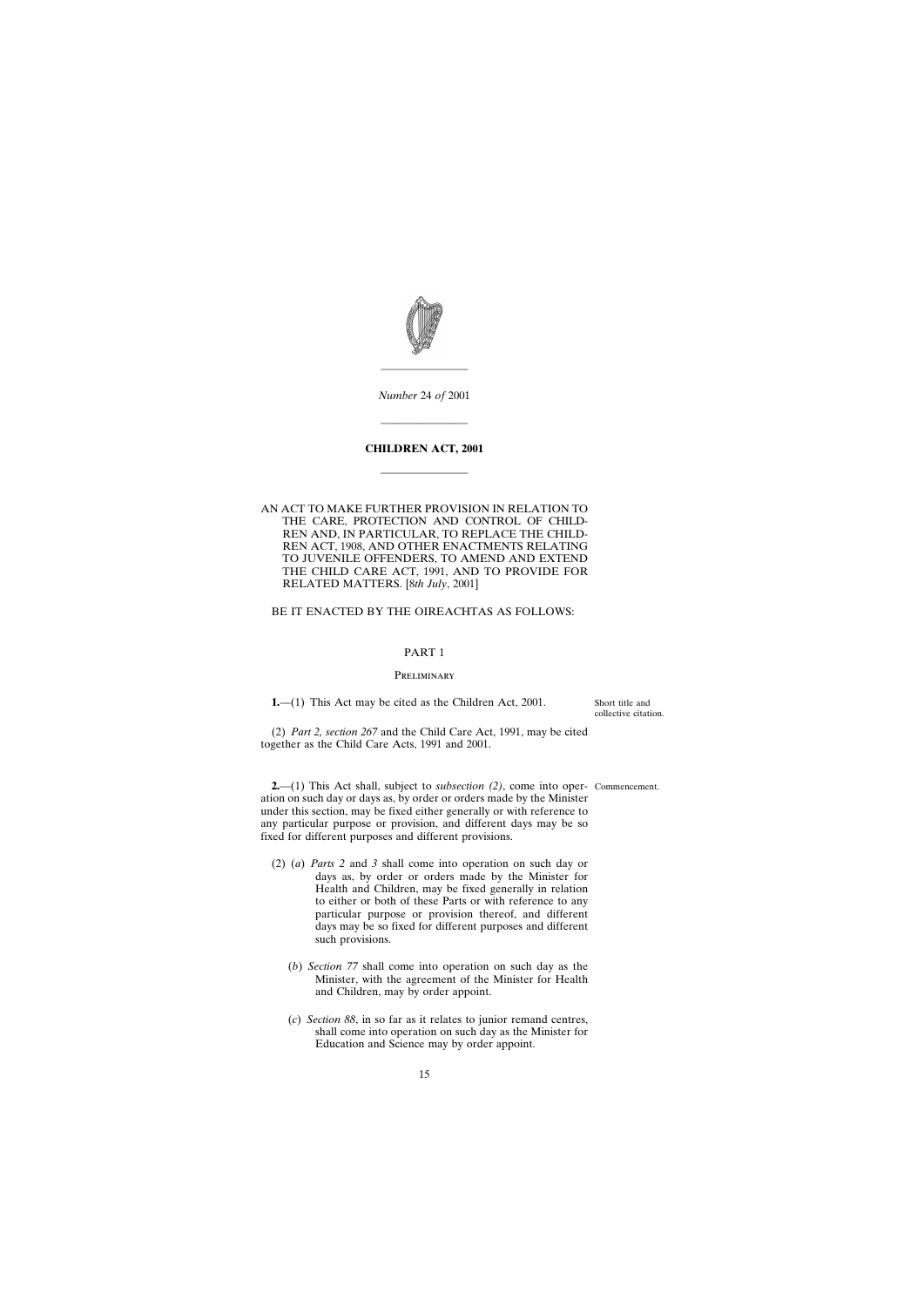<span id="page-15-0"></span>P<sub>T</sub> 1 S 2 Interpretation (general). (*d*) *Part 10* shall come into operation on such day or days as, by order or orders made by the Minister for Education and Science, may be fixed either generally or with reference to any particular purpose or provision, and different days may be so fixed for different purposes and different provisions. (*e*) *Part 11* shall come into operation on such day as the Minister for Health and Children, with the agreement of the Minister for Education and Science, may by order appoint. **3.**—(1) In this Act, unless the context otherwise requires— ''Act of 1907'' means the Probation of Offenders Act, 1907; ''Act of 1951'' means the Criminal Justice Act, 1951;

"Act of 1967" means the Criminal Procedure Act, 1967;

''Act of 1984'' means the Criminal Justice Act, 1984;

''Act of 1991'' means the Child Care Act, 1991;

"action plan", where it occurs in *Part 4*, has the meaning assigned to it by *section 39* and, where it occurs in *Part 8*, has the meaning assigned to it by *section 80(1)* or *82(2)(a)*, as the case may be;

"adult" means any person of or over the age of 18 years;

"area", in relation to a health board, means functional area;

''child'' means a person under the age of 18 years;

''children detention order'' has the meaning assigned to it by *section 142*;

''children detention school'' means—

- (*a*) any certified reformatory school or industrial school that becomes a children detention school by virtue of *section 159*, or
- (*b*) any place, school, premises or building designated by the Minister for Education and Science pursuant to *section 160* as a children detention school;

"Commissioner" means the Commissioner of the Garda Síochána;

''community sanction'' has the meaning assigned to it by *section 115*;

''Court'', in *Parts 7* and *8*, means the Children Court;

"criminal behaviour", in relation to a child, means the act or omission constituting an offence alleged to have been committed by the child;

''detention'' means detention in a children detention school or a children detention centre designated as such by the Minister under *section 150*;

''family conference'' means a conference convened by a probation and welfare officer pursuant to *section 79*;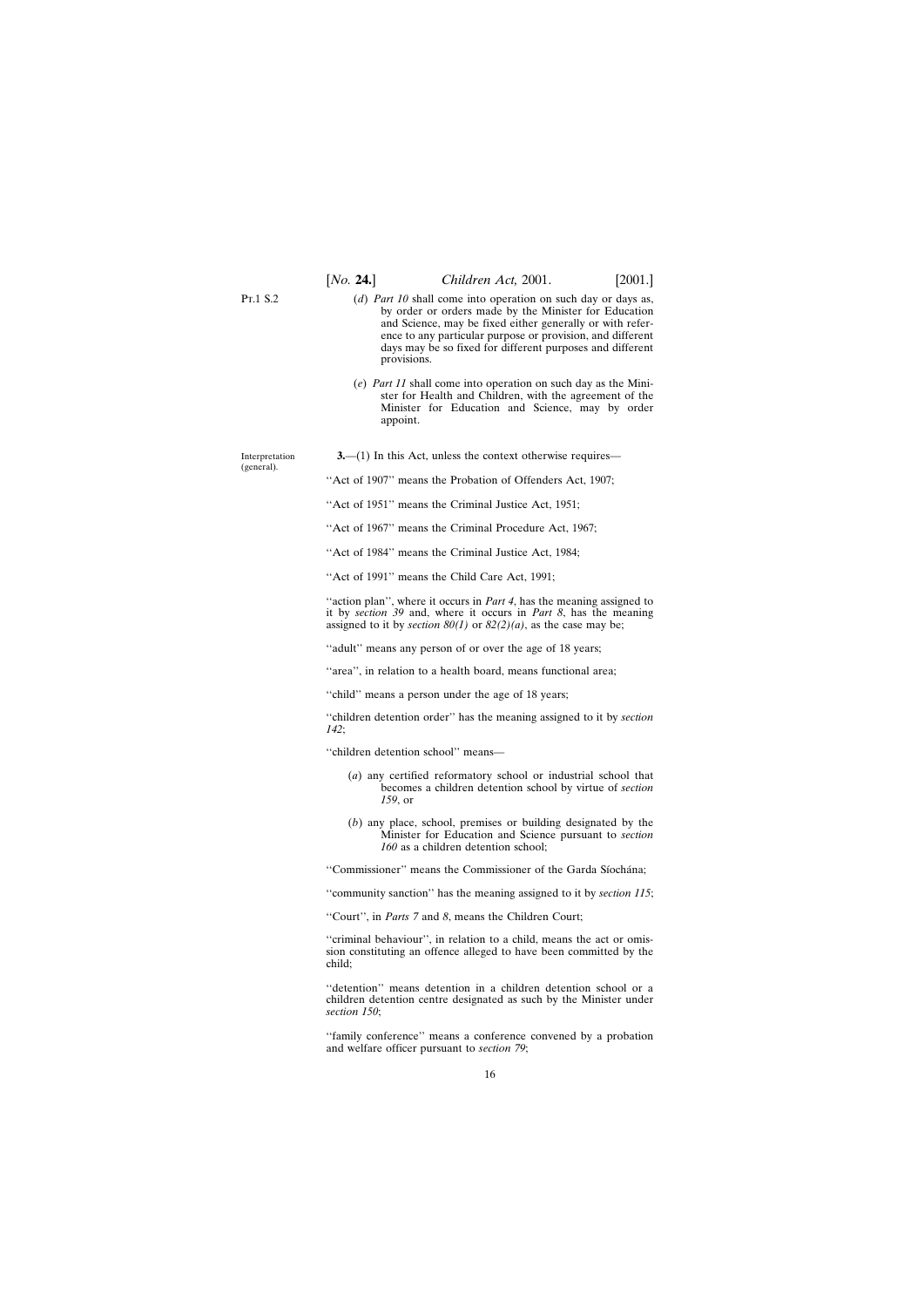''family welfare conference'' means a conference convened by a Pt.1 S.3health board pursuant to *section 7*;

''Gaeltacht area'' means an area for the time being determined to be a Gaeltacht area by order under section 2 of the Ministers and Secretaries (Amendment) Act, 1956;

''guardian'' means—

- (*a*) any legal guardian of a child,
- (*b*) any person who, in the opinion of the court having cognisance of any case in relation to a child or in which the child is concerned, has for the time being the charge of or control over the child, or
- (*c*) any person who has custody or care of a child by order of a court,

but does not include a health board;

''junior remand centre'' means a place designated as such under *section 88*;

"juvenile liaison officer" means a member of the Garda Síochána assigned by the Commissioner to perform the duties which he or she considers appropriate for such a member, including duties assigned under *Part 4* or any regulations under that Part;

''legal guardian'', in relation to a child, means any person who is the guardian of a child pursuant to the Guardianship of Infants Act, 1964, or who is appointed to be his or her guardian by deed or will or by order of a court;

"member in charge" means a member of the Garda Síochána who is in charge of a Garda Síochána station at a time when the member in charge of a station is required to do anything or cause anything to be done pursuant to this Act;

''Minister'', when used without qualification, means, except in *Parts 3*, *10* and *11*, the Minister for Justice, Equality and Law Reform;

''parents'', in relation to a child, means—

- (*a*) in case one parent has the sole custody, charge or care of the child, that parent,
- (*b*) in case the child has been adopted under the Adoption Acts, 1952 to 1998 (or, if adopted outside the State, his or her adoption is recognised under the law of the State), the adopter or adopters or the surviving adopter, and
- (*c*) in any other case, both parents;

''prescribed'' means prescribed by regulations made by the Minister, the Minister for Education and Science or the Minister for Health and Children, as appropriate;

''principal probation and welfare officer'' means the principal probation and welfare officer of the probation and welfare service;

"probation and welfare officer" means a person appointed by the Minister to be a probation and welfare officer, or to be a welfare officer or probation officer;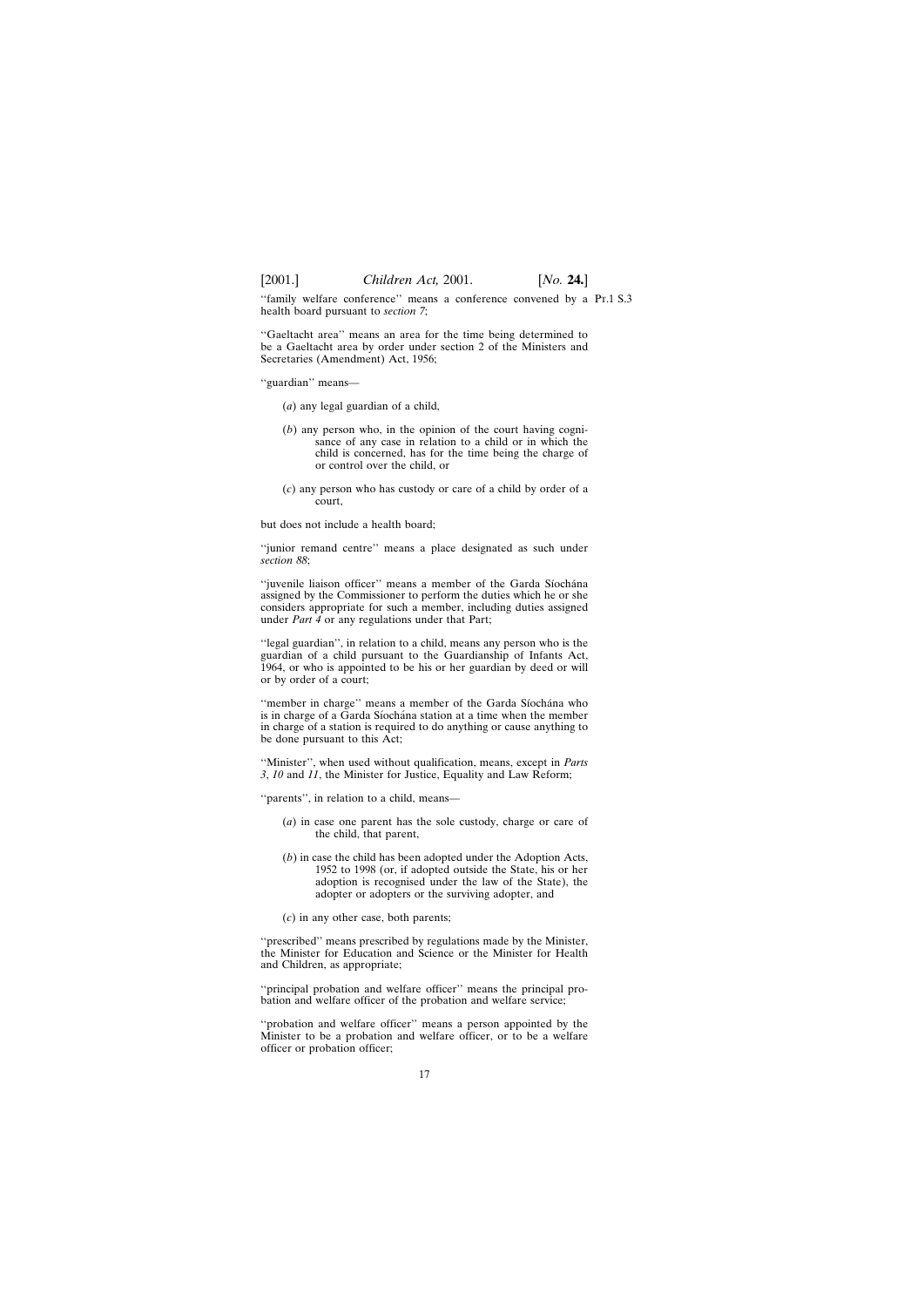[*No.* **24.**] *Children Act,* 2001. [2001.]

<span id="page-17-0"></span>P<sub>T</sub> 1 S 3 ''probation and welfare service'' means the probation and welfare service of the Department of Justice, Equality and Law Reform;

> ''relative'', in relation to a child, means a brother, sister, uncle or aunt, or a spouse of the brother, sister, uncle or aunt, or a grandparent or step-parent, of the child;

> ''remand centre'' means a centre designated as such under *section 88*;

> ''Saint Patrick's Institution'' has the same meaning as in the Criminal Justice Act, 1960;

''school'' means a children detention school;

''summons'' has the meaning assigned to it by section 1(1) of the Courts (No. 3) Act, 1986;

''superannuation benefits'' means pensions, gratuities and other allowances payable on resignation, retirement or death;

''victim'' means a person who through or by means of an offence committed by a child, suffers physical or emotional harm, or loss of or damage to property.

(2) Any reference in this Act to a finding of guilt, or cognate words, includes a conviction, where the context so requires.

- (3) For the purposes of this Act—
	- (*a*) a reference to a Part, section or Schedule is to a Part, section or Schedule of this Act unless it is indicated that reference to some other provision is intended,
	- (*b*) a reference to a subsection, paragraph or subparagraph is to the subsection, paragraph or subparagraph of the provision in which the reference occurs, unless it is indicated that reference to some other provision is intended,
	- (*c*) a reference to any other enactment shall, unless the context otherwise requires, be construed as a reference to that enactment as amended or extended by or under any other enactment, including this Act.

Laying of regulations before Houses of Oireachtas.

**4.**—Every regulation made by the Minister, the Minister for Education and Science or the Minister for Health and Children under this Act shall be laid before each House of the Oireachtas as soon as may be after it is made and, if a resolution annulling the regulation is passed by either such House within the next 21 days on which the House has sat after the regulation is laid before it, the regulation shall be annulled accordingly, but without prejudice to the validity of anything previously done thereunder.

Repeals.

**5.**—(1) The enactments specified in *Schedule 2* are repealed to the extent specified in *column (3)* of that Schedule; but the repeal shall not affect any notice or certificate given or any appointment or rules made under any of the repealed enactments and every such notice, certificate, appointment and rules shall have effect as if given or made under this Act.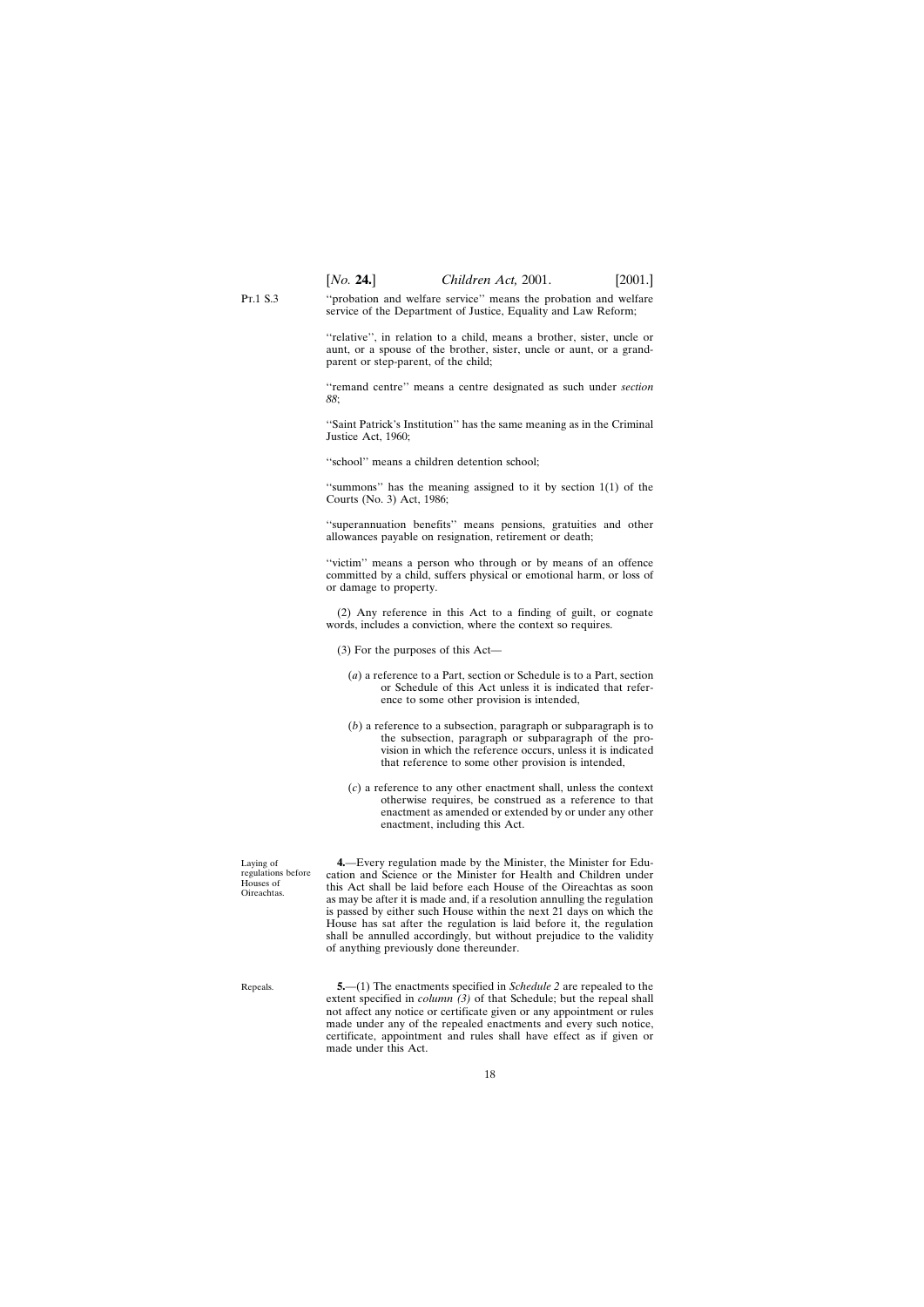<span id="page-18-0"></span>(2) Every order, regulation and rule made under any provision of Pt.1 S.5 an enactment repealed by this Act and in force immediately before such repeal shall continue in force under the corresponding provision, if any, of this Act, subject to such adaptations and modifications as the Minister, the Minister for Education and Science or the Minister for Health and Children may by regulations make for the purpose of bringing any such order, regulation or rule into conformity with this Act.

**6.**—Any expenses incurred by the Minister, the Minister for Edu- Expenses. cation and Science or the Minister for Health and Children in the administration of this Act shall, to such extent as may be sanctioned by the Minister for Finance, be paid out of moneys provided by the Oireachtas.

#### PART 2

#### Family Welfare Conferences

#### **7.**—(1) Where—

Convening of family welfare conference.

- (*a*) a health board receives a direction from the Children Court under *section 77* to convene a family welfare conference in respect of a child, or
- (*b*) it appears to a health board that a child who resides or is found in its area may require special care or protection which the child is unlikely to receive unless a court makes an order in respect of him or her under Part IVA (inserted by this Act) of the Act of 1991,

the health board shall appoint a person (in this Part referred to as a ''coordinator'') to convene on its behalf a family welfare conference in respect of the child.

(2) The coordinator shall act as chairperson of a family welfare conference.

(3) A health board may direct that a family welfare conference shall consider such matters in relation to the child as the health board considers appropriate.

**8.**—(1) A family welfare conference shall—

Functions of conference.

- (*a*) decide if a child in respect of whom the conference is being convened is in need of special care or protection which the child is unlikely to receive unless an order is made in respect of him or her under Part IVA (inserted by this Act) of the Act of 1991,
- (*b*) if it decides that the child is in such need, recommend to the health board concerned that it should apply for an order under that Part, and
- (*c*) if it does not so decide, make such recommendations to the health board concerned in relation to the care or protection of the child as the conference considers necessary, including, where appropriate, a recommendation that the health board should apply for a care order or a supervision order under the Act of 1991 in respect of the child.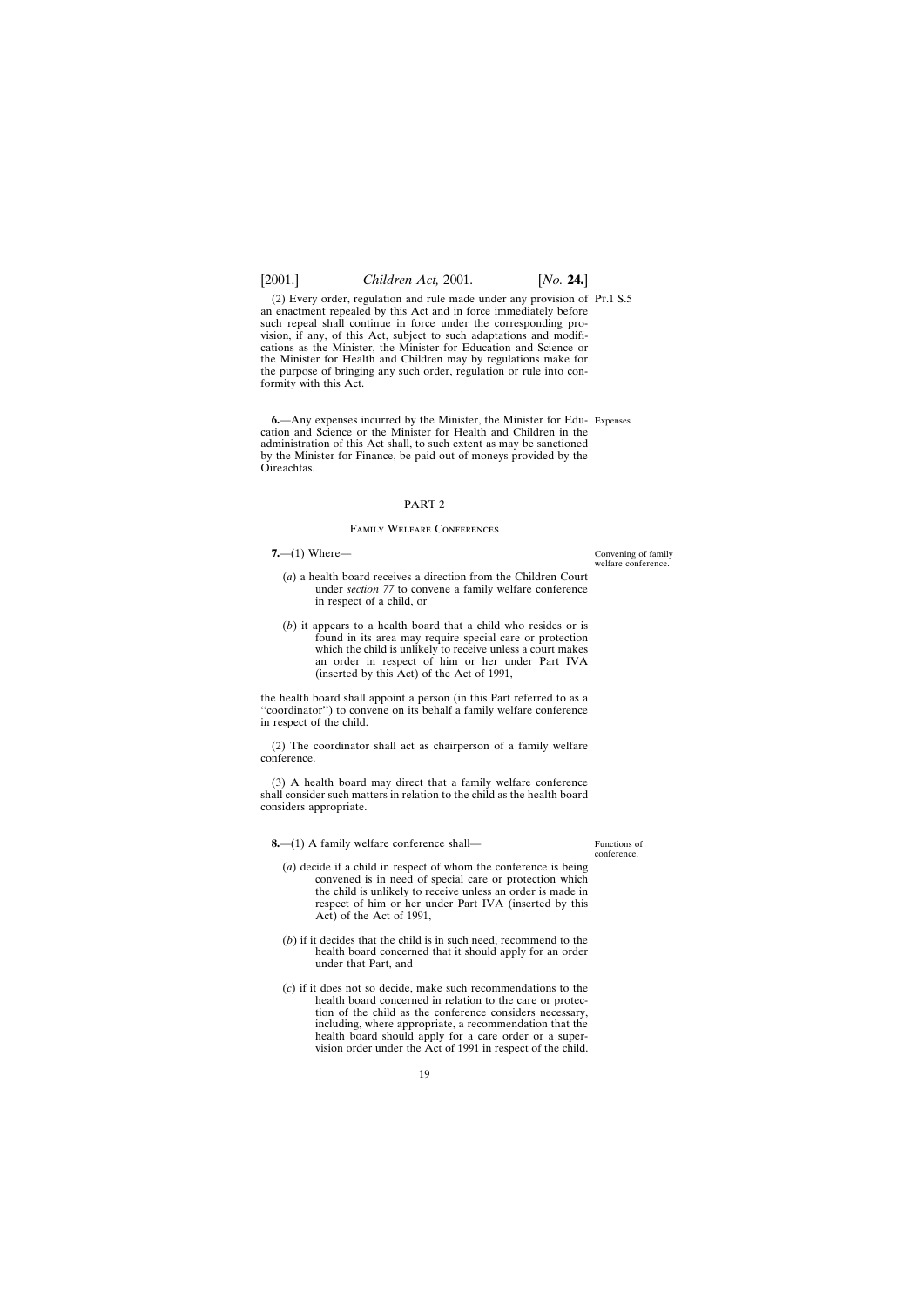<span id="page-19-0"></span>Pt.2 S.8

(2) Any recommendations made by a family welfare conference shall be agreed unanimously by those present at the conference, unless the disagreement of any person present is regarded by the coordinator as unreasonable, in which case the coordinator may dispense with that person's agreement.

(3) Where any such recommendations are not agreed unanimously (disregarding any disagreement mentioned in *subsection (2)*), the matter shall be referred to the health board for determination.

Persons entitled to attend conference. **9.**—(1) The following persons shall be entitled to attend a family welfare conference—

- (*a*) the child in respect of whom the conference is being convened,
- (*b*) the parents or guardian of the child,
- (*c*) any guardian *ad litem* appointed for the child,
- (*d*) such other relatives of the child as may be determined by the coordinator, after consultation with the child and the child's parents or guardian,
- (*e*) an officer or officers of the health board concerned,
- (*f*) any other person who, in the opinion of the coordinator, after consultation with the child and his or her parents or guardian, would make a positive contribution to the conference because of the person's knowledge of the child or the child's family or because of his or her particular expertise.

(2) If, before or during a family welfare conference, the coordinator is of opinion that the presence or continued presence of any person is not in the best interests of the conference or the child, the coordinator may exclude that person from participation or further participation in the conference.

(3) The coordinator shall take all reasonable steps to ensure that notice of the time, date and place of a family welfare conference is given to every person who is entitled to attend.

(4) Failure to notify any person entitled to attend a family welfare conference, or failure of any such person to attend it, shall not invalidate its proceedings.

**10.**—(1) Subject to the provisions of this Part or any regulations under *section 15*, a family welfare conference may regulate its procedure in such manner as it thinks fit.

(2) Subject to any direction of the Children Court pursuant to *section 77*, a family welfare conference may be adjourned to a time and place to be determined by it.

(3) The coordinator of a family welfare conference shall ensure, as far as practicable, that any information and advice required by the conference to carry out its functions are made available to it.

Procedure at conference.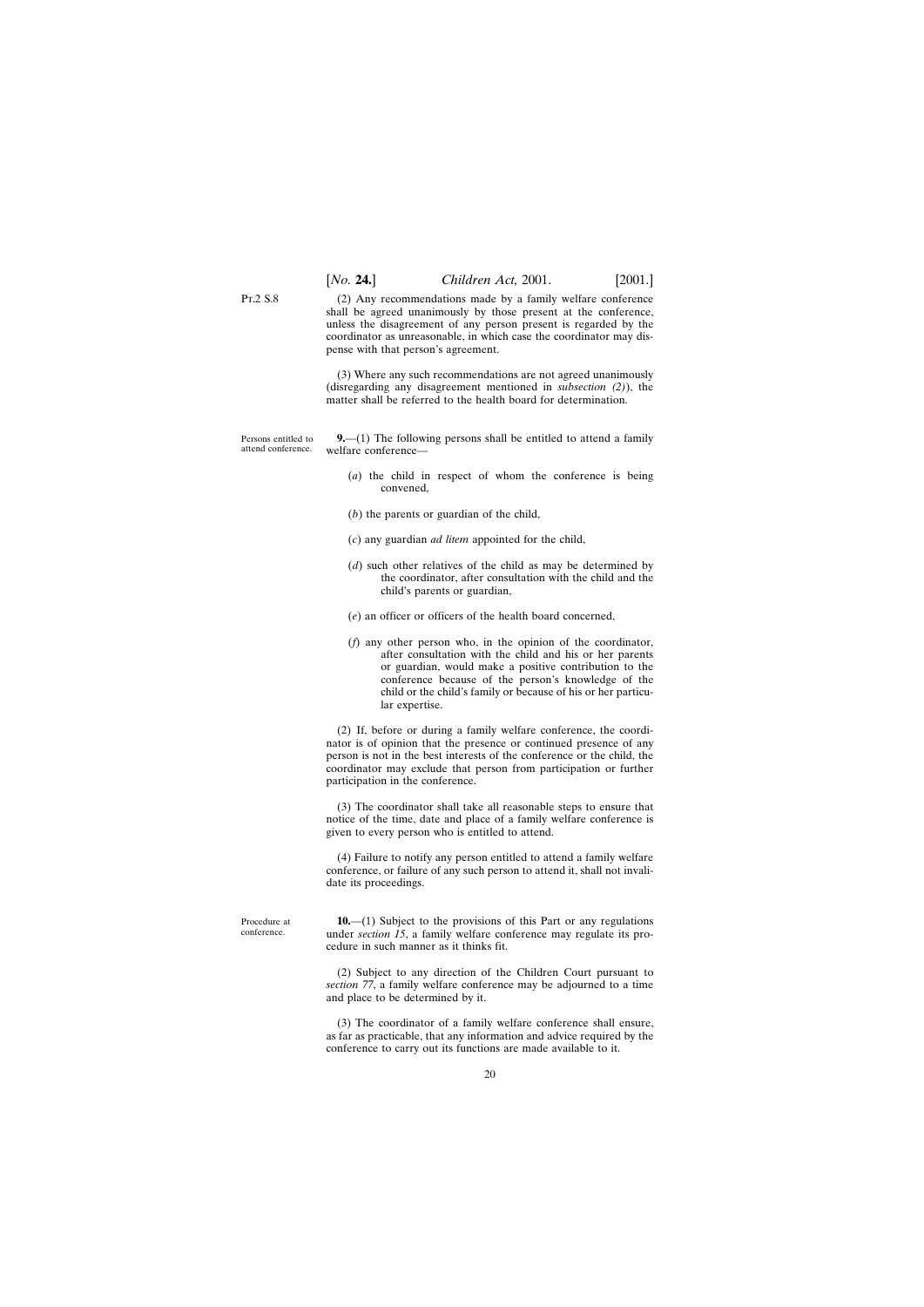**11.**—A health board shall provide, or arrange for the provision of, Pr.2 such administrative services as may be necessary to enable a family Administrative

- (*b*) the parents or guardian of the child,
- (*c*) any guardian *ad litem* appointed for the child,
- (*d*) any other persons who attended the conference,
- (*e*) the health board concerned,
- (*f*) if the child was referred to the health board by another body, that body, and

(*a*) the child in respect of whom the conference was convened,

(*g*) any other body or persons who should, in the coordinator's opinion, be so notified.

**13.**—(1) On receipt of the recommendations of a family welfare Action by health conference, the health board concerned may—

- board on recommendations.
- (*a*) apply for an order under Part IVA (inserted by this Act) of the Act of 1991,
- (*b*) apply for a care order or a supervision order under that Act, or
- (*c*) provide any service or assistance for the child or his or her family as it considers appropriate, having regard to the recommendations of the conference.

(2) Where a family welfare conference has been convened following a direction of the Children Court under *section 77*, the health board shall communicate with that Court in accordance with *subsection (2)* of that section.

**14.—(1)** No evidence shall be admissible in any court of any infor- Privilege. mation, statement or admission disclosed or made in the course of a family welfare conference.

(2) *Subsection (1)* does not apply to a record of decisions or recommendations of a family welfare conference.

(3) *Section 51* shall apply, with the necessary modifications, in relation to publication of proceedings at a family welfare conference and the protection of the identity of a child in respect of whom such a conference is being held.

**15.**—The Minister for Health and Children may make regulations Regulations. prescribing any or all of the following matters:

(*a*) the arrangements for convening a family welfare conference and the appointment and role of the coordinator,

services.

**12.**—The coordinator of a family welfare conference shall notify Notification of the following persons or bodies in writing of any recommendations recommendations of conference.

# <span id="page-20-0"></span>[2001.] *Children Act,* 2001. [*No.* **24.**]

of the conference:

welfare conference to discharge its functions.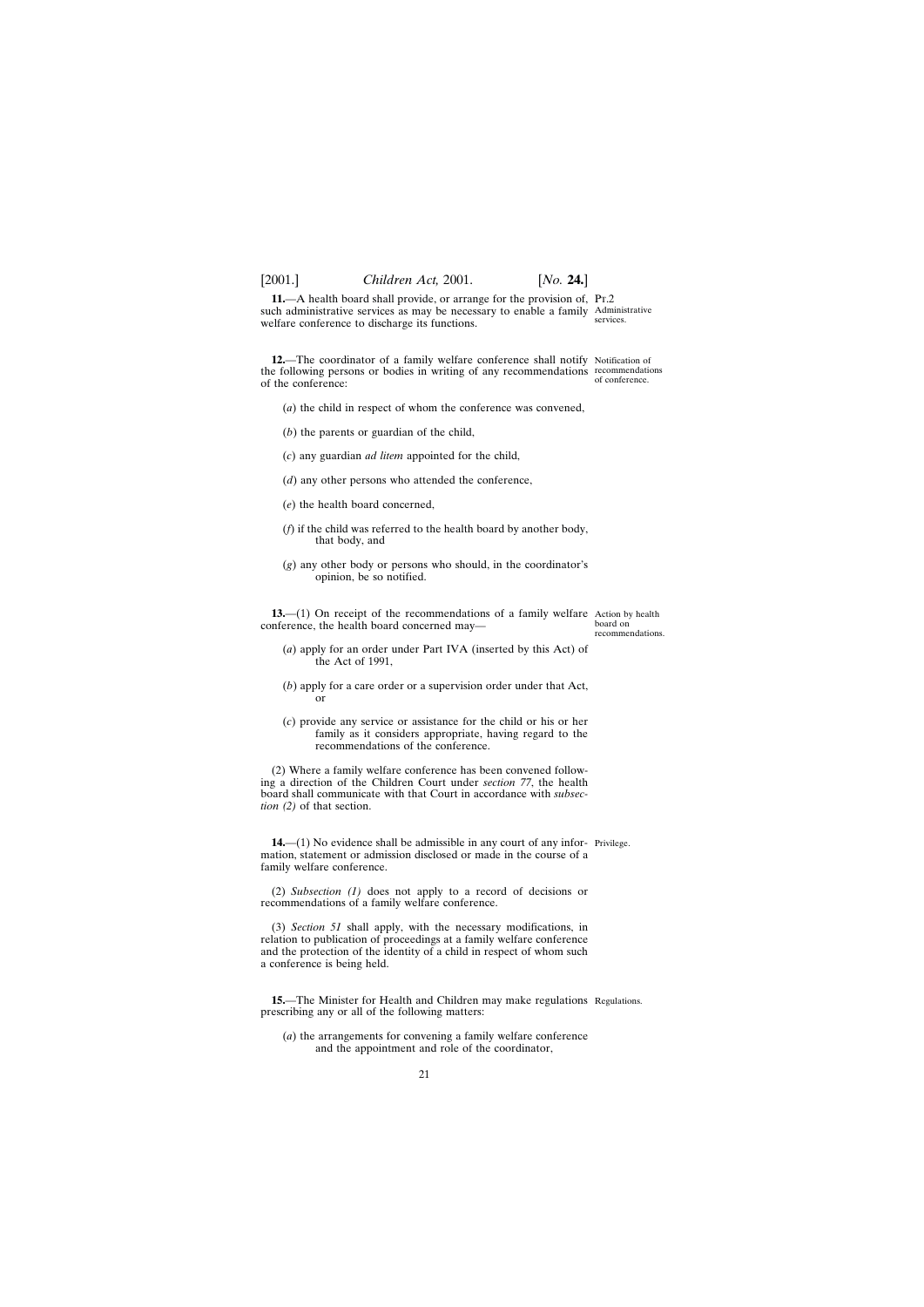<span id="page-21-0"></span>Pt.2 S.15

- (*b*) subject to *section 9*, the categories of persons who shall be entitled to attend such a conference and the conditions under which a person or category of persons may so attend, and
- (*c*) the arrangements for notifying any other body or person of any recommendations of such a conference,

or for the purposes of enabling any provision of this Part to have full effect and for its due administration.

#### PART 3

#### AMENDMENT OF ACT OF 1991

Amendment (new Parts IVA and IVB) of Act of 1991.

**16.**—The Act of 1991 is hereby amended by the insertion of the following Parts after section 23:

#### ''PART IVA

#### Children in need of Special Care or Protection

Duty of health<br>board where child<br>board with respect to a child who resides or<br>requires special care<br>is found in its area that the child requires<br>special care or protection which he or she is unlikely to receive unless a court makes an order under this Part in respect of the child, being either—

- (*a*) an order under section 23B (in this Part referred to as a 'special care order'), or
- (*b*) an order under section 23C (in this Part referred to as an 'interim special care order'),

it shall, subject to subsection (2), be the duty of the health board to apply for whichever of such orders is appropriate in the particular circumstances.

(2) Before applying for an order under this Part the health board shall—

- (*a*) arrange for the convening of a family welfare conference (within the meaning of the *Children Act, 2001*) in respect of the child, and
- (*b*) where, on the conclusion of the conference proceedings, it proposes to apply for a special care order in respect of the child, seek the views of the Special Residential Services Board established under *section 226* of that Act on the proposal.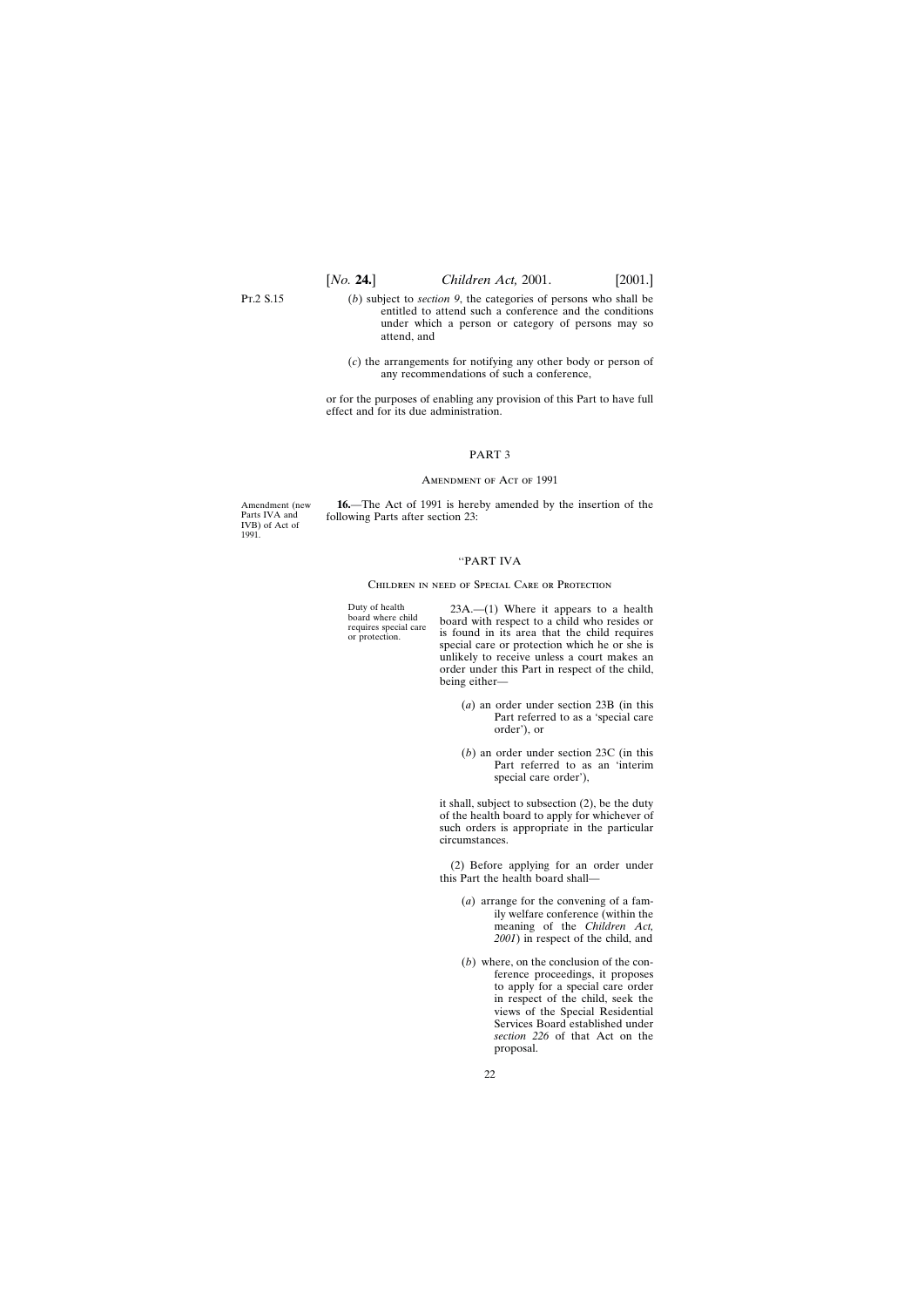(3) Where a parent or guardian of a child Pt.3 S.16requests a health board to apply for an order under this Part in respect of the child and the board decides not to do so, it shall inform the parent in writing of the reasons for its decision.

Special care order.  $23B$ , --(1) A court may, on the application of a health board with respect to a child who is in its care or who resides or is found within its area and having taken into account the views of the Special Residential Services Board referred to in section 23A(2)(*b*), make a special care order in respect of the child if it is satisfied that—

- (*a*) the behaviour of the child is such that it poses a real and substantial risk to his or her health, safety, development or welfare, and
- (*b*) the child requires special care or protection which he or she is unlikely to receive unless the court makes such an order.

(2) A special care order shall commit the child to the care of the health board concerned for so long as the order remains in force and shall authorise it to provide appropriate care, education and treatment for the child and, for that purpose, to place and detain the child in a special care unit provided by or on behalf of the health board pursuant to section 23K.

(3) Where a child is detained in a special care unit pursuant to a special care order, the health board may take such steps as are reasonably necessary to prevent the child from—

- (*a*) causing injury to himself or herself or to other persons in the unit, or
- (*b*) absconding from the unit.
- (4) (*a*) Subject to subsections (5) and (6), a special care order shall remain in force for a period to be specified in the order, being a period which is not less than 3 months or more than 6 months.
	- (*b*) The court may, on the application of the health board concerned, extend the period of validity of a special care order if and so often as the court is satisfied that the grounds for making the order continue to exist with respect to the child concerned.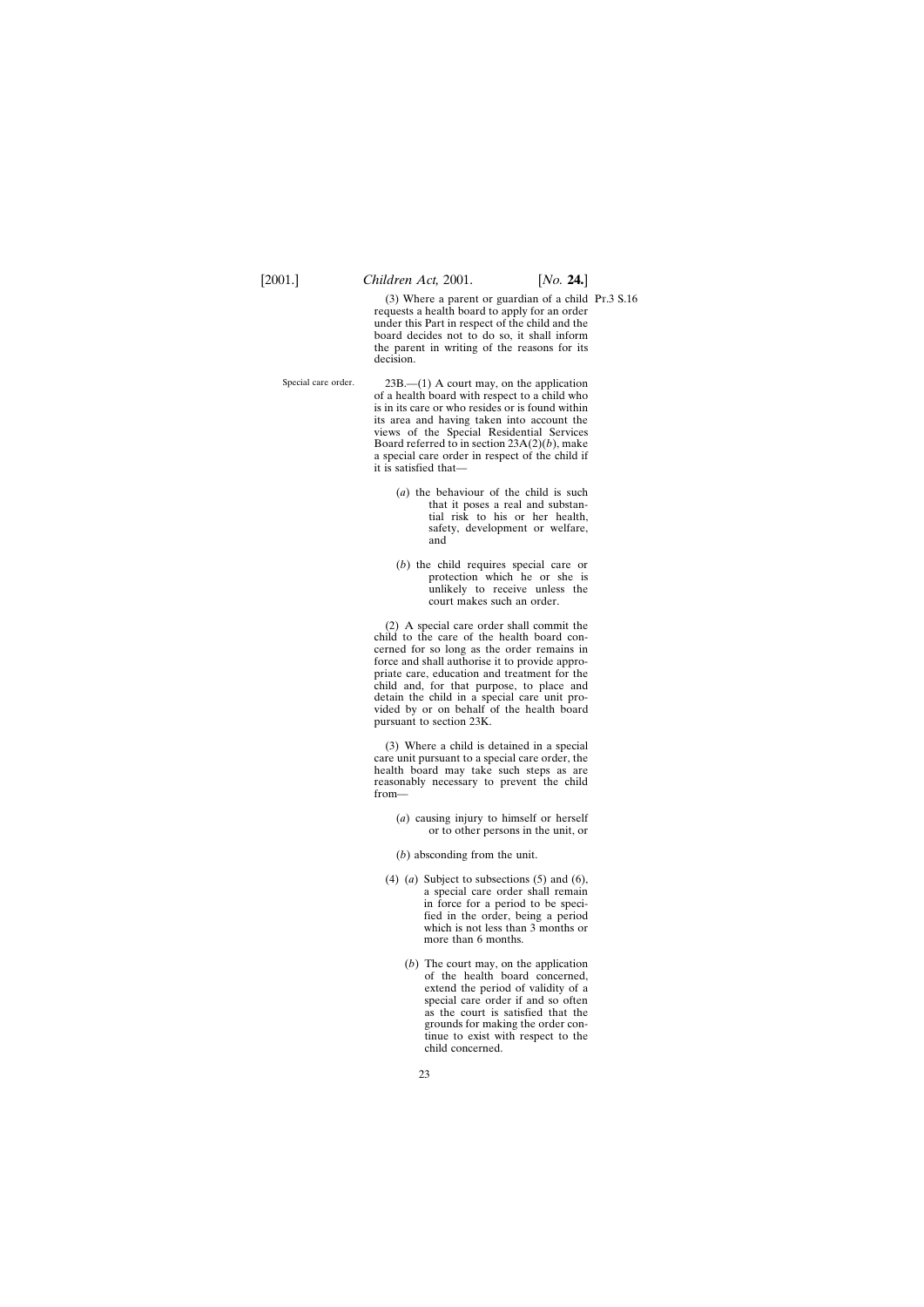Pt.3 S.16

(5) If, while a special care order is in force in respect of a child, it appears to the health board concerned that the circumstances which led to the making of the order no longer exist with respect to the child, the board shall, as soon as practicable, apply to the court which made the order to have the order discharged.

(6) A special care order shall cease to have effect when the person in respect of whom it was made ceases to be a child.

(7) Where a special care order is in force, the health board may—

- (*a*) as part of its programme for the care, education and treatment of the child, place the child on a temporary basis in such other accommodation as the board is empowered to provide for children in its care under section 36, or
- (*b*) arrange for the temporary release of the child from the unit on health, education or compassionate grounds,

and any such placement or arrangement shall be subject to its control and supervision.

(8) Subject to this section, subsections (3), (4), (6), (7) and (8) of section 18 shall apply in relation to a special care order as they apply in relation to a care order, with any necessary modifications.

Interim special care 23C.—(1) Where a judge of the Children order.<br>Court is satisfied on the application of a health board—

- (*a*) that the health board is complying with the requirements of section  $23A(2)$  in relation to the making of an application for a special care order in respect of a child, and
- (*b*) that there is reasonable cause to believe that—
	- (i) the behaviour of the child is such that it poses a real and substantial risk to his or her health, safety, development or welfare, and
	- (ii) it is necessary in the interests of the child, pending determination of the application for a special care order, that he or she be placed and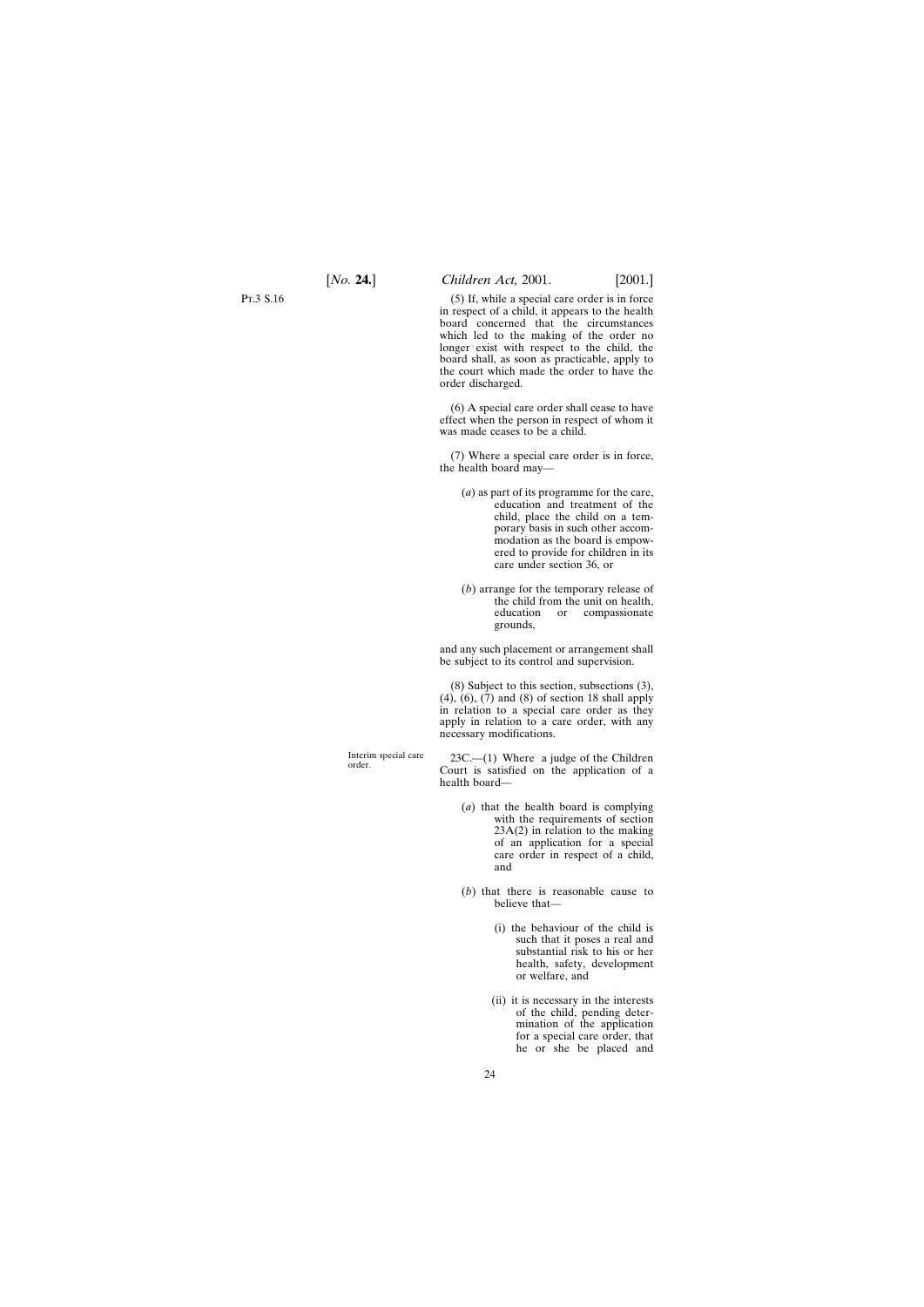detained in a special care Pt.3 S.16unit provided under section 23K,

the judge may make an interim special care order in respect of the child.

(2) An interim special care order shall require that the child named in the order be placed and detained in a special care unit—

- (*a*) for a period not exceeding twentyeight days, or
- (*b*) where the health board and the parent having custody of the child or a person acting *in loco parentis* consent, for a period exceeding twenty-eight days,

and the judge concerned may by order extend any such period, on the application of any of the persons specified in paragraph (*b*) and, where the period of the extension exceeds twenty-eight days, with the consent of those persons, if he or she is satisfied that the grounds for making the interim special care order continue to exist with respect to the child.

(3) An application for an interim special care order or for an extension of a period mentioned in subsection (2) shall be made on notice to a parent having custody of the child or a person acting *in loco parentis* or, where appropriate, to the health board concerned, except where, having regard to the welfare of the child, the judge otherwise directs.

(4) Subsections (3) to (7) of section 13 shall apply in relation to an interim special care order as they apply in relation to an emergency care order, with any necessary modifications.

Duty of Garda 23D.—(1) Where a member of the Garda Siochana where  $\frac{23D}{4}$ . Siocha´na has reasonable grounds for believ- care or protection. ing that—

- (*a*) the behaviour of a child is such that it poses a real and substantial risk to the child's health, safety, development or welfare,
- (*b*) the child is not receiving adequate care or protection, and
- (*c*) it would not be sufficient for the protection of the child from such risk to await the making of an application for an interim special care

care or protection.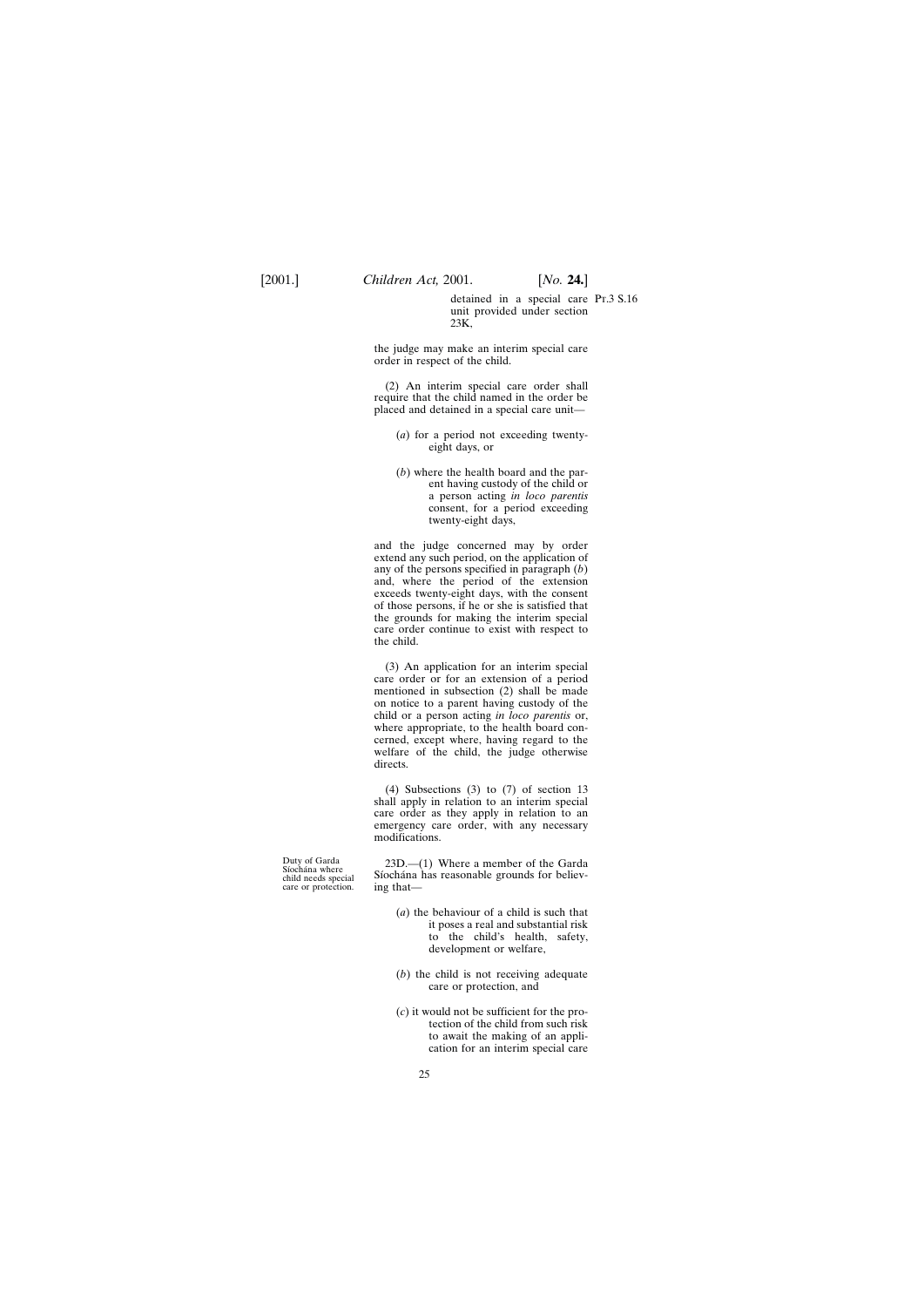Pt.3 S.16

order by a health board under section 23C,

the member shall endeavour to deliver or arrange for the child to be delivered to the custody of the health board for the area in which the child normally resides and shall inform the board of the circumstances in which the child came to the notice of the Garda Síochána.

- (2) Where—
	- (*a*) a child is delivered to the custody of a health board or comes to its notice in the circumstances described in subsection (1), and
	- (*b*) it appears to the health board that the child requires care or protection which he or she is unlikely to receive unless a court makes an order under this Part in respect of the child,

the health board shall proceed in accordance with section 23A.

Notification by 23E.—(1) Where a child is placed in a special care unit pursuant to an interim special care order, the health board concerned shall as soon as possible inform or cause to be informed a parent having custody of the child or a person acting *in loco parentis* of the placement unless the parent or person is missing and cannot be found.

> (2) For the purposes of this section, a person shall be deemed to have been informed of the placing of a child in a special care unit if the person is given or shown a copy of the interim special care order or if the person was present at the sitting of the court at which the order was made.

Variation or  $23F$ .—(1) Without prejudice to section discharge of special  $23B(5)$ , the court may, of its own motion or on the application of any person, vary or discharge a special care order.

> (2) In discharging a special care order, the court may, of its own motion or on the application of a health board either—

> > (*a*) make a supervision order in respect of the child, or

(*b*) if the court is of opinion that—

(i) the child requires care and protection which he or she is unlikely to receive unless he

26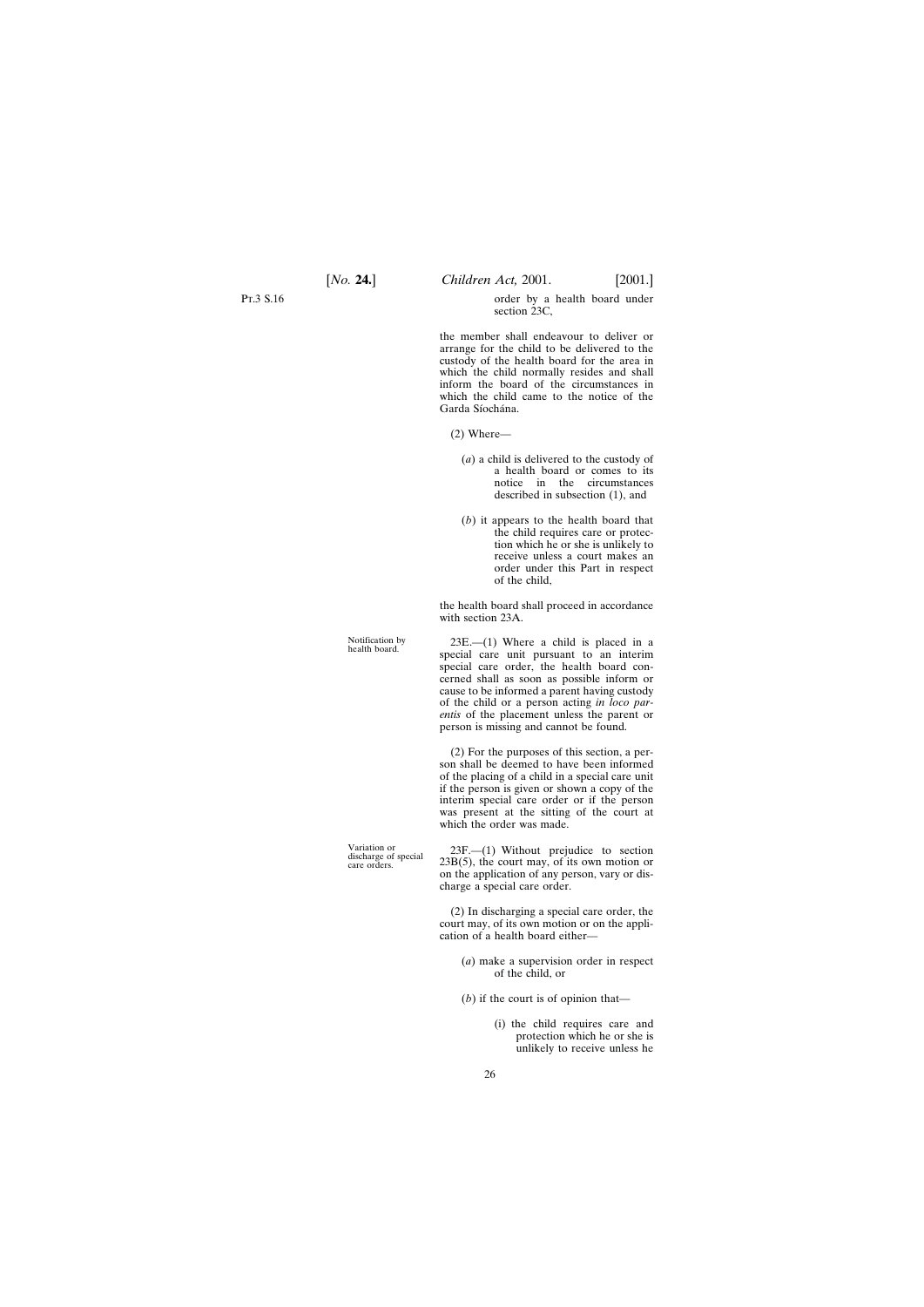or she remains in the care of Pt.3 S.16the health board, or

(ii) the delivery or return of the child to a parent or any other person would not be in the best interests of the child,

make a care order in respect of the child.

Appeals. 23G.—Section 21 shall apply to an appeal from an interim special care order or a special care order as it applies to an appeal from an order under Part IV.

| Powers of court in<br>case of invalidity of | 23H.—Section 23 shall apply to a special       |
|---------------------------------------------|------------------------------------------------|
| order.                                      | care order as it applies to a care order, with |
|                                             | the modification that the court may, as an     |
|                                             | alternative to making a special care order,    |
|                                             | make a care order in respect of the child.     |

| Application of<br>Part V. | 23I.—Part V shall apply to proceedings      |
|---------------------------|---------------------------------------------|
|                           | relating to an application for an interim   |
|                           | special care order or a special care order, |
|                           | with any necessary modifications.           |

```
Application of Part 23J.—Sections 37, 42, 45 and 47 shall apply<br>VI. to a child who is committed to the care of a
                         health board pursuant to an interim special
                         care order or a special care order.
```
Provision of special 23K.—(1) A health board may, with the care units by health approval of the Minister, for the purposes of approval of the Minister, for the purposes of sections 23B and 23C—

- (*a*) provide and maintain a special care unit, or
- (*b*) make arrangements with a voluntary body or any other person for the provision and operation of such a unit by that body or person on behalf of the board.

(2) The Minister shall not approve of the provision of a special care unit unless—

- (*a*) having caused the unit to be inspected by a person authorised in that behalf by the Minister, and
- (*b*) having considered a report in writing of the inspection,

he or she is satisfied that the requirements of regulations under this section will be complied with by the health board, voluntary body or other person, as the case may be, in relation to the unit.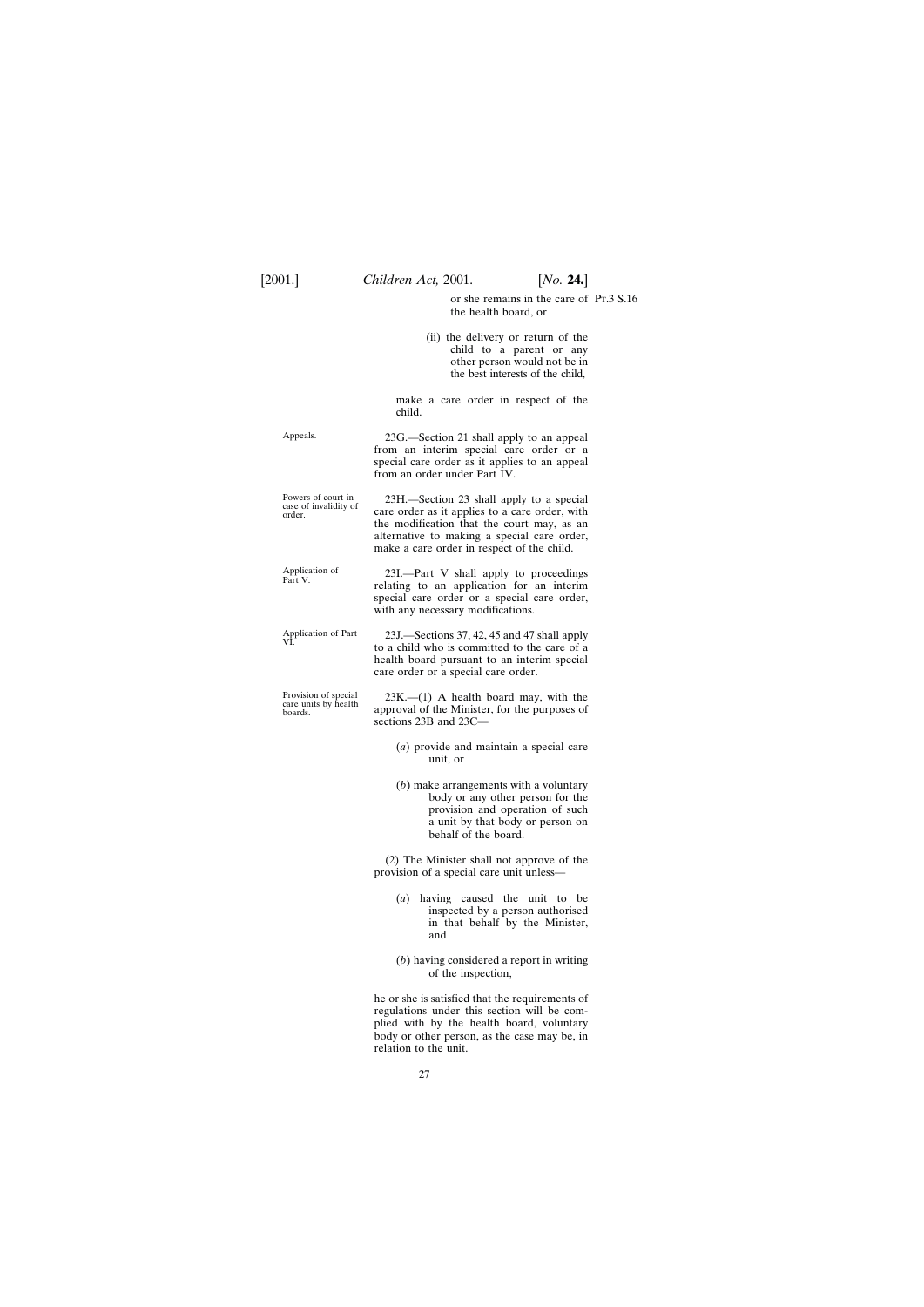(3) The duration of an approval of a special care unit by the Minister shall be 3 years from the date of approval, and thereafter the Minister may renew the approval for a further period, or further periods, of the like duration.

(4) The Minister, on approving of a special care unit, shall cause a certificate to that effect to be issued to the health board concerned and the certificate shall without further proof, unless the contrary is shown, be admissible in any proceedings as evidence that the unit has been approved of by the Minister for the purposes of sections 23B and 23C.

(5) The Minister may cancel such a certificate if he or she is of opinion that the special care unit concerned is no longer suitable for use as such a unit or is no longer required for that purpose.

(6) The Minister shall make regulations with respect to the operation of special care units provided by or on behalf of health boards under this section and for securing the welfare of children detained therein.

(7) Without prejudice to the generality of subsection (6), regulations under this section may prescribe requirements as to—

- (*a*) the maintenance, care and welfare of children while being detained in special care units,
- (*b*) the staffing of those units,
- (*c*) the physical standards in those units, including the provision of adequate and suitable accommodation and facilities,
- (*d*) the periodical review of the cases of children in those units and the matters to be considered in such reviews,
- (*e*) the records to be kept in those units and the examination and copying of any such records or of extracts therefrom by persons authorised in that behalf by the Minister, and
- (*f*) the periodical inspection of those units by persons authorised in that behalf by—
	- (i) in case the units were provided under section  $23K(1)(b)$  by a voluntary body or other person, the health board concerned, and

Pt.3 S.16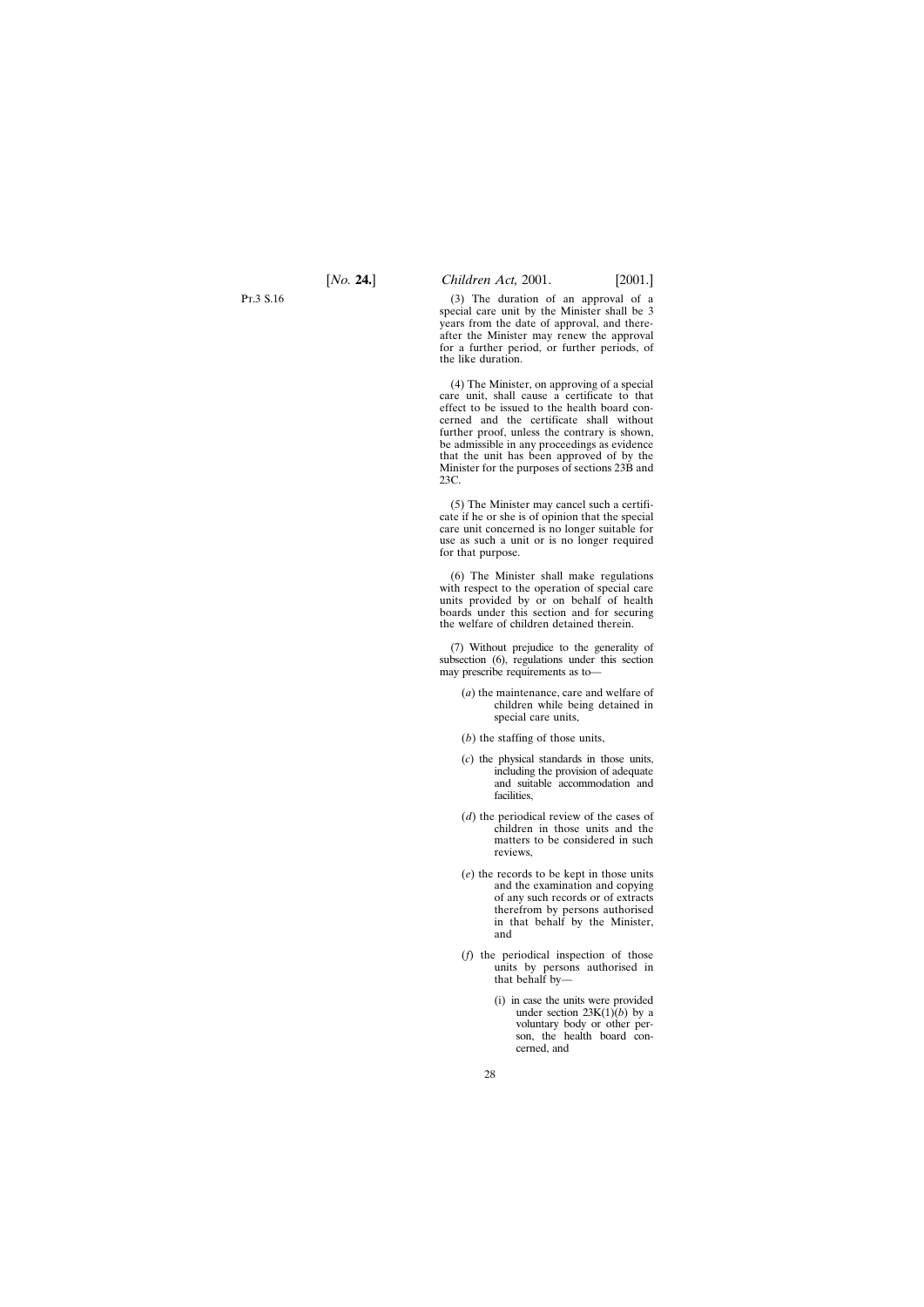(ii) in any other case, the Mini-Pt.3 S.16ster in accordance with section 69.

(8) Section 10 shall apply in relation to arrangements made under subsection (1)(*b*), with any necessary modifications.

(9) Nothing in this section shall empower a health board to delegate to a voluntary body or any other person the power to apply for an order under section 23B or 23C.

(10) Where a child is detained in a special care unit provided under subsection  $(1)(b)$ , the provisions of section 23B(3) shall apply in relation to the voluntary body or other person providing or operating the unit.

(11) Nothing in this section shall authorise the placing of a child in a special care unit otherwise than in accordance with an interim special care order or a special care order.

Recovery of 23L.—Section 46 shall apply to the recov-<br>absconding child. ery of a child who absconds from a special care unit.

Amendment of 23M.—References in section 4 to Parts III, section 4.<br>IV and VI shall be construed as including references to this Part.

Restriction. 23N.—A child on being found guilty of an offence may not be ordered to be placed or detained in a special care unit.

#### PART IVB

#### Private Foster Care

Definitions. 23O.—In this Part—

'authorised officer' means a person appointed by a health board under section 23S;

'health board' means the health board for the area in which a child resides before being placed under a private foster care arrangement and also, if the child, on or after being so placed, goes to reside in the area of another health board, that other health board;

'private foster care arrangement' means any arrangement or undertaking whereby a child is for more than 14 days in the full-time care, for reward or otherwise, of a person other than his or her parent or guardian, a person cohabiting with a parent or guardian or a relative, except where the child—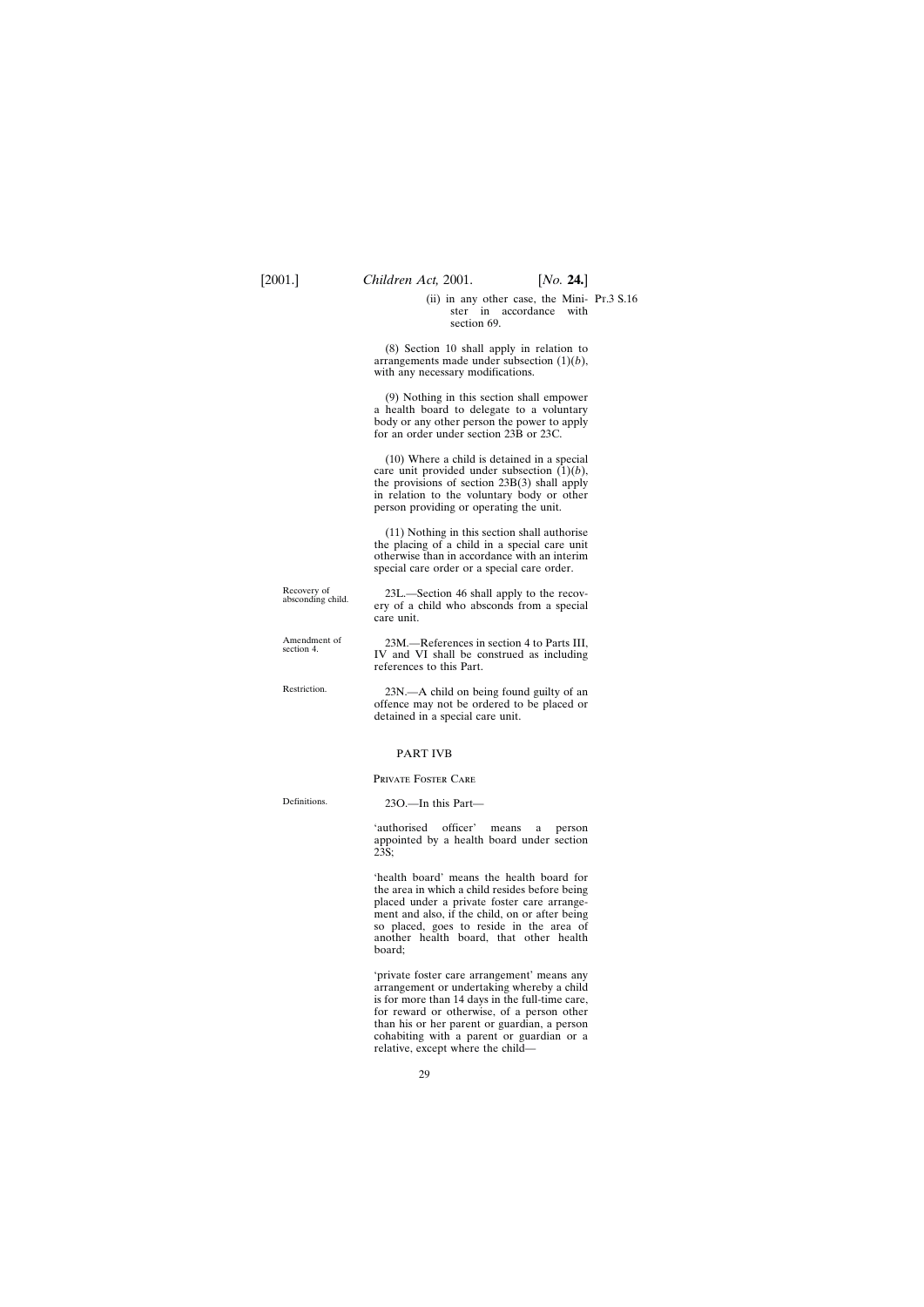- (*a*) is residing at a boarding school and receiving full-time education,
- (*b*) is in an institution managed by or on behalf of a Minister of the Government or a health board,
- (*c*) is in an institution in which the majority of persons being cared for and maintained are being treated for acute illness,
- (*d*) is in an institution for the care and maintenance of children with a disability,
- (*e*) is in a mental institution within the meaning of the Mental Treatment Acts, 1945 to 1966,
- (*f*) is detained in a children detention school or children detention centre within the meaning of the *Children Act, 2001*,
- (*g*) is placed for adoption under the Adoption Acts, 1952 to 1998,
- (*h*) is in the care of a health board,
- (*i*) is on holidays for a continuous period not exceeding 42 days,
- (*j*) is placed with a person or body for primarily educational purposes, or
- (*k*) is placed with a friend of the child's parent or guardian for a period not exceeding 42 days, while the parent or guardian is on holidays;

'relative', in relation to a child, means a grandparent, brother, sister, uncle or aunt, whether of the whole blood, half blood or by affinity, and includes the spouse of any such person and any person cohabiting with any such person.

Notice of private 23P.—(1) A person arranging or under-<br>foster care<br>arrangement. taking a private foster care arrangement shall taking a private foster care arrangement shall give notice to the health board in the manner specified in section 23Q not less than thirty days before the placement.

> (2) Where a child is placed in a private foster care arrangement owing to an unforeseen emergency, both the person making the arrangement and the person undertaking it shall notify the health board in the manner specified in section 23Q as soon as practicable and not more than 14 days after the placement.

> > 30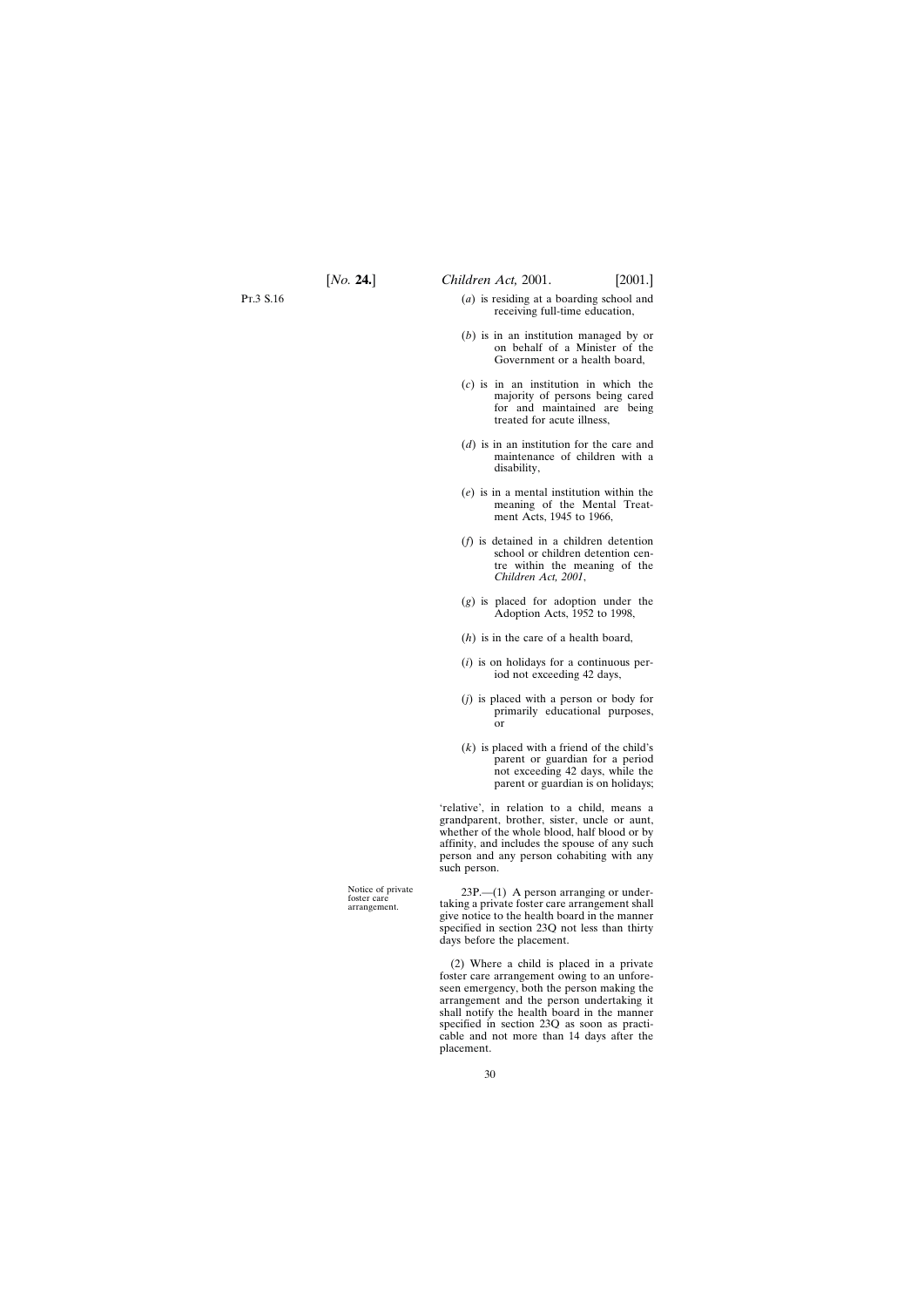(3) Any person arranging or undertaking Pt.3 S.16a private foster care arrangement on the commencement of this Part who has submitted to the health board before such commencement the information it requires in relation to the arrangement or undertaking shall be deemed to have complied with subsection  $(1)$ .

Information to be 23Q.—(1) Any person arranging or submitted to undertaking a private foster care arrange-<br>relevant health undertaking a private foster care arrange-<br>health heard in ment shall submit to the health board in writing—

- (*a*) the person's name and address,
- (*b*) the name, sex, date and place of birth and address of the child concerned,
- (*c*) the name and address of the parent or guardian of the child,
- (*d*) if the child's residence is changed, the child's new address,
- (*e*) if the private foster care arrangement terminates, the reasons for its termination,

and any other information that the health board may consider necessary in relation to any persons involved in the arrangement.

(2) Any person arranging a private foster care arrangement shall submit to the relevant health board, in writing, the name and address of the person undertaking the arrangement and any other information in respect of that person that the health board may consider necessary.

Duty in respect of 23R.—Any person arranging or undertak-<br>
children in private ing a private foster care arrangement in ing a private foster care arrangement in respect of a child shall regard the child's welfare as the first and paramount consideration.

> (2) Any person undertaking such an arrangement shall take all reasonable measures to safeguard the health, safety and welfare of the child concerned.

> (3) Any person arranging such an arrangement shall make all reasonable enquiries to ensure that the person undertaking it is in a position to comply with subsection (2).

Authorised officers. 23S.—(1) A health board shall appoint such and so many of its officers as it thinks fit to be authorised officers for the purposes of this Part.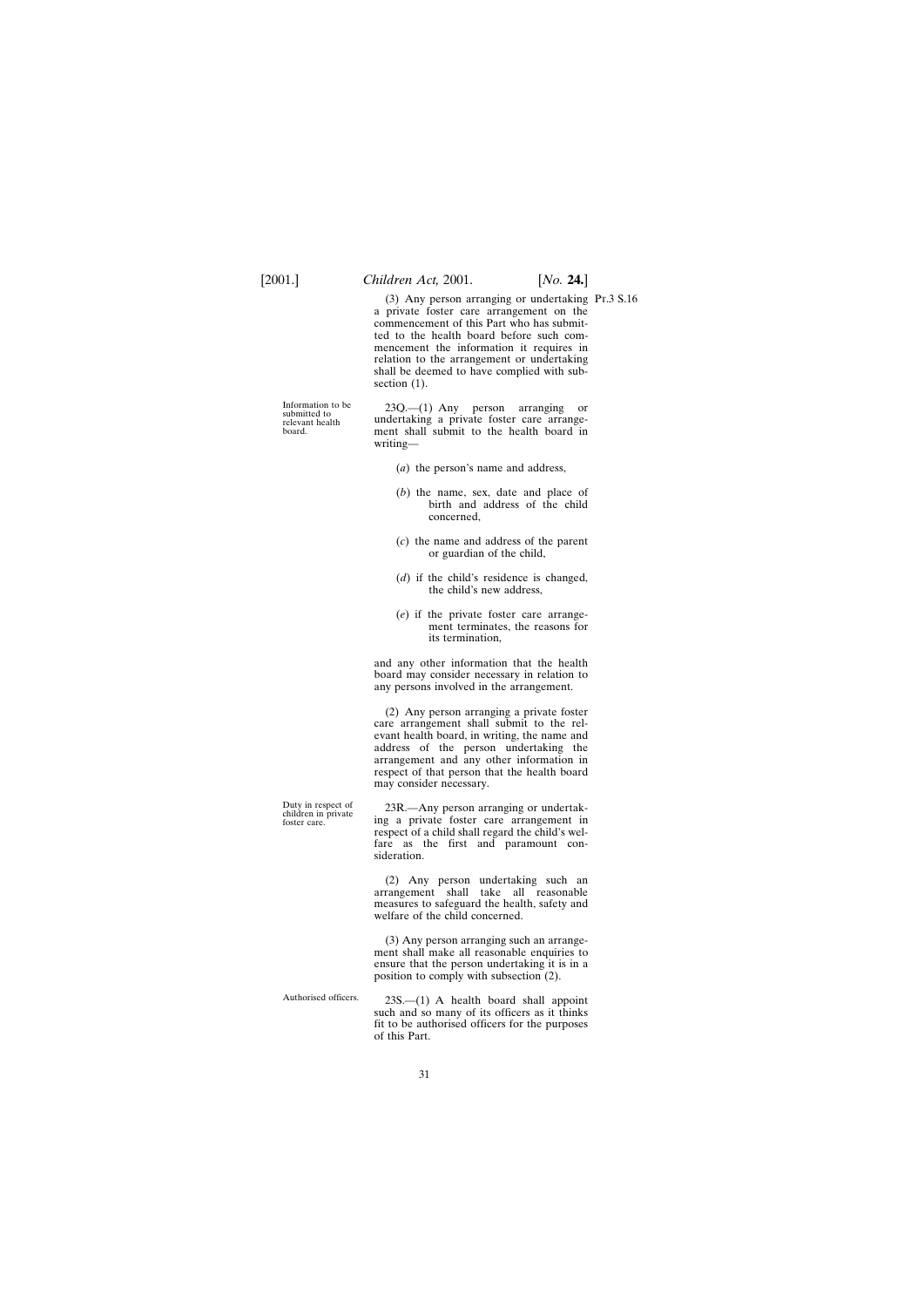Pt.3 S.16

(2) Each authorised officer shall be given a warrant of his or her appointment and, when exercising any power conferred by this Part, shall, on request by any person affected, produce the warrant or a copy thereof, together with a form of personal identification.

Inspection by 23T.—(1) Where the relevant health authorised persons. board has received a notice in accordance with section 23P in respect of a private foster care arrangement, an authorised officer may at all reasonable times enter any premises (including a private dwelling) in which the child concerned is residing.

> (2) A judge of the District Court may, if satisfied on the sworn information of an authorised officer that there are reasonable grounds for believing that a private foster care arrangement has been arranged or undertaken and that the health board has not received the requisite notice, issue a warrant authorising an authorised officer, accompanied if necessary by other persons, to enter, if need by reasonable force, and inspect any premises (including a private dwelling) in which the child may be residing.

> (3) An authorised officer, on entering any such premises, shall investigate the care and attention that the child is receiving and the condition of the premises with a view to ensuring that the person undertaking the arrangement is complying with his or her duty to take all reasonable measures to safeguard the child's health, safety and welfare.

> (4) An authorised officer may request a member of the Garda Síochána to accompany him or her when carrying out an inspection.

23U.—If a health board believes—

- (*a*) that a person who is arranging or undertaking a private foster care arrangement has not notified it under section 23P, or
- (*b*) that such a person is not taking all reasonable measures to safeguard the health, safety and welfare of the child concerned,

it may apply to the District Court for one of the following orders:

> (i) that a supervision order under section 19 be made in respect of the child,

Institution of<br>proceedings by health board.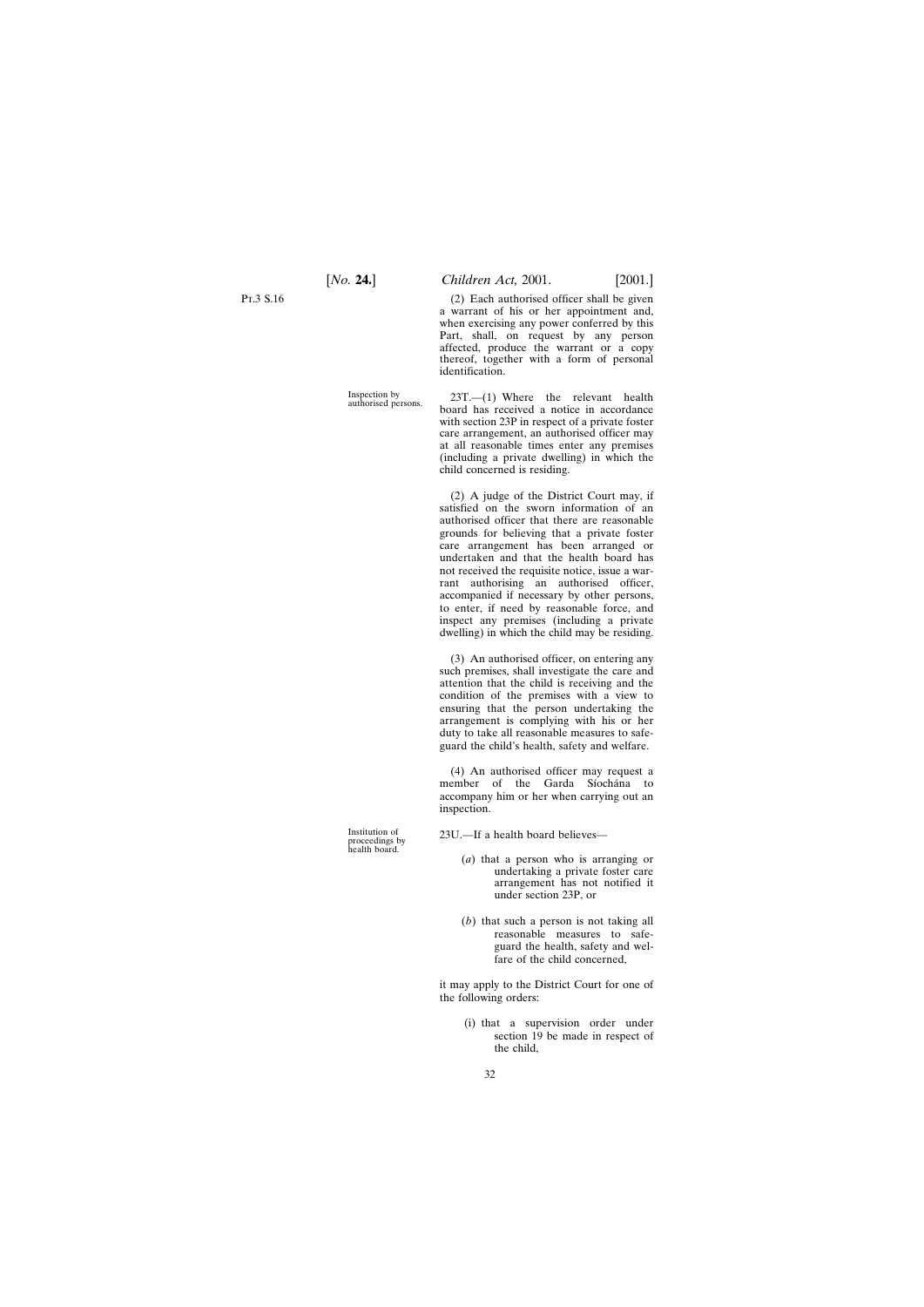- (ii) that the child be taken into the care Pt.3 S.16of the health board under section 13, 17 or 18, or
- (iii) that the arrangement be terminated and the child returned to his or her parents or guardian,

and the Court may order accordingly.

Restrictions on 23V.—(1) A person shall not arrange or private foster care arrangements in undertake a private foster care arrangement private loster care<br>arrangements in undertake a private foster care arrangement<br>certain cases. for the purpose of adopting a child under the for the purpose of adopting a child under the Adoption Acts, 1952 to 1998.

> (2) Any person undertaking a private foster care arrangement in respect of a child shall not apply under those Acts to adopt the child unless—

- (*a*) the child is eligible for adoption under the Adoption Acts, 1952 to 1998, and
- (*b*) the relevant health board has consented to the continuance of the arrangement pending the completion of an assessment of that person under those Acts.

(3) If a health board believes that a person who is arranging or undertaking a private foster care arrangement is doing so in contravention of subsection (1) or (2), it may apply to the District Court for an order either—

- (*a*) that the child be taken into its care under section 13, 17 or 18, or
- (*b*) that the arrangement be terminated and the child returned to his or her parents or guardian,

and the Court may order accordingly.

Offences. 23W.—(1) Any person—

- (*a*) who while arranging or undertaking a private foster care arrangement does not notify the relevant health board under section 23P,
- (*b*) who contravenes subsection (2) or (3) of section 23R,
- (*c*) who refuses to allow an authorised officer to enter any premises in accordance with subsection (1) or (2) of section 23T or obstructs or impedes an authorised officer in the exercise of his or her powers under that section,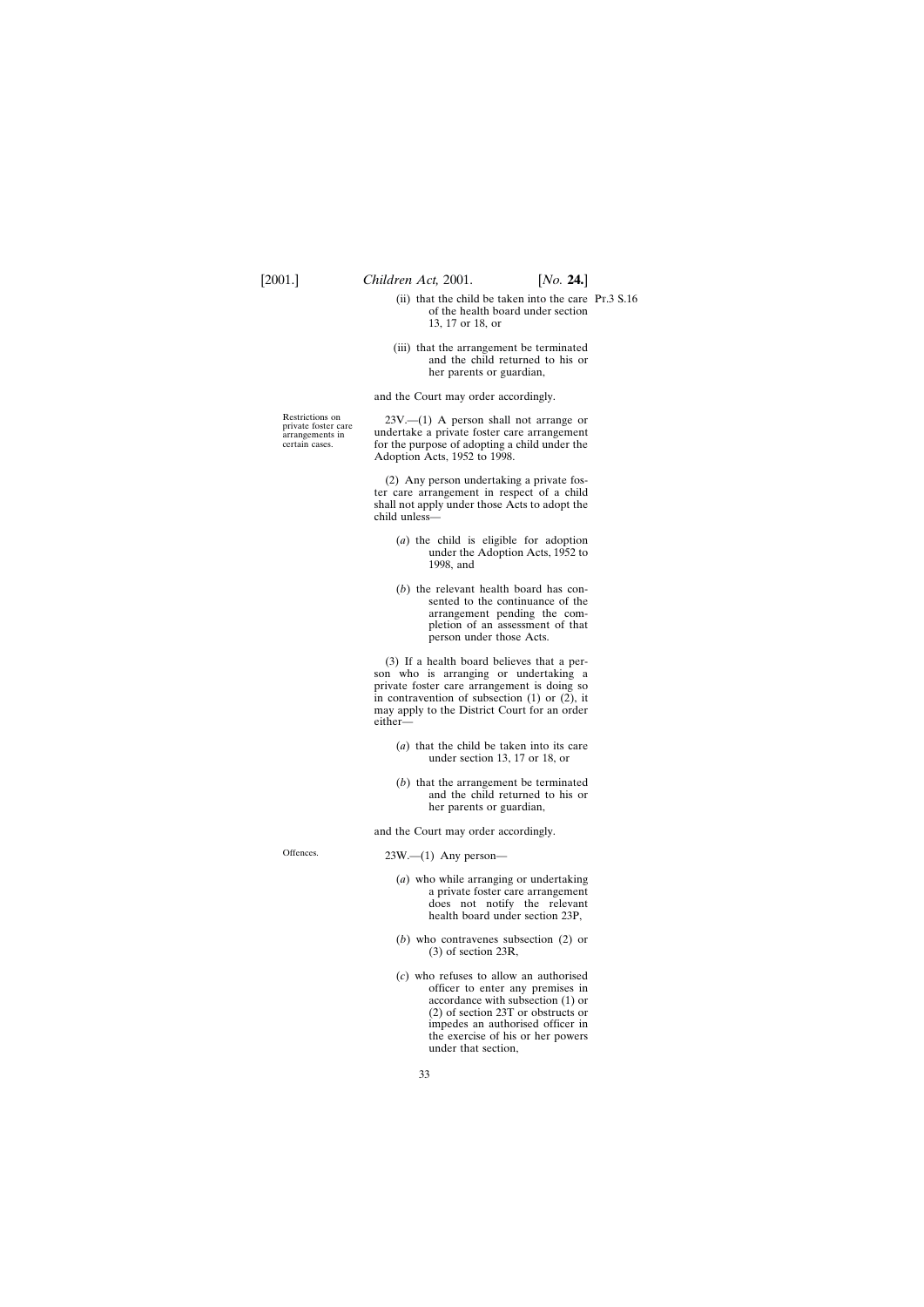<span id="page-33-0"></span>Pt.3 S.16

- (*d*) who while arranging or undertaking a private foster care arrangement knowingly or wilfully makes or causes or procures any other person to make a false or misleading statement to the relevant health board,
- (*e*) who contravenes section 23V(1), or
- (*f*) who does not comply with an order under paragraph (ii) or (iii) of section 23U or under section  $23V(3)$ ,

is guilty of an offence and liable on summary conviction to a fine not exceeding £1,500.

(2) Where a person is convicted of an offence under this section, the District Court may by order prohibit the person from arranging or undertaking a private foster care arrangement for such period as may be specified in the order.

Saver. 23X.—This Part is without prejudice to any other provision of this Act or any provision of the *Children Act, 2001*, which imposes, in the interests of a child, duties or obligations on a health board or a member of the Garda Síochána.".

#### PART 4

#### Diversion Programme

#### *Introductory*

Interpretation **17.**—(1) In this Part— "caution" means either a formal caution or an informal caution, as appropriate; ''conference'' has the meaning assigned to it by *section 29*; "Director" means the member of the Garda Síochána assigned by the Commissioner pursuant to *section 20*; ''facilitator'' has the meaning assigned to it by *section 31(4)*; ''formal caution'' and ''informal caution'' have the meanings assigned to them respectively by *section 25(4)*; ''Programme'' has the meaning assigned to it by *section 18*. (2) A reference in this Part to the parents or guardian, or a parent or guardian, of a child shall be construed, unless the context otherwise requires, as including an adult relative of the child with whom the child is for the time being residing or who, in the opinion of the juvenile liaison officer supervising the child, is exercising, or could

exercise, a beneficial influence on the child.

(*Part 4*).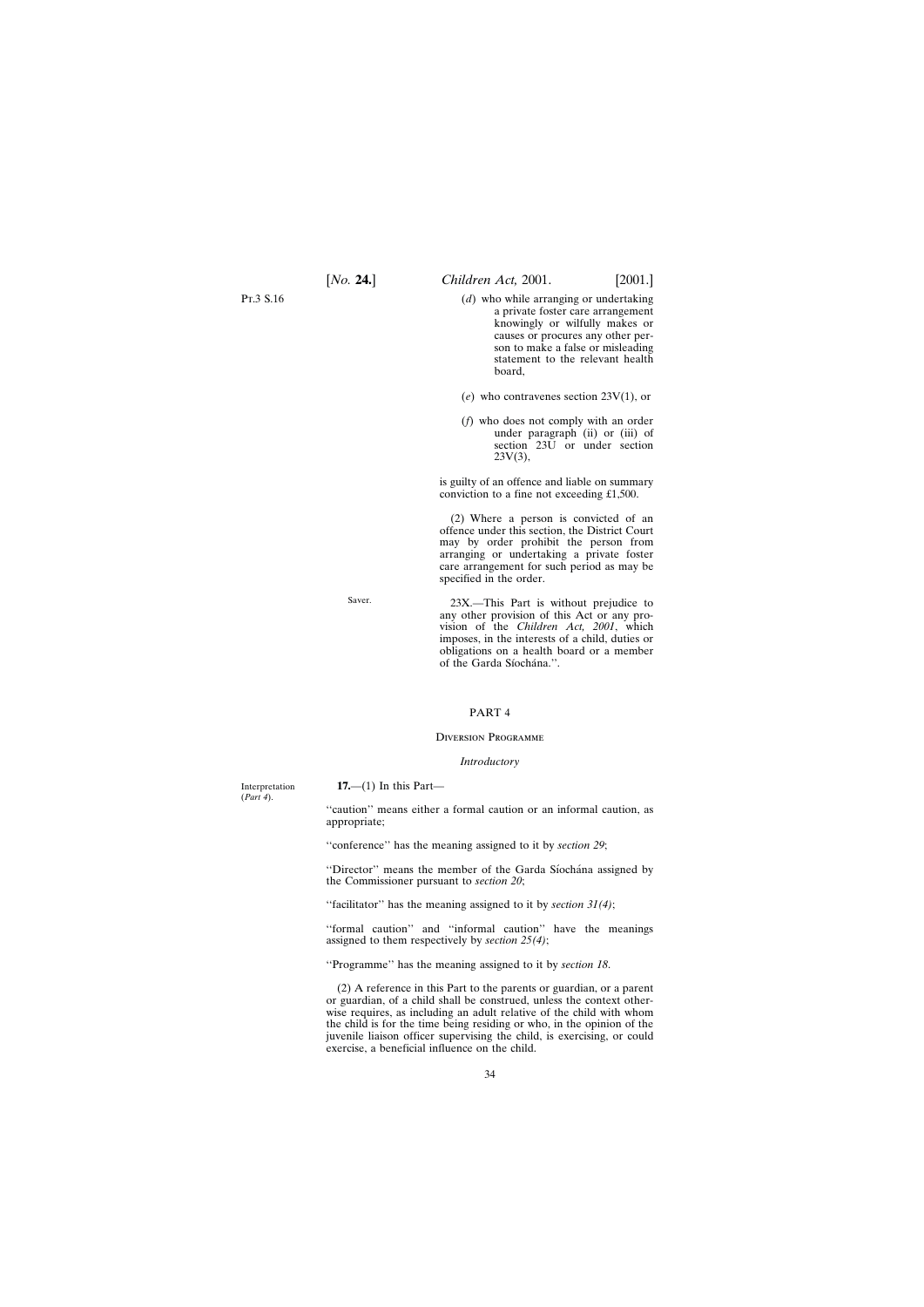<span id="page-34-0"></span>**18.**—Unless the interests of society otherwise require and subject Pr.4 to this Part, any child who has committed an offence and accepts Principle. responsibility for his or her criminal behaviour shall be considered for admission to a diversion programme (in this Part referred to as the Programme) having the objective set out in *section 19*.

**19.**—(1) The objective of the Programme is to divert from com- Objective of mitting further offences any child who accepts responsibility for his Programme. or her criminal behaviour.

(2) The objective shall be achieved primarily by administering a caution to such a child and, where appropriate, by placing him or her under the supervision of a juvenile liaison officer and by convening a conference to be attended by the child, family members and other concerned persons.

**20.**—(1) The Programme shall be carried on and managed, under Diversion the general superintendence and control of the Commissioner of the Programme. Garda Síochána, by a member of the Garda Síochána not below the rank of superintendent who shall be assigned for that purpose by the Commissioner and is referred to in this Part as the Director.

(2) The Commissioner may assign duties other than those relating to the Programme to the Director during his or her period of assignment as Director.

**21.**—(1) Whenever it appears to the Commissioner that the Direc- Temporary tor is, through absence, ill-health or other sufficient cause, tempor-incapacity of arily unable to act, the Commissioner may appoint a member of the Director. Garda Síochána not below the rank of inspector to act as the Director for such period (not exceeding the duration of the incapacity) as the Commissioner thinks proper, and references to the Director in this Part shall include the member so acting.

(2) The Director may, in writing, delegate any of the functions assigned to the Director under this Part to a member of the Garda Síochána not below the rank of inspector and may revoke any such delegation, and references to the Director in this Part shall include any member to whom any such functions are for the time being so delegated.

#### *Admission to Programme*

**22.**—Where criminal behaviour by a child comes to the notice of Report on child to the Garda Síochána, the member of the Garda Síochána dealing with Director. the child for that behaviour may prepare a report in the prescribed form as soon as practicable and submit it to the Director with a statement of any action that has been taken in relation to the child and a recommendation as to any further action, including admission to the Programme, that should, in the member's opinion, be taken in the matter.

**23.**—(1) A child may be admitted to the Programme if he or Admission to she—

(*a*) accepts responsibility for his or her criminal behaviour, having had a reasonable opportunity to consult with his or

Programme.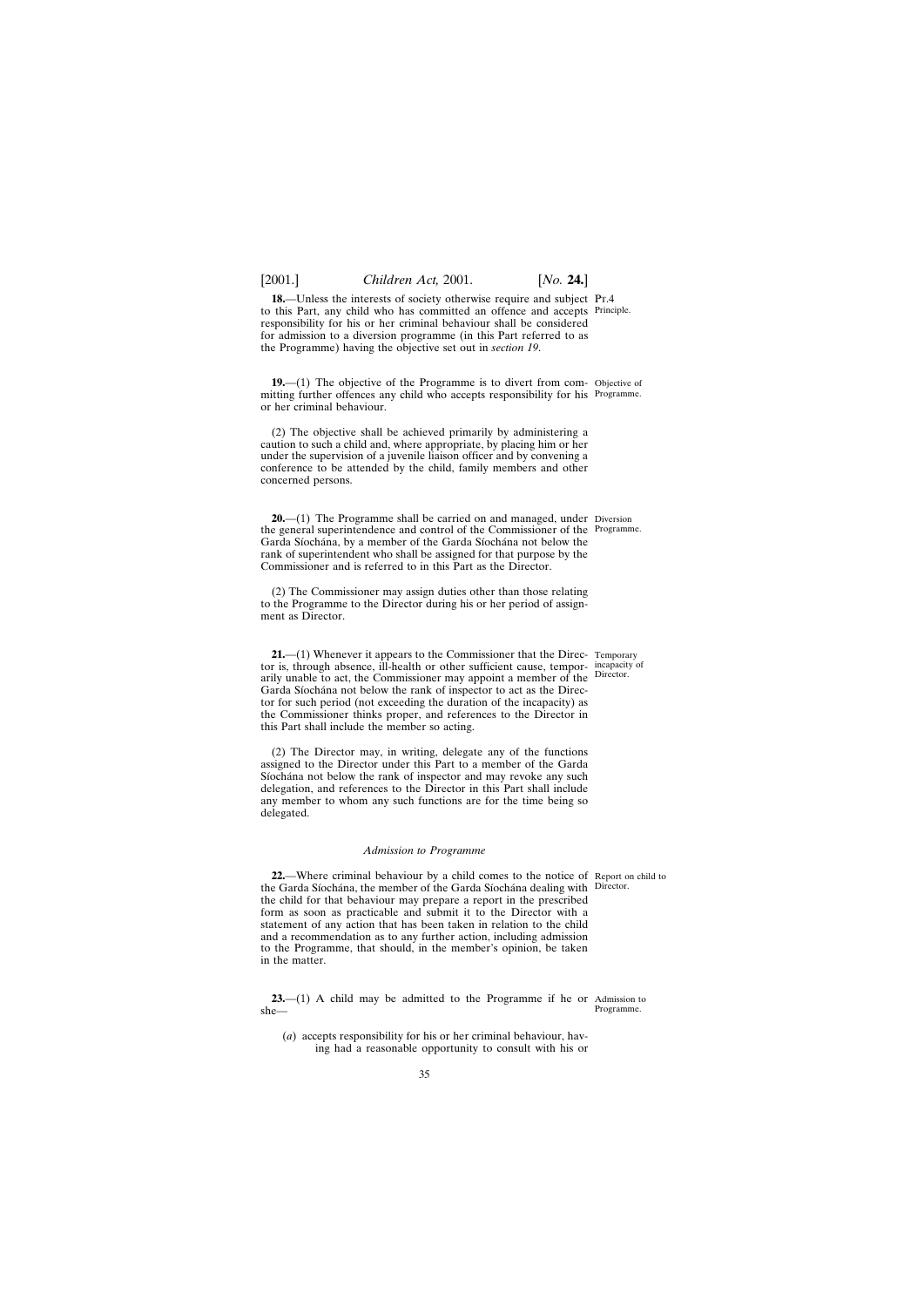<span id="page-35-0"></span>P<sub>T</sub> 4 S 23

her parents or guardian and obtained any legal advice sought by or on behalf of him or her,

- (*b*) consents to be cautioned and, where appropriate, to be supervised by a juvenile liaison officer, and
- (*c*) is of or over the age of criminal responsibility and under 18 years of age,

but *paragraph (b)* shall not apply where the Director is satisfied that the failure to agree to being cautioned or supervised is attributable to undue pressure being brought to bear on the child by any person and, in that event, the child shall be deemed to have consented for the purposes of that paragraph.

(2) The Director shall be satisfied that the admission of the child to the Programme would be appropriate, in the best interests of the child and not inconsistent with the interests of society and any victim.

(3) The criminal behaviour for which the child has accepted responsibility shall not be behaviour in respect of which admission to the Programme is excluded under any regulations made pursuant to *section 47*, unless the Director of Public Prosecutions directs otherwise in a notification to the Director.

(4) When the admission of a child to the Programme is being considered any views expressed by any victim in relation to the child's criminal behaviour shall be given due consideration but the consent of the victim shall not be obligatory for such admission.

(5) For the purposes of *subsection*  $(1)(c)$ , the age for admission to the Programme shall be the age of the child on the date on which the criminal behaviour took place.

**24.**—(1) It shall be a function of the Director to decide whether to admit a child to the Programme and the category of caution to be administered to any child so admitted.

(2) Where the Director decides that a child should be admitted to the Programme, he or she shall direct a juvenile liaison officer to give notice in writing to the parents or guardian of the child specifying the criminal behaviour in respect of which a caution is to be administered, whether the caution is to be formal or informal and the time and place where it is to be administered and stating that the parents or guardian are obliged to attend its administration.

(3) Every such notice shall be expressed in language designed to be understood by the parents or guardian of the child and shall be available in the Irish language to a child who is from a Gaeltacht area or whose first language is Irish.

#### *Administration of cautions*

Cautions.

**25.**—(1) A caution shall be administered to every child admitted to the Programme.

 $(2)$  A formal caution shall be administered in a Garda Síochána station or, in exceptional circumstances, elsewhere by—

(*a*) a member of the Garda Síochána not below the rank of inspector, or

Decision to admit to Programme.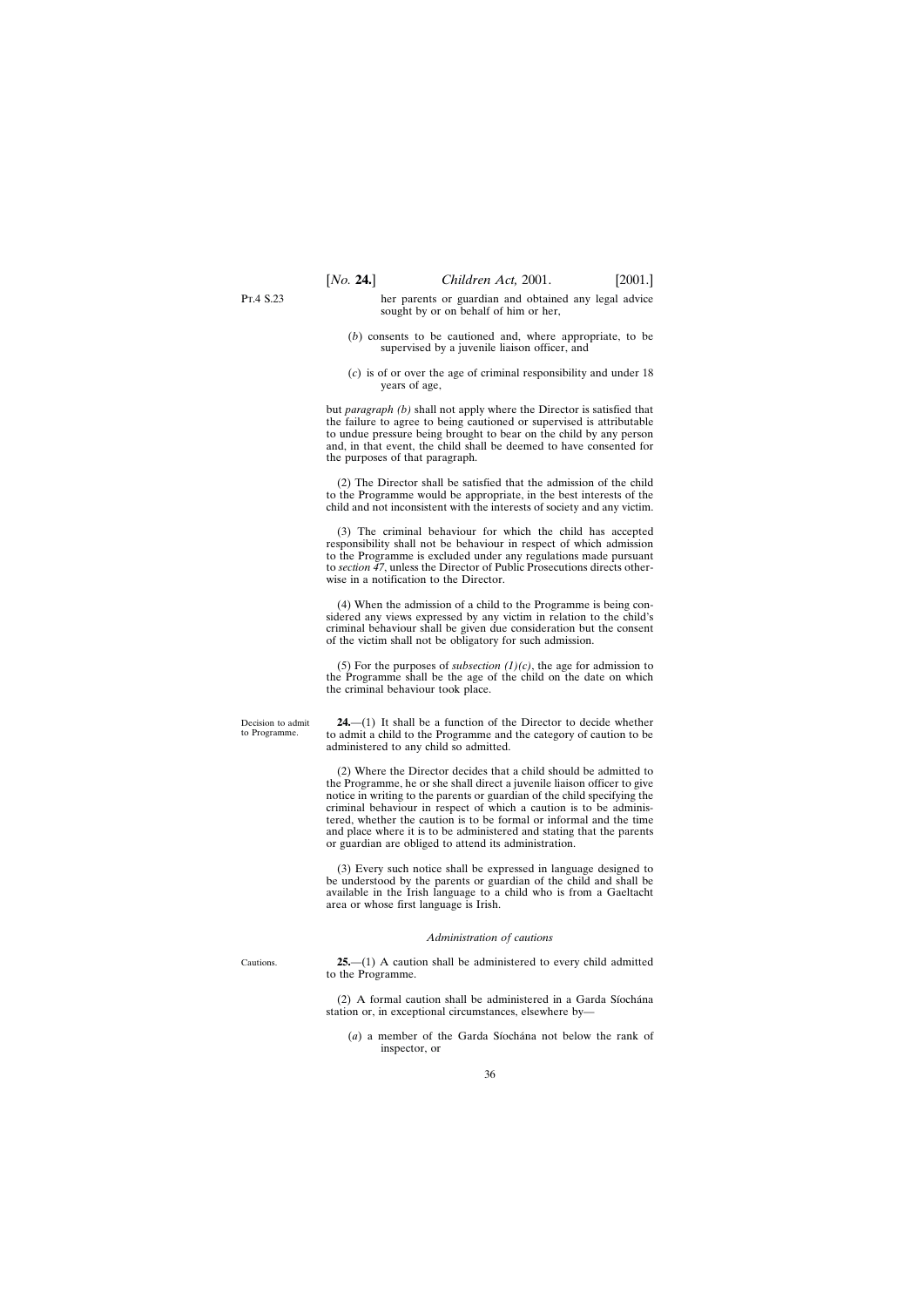- 
- (*b*) a juvenile liaison officer who has been trained in mediation Pt.4 S.25 skills,

in the presence of the parents or guardian and, if the caution has been administered by such a member of the Garda Síochána, a juvenile liaison officer.

(3) An informal caution shall be administered by a juvenile liaison officer in a Garda Síochána station, in the child's normal place of residence or in exceptional circumstances elsewhere, in the presence of the parents or guardian of the child.

(4) In this section—

''formal caution'' means a caution to be administered to a child where—

- (*a*) no previous caution has been administered, or
- (*b*) one or more than one informal or formal caution has been previously administered,

and the Director considers that the child's criminal behaviour was of such a nature that it could not be adequately dealt with by way of informal caution;

''informal caution'' means a caution to be administered to a child where—

- (*a*) no previous caution has been administered, or
- (*b*) one or more than one informal caution has been previously administered,

and the Director considers that the child's criminal behaviour was not sufficiently serious to warrant a formal caution.

**26.**—(1) The Director may invite any victim whose views in Presence of victim relation to the child's criminal behaviour have been considered pur-at formal caution. suant to *section 23(4)* to be present at the administration of a formal caution.

(2) Where any victim is so present, there shall be a discussion among those present about the child's criminal behaviour.

(3) The member of the Garda Síochána administering the formal caution may invite the child—

- (*a*) to apologise, whether orally or in writing or both, to the victim, and
- (*b*) where appropriate, to make financial or other reparation to him or her.

# *Supervision of children admitted to Programme*

**27.**—(1) (*a*) Subject to *paragraph (d)*, where a child has received Supervision.a formal caution he or she shall be placed by the Director under the supervision of a juvenile liaison officer for a period of 12 months from the date of the administration of the caution.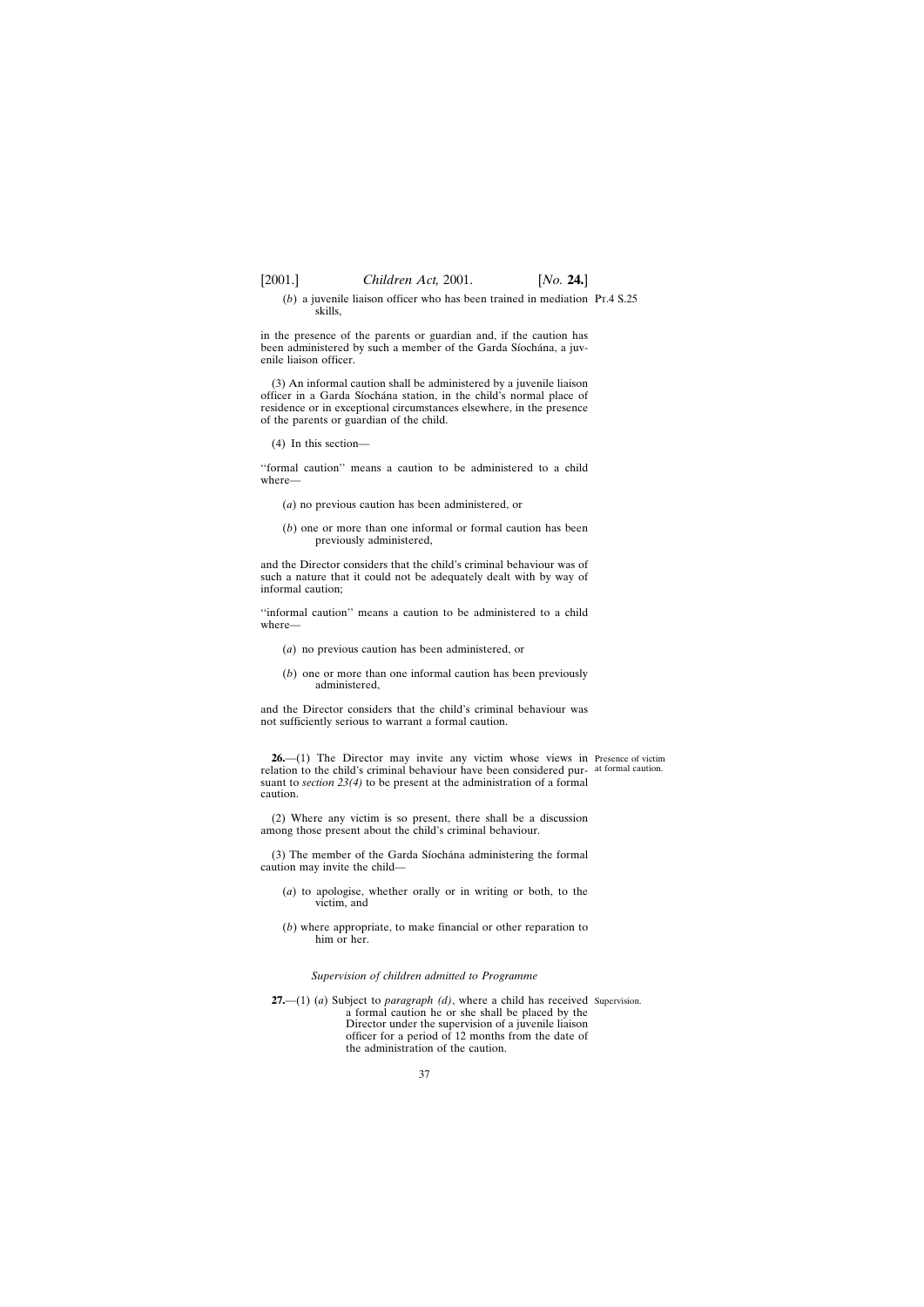P<sub>T</sub> 4 S 27

- (*b*) Subject to *paragraph (c)*, where a child has received an informal caution he or she shall not be placed under the supervision of a juvenile liaison officer.
- (*c*) Subject to *paragraph (d)*, in exceptional circumstances, a child who has received an informal caution may be placed by the Director under the supervision of a juvenile liaison officer for a period of 6 months from the date of the administration of the caution.
- (*d*) The periods referred to in *paragraphs (a)* and *(c)* may be varied by the Director in a manner consistent with any regulations under *section 47* or pursuant to any recommendation arising from a conference.

(2) Where a child who is placed under the supervision of a juvenile liaison officer is subsequently found guilty of an offence the period of supervision shall terminate forthwith, if it has not terminated at the time of the finding of guilt.

Level of supervision. **28.**—(1) The level of supervision to be applied in the case of any child shall, subject to *section 42(1)*, be determined by the juvenile liaison officer who is supervising the child.

> (2) The juvenile liaison officer shall have regard to the following matters when making a determination under *subsection (1)*—

- (*a*) the seriousness of the child's criminal behaviour,
- (*b*) the level of support given to, and the level of control of, the child by the child's parents or guardian,
- (*c*) the likelihood, in the opinion of the juvenile liaison officer, of the child's committing further offences, and
- (*d*) any directions from the Director on the appropriate level of supervision in any case or in any case of a particular class.

#### *Holding of conference in respect of child*

''Conference''.

**29.**—In this Part ''conference'', in relation to a child, means a meeting held pursuant to this Part of persons concerned with the child's welfare, and such a conference shall have the following functions:

- (*a*) to bring together the child in respect of whom the conference is being held, his or her parents or guardian, such other family members, relatives and other persons as appropriate and the facilitator with a view to—
	- (i) establishing why the child became involved in the behaviour that gave rise to his or her admission to the Programme,
	- (ii) discussing how the parents or guardian, family members, relatives or any other person could help to prevent the child from becoming involved in further such behaviour, and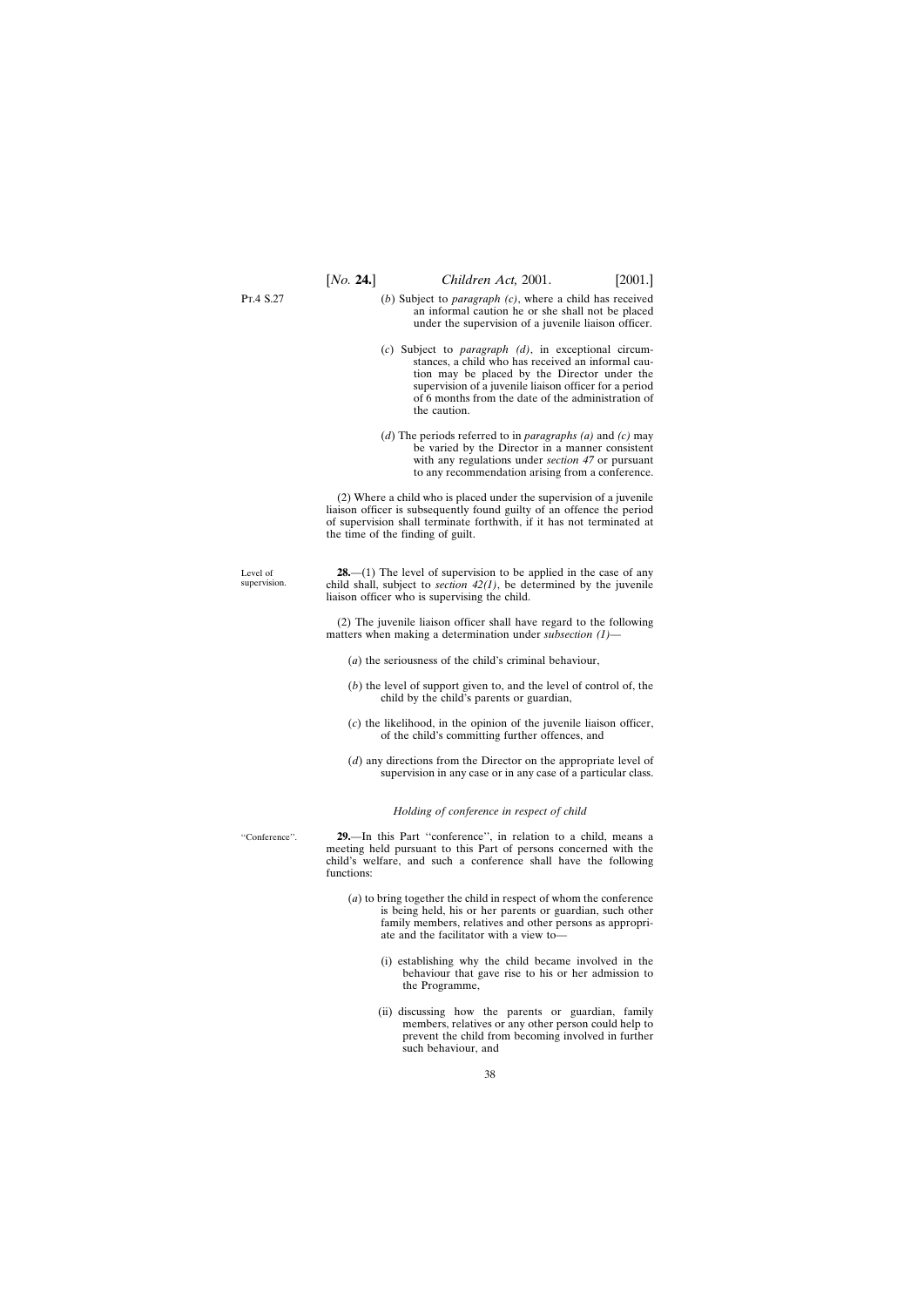- (iii) where appropriate, reviewing the child's behaviour Pt.4 S.29 since his or her admission to the Programme;
- (*b*) as appropriate and in accordance with this Part, to mediate between the child and the victim;
- (*c*) to formulate an action plan for the child; and
- (*d*) to uphold the concerns of the victim and have due regard to his or her interests.

**30.**—(1) Where a child is placed under the supervision of a juvenile Recommendation liaison officer, that officer may, if he or she so thinks proper, recom-that conference be mend in a written report to the Director that a conference be held held. in respect of the child.

(2) Without prejudice to any decision of the Director in a particular case, the agreement of a child's parent or guardian shall be required for, and the views of the child shall be ascertained on, the holding of a conference.

- (3) (*a*) The juvenile liaison officer shall ascertain the views of any victim of the child's criminal behaviour as to the possibility of a conference being held and as to whether the victim would be agreeable to attend any such conference.
	- (*b*) Where the victim is a child, the juvenile liaison officer shall have regard to his or her best interests and shall also, where practicable, ascertain whether his or her parents or guardian would be agreeable that a conference be held and would attend it.

(4) The juvenile liaison officer shall, when he or she decides to make a recommendation pursuant to *subsection (1)*, explain to the child concerned, and to his or her parent or guardian, the procedures and functions of a conference.

**31.**—(1) The Director, on receipt of a report pursuant to *section* Decision on holding *30* from a juvenile liaison officer, shall, having regard to *subsections* conference.*(2)* and *(3)*, decide whether or not a conference should be held.

(2) In deciding whether a conference should be held the Director shall have regard to—

- (*a*) the report and recommendation of the juvenile liaison officer supervising the child concerned,
- (*b*) whether in the Director's opinion a conference would be of assistance in preventing the commission by the child of further offences,
- (*c*) the role and responsibilities of the child's parents or guardian and relatives,
- (*d*) the views, if any, of the victim,
- (*e*) whether the victim would attend the conference and, where the victim is a child, whether such attendance would be in his or her best interests,
- (*f*) the interests of the community in which the child resides, and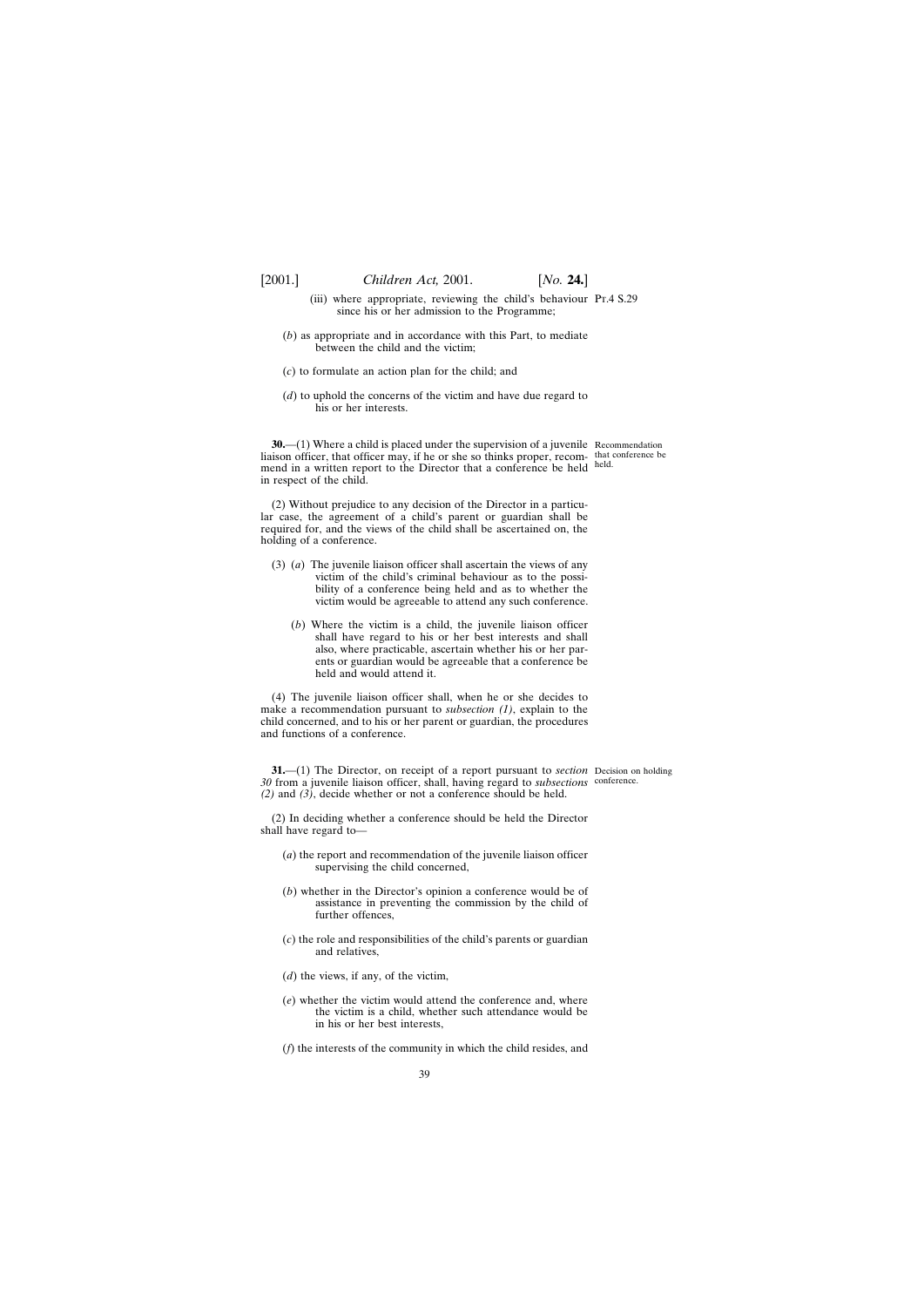P<sub>T</sub> 4 S 31

(*g*) any other matter which the Director considers to be relevant.

(3) A conference shall not be held unless the child and the child's parents or guardian indicate that they will attend it.

- (4) (*a*) Where the Director decides that a conference should be held, he or she shall appoint a person (in this Part referred to as a ''facilitator'') to convene the conference and a person to be its chairperson.
	- (*b*) The facilitator shall be either the juvenile liaison officer supervising the child or another member of the Garda Síochána.
	- (*c*) The chairperson shall be the facilitator, another member of the Garda Síochána or another person, with that other person's agreement.

(5) In any case where the Director decides that a conference should not be held he or she shall direct the juvenile liaison officer supervising the child to inform the child and the child's parent or guardian accordingly.

Persons entitled to attend conference. **32.**—(1) The following persons shall be entitled to attend a conference:

- (*a*) the child in respect of whom the conference is being held,
- (*b*) the parents or guardian of the child and members of the child's family or relatives of the child, if the facilitator is of opinion that they or any one of them would make a positive contribution to it.

(2) A conference shall not be held unless at least one person invited by virtue of *subsection (1)(b)* is in attendance.

(3) The facilitator shall invite any other persons who in his or her opinion would make a positive contribution to the conference, including one or more representatives from any of the following bodies:

- (*a*) the health board for the area in which the child normally resides,
- (*b*) the probation and welfare service,
- (*c*) the school attended by the child,
- (*d*) the school attendance service,
- (e) the Garda Síochána.

(4) The facilitator shall also invite to the conference any victim of the child's criminal behaviour and any relatives or friends of the victim whom the victim requests to have in attendance, unless the facilitator is of opinion that their attendance would not be in the best interests of the conference.

(5) The facilitator may invite to the conference any other person requested by the child or the child's family who in the facilitator's opinion would be of benefit to the conference and, with the agreement of the persons attending the conference and the Director, any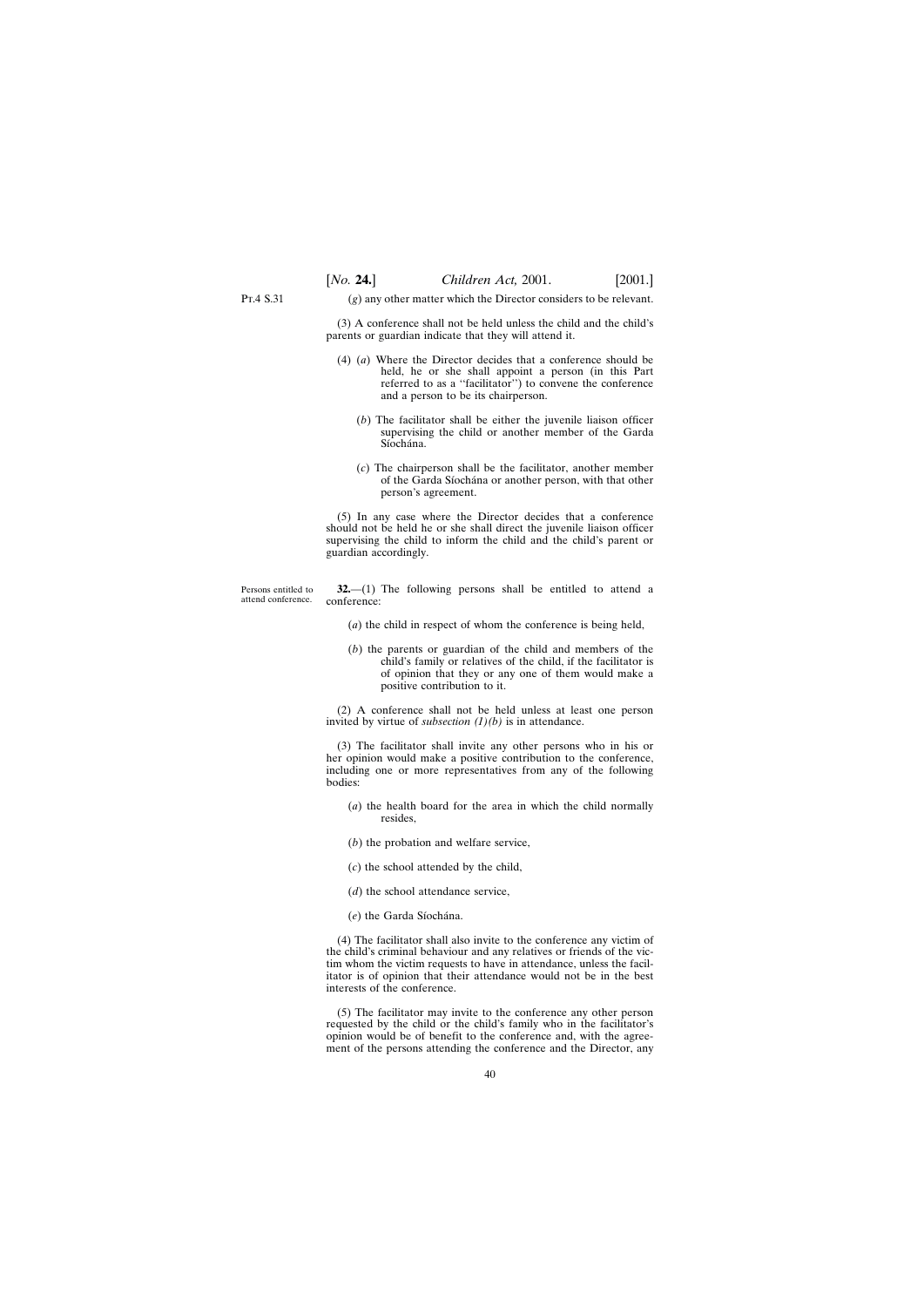person engaged in carrying out research on or evaluation of con-Pt.4 S.32 ferences or their equivalent inside or outside the State.

(6) If, in the course of a conference, the facilitator is of opinion that the continued presence of any person is not in the best interests of the conference or the child, the facilitator may exclude that person from further participation in the conference.

(7) A person shall not disclose confidential information obtained by him or her while participating (or as a result of having participated) as a member of a conference.

(8) A person who contravenes *subsection (7)* shall be guilty of an offence and shall be liable on summary conviction to a fine not exceeding £1,500.

(9) In this section ''confidential'' means that which is expressed to be confidential either as regards particular information or information of a particular class or description.

**33.**—The decision on where to hold a conference shall be made by Location of the facilitator after hearing the views in that regard of the persons conference. who are to attend it.

**34.**—(1) A conference shall be held within the period during Time limit for which the child concerned is under the supervision of a juvenile liai-holding conference. son officer.

(2) A conference may be held on more than one occasion but, subject to *section 39(10)*, not outside the period referred to in *subsection (1)*.

**35.**—(1) The facilitator shall take all reasonable steps to ensure Notification to that notice of the time, date and place of the conference is given to participants. every person who is entitled or has been invited to attend and has indicated a willingness to attend or an interest in attending.

(2) Failure to notify any person entitled or invited to attend a conference or failure of any person so invited to attend it shall not of itself affect the validity of its proceedings unless the facilitator is of opinion that any such failure is likely to affect materially the outcome of the conference.

**36.**—The facilitator shall take all reasonable steps to ascertain the Views of those views, if any, of any person who has been invited to attend the con-unable or unwilling ference concerned but has notified the facilitator that he or she is,  $\frac{\text{to attend}}{\text{conferen}}$ for any reason, unable or unwilling to do so and shall ensure that any views so ascertained are made known at the conference.

conference.

**37.**—(1) Subject to the provisions of this Part and any regulations Procedure at under *section 47*, a conference may regulate its procedure in such conference. manner as it thinks fit.

(2) Subject to *sections 33*, *34* and *39(10)*, a conference may be adjourned to a time and place to be determined by it.

41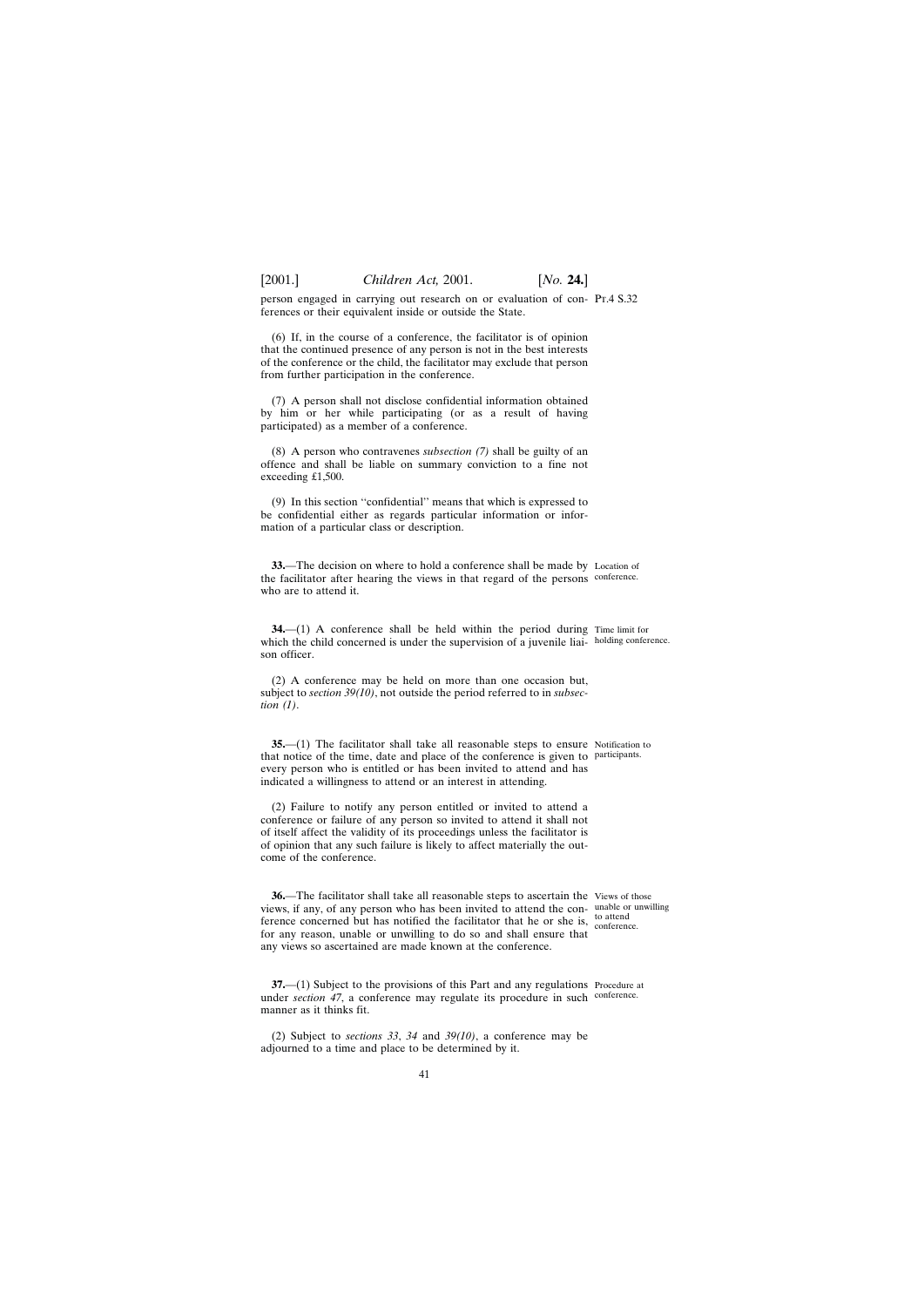P<sub>T</sub> 4 S 37 (3) The facilitator shall ensure, as far as practicable, that any information and advice required by the conference to carry out its functions are made available to it.

Period or level of supervision. **38.**—A conference shall consider whether the period or level of supervision of the child in respect of whom the conference is being held should be varied in the light of the following matters:

- (*a*) the circumstances of the child as respects education, training or employment,
- (*b*) the child's leisure time activities,
- (*c*) the child's relationship with his or her family and the local community,
- (*d*) the child's attitude to his or her being supervised,
- (*e*) the child's progress under the supervision,
- (*f*) the child's attitude to his or her criminal behaviour and, in particular, to the victim of that behaviour, whether or not the victim is present at the conference, and
- (*g*) any other matters that may be relevant in the particular case.

Action plan.

**39.**—(1) The parents or guardian of a child, when present at a conference in respect of the child (or in their absence a member of the child's family or a relative of the child), and the child may, with the assistance of the other persons present at the conference, formulate an action plan for the child.

(2) Any such action plan shall be agreed unanimously by those present at the conference, unless the disagreement of any person present is regarded by the facilitator as unreasonable, in which case that person's agreement to the plan shall not be necessary.

(3) An action plan may include provision for any one or more of the following matters:

- (*a*) an apology, whether orally or in writing or both, by the child to any victim,
- (*b*) financial or other reparation to any victim,
- (*c*) participation by the child in an appropriate sporting or recreational activity,
- (*d*) attendance of the child at a school or place of work,
- (*e*) participation by the child in an appropriate training or educational course or a programme that does not interfere with any work or school schedule of the child,
- (*f*) the child being at home at specified times,
- (*g*) the child staying away from specified places or a specified person or both,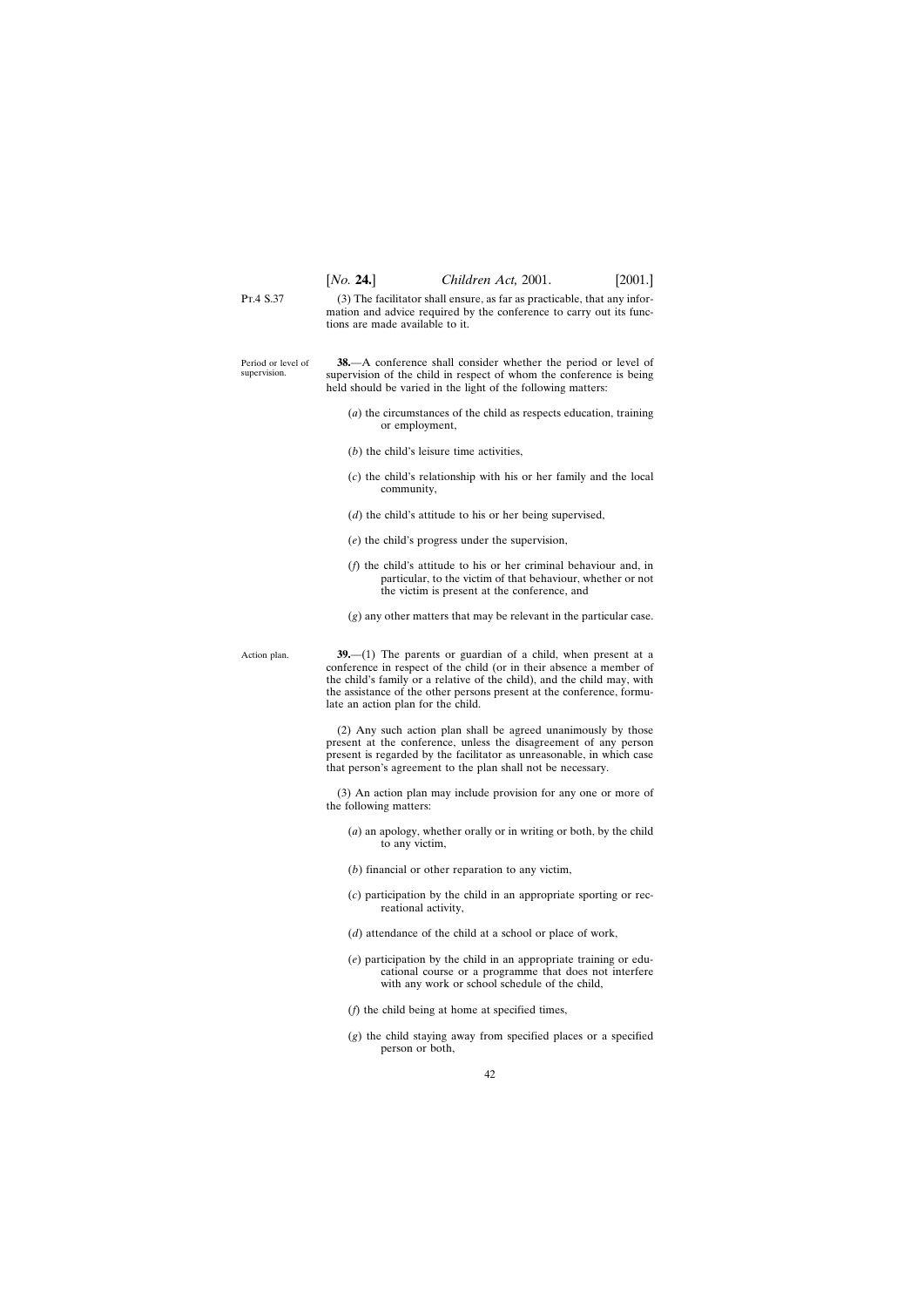- (*h*) taking initiatives within the child's family and community Pt.4 S.39 that might help to prevent the commission by the child of further offences, and
- (*i*) any other matter that in the opinion of those present at the conference would be in the child's best interests or would make the child more aware of the consequences of his or her criminal behaviour.

(4) When the action plan and its duration have been agreed, the facilitator shall produce a written record of the plan in language that can be understood by the child.

(5) The action plan shall be signed by the child (where possible), the chairperson and one of the other persons present.

(6) The action plan shall come into operation on the date it is signed.

(7) A copy of the action plan shall be given or sent to the child by the chairperson.

(8) Those present at the conference may appoint one or more of their number to implement the action plan and monitor compliance with it.

(9) The chairperson shall, after consulting the other persons present, appoint a date, being a date after the period covered by the action plan has expired, for reconvening the conference to review compliance with the action plan.

(10) The reconvened conference shall be held not more than 6 months from the date on which the action plan was signed and may be held outside the period of the child's supervision by a juvenile liaison officer.

(11) The chairperson may reconvene the conference at an earlier date than that appointed under *subsection (9)* if it comes to his or her notice that the child is not complying with any of the terms of the action plan.

(12) The persons present at any conference reconvened pursuant to *subsection (11)* shall ascertain why the child is not complying with the action plan and shall encourage the child to comply with the plan or any amended version of it that they may agree upon.

(13) The provisions of *subsections (4)* to *(7)* shall apply to any action plan amended in accordance with *subsection (12)*.

(14) Subject to *subsection (10)*, a conference may be reconvened on any number of occasions to discuss any aspect of an action plan.

(15) Nothing in this section shall prevent any person or persons who implemented, and monitored compliance with, the action plan from continuing, with the agreement of the child, to implement and monitor compliance with the plan after the period covered by it has expired and it has been reviewed at a reconvened conference.

**40.**—Failure to agree on the terms of an action plan shall not Disagreement on invalidate the proceedings of a conference.

action plan.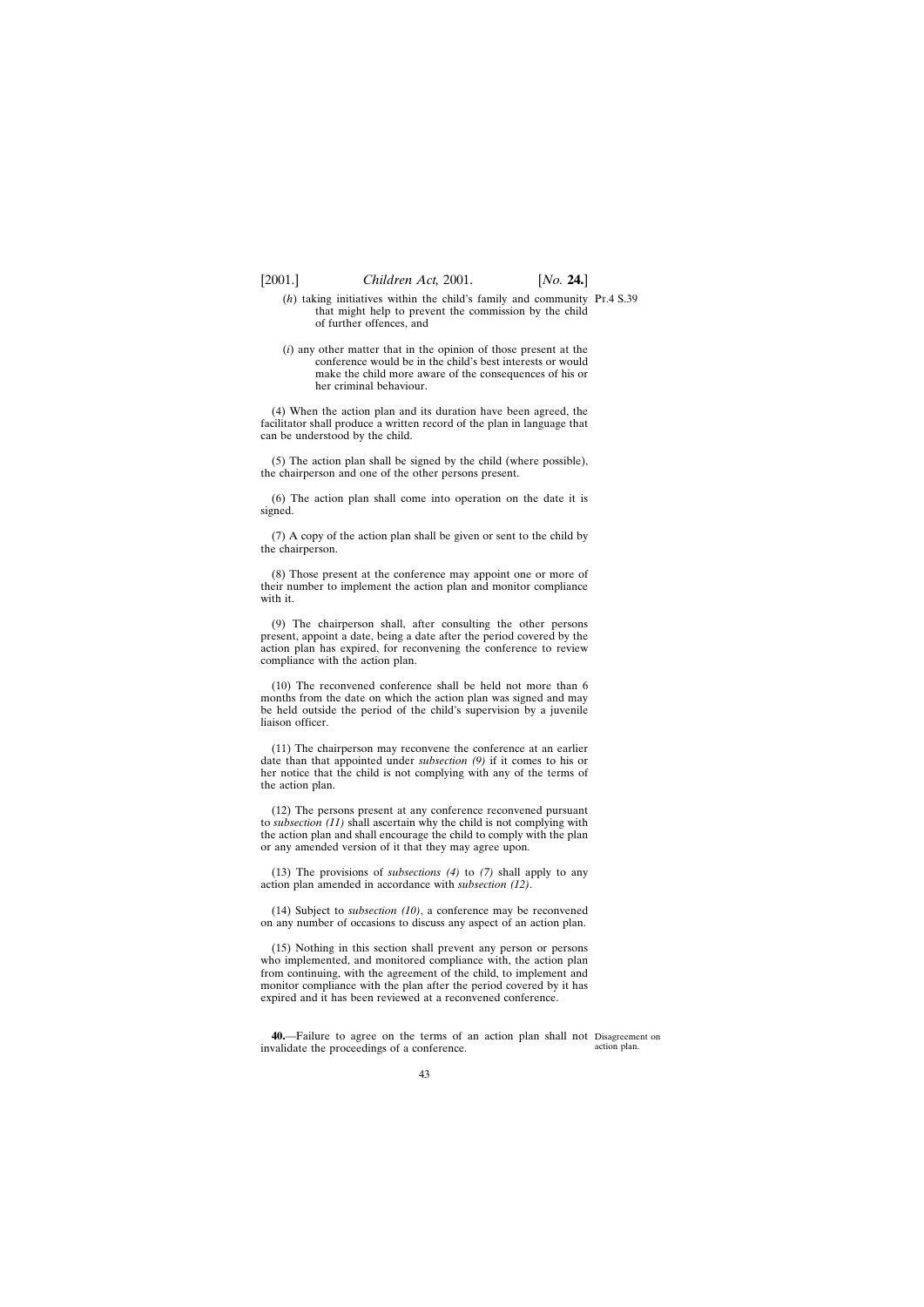$Pr_4$ Report to Director. facilitator shall report to the Director on the following matters: **41.**—As soon as practicable after a conference has been held the

- (*a*) the terms of any action plan,
- (*b*) the matters discussed at the conference,
- (*c*) the views of those present, and
- (*d*) any views ascertained pursuant to *section 36*,

and shall recommend, having had regard to the views referred to in *paragraphs (c)* and *(d)*, whether in his or her opinion the period and level of supervision of the child concerned should be varied and, if so, to what extent.

Decision by Director on period or level of supervision. **42.**—(1) On receipt of a report submitted pursuant to *section 41*, the Director shall, where appropriate, decide whether the child's period or level of supervision should be varied and, if so, to what extent.

> (2) Where the Director makes a decision pursuant to *subsection (1)*, he or she shall inform the juvenile liaison officer supervising the child accordingly and that officer shall so inform the child and the child's parent or guardian as soon as practicable.

Administrative services.

**43.**—The Director shall provide such administrative services as may be necessary to enable a conference to discharge its functions.

#### *Committee to monitor effectiveness of Programme*

**44.**—(1) The Minister shall appoint a committee to monitor the effectiveness of the Programme, review all aspects of its operation and monitor the ongoing training needs of facilitators.

(2) The chairperson of the committee shall be an Assistant Commissioner of the Garda Síochána and it shall have 3 other members, of whom one shall be a chief superintendent of the Garda Síochána and the remaining two shall not be members of the Garda Siochana.

(3) The Minister shall consult with the Commissioner in relation to the appointment of members of the Garda Siochana to the committee.

(4) The committee shall have access to and may examine any documents relating to the operation of the Programme and may discuss any aspect of it with the Director and any other person concerned with its operation.

(5) The chairperson and other members of the committee shall be appointed for a term of 4 years and shall be eligible for reappointment.

(6) The committee shall make annually, by such date as the Minister may direct, a report to the Commissioner on its activities during the year and the Commissioner shall, as soon as may be, submit the report to the Minister.

(7) A copy of each such report shall be laid before each House of the Oireachtas by the Minister.

Review of effectiveness of Programme.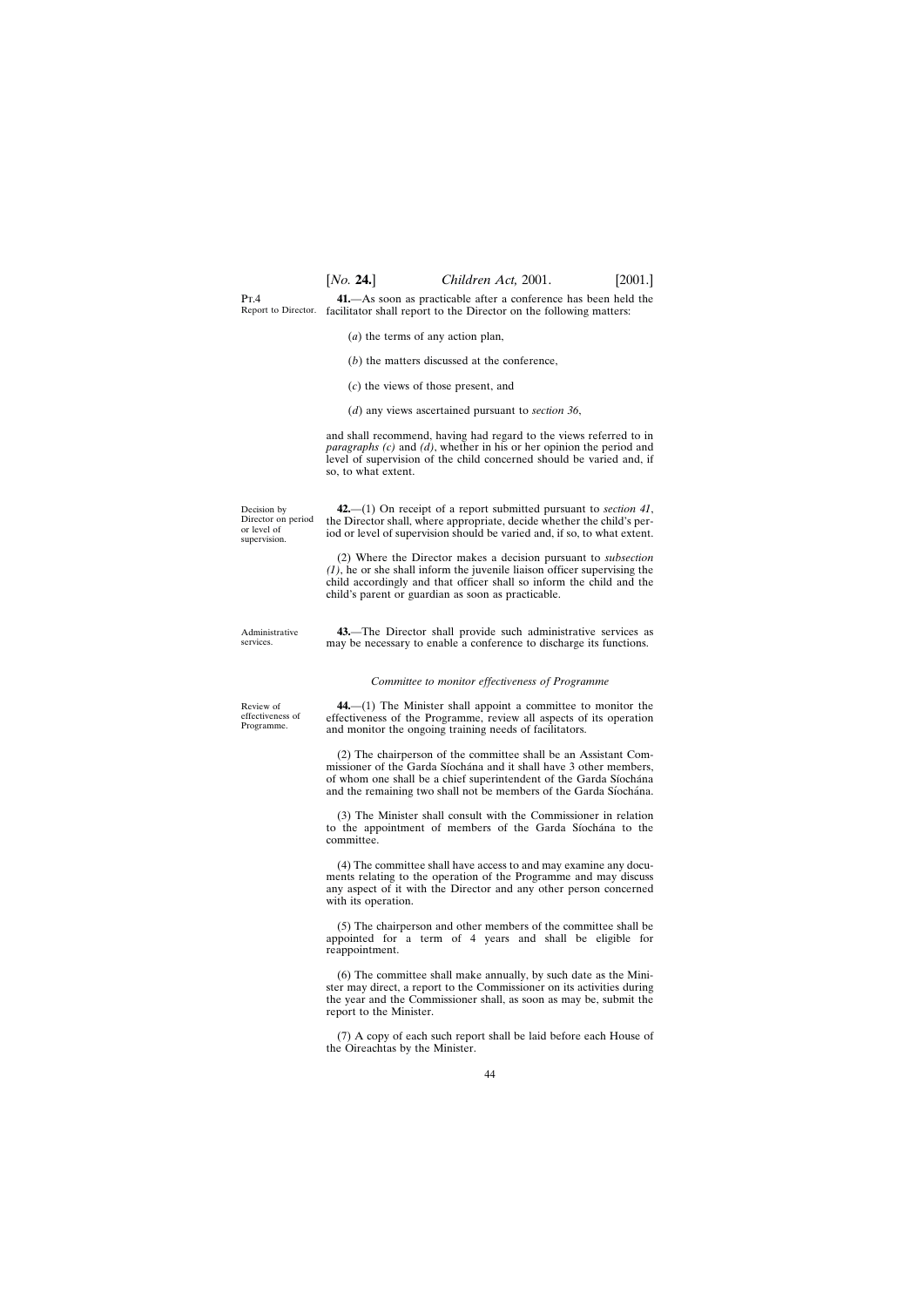(8) Before laying a report before each House of the Oireachtas Pt.4 S.44 pursuant to *subsection (7)* the Minister may omit material from it where the omission is necessary to avoid the identification of any person.

(9) The terms and conditions of appointment of members of the committee and of any of their allowances or expenses shall be such as may be determined by the Minister with, in the case of any allowances or expenses, the consent of the Minister for Finance.

(10) Subject to the Freedom of Information Act, 1997, a person shall not disclose confidential information obtained by him or her while serving (or as a result of having served) as a member of the committee.

(11) A person who contravenes *subsection (10)* shall be guilty of an offence and shall be liable on summary conviction to a fine not exceeding £1,500.

(12) In this section ''confidential'' means that which is expressed to be confidential either as regards particular information or information of a particular class or description.

**45.**—(1) Whenever a vacancy occurs in the membership of the Vacancies in committee appointed under *section 44* for any reason, the Com-committee. missioner shall notify the Minister of the vacancy and the Minister shall, as soon as may be, appoint a person to fill the vacancy.

(2) Any person so appointed shall be appointed for the residue of the term of the person whom he or she replaces and shall be eligible for reappointment.

(3) If the vacancy occurs in relation to one of the members of the Garda Síochána on the committee, the Minister shall, after consultation with the Commissioner, appoint a member to fill the vacancy who is of the same rank as the member whom he or she replaces.

#### *Other matters relating to the Programme*

**46.**—(1) The Commissioner shall ensure that all members of the Supplemental Garda Síochána who act as facilitators receive whatever training the provisions. Commissioner considers sufficient and appropriate for the proper and efficient discharge of their duties while they are acting in that capacity.

(2) Any powers conferred by this Part or any regulations under it on or in relation to any member of the Garda Síochána are without prejudice to any other powers which the member may have in relation to the commission or suspected commission of an offence.

 $(3)$  A failure on the part of any member of the Garda Siochana to observe any provision of this Part or of regulations under it shall not of itself render that member liable to any criminal or civil proceedings or of itself affect the lawfulness of the custody of a detained child or the admissibility in evidence of any statement made by such a child.

(4) A failure on the part of any member of the Garda Siochana to observe any provision of this Part or of regulations under it shall render the member liable to disciplinary proceedings.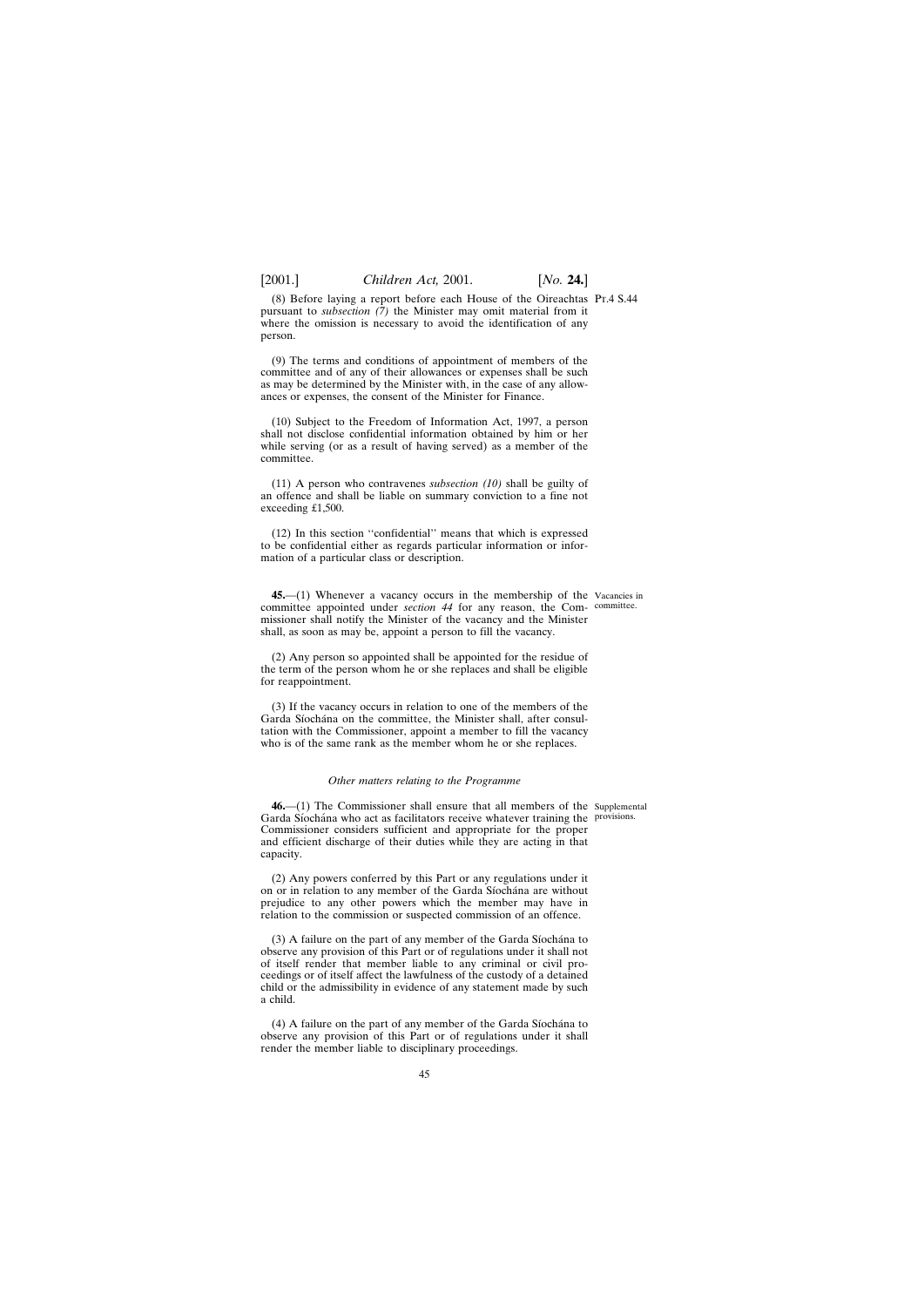$Pr_4$ Regulations (*Part 4*).

**47.**—The Minister may make regulations prescribing—

- (*a*) the procedures to be followed when the Director is deciding—
	- (i) whether or not a child should be admitted to the Programme,
	- (ii) whether an informal or a formal caution should be administered to a child,
	- (iii) whether the victim should be invited to the administration of a formal caution,
	- (iv) whether to convene a conference in respect of any child who has been placed under supervision;
- (*b*) the level of supervision appropriate in any case or class of case;
- (*c*) any criminal behaviour of a serious nature in respect of which admission to the Programme shall be excluded; or
- (*d*) any other matter or thing which is referred to in this Part as prescribed;

or for the purposes of enabling any provision of this Part to have full effect and for its due administration.

Inadmissible evidence. **48.**—In civil or criminal proceedings against a child, evidence shall not be admissible of—

- (*a*) any acceptance by the child of responsibility for criminal behaviour in respect of which the child has been admitted to the Programme,
- (*b*) that behaviour, or
- (*c*) the child's involvement in the Programme for that behaviour.
- Bar to proceedings. **49.**—A child shall not be prosecuted for the criminal behaviour, or any related behaviour, in respect of which he or she has been admitted to the Programme.
- Privilege. **50.**—No evidence shall be admissible in any court of any information, statement or admission disclosed or made only in the course of a conference or of the contents of any report of a conference.

Protection of identity of children. included in a broadcast— **51.**—(1) Subject to *subsection (2)*, no report shall be published or

- (*a*) in relation to the admission of a child to the Programme or the proceedings at any conference relating to the child, including the contents of any action plan for the child and of the report of the conference, or
- (*b*) which reveals the name, address or school of the child or any other information, including any picture, which is likely to lead to identification of the child.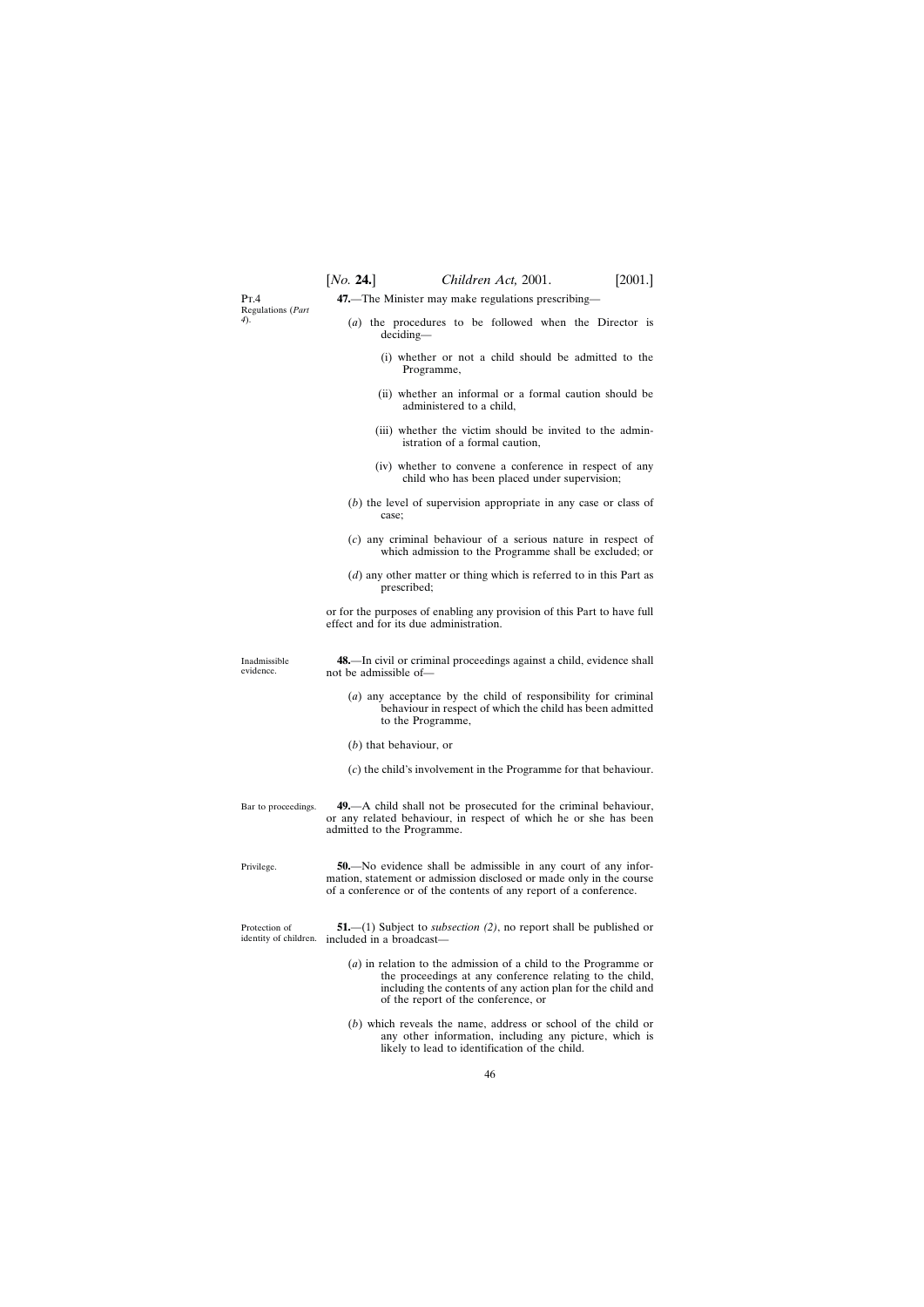(2) *Subsection (1)* does not apply to the publication or broadcast Pt.4 S.51of—

- (*a*) statistical information relating to the Programme, and
- (*b*) the results of any *bona fide* research relating to it.

(3) If any matter is published or broadcast in contravention of *subsection (1)*, each of the following persons, namely—

- (*a*) in the case of publication of the matter in a newspaper or periodical, any proprietor, any editor and any publisher of the newspaper or periodical,
- (*b*) in the case of any other such publication, the person who publishes it, and
- (*c*) in the case of any such broadcast, any body corporate which transmits or provides the programme in which the broadcast is made and any person having functions in relation to the programme corresponding to those of an editor of a newspaper,

shall be guilty of an offence and shall be liable—

- (i) on summary conviction, to a fine not exceeding £1,500 or imprisonment for a term not exceeding 12 months or both, or
- (ii) on conviction on indictment, to a fine not exceeding £10,000 or imprisonment for a term not exceeding 3 years or both.
- (4) (*a*) Where an offence under *subsection (3)*
	- (i) has been committed by a body corporate, and
	- (ii) is proved to have been committed with the consent or connivance of, or to be attributable to any neglect on the part of, any director, manager, secretary or other similar officer of the body corporate or any person who was purporting to act in any such capacity,

he or she as well as the body corporate shall be guilty of the offence and be liable to be proceeded against and punished accordingly.

(*b*) Where the affairs of a body corporate are managed by its members, *paragraph (a)* shall apply in relation to the acts and defaults of a member in connection with his or her functions of management as if he or she were a director of the body corporate.

(5) Where a person is charged with an offence under *subsection (3)*, it shall be a defence to prove that at the time of the alleged offence the person was not aware, and neither suspected nor had reason to suspect, that the publication or broadcast in question was of a matter referred to in *subsection (1)*.

(6) In this section—

''broadcast'' means the transmission, relaying or distribution by wireless telegraphy of communications, sounds, signs, visual images or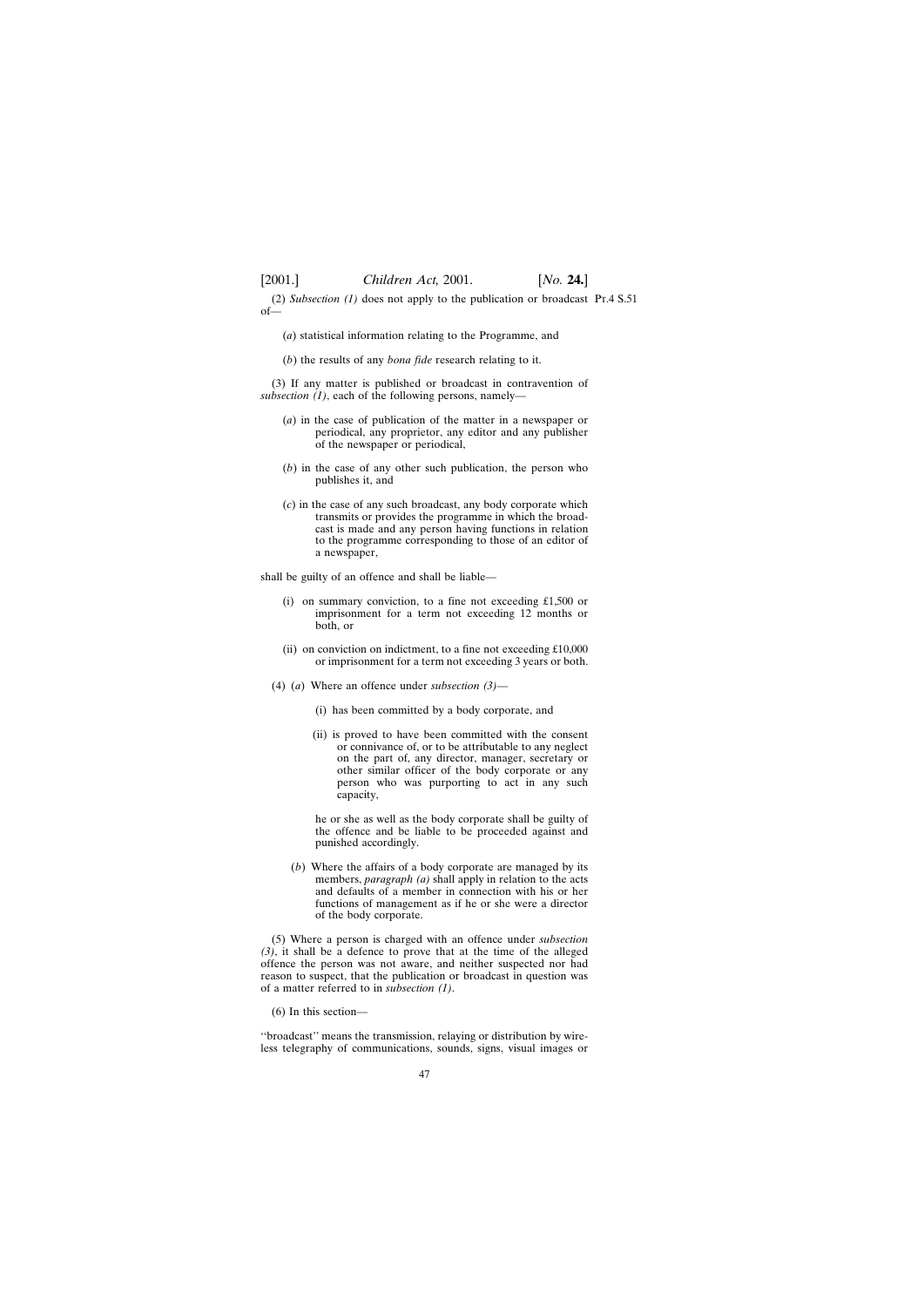P<sub>T</sub> 4 S 51 signals, intended for direct reception by the general public whether such communications, sounds, signs, visual images or signals are actually received or not;

> ''publish'' means publish to the public or a section of the public, and cognate words shall be construed accordingly.

#### PART 5

#### Criminal Responsibility

Age of criminal responsibility.

**52.**—(1) It shall be conclusively presumed that no child under the age of 12 years is capable of committing an offence.

(2) There is a rebuttable presumption that a child who is not less than 12 but under 14 years of age is incapable of committing an offence because the child did not have the capacity to know that the act or omission concerned was wrong.

Duty of Garda Síochána in relation to certain under-age children.

**53.**—(1) Subject to *subsections (2)* and *(3)*, where a member of the Garda Síochána has reasonable grounds for believing that a child under the age of 12 years is responsible for an act or omission which, but for *section 52*, would constitute an offence, the member shall endeavour to take the child, or arrange for the child to be taken by another member of the Garda Síochána, to the child's parent or guardian.

(2) Where the child is taken to his or her parent or guardian and the member of the Garda Síochána so taking the child has reasonable grounds for believing that the child is not receiving adequate care or protection, the member shall inform the health board for the area in which the child normally resides of the name, address and age of the child and the circumstances in which he or she came to the notice of the Garda Síochána.

(3) Where it is not practicable for the child to be taken to his or her parent or guardian, the member of the Garda Síochána concerned may give the child, or arrange for the child to be given, into the custody of the health board for the area in which the child normally resides.

(4) Where the child comes to the notice of a health board in accordance with *subsection (2)*, or is given into its custody in accordance with *subsection (3)*, and it appears to the health board that the child requires care or protection which he or she is unlikely to receive unless a court makes a care order or a supervision order in respect of the child, it shall be the duty of the health board to apply for a care order or a supervision order, as it thinks fit, in accordance with Part IV of the Act of 1991.

(5) Where, in relation to a child to whom *subsection (1)* applies, the member of the Garda Síochána concerned has reasonable grounds for believing—

- (*a*) that there is an immediate and serious risk to the health or welfare of the child, and
- (*b*) that it would not be sufficient for his or her protection from that risk to await the making of an application for an emergency care order by a health board under section 13 of the Act of 1991,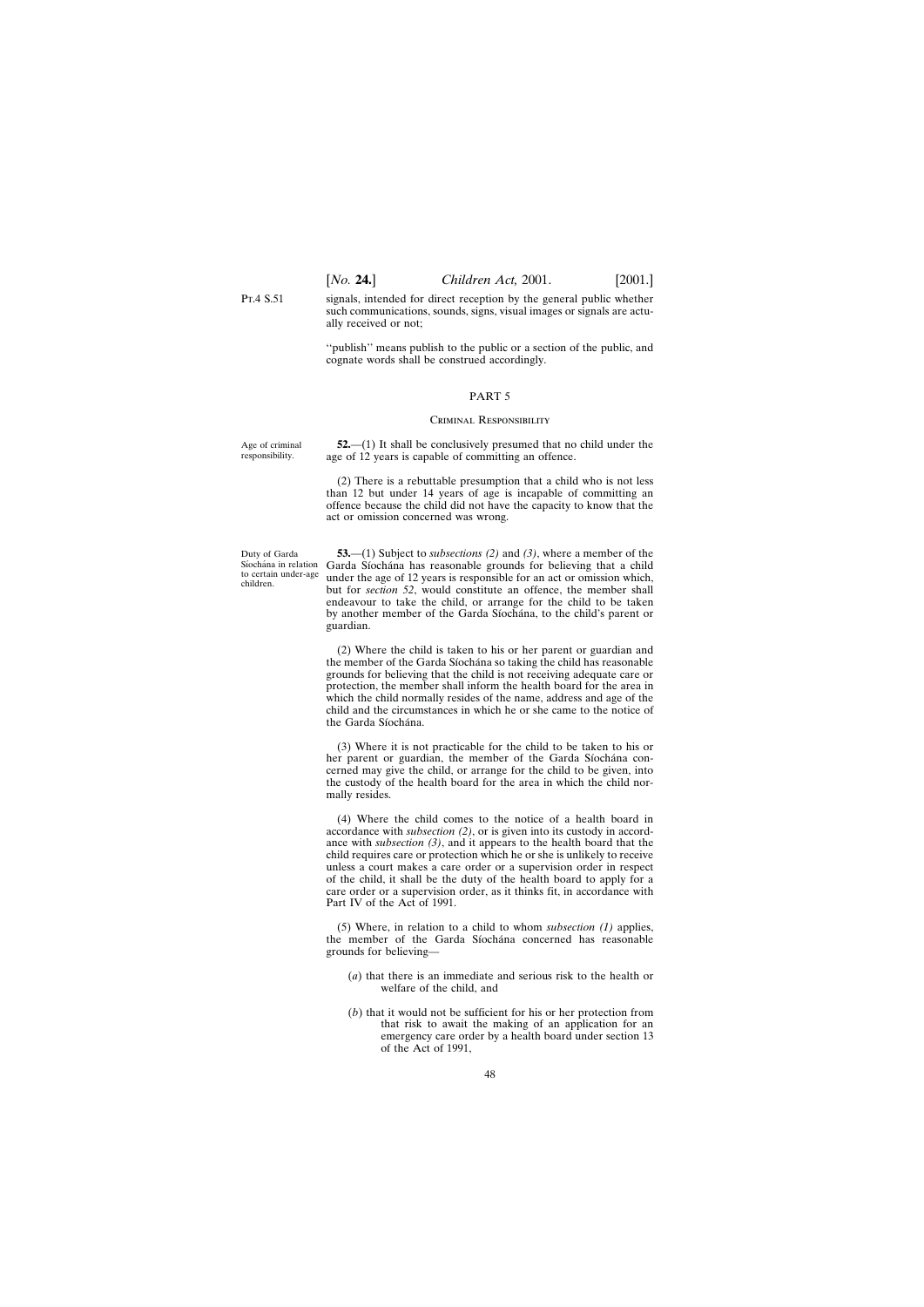the member may remove the child to safety, and Part III of the Act Pt.5 S.53 of 1991 shall then apply as if the removal were a removal under section 12 of that Act.

**54.**—Where a child under the age of 14 years is responsible for an Aiding, etc., underact or omission which, but for *section 52*, would constitute an offence, any person who aids, abets, counsels or procures the child in or in relation to that act or omission shall be guilty of that offence and be liable to be indicted, tried and punished as a principal offender.

# PART 6

TREATMENT OF CHILD SUSPECTS IN GARDA SIOCHANA STATIONS

**55.—In any investigation relating to the commission or possible** Treatment of child commission of an offence by children, members of the Garda Síoch-suspects. a´na shall act with due respect for the personal rights of the children and their dignity as human persons, for their vulnerability owing to their age and level of maturity and for the special needs of any of them who may be under a physical or mental disability, while complying with the obligation to prevent escapes from custody and continuing to act with diligence and determination in the investigation of crime and the protection and vindication of the personal rights of other persons.

**56.**—The member in charge of a Garda Síochána station shall, as Separation of far as practicable, ensure that any child while detained in the station children from adults shall not associate with an adult who is so detained and shall not be  $\frac{in$  Garda Siochana kept in a cell unless there is no other secure accommodation available.

**57.**—Where a child is arrested and brought to a Garda Síochána Notification to station on suspicion of having committed an offence, the member in child. charge of the station shall without delay inform the child or cause the child to be informed, in a manner and in language that is appropriate to the age and level of understanding of the child—

- (*a*) of the offence in respect of which he or she has been arrested,
- (*b*) that he or she is entitled to consult a solicitor and how this entitlement can be availed of, and
- (*c*) that the child's parent or guardian is being—
	- (i) informed that the child is in custody in the station,
	- (ii) given the information specified in *paragraphs (a)* and *(b)*, and
	- (iii) requested to attend at the station without delay.

**58.**—(1) When a child is arrested and brought to a Garda Síochána Notification of station on suspicion of having committed an offence, the member in arrest of child to charge of the station shall as soon as practicable—

parent or guardian.

(*a*) inform or cause to be informed a parent or guardian of the child—

age child to commit

offence.

station.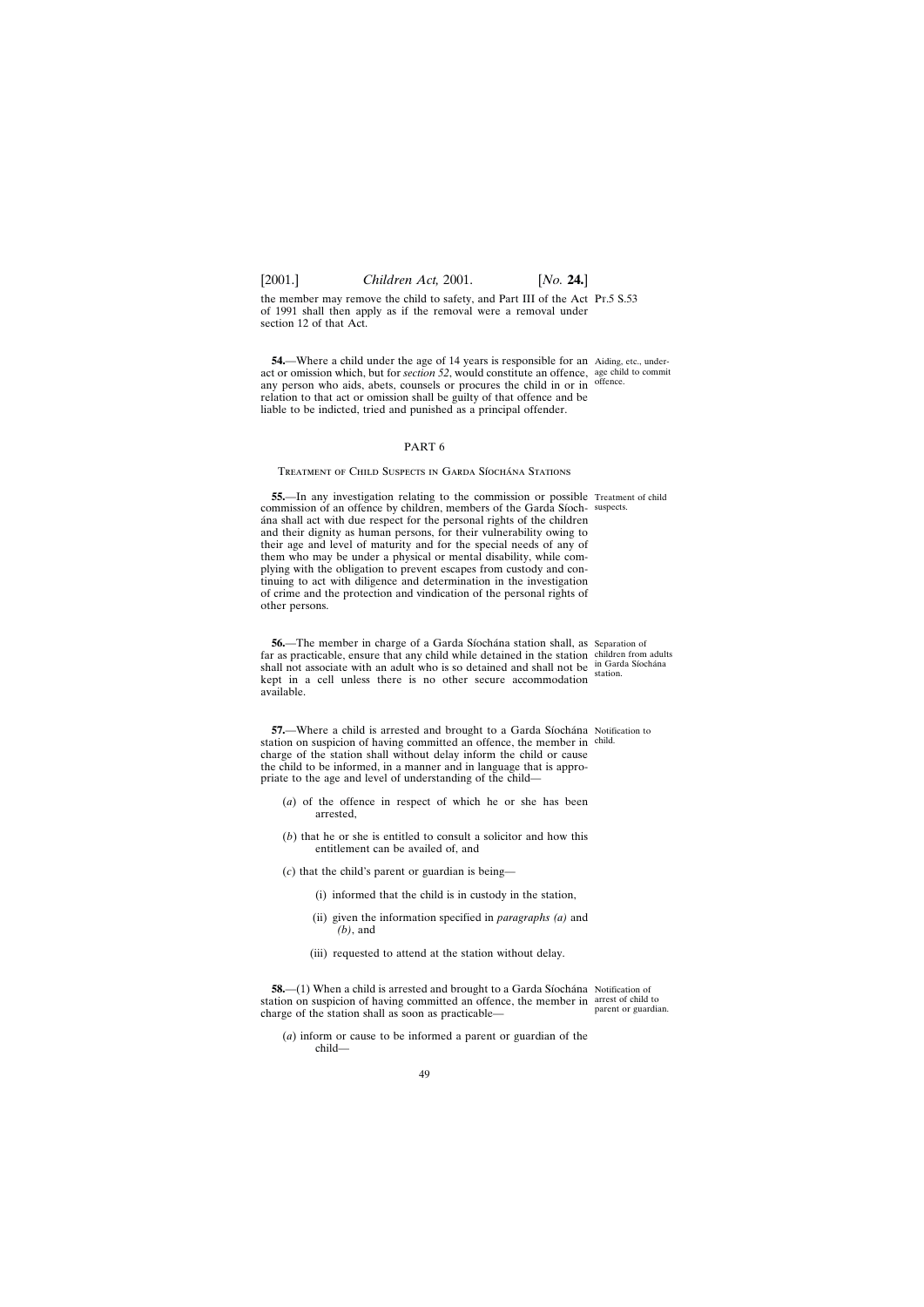P<sub>T</sub>6 S.58

- (i) that the child is in custody in the station,
- (ii) in ordinary language and in the Irish language when dealing with a child from the Gaeltacht or a child whose first language is Irish, of the nature of the offence in respect of which the child has been arrested, and
- (iii) that the child is entitled to consult a solicitor and as to how this entitlement can be availed of;

and

- (*b*) request the parent or guardian to attend at the station without delay.
- (2) (*a*) If the member in charge of the station—
	- (i) is unable to communicate with a parent or guardian of the child, or
	- (ii) the parent or guardian indicates that he or she cannot or will not attend at the station within a reasonable time,

the member shall inform the child or cause the child to be informed without delay of that fact and of the child's entitlement to have an adult relative or other adult reasonably named by him or her given the information specified in *subsection (1)(a)* and requested to attend at the station without delay.

(*b*) *Subsection (1)* shall apply in relation to a person named by a child pursuant to *paragraph (a)* as it applies in relation to a parent or guardian.

(3) Where the child is being transferred to another station or other place, the member in charge of the station from which the child is being transferred shall inform any person who has been informed under this section that the child is in custody, or cause him or her to be informed, of the transfer as soon as practicable.

**59.**—(1) Where the member in charge of a Garda Síochána station has reasonable cause to believe that a child who is in custody in the station on suspicion of having committed an offence may be in need of care or protection, the member shall, as soon as practicable, inform or cause to be informed the health board for the area in which the station is located accordingly, and the health board shall send a representative to the station as soon as practicable.

(2) Where it is not practicable for the representative of the health board to attend at the station within a reasonable time, he or she shall at the first available opportunity attend at the station to ascertain why the member in charge had reasonable cause to believe that the child may be in need of care or protection.

(3) The health board shall, where appropriate, exercise its powers under the Act of 1991 in relation to the child.

(4) Where *section 61(1)(b)* applies, the representative of the health board who attends the station shall be entitled to be present at the questioning of the child.

Notification to health board.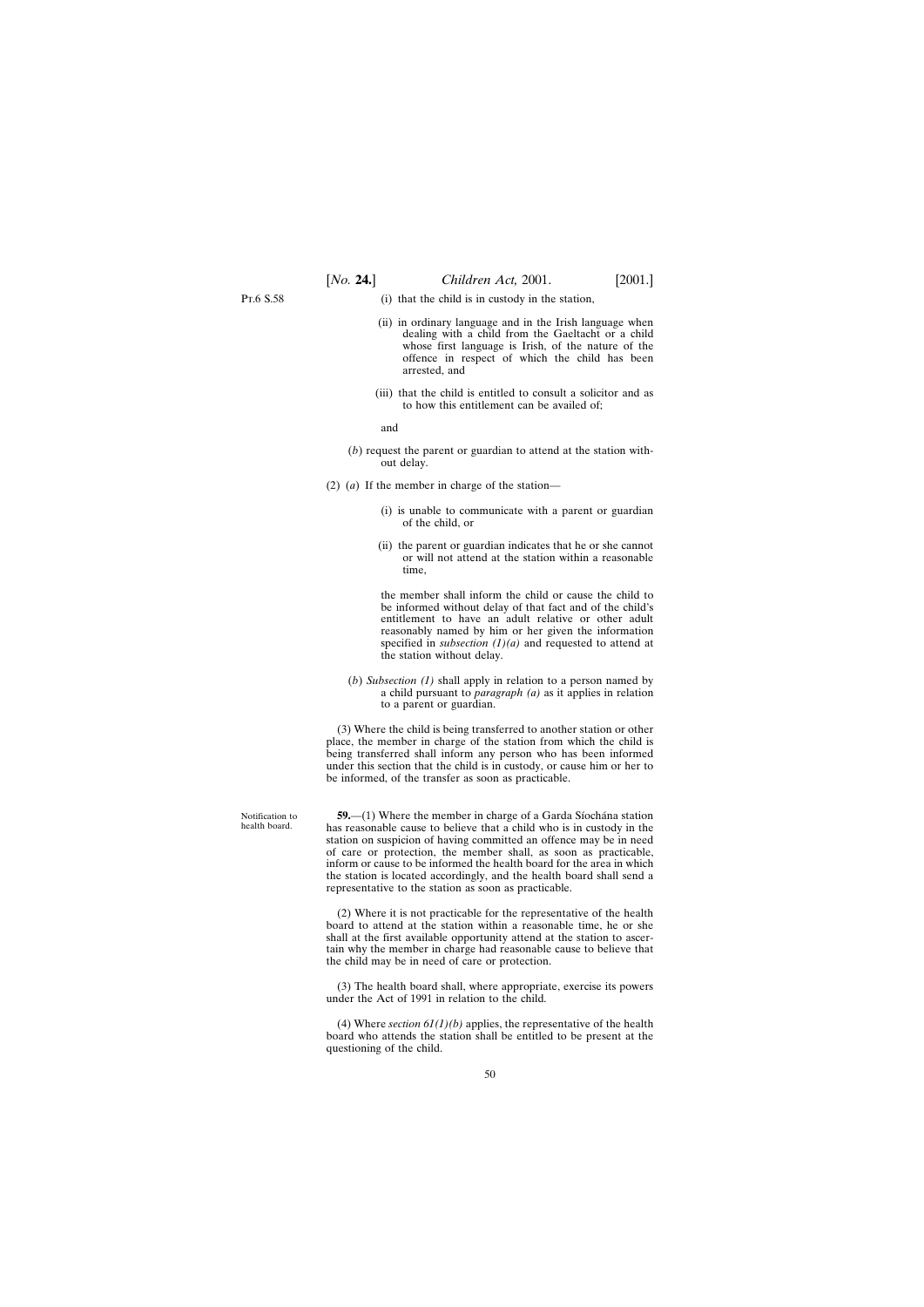**60.**—(1) Where a child who is in custody in a Garda Síochána Pr.6 station has asked for a solicitor, the member in charge of the station Notification to shall notify the solicitor or cause him or her to be notified accord-solicitor. ingly as soon as practicable.

(2) Where the solicitor cannot be contacted within a reasonable time or is unwilling or unable to attend at the station, the child shall be so informed and given an opportunity to ask for another solicitor, and the member in charge shall notify or cause to be notified that other solicitor accordingly as soon as practicable.

(3) *Subsections (1)* and *(2)* shall also apply in relation to a request for a solicitor for the child by any parent, guardian, adult relative, any adult reasonably named by the child or other adult (not being a member of the Garda Síochána) who is present, in accordance with *section 61(1)(b)*, during the questioning of the child or the taking of a written statement.

(4) Where the child is being transferred to another station, the member in charge of the station from which the child is being transferred shall notify any solicitor who has been notified under this section or cause him or her to be notified of the transfer as soon as practicable.

(5) Where a solicitor (other than a named solicitor) has been requested by or on behalf of a child, the member in charge shall give the person making the request or cause him or her to be given the name of one or more than one solicitor whom the member in charge reasonably believes may be willing to attend at the station within a reasonable time.

**61.**—(1) Subject to *subsections (2)* to *(4)*, a child who has been Interviewing detained in a Garda Síochána station pursuant to any enactment children. shall not be questioned, or asked to make a written statement, in relation to an offence in respect of which he or she has been arrested unless in the presence of—

- (*a*) a parent or guardian, or
- (*b*) in his or her absence, another adult (not being a member of the Garda Síochána) nominated by the member in charge of the station.

(2) Notwithstanding *subsection (1)*, the member in charge of the station may authorise the questioning of the child or the taking of a written statement in the absence of a parent or guardian, where the member has reasonable grounds for believing that to delay the questioning would involve a risk of death or injury to persons, serious loss of or damage to property, destruction of or interference with evidence or escape of accomplices.

(3) The member in charge of the station may authorise the exclusion of a parent or guardian during the questioning of the child or the taking of a written statement where—

- (*a*) the parent or guardian is the victim of, or has been arrested in respect of, the offence being investigated,
- (*b*) the member has reasonable grounds for suspecting the parent or guardian of complicity in the offence, or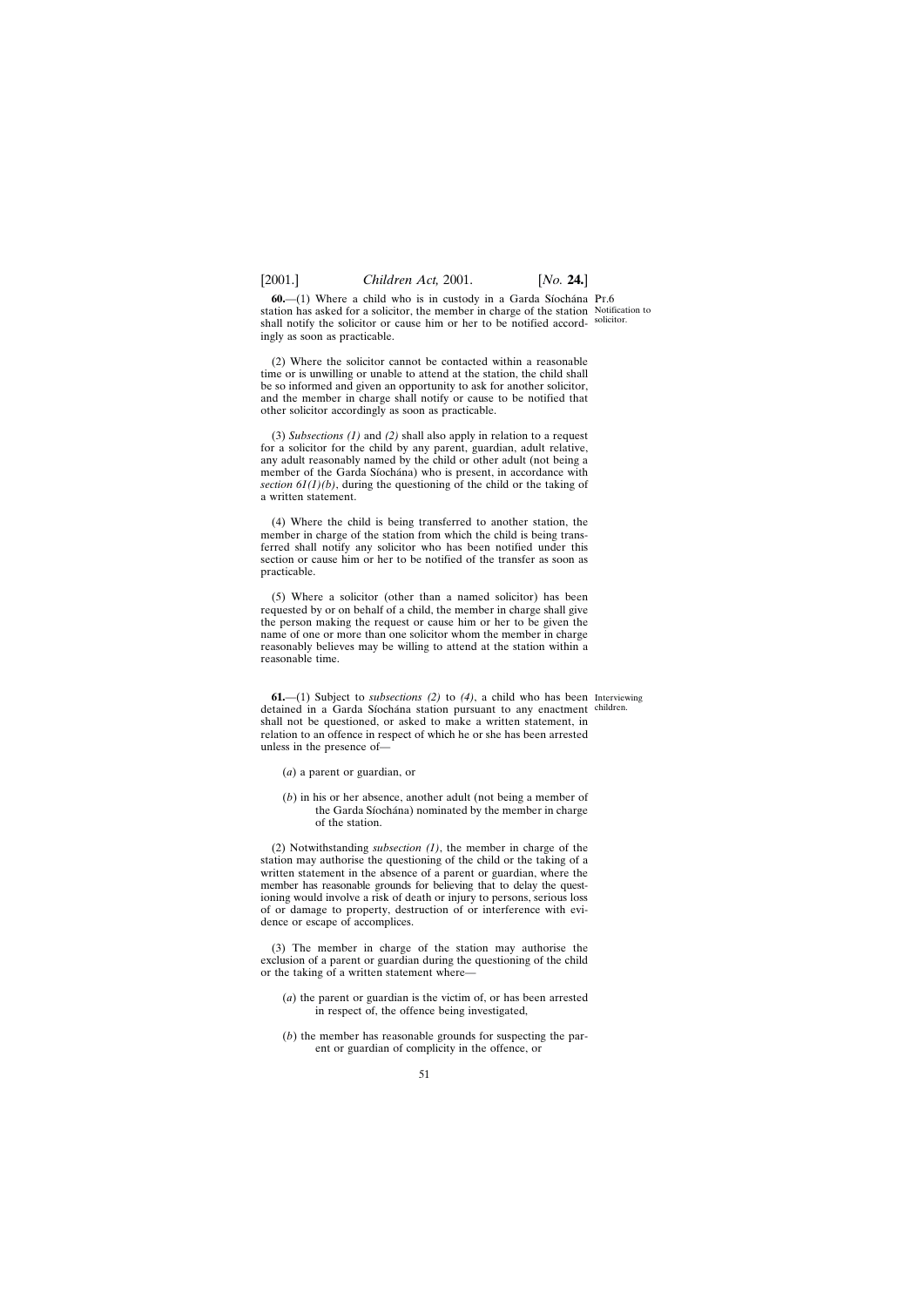P<sub>T</sub>.6 S.61

(*c*) the member has reasonable grounds for believing that the parent or guardian would, if present during the questioning or the taking of a written statement, be likely to obstruct the course of justice.

(4) The member in charge of the station may authorise the removal of a parent or guardian during the questioning of the child or the taking of a written statement where the member has reasonable grounds for believing that the conduct of the parent or guardian is such as to amount to an obstruction of the course of justice.

(5) Where the child or his or her parent or guardian asks for a solicitor, he or she shall not be asked to make a statement, either orally or in writing, in relation to an offence until a reasonable time for the attendance of the solicitor has elapsed.

(6) A child who is from a Gaeltacht area or whose first language is Irish shall be entitled to be questioned or to make a written statement in the Irish language, and any other child shall be entitled to make a written or oral statement in that language.

(7) In this section references to a parent or guardian include references to an adult relative of the child, an adult reasonably named by the child pursuant to *section 58(2)(a)* or the adult mentioned in *subsection (1)(b)*.

Notification of proceedings to parent or guardian.

 $62$ — $(1)$  Where a child who is in custody in a Garda Siochana station is charged with an offence and the child's parent or guardian is present at the station, the member in charge of the station shall ensure that—

- (*a*) a copy of the charge sheet containing particulars of the offence is handed to the parent or guardian, and
- (*b*) as soon as practicable, a notification in writing is sent to the child's parents or guardian of—
	- (i) the time, date and place of the child's first appearance before the court, and
	- (ii) the provisions of *section 91* concerning non-attendance, without reasonable excuse, of a parent or guardian at the court proceedings.

(2) Where the child's parent or guardian is not present at the station and his or her address is known, the member in charge of the station shall ensure that as soon as practicable—

- (*a*) a copy of the charge sheet containing particulars of the offence is sent to the parents or guardian, and
- (*b*) a notification in writing is sent to the parents or guardian of—
	- (i) the time, date and place of the child's first appearance before the court,
	- (ii) the provisions of *section 91* concerning the nonattendance, without reasonable excuse, of a parent or guardian at the court proceedings,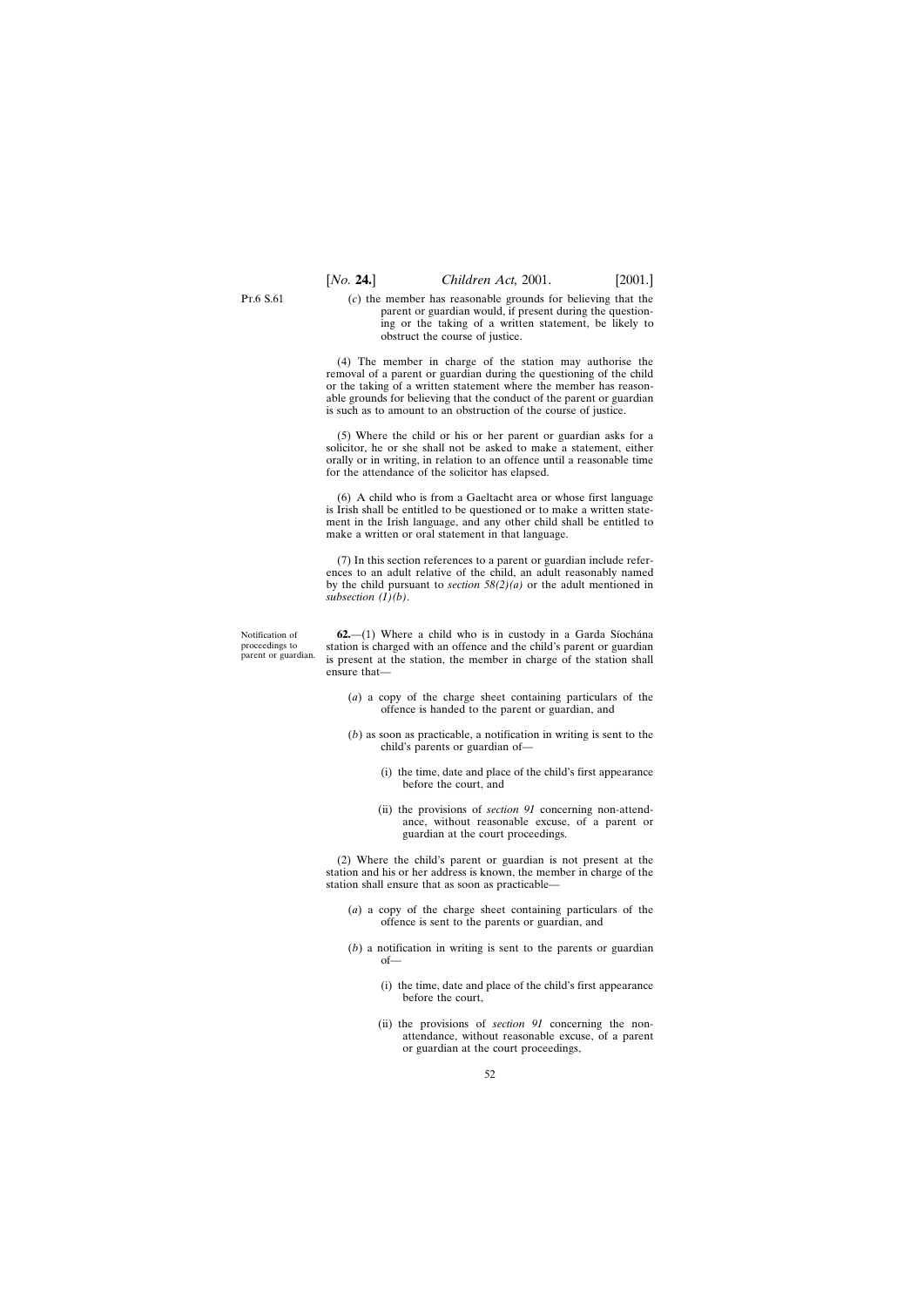- (iii) whether or not a recognisance was taken from the Pt.6 S.62 child,
- (iv) the name of any adult who attended at the station at the request of the child, and
- (v) if the child consulted a solicitor, the solicitor's name and address.

**63.**—(1) Where a child who is in custody in a Garda Síochána Notification of station is charged with an offence and the child's parent or guardian proceedings to adult is not present at the station, the member in charge shall ensure that  $\frac{\text{relative or other}}{\text{adult}}$ a copy of the charge sheet containing particulars of the offence is handed to an adult relative of the child who is so present.

(2) The member in charge of the station shall also ensure that as soon as practicable the adult relative is notified of the time, date and place of the child's first appearance before the court and, if the child has consulted a solicitor, of the solicitor's name and address.

(3) Where neither the parent or guardian nor any adult relative of the child is present at the station, the member in charge of the station may send a copy of the charge sheet and a notification of the time, date and place of the child's first appearance before the court to an adult relative.

(4) The duties of the member in charge under this section shall apply only where the member is of opinion that the child's parent or guardian would not be available to attend court with the child and that the adult relative in question is likely to be of assistance to, and provide support for, the child during the court proceedings.

(5) In this section ''adult relative'' includes any adult reasonably named by the child pursuant to *section 58(2)(a)*.

**64.**—(1) Where proceedings in respect of an offence alleged to Procedure by have been committed by a child are to be commenced by the issue summons. of a summons, the child's parents or guardian may be named in the summons and, if named, shall be required to appear at the sitting of the court specified in the summons.

(2) Where the summons names the child's parents or guardian, it shall also specify the provisions of *section 91* concerning non-attendance, without reasonable excuse, of a parent or guardian at the specified sitting of the court.

**65.**—(1) Where proceedings in respect of an offence alleged to Notice to adult have been committed by a child are to be commenced by the issue relative or other of a summons and the whereabouts of his or her parents or guardian are unknown, a notice under this section may be issued to an adult relative of the child or other adult reasonably named by the child, whether or not the adult relative or other adult attended at the Garda Síochána station pursuant to *section 58(2)*.

(2) A notice under this section shall be issued by the member of the Garda Síochána dealing with the child in respect of the offence for which the summons is being issued.

adult where proceeding by summons.

adult.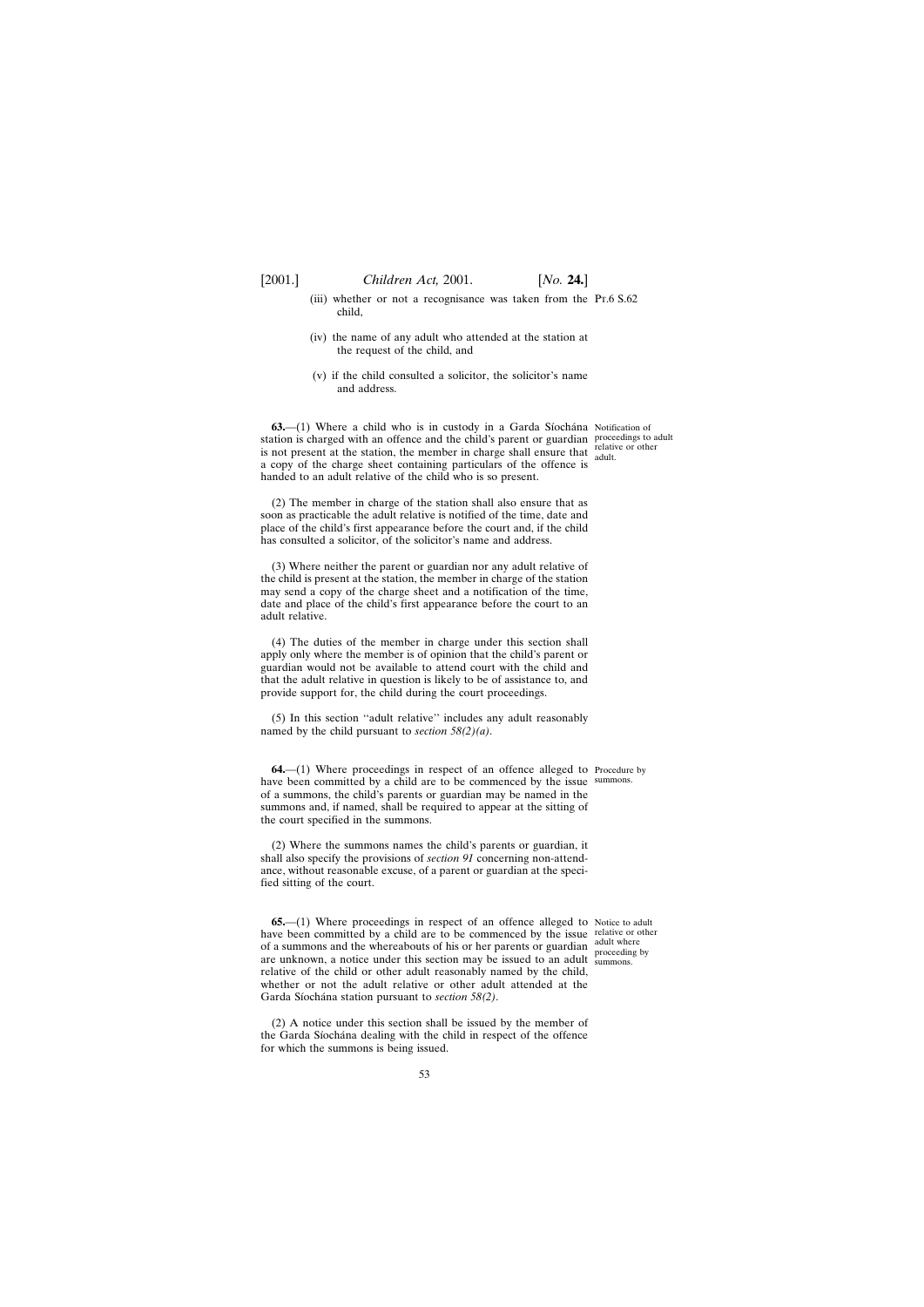(3) The notice shall state the time, date and place of the sitting of the court in respect of which the summons was issued and shall contain particulars of the offence which the child is alleged to have committed.

(4) The notice shall issue only with the agreement of the child and where the member is of opinion that the adult concerned is likely to be of assistance to, and provide support for, the child during the court proceedings.

Provisions common to *sections 56* to *63* **66.**—(1) In this section ''the relevant sections'' means *sections 56* to *63* and *65*.

> $(2)$  A failure on the part of any member of the Garda Siochana to observe any provision of the relevant sections shall not of itself render that member liable to any criminal or civil proceedings or of itself affect the lawfulness of the custody of a detained child or of the admissibility in evidence of any statement made by the child.

> $(3)$  A failure on the part of any member of the Garda Siochana to observe any provision of the relevant sections shall render that member liable to disciplinary proceedings.

> (4) The duties imposed by the relevant sections on members of the Garda Síochána in relation to the treatment of any child who is in custody in a Garda Síochána station are without prejudice to any other duties imposed on them in that respect by or under any other enactment.

> (5) The provisions of the relevant sections shall not apply if and for so long as the member in charge of the Garda Síochána station in which a person is in custody has reasonable grounds for believing that the person is not below the age of 18 years.

> **67.**—Section 5 (which provides for access to a solicitor and notification of detention) of the Act of 1984 is hereby amended by the deletion of subsection (2) of that section and the substitution of ''eighteen years'' for ''seventeen years'' where the latter expression occurs in subsections (1) and (3) thereof.

> **68.**—(1) When a child is arrested and brought to a Garda Síochána station by a member of the Garda Síochána, the member in charge of the station may, if he or she considers it prudent to do so and no warrant directing the detention of the child is in force, release the child on bail and for that purpose take, or arrange to have taken, from the child a recognisance, with or without sureties, for his or her due appearance—

- (*a*) before the Children Court at its next sitting in the district court area in which the child has been arrested or at any subsequent sitting thereof in that district court area during the period of 30 days immediately following such next sitting, or
- (*b*) in the case of the Children Court in the Dublin Metropolitan District, before the next sitting of that Court or any subsequent sitting thereof during the period of 30 days immediately following such next sitting.

Amendment of section 5 of the Criminal Justice Act, 1984.

Release on bail by member of Garda Síochána

Pt.6 S.65

and *65*.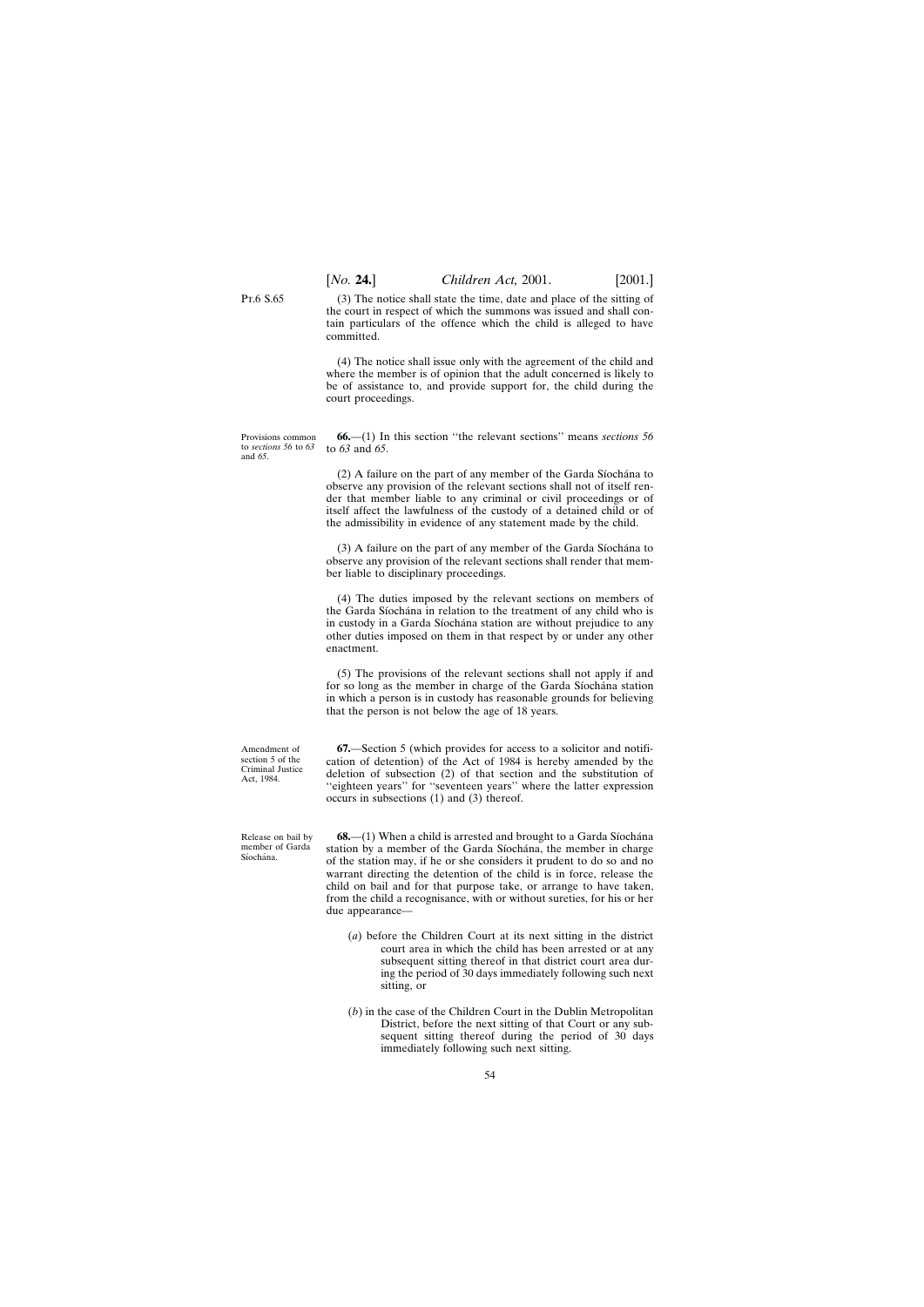(2) The recognisance referred to in *subsection (1)* may be taken Pt.6 S.68 from the child's parent or guardian and may be for the due appearance before the Children Court of the parent or guardian as well as of the child concerned.

(3) The recognisance may be estreated in like manner as a recognisance entered into before a judge of the District Court is estreated.

(4) A sum of money equivalent to the amount of bail may be accepted in lieu of a surety or sureties.

(5) Any recognisance taken under this section, or any sum of money accepted under this section in lieu of a surety or sureties, shall be transmitted, by the person taking the recognisance or receiving the sum of money, to the district court clerk for the district court area in which the sitting of the Children Court before which the child is to appear is being held.

(6) This section does not apply in the case of an arrest of a child under section 251 (which deals with the arrest of suspected deserters and absentees) of the Defence Act, 1954.

(7) Section 31 (which deals with release on bail by members of the Garda Síochána) of the Criminal Procedure Act, 1967, shall cease to have effect in relation to a child.

**69.**—In the application of this Part in relation to a child who is Application of married—

- (*a*) the references in *sections 57*, *58, 60(3)*, *61(7)*, *62* (except *subsections (1)(b)(ii)* and *(2)(b)(ii)*), *63, 65, 68(2)* and *70(1)(b)* to a parent or guardian of the child shall be construed as references to his or her spouse,
- (*b*) the references in *sections 58(2)(a)*, *60(3)*, *61(7)*, *63*, *65* and *70(1)(b)* to an adult relative of the child shall be construed as including references to his or her parent or guardian, and
- (*c*) *section 64* shall not have effect.

**70.**—(1) Further provision may be made by regulations in relation Regulations (*Part*  $t_0$ — *6*).

- $(a)$  the treatment of children while in custody in Garda Síochána stations,
- (*b*) the role of a parent, guardian or adult relative of a child or another adult (including any representative of a health board) who is present in a Garda Síochána station pursuant to this Part while the child is in custody, and
- (*c*) such other matters (if any) as may be necessary or expedient for the purpose of enabling this Part to have full effect and for its due administration.

(2) Pending the making of any regulations under *subsection (1)(a)*, the references to seventeen years in Regulations 9 and 13 of the Criminal Justice Act, 1984 (Treatment of Persons in Custody in Garda Síochána Stations) Regulations, 1987, shall be construed and have effect as if they were references to eighteen years.

certain provisions to married child.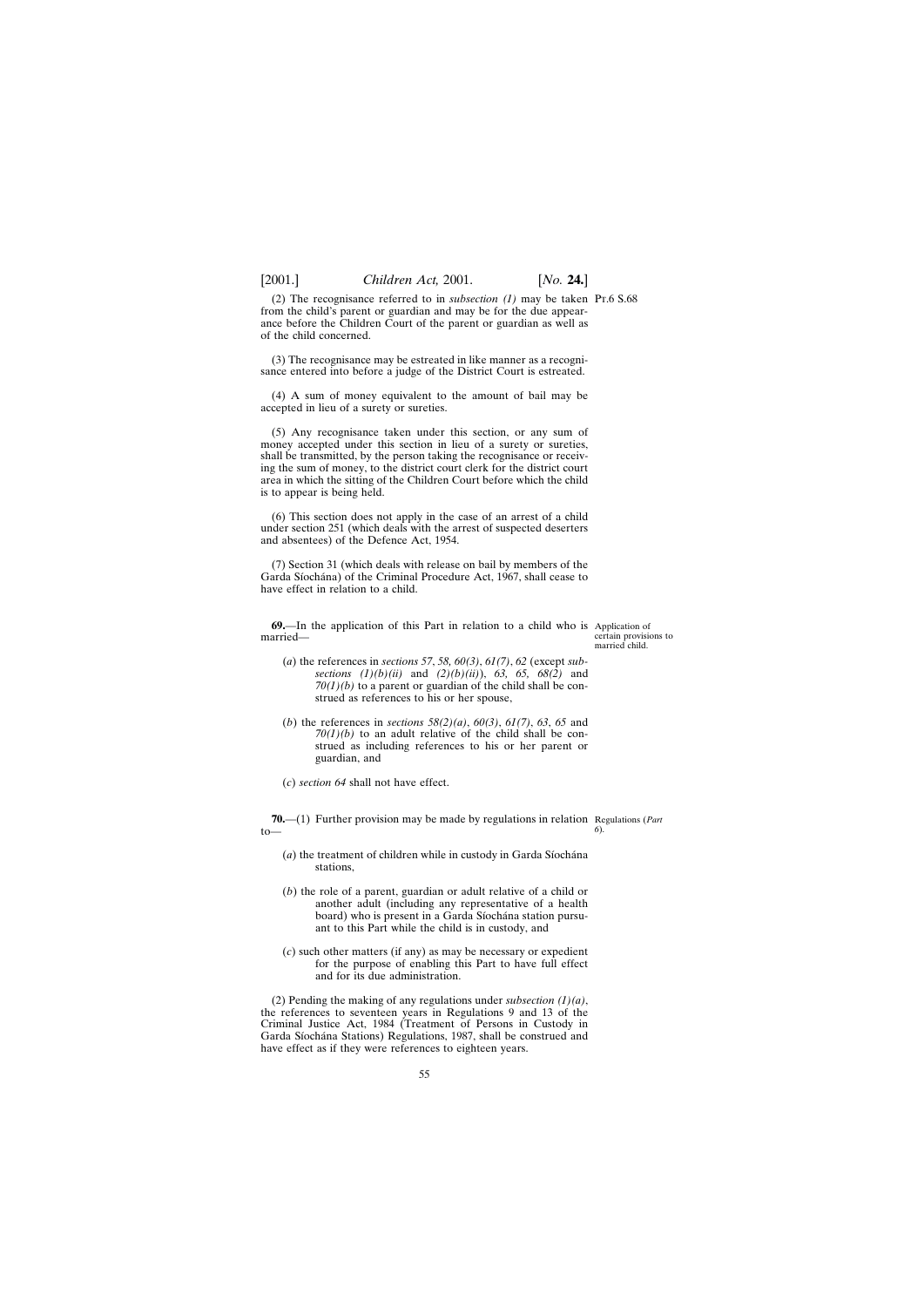# PART 7

#### Children Court

Children Court.

- **71.**—(1) (*a*) The District Court, when hearing charges against children or when hearing applications for orders relating to a child at which the attendance of the child is required or when exercising any other jurisdiction conferred on the Children Court by or under this or any other Act or by Part III, IV, IVA (inserted by this Act) or V of the Act of 1991, shall be known as the Children Court and is referred to as ''the Court'' in this Part and *Part 8*.
	- (*b*) When exercising any such jurisdiction the Court shall sit in a different building or room from that in which sittings of any other court are held or on different days or at different times from those on or at which sittings of any such other court are held.

(2) So far as practicable sittings of the Court shall be so arranged that persons attending are not brought into contact with persons in attendance at a sitting of any other court.

- (3) Where—
	- (*a*) in the course of any proceedings before the Court it appears to it that the person charged or to whom the proceedings relate is 18 years of age or upwards, or
	- (*b*) in the course of any proceedings before the District Court sitting otherwise than as the Children Court it appears to the District Court that the person charged or to whom the proceedings relate is under the age of 18 years,

nothing in this section shall be construed as preventing the Court or the District Court, as the case may be, if it thinks it undesirable to adjourn the case, from proceeding to hear and determine it.

(4) The Court shall sit as often as may be necessary for the purpose of exercising any jurisdiction conferred on it by or under this or any other enactment.

(5) Any reference to a juvenile court in any enactment in force immediately before the commencement of this section shall be construed as a reference to the Court.

**72.**—(1) Subject to *subsection (2)*, a judge of the District Court shall, before transacting business in the Children Court, participate in any relevant course of training or education which may be required by the President of the District Court.

(2) *Subsection (1)* shall apply only in relation to judges of the District Court appointed on or after 15 December, 1995.

Arrangements for hearing of proceedings in Children Court.

Requirement for transacting business in Children Court.

> **73.**—(1) As far as practicable, the hearing of proceedings in the Court shall be arranged so that the time that the persons involved have to wait for the proceedings to be heard is kept to a minimum.

> (2) The time stated in every summons requiring a person to appear before the Court shall be a time which the person preparing the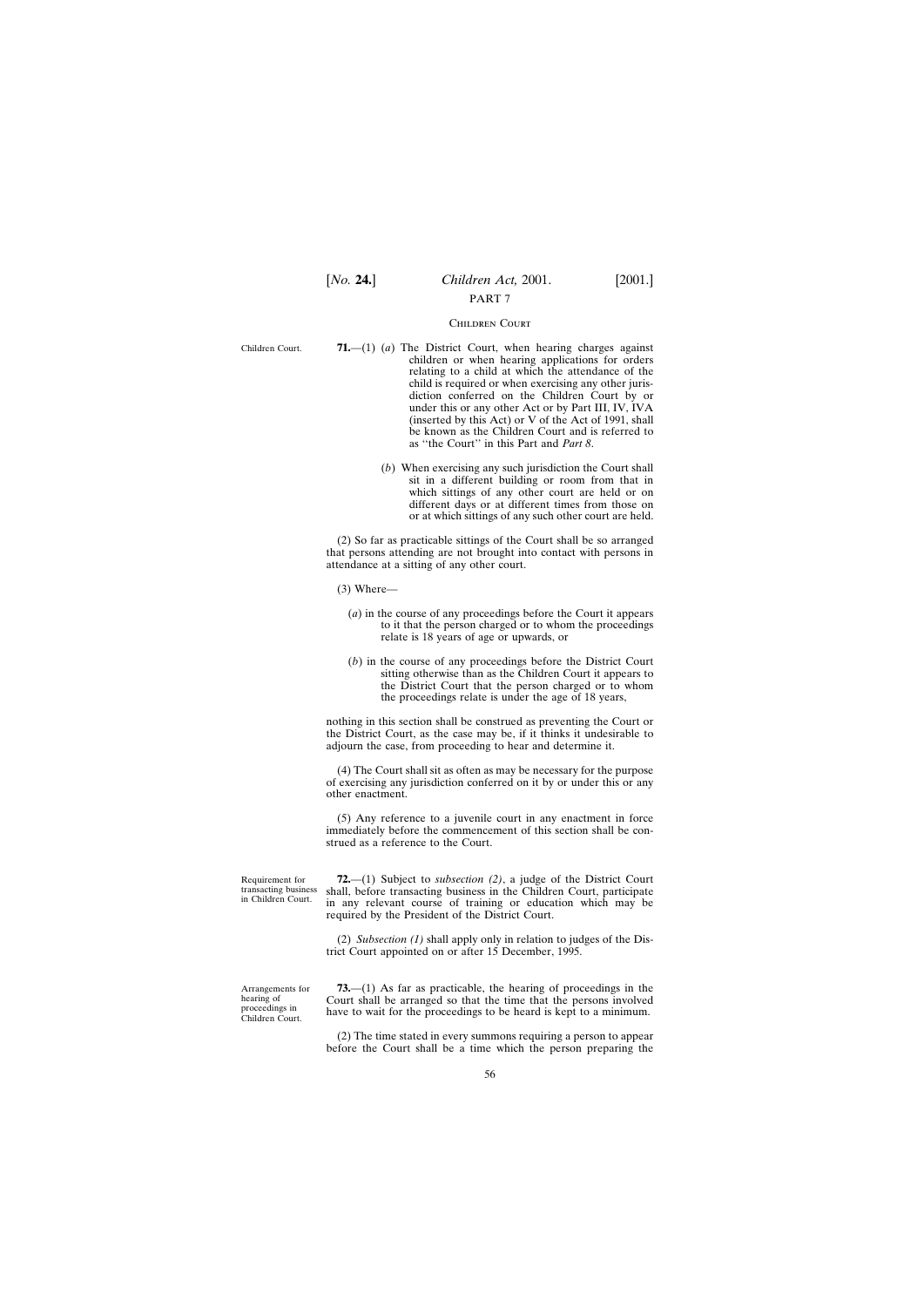summons reasonably expects that the proceedings in respect of which Pt.7 S.73 the summons is issued will be heard.

**74.**—(1) Where—

- (*a*) a child is charged with a summary offence and the charge is  $\frac{\text{offences jointly with}}{\text{adults}}$ made jointly against the child and one or more adults,
- (*b*) a child is charged with a summary offence and one or more adults are charged at the same time with aiding, abetting, counselling or procuring the commission of that offence,
- (*c*) a child is charged with aiding, abetting, counselling or procuring the commission of a summary offence with which one or more adults are charged at the same time, or
- (*d*) a child is charged with a summary offence arising out of circumstances which are the same as or connected with those giving rise to an offence with which one or more adults are charged at the same time,

the charge or charges against the child and the adult or adults shall be heard by the Court unless the Court considers that the charge or charges should be heard by the District Court sitting otherwise than as the Children Court.

(2) Where pursuant to *subsection (1)* the Court is satisfied of the guilt of an adult—

- (*a*) any sentence imposed or order made shall be one that could have been imposed or made if that person had been found guilty by the District Court, and
- (*b*) that person shall for all purposes be deemed to have been found guilty by the District Court.

**75.**—(1) Subject to *subsection (3)*, the Court may deal summarily Jurisdiction to deal with a child charged with any indictable offence, other than an summarily with offence which is required to be tried by the Central Criminal Court indictable offences. or manslaughter, unless the Court is of opinion that the offence does not constitute a minor offence fit to be tried summarily or, where the child wishes to plead guilty, to be dealt with summarily.

(2) In deciding whether to try or deal with a child summarily for an indictable offence, the Court shall also take account of—

(*a*) the age and level of maturity of the child concerned, and

(*b*) any other facts that it considers relevant.

(3) The Court shall not deal summarily with an indictable offence where the child, on being informed by the Court of his or her right to be tried by a jury, does not consent to the case being so dealt with.

(4) In deciding whether or not to consent under *subsection (3)* a child may obtain—

(*a*) the assistance of his or her parent or guardian or, if the child is married to an adult, his or her spouse, or

Children charged with summary adults.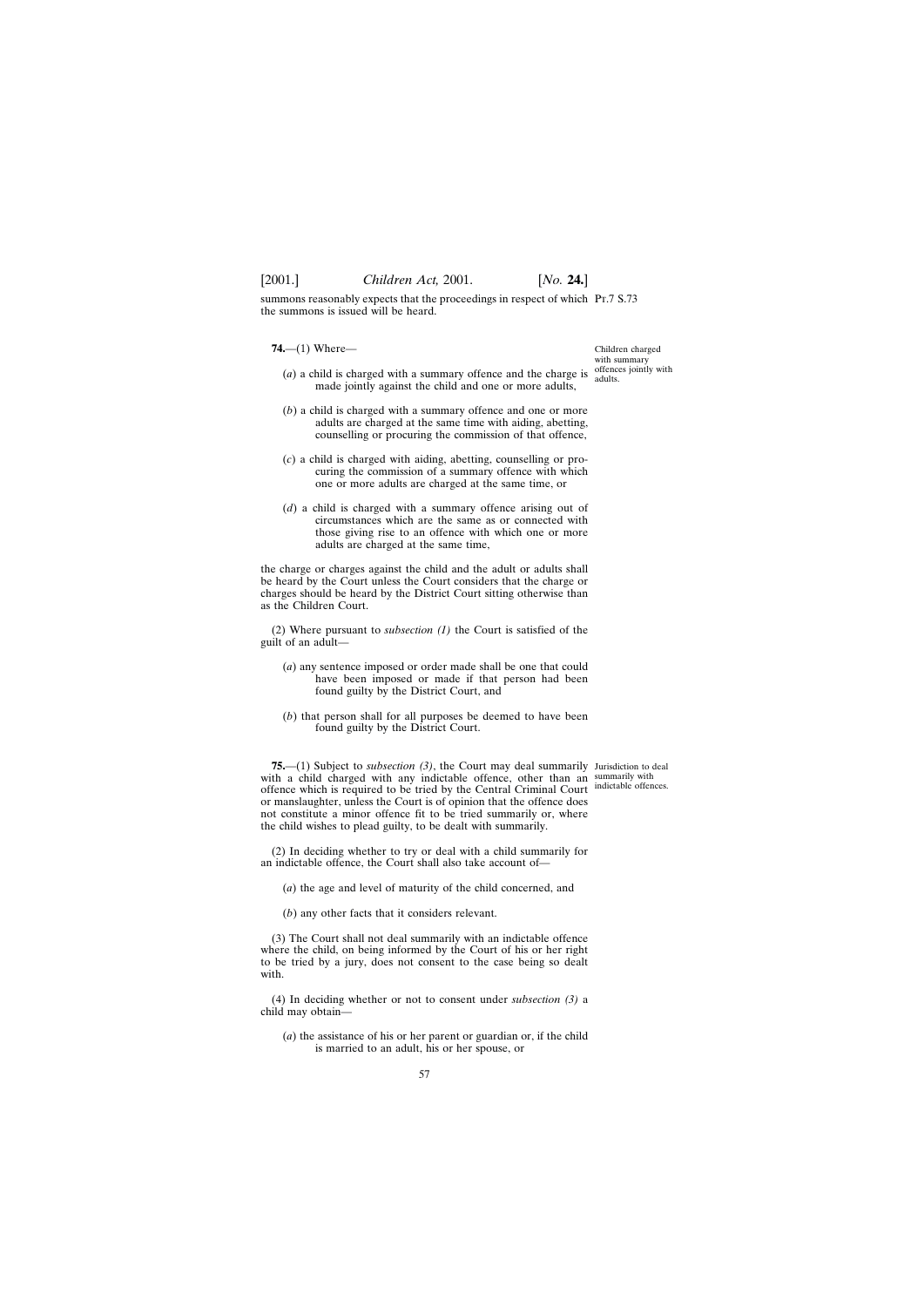Pt.7 S.75

(*b*) where the parent or guardian or adult spouse of the child does not for any reason attend the relevant proceedings, the assistance of any adult relative of the child or other adult who is accompanying the child at the proceedings.

(5) If at any time the Court ascertains that a child charged with an offence which is required to be tried by the Central Criminal Court or with manslaughter wishes to plead guilty and the Court is satisfied that he or she understands the nature of the offence and the facts alleged, the Court may, if the child signs a plea of guilty, send him or her forward for sentence with that plea to a court to which, but for that plea, the child would have been sent forward for trial.

(6) A child shall not be sent forward for sentence under *subsection (5)* without the consent of the Director of Public Prosecutions or (in relation to offences for which proceedings may not be instituted or continued except by, or on behalf or with the consent of, the Attorney General) the Attorney General's consent.

(7) (*a*) Where a child is sent forward for sentence under this section, he or she may withdraw the written plea and plead not guilty to the charge.

(*b*) In that event—

- (i) the court shall enter a plea of not guilty, which shall have the same effect in all respects as if the child had been sent forward for trial to that court on that charge in accordance with Part 1A (inserted by the Criminal Justice Act, 1999) of the Act of 1967,
- (ii) the prosecutor shall cause to be served on the child any documents that under section 4B or 4C (as so inserted) of that Act are required to be served and have not already been served, and
- (iii) the period referred to in subsection (1) of the said section 4B shall run from the date on which the not guilty plea is entered.

Children charged with indictable offences jointly with adults.

#### **76.**—Where—

- (*a*) a child is charged with an indictable offence and the charge is made jointly against the child and one or more adults,
- (*b*) a child is charged with an indictable offence and one or more adults are charged at the same time with aiding, abetting, counselling or procuring the commission of that offence,
- (*c*) a child is charged with aiding, abetting, counselling or procuring the commission of an indictable offence with which one or more adults are charged at the same time, or
- (*d*) a child is charged with an indictable offence arising out of circumstances which are the same as or connected with those giving rise to an offence with which one or more adults are charged at the same time,

the Children Court shall deal with the child in accordance with *section 75* and the adult or adults in accordance with the enactments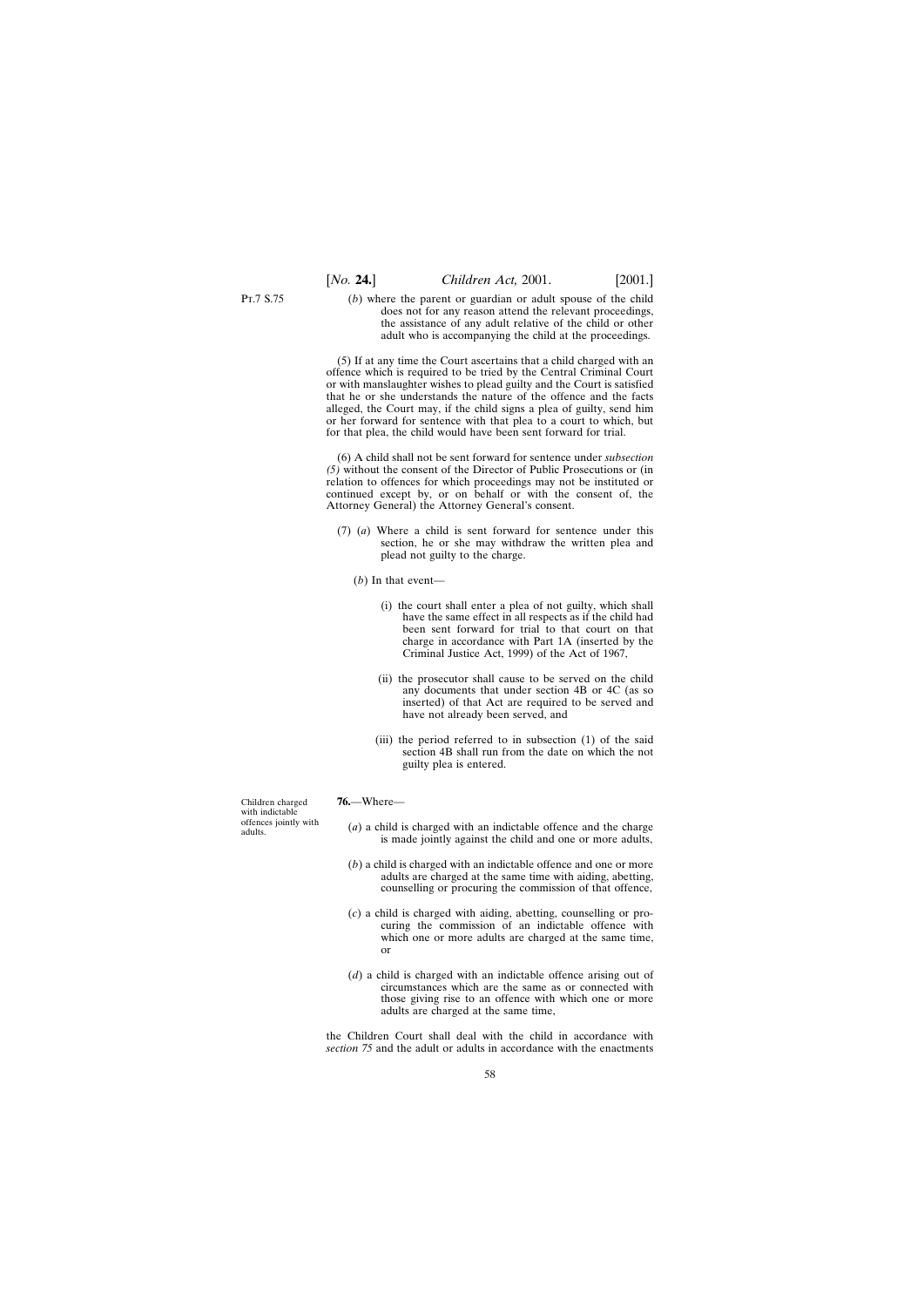governing proceedings in the District Court against a person charged Pt.7 S.76 with an indictable offence.

#### PART 8

### Proceedings in Court

**77.**—(1) Where, in any proceedings in which a child is charged Referral of case to with an offence, it appears to the Court that it may be appropriate health board. for a care order or a supervision order to be made under the Act of 1991 with respect to the child, the Court may, of its own motion or on the application of any person—

- (*a*) adjourn the proceedings and direct the health board for the area in which the child is for the time being residing to convene a family welfare conference in respect of the child, and
- (*b*) pending the outcome of the conference, make an emergency care order or a supervision order under the Act of 1991 in respect of the child.

(2) Where a family welfare conference has been held by a health board pursuant to a direction under *subsection (1)(a)*—

- (*a*) if the health board applies under the Act of 1991 for a care order, a supervision order or a special care order with respect to the child, it shall inform the Court of the outcome of its application and of any other matter likely to be of assistance to the Court, or
- (*b*) if it decides not to apply for any such order, it shall inform the Court of—
	- (i) its reasons for so deciding,
	- (ii) any service or assistance which it has provided, or intends to provide, for the child and his or her family, and
	- (iii) any other action which it has taken, or intends to take, with respect to the child.

(3) The Court, on being informed by the health board of the matters mentioned in *subsection (2)*, may, if satisfied that it is appropriate to do so, dismiss the charge against the child on its merits.

**78.**—(1) Where, in any proceedings in which a child is charged Family conference. with an offence-

- (*a*) the child accepts responsibility for his or her criminal behaviour, having had a reasonable opportunity to consult with his or her parents or guardian and obtained any legal advice sought by or on behalf of him or her,
- (*b*) it appears to the Court that it is desirable that an action plan for the child should be formulated at a family conference, and
- (*c*) the child and child's parent or guardian, or members of the child's family or relatives of the child who in the opinion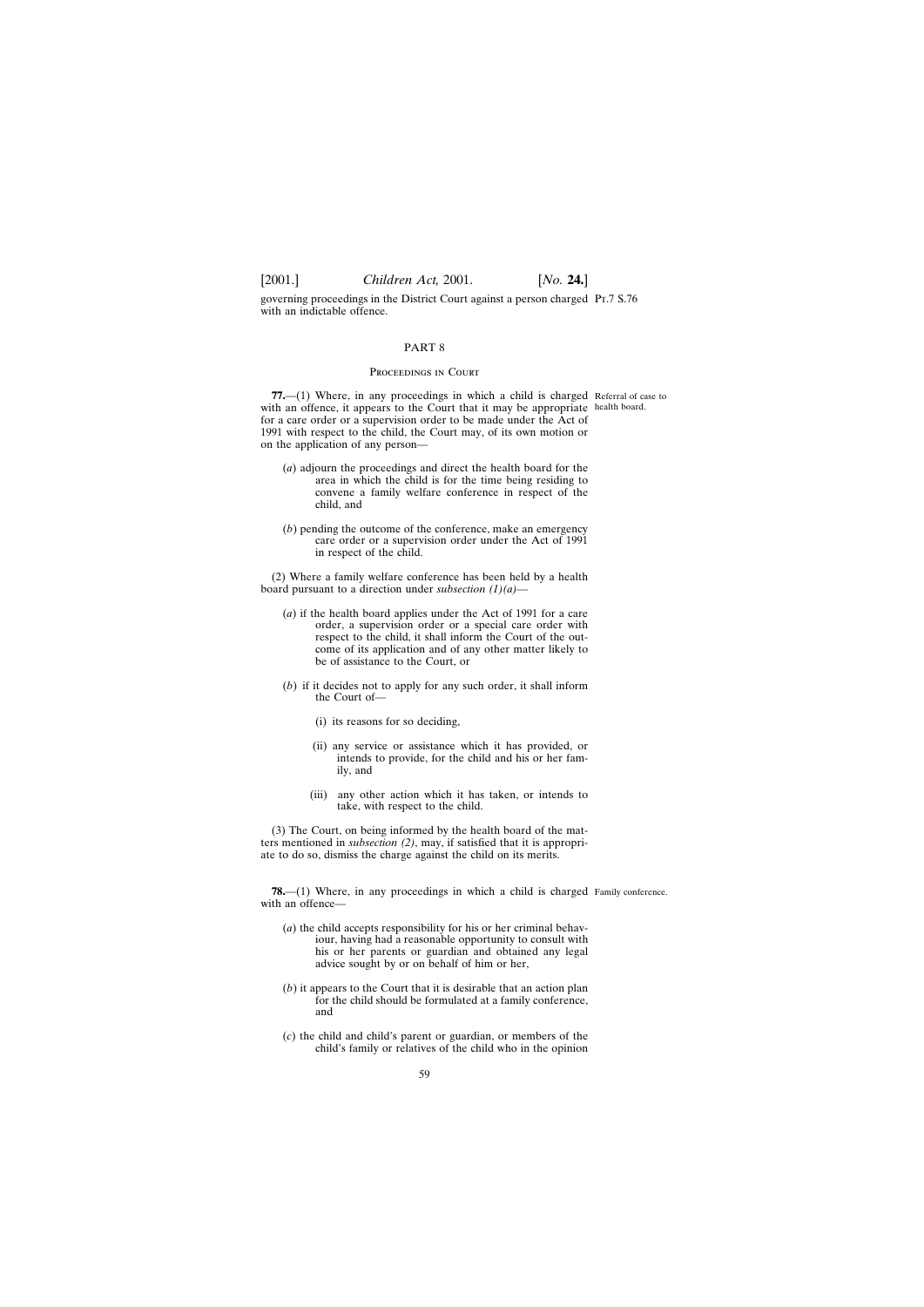|                                                                   | [ <i>No.</i> <b>24.</b> ]                                                                                                                                                                                                                                      | Children Act, 2001.                                                                                                                                                                                                                                                                                                | $[2001.]$ |
|-------------------------------------------------------------------|----------------------------------------------------------------------------------------------------------------------------------------------------------------------------------------------------------------------------------------------------------------|--------------------------------------------------------------------------------------------------------------------------------------------------------------------------------------------------------------------------------------------------------------------------------------------------------------------|-----------|
| P <sub>T.8</sub> S.78                                             |                                                                                                                                                                                                                                                                | of the Court could make a positive contribution at a fam-<br>ily conference, agree to attend such a conference and to<br>participate in its proceedings,                                                                                                                                                           |           |
|                                                                   |                                                                                                                                                                                                                                                                | the Court may direct the probation and welfare service to arrange<br>for the convening of a family conference in respect of the child and<br>adjourn the proceedings until the conference has been held.                                                                                                           |           |
|                                                                   |                                                                                                                                                                                                                                                                | (2) The Court may direct that the conference consider such mat-<br>ters relating to the child as the Court considers appropriate.                                                                                                                                                                                  |           |
| Convening of family<br>conference.                                | <b>79.</b> —A family conference shall be convened by a probation and<br>welfare officer appointed for that purpose by the principal probation<br>and welfare officer and shall be held not later than 28 days after the<br>date of the direction of the Court. |                                                                                                                                                                                                                                                                                                                    |           |
| Action plan.                                                      |                                                                                                                                                                                                                                                                | $80$ — $(1)$ A family conference shall endeavour to formulate an<br>action plan for the child in respect of whom it has been convened.                                                                                                                                                                             |           |
|                                                                   | other necessary modifications.                                                                                                                                                                                                                                 | (2) Subsections $(1)$ to $(5)$ of section 39 shall apply and have effect<br>in relation to such a plan, with the substitution in <i>subsections</i> $(2)$ , $(4)$<br>and $(5)$ of that section of references to a probation and welfare<br>officer for the references to a facilitator or chairperson and with any |           |
| Report to Court by<br>probation and<br>welfare officer.           |                                                                                                                                                                                                                                                                | <b>81.</b> —The probation and welfare officer who was appointed to con-<br>vene the family conference shall, as appropriate—                                                                                                                                                                                       |           |
|                                                                   | conference,                                                                                                                                                                                                                                                    | (a) submit to the Court the action plan formulated at the                                                                                                                                                                                                                                                          |           |
|                                                                   |                                                                                                                                                                                                                                                                | (b) inform the Court that the conference did not reach agree-<br>ment on an action plan,                                                                                                                                                                                                                           |           |
|                                                                   | the conference, or                                                                                                                                                                                                                                             | $(c)$ apply to the Court for an extension of the time for holding                                                                                                                                                                                                                                                  |           |
|                                                                   | held.                                                                                                                                                                                                                                                          | (d) inform the Court that it has not been possible to hold the<br>conference and that there is little likelihood of its being                                                                                                                                                                                      |           |
| Action by Court on<br>report of probation<br>and welfare officer. | to section $81(a)$ , the Court may—                                                                                                                                                                                                                            | <b>82.</b> —(1) Where an action plan is submitted to the Court pursuant                                                                                                                                                                                                                                            |           |
|                                                                   |                                                                                                                                                                                                                                                                | (a) approve of the plan or amend it, and                                                                                                                                                                                                                                                                           |           |
|                                                                   | in operation.                                                                                                                                                                                                                                                  | $(b)$ order that the child concerned shall comply with it and be<br>supervised by a probation and welfare officer while it is                                                                                                                                                                                      |           |

(2) Where the probation and welfare officer reports to the Court pursuant to *section 81(b)* that the family conference did not reach agreement on an action plan, the Court may—

(*a*) where it is of opinion that an action plan would be desirable and have a reasonable chance of success, formulate an action plan and order that the child concerned shall comply with it and be supervised by a probation and welfare officer while it is in operation, or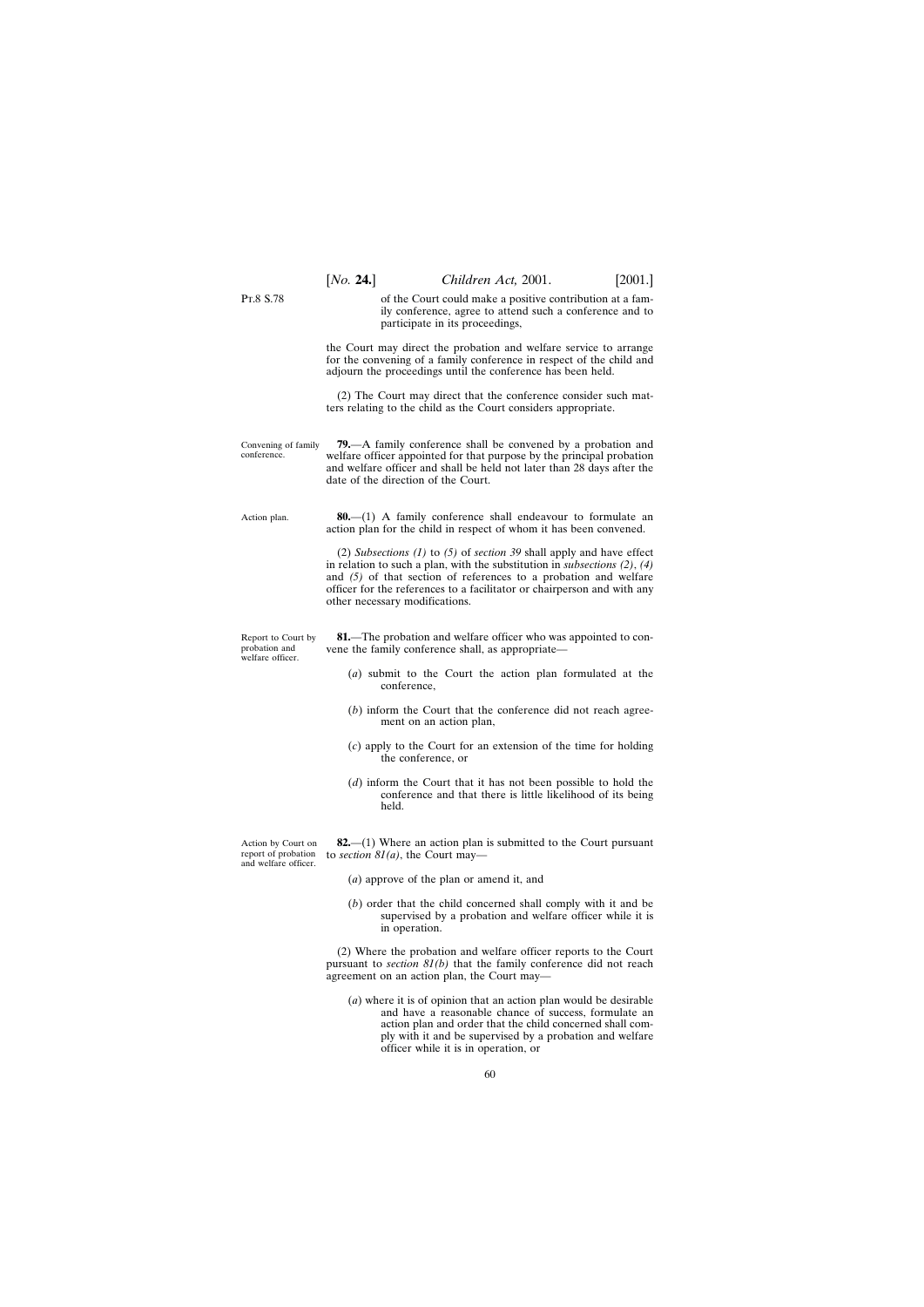$(b)$  resume the proceedings in respect of the offence with which  $Pr.8 S.82$ the child is charged.

(3) Where the probation and welfare officer applies to the Court pursuant to *section 81(c)* for an extension of the time for holding the family conference, or informs the Court pursuant to *section 81(d)* that there is little likelihood of its being held, the Court may—

- (*a*) where it is satisfied that there is a likelihood of the conference being held, grant an extension of time, not exceeding 28 days, for holding it, or
- (*b*) where it is not so satisfied, resume the proceedings in respect of the offence with which the child is charged.

(4) Where the Court makes an order pursuant to *subsection (1)(b)* or  $(2)(a)$  in relation to an action plan, it shall appoint a date for the Court to review compliance by the child with the plan, being a date not more than 6 months from the date of the order.

(5) An action plan formulated pursuant to *subsection (1)(b)* or *(2)(a)* shall be written in language that can be understood by the child and be signed by the child (or, where appropriate, a person mentioned in *section*  $78(1)(c)$  on his or her behalf) and the supervising probation and welfare officer.

**83.**—Where the Court has ordered a child to comply with an action Failure to comply plan and, on application by the probation and welfare officer who with action plan. convened the relevant family conference, it appears to the Court that the child has, without reasonable cause, failed to comply with the terms of the plan, the Court may resume the proceedings in respect of the offence with which the child is charged.

**84.**—At a resumed court sitting to review compliance with the Review of action plan, the Court may resume the proceedings in respect of the compliance with offence with which the child is charged and, without prejudice to any action plan. other way of dealing with the case, may, if it is satisfied that the child has complied with the plan, dismiss the charge against the child on its merits.

**85.**—*Sections 29, 30(3), 32*, *33, 35, 36, 50* and *51* shall apply and Application of have effect in relation to a family conference convened under this provisions. Part with the substitution, where appropriate, in those provisions of references to a probation and welfare officer for the references to a juvenile liaison officer, facilitator or chairperson and with any other necessary modifications.

**86.**—(1) Subject to the provisions of this Part or any direction Procedure at family given by the Court, a family conference may regulate its procedure conference.in such manner as it thinks fit.

(2) A probation and welfare officer who convenes a family conference shall ensure, as far as practicable, that any information and advice required by the conference to carry out its functions are made available to it.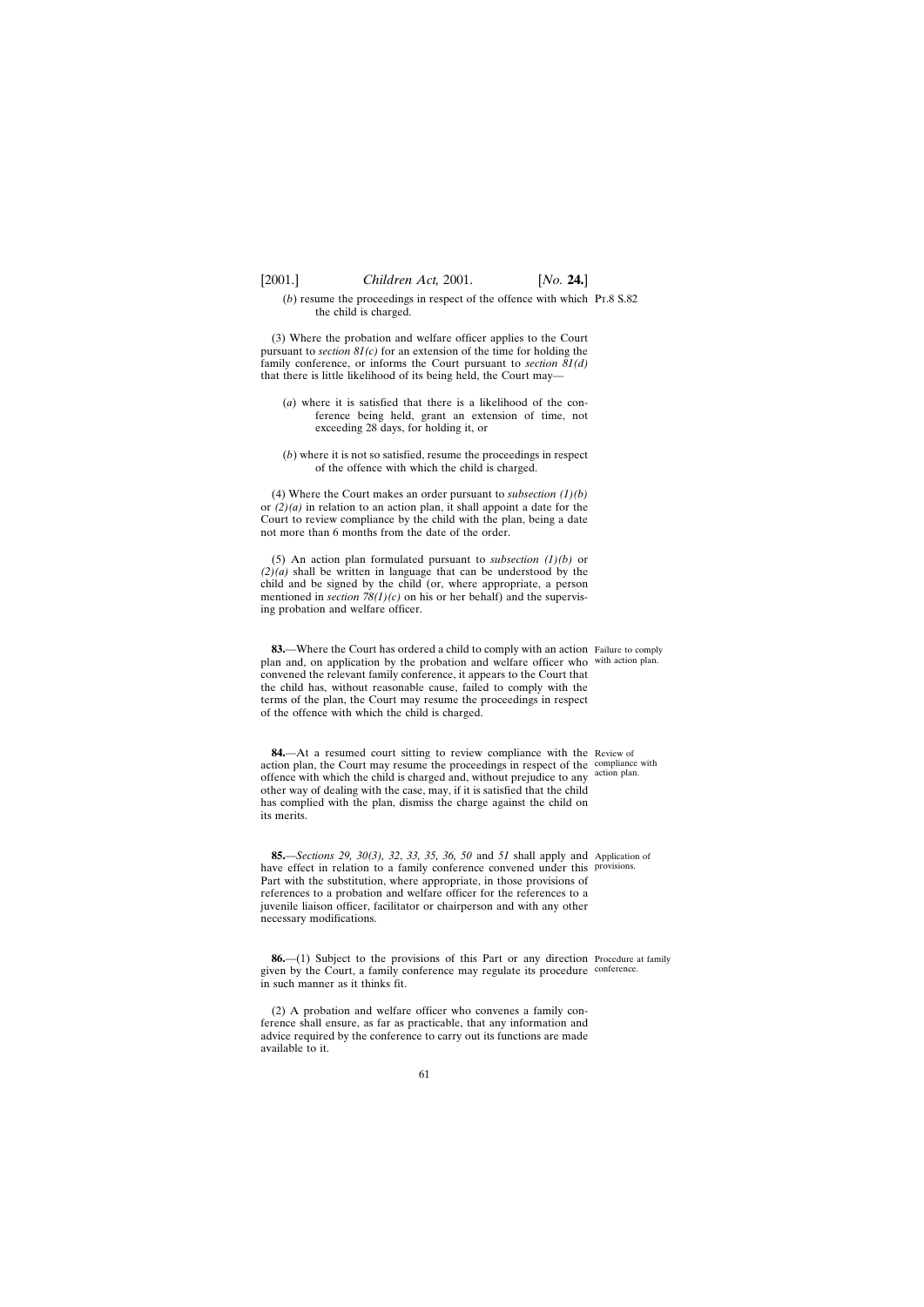P<sub>T</sub> $8$ Administrative services to family conference.

**87.**—The principal probation and welfare officer shall provide such administrative services as may be necessary to enable a family conference to discharge its functions.

Remand in custody.

**88.**—(1) Where the Court remands in custody a child—

(*a*) who is charged with or found guilty of one or more offences,

(*b*) who is being sent forward for trial, or

(*c*) in respect of whom the Court has postponed a decision,

the following provisions of this section shall apply.

(2) Where the child is under the age of 16 years, he or she shall be remanded to a place designated by order of the Minister under this section as a junior remand centre.

(3) Where the child is of or over the age of 16 years, he or she shall be remanded to a place designated by order of the Minister under this section as a remand centre.

(4) Where the Court remands a child in custody it shall explain the reasons for its decision in open court in language that is appropriate to the age and level of understanding of the child.

(5) The Minister may, with the agreement of the Minister for Education and Science, by order designate as a junior remand centre any place, including part of any children detention school, which in his or her opinion is suitable for the custody of children who are remanded in custody pursuant to *subsection (2)*.

(6) The Minister may, with the agreement of the Minister for Education and Science, by order amend an order under *subsection (5)*, including an order under this subsection.

(7) The Minister may by order designate as a remand centre any place (including part of a children detention centre) which in his or her opinion is suitable for the custody of children who are remanded in custody pursuant to *subsection (3)*.

(8) The Minister may by order amend an order made under *subsection (7)*, including an order under this subsection.

(9) The Minister shall cause a copy of any order under *subsections (5)* to *(8)* to be sent to the President of the High Court, the President of the Circuit Court and the President of the District Court.

(10) A place may be designated as a junior remand centre only with the consent of its owners or, as the case may be, its managers.

(11) Where a junior remand centre is part of a children detention school, children remanded in custody to the centre shall, as far as practicable and where it is in the interests of the child, be kept separate from and not be allowed to associate with children in respect of whom a period of detention has been imposed.

(12) Where a remand centre is part of a children detention centre, a child remanded to the remand centre shall, as far as practicable and where it is in the interests of the child, be kept separate from and not be allowed to associate with children in respect of whom a period of detention has been imposed.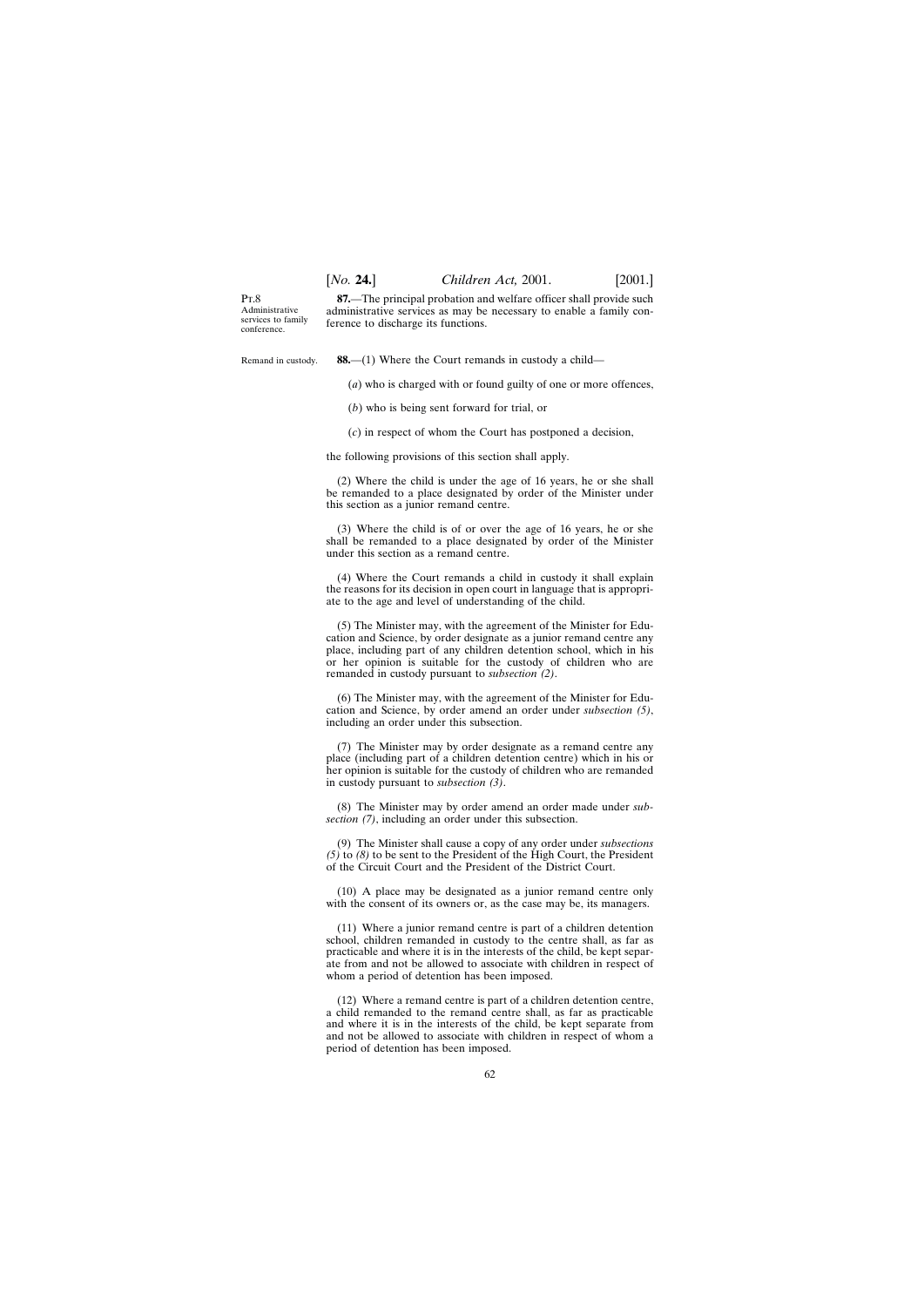(13) The Court shall not remand a child in custody under this Pt.8 S.88 section if the only reason for doing so is that the child is in need of care or protection.

(14) Such matters as may be necessary or expedient for enabling junior remand centres to operate and be administered in accordance with this Act may be prescribed by the Minister for Education and Science.

**89.**—Section 5 (Payment of moneys into court) of the Bail Act, Non-application of 1997, is amended by the addition of the following subsection: section 5 of Bail Act, 1997.

''(4) This section shall not apply in relation to a person under the age of 18 years.''.

**90.**—(1) When releasing a child on bail the Court may, in the Conditions of bail. interests of the child, make the release subject to one or more than one of the following conditions:

- (*a*) that the child resides with his or her parents or guardian or such other specified adult as the Court considers appropriate,
- (*b*) that the child receives education or undergoes training, as appropriate,
- (*c*) that the child reports to a specified Garda Siochana station at a specified time at such intervals as the Court considers appropriate,
- (*d*) that the child does not associate with a specified individual or individuals,
- (*e*) that the child stays away from a specified building, place or locality except in such circumstances and at such times as the Court may specify,
- (*f*) such other conditions as the Court considers appropriate.

(2) Where a child who is released on bail does not comply with any condition to which the release was subject and is subsequently found guilty of an offence, the Court, in dealing with the child for the offence, may take into account the non-compliance in question and the circumstances in which it occurred.

(3) *Subsection (2)* is without prejudice to any other enactment which empowers a court to deal with offences committed by a person while on bail.

**91.**—(1) The parents or guardian of a child shall, subject to *subsec-*Attendance at *tion (5)*, be required to attend at all stages of any proceedings—

Court of parents or guardian.

(*a*) against the child for an offence,

- (*b*) relating to a family conference in respect of the child, or
- (*c*) relating to any failure by the child to comply with a community sanction or any condition to which the sanction is subject.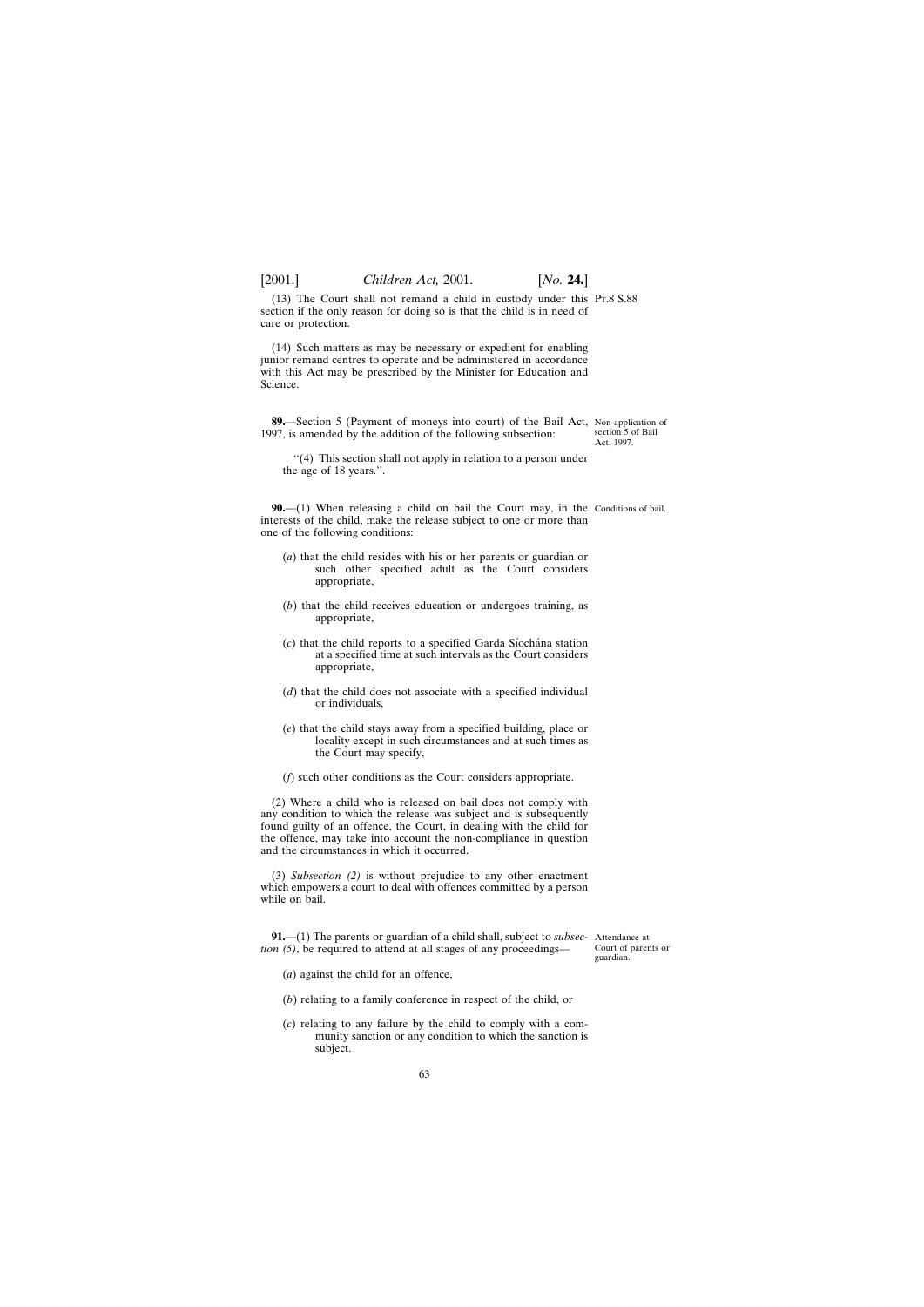(2) Where the parents or guardian fail or neglect, without reasonable excuse, to attend any proceedings to which *subsection (1)* applies, the Court may adjourn the proceedings and issue a warrant for the arrest of the parents or guardian, and the warrant shall command the person to whom it is addressed to produce the parents or guardian before the Court at the time appointed for resuming the proceedings.

(3) Failure by the parents or guardian, without reasonable excuse, to attend any such proceedings shall, subject to *subsection (5),* be treated for all purposes as if it were a contempt in the face of the court.

(4) At the hearing of any proceedings in respect of the offence with which the child is charged, any parent or guardian who is required to attend the proceedings may be examined in respect of any relevant matters.

(5) The Court may, at any stage of proceedings to which *subsection (1)* applies, excuse the parents or a parent or the guardian of the child concerned from attendance at all or any part of the proceedings in any case where the Court, either of its own motion or at the request of any of the parties to the proceedings, is of opinion that the interests of justice would not be served by such attendance.

(6) If in any such proceedings the whereabouts of the parents or guardian of the child concerned are unknown, or neither a parent nor a guardian attends the proceedings for any reason, the child may be accompanied during the proceedings by an adult relative or other adult.

(7) This section does not apply to the parents of a child who is married.

**92.**—Any child while being conveyed to or from the Court or while waiting before or after attendance at the Court shall, as far as practicable, be prevented from associating with an adult, not being a relative or spouse, who is charged with any offence other than an offence with which the child is jointly charged.

**93.**—(1) In relation to any proceedings before the Court against a child or in relation to a child under *Part 9*—

- (*a*) no report shall be published or included in a broadcast which reveals the name, address or school of any child concerned in the proceedings or includes any particulars likely to lead to the identification of any child concerned in the proceedings, and
- (*b*) no picture shall be published or included in a broadcast as being or including a picture of any child concerned in the proceedings or which is likely to lead to his or her identification.

(2) The Court may dispense to any specified extent with the requirements of this section in relation to a child if it is satisfied—

(*a*) that it is appropriate to do so for the purpose of avoiding injustice to the child, or

Restrictions on reports of proceedings in which children are concerned.

Conveyance to and from Court.

P<sub>T</sub> $8S.91$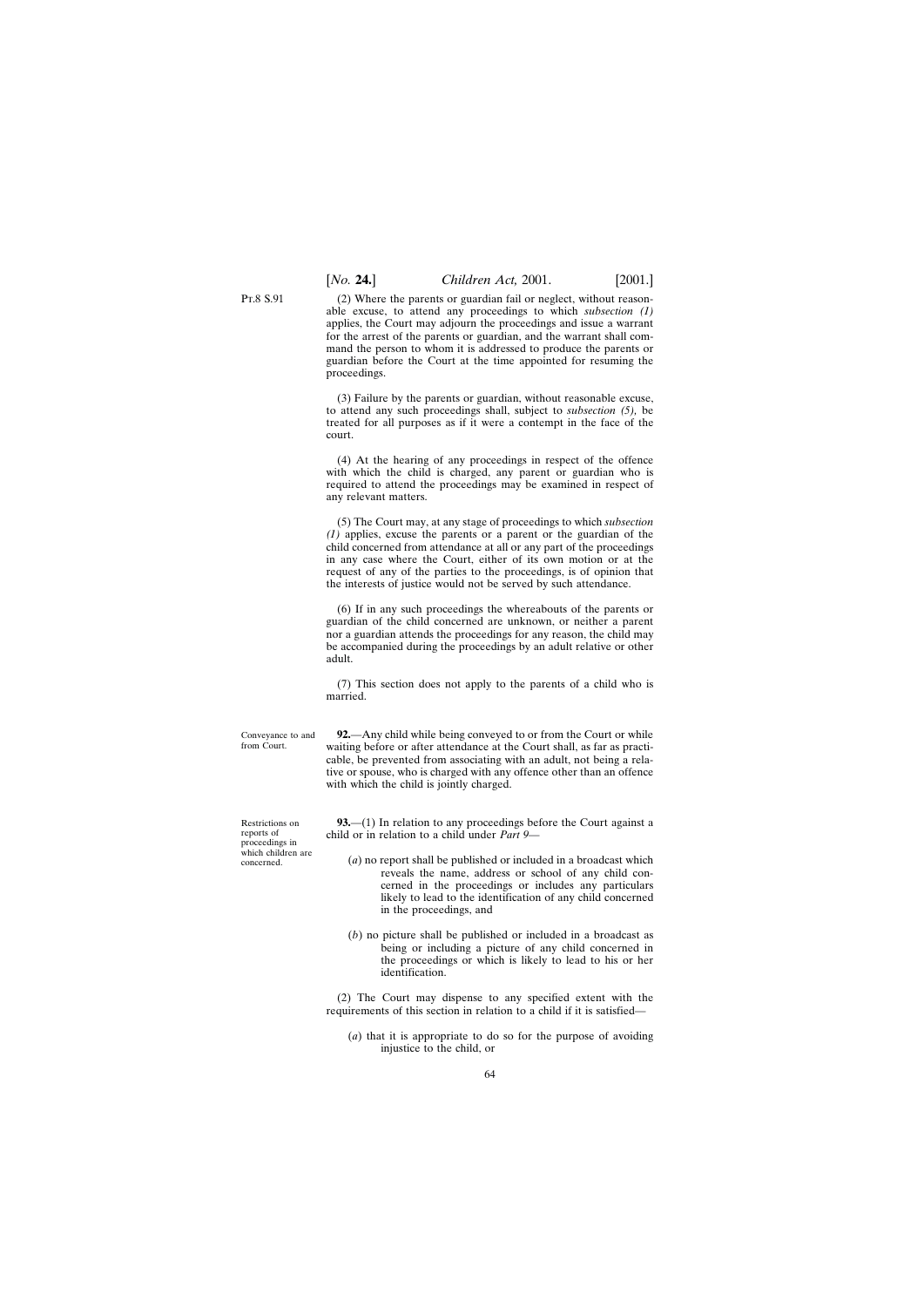(*b*) that, as respects a child to whom this section applies and Pt.8 S.93 who is unlawfully at large, it is necessary to do so for the purpose of apprehending the child.

(3) Where the Court dispenses with the requirements of this section, it shall explain in open court the reasons for its decision.

(4) *Subsections (3)* to *(6)* of *section 51* shall apply, with the necessary modifications, to matter published or broadcast in contravention of *subsection (1).*

(5) This section shall apply in relation to proceedings on appeal from the Court, including proceedings by way of case stated.

(6) This section shall not affect the provisions of any enactment concerning the anonymity of an accused or the law relating to contempt of court.

**94.—**(1) The Court shall exclude from the hearing of any pro- Persons entitled to ceedings before it all persons except—

be present at hearing.

- (*a*) officers of the Court,
- (*b*) the parents or guardian of the child concerned,
- (*c*) an adult relative of the child, or other adult who attends the Court pursuant to *section 91(6)*,
- (*d*) persons directly concerned in the proceedings,
- (*e*) *bona fide* representatives of the Press, and
- (*f*) such other persons (if any) as the Court may at its discretion permit to remain.

(2) The order or decision of the Court (if any) in any such proceedings shall be announced in public.

# PART 9

# Powers of Courts in Relation to Child Offenders

### *General*

**95.**—In this Part, unless the context otherwise requires—

Interpretation (*Part 9*).

''Act of 1970'' means the Prisons Act, 1970;

''Act of 1983'' means the Criminal Justice (Community Service) Act, 1983;

''children court district'' has the same meaning as ''district court district'';

''children detention centre'' means any place designated as such by the Minister under *section 150(1)*;

''compensation order'' has the meaning assigned to it by section 6 of the Criminal Justice Act, 1993;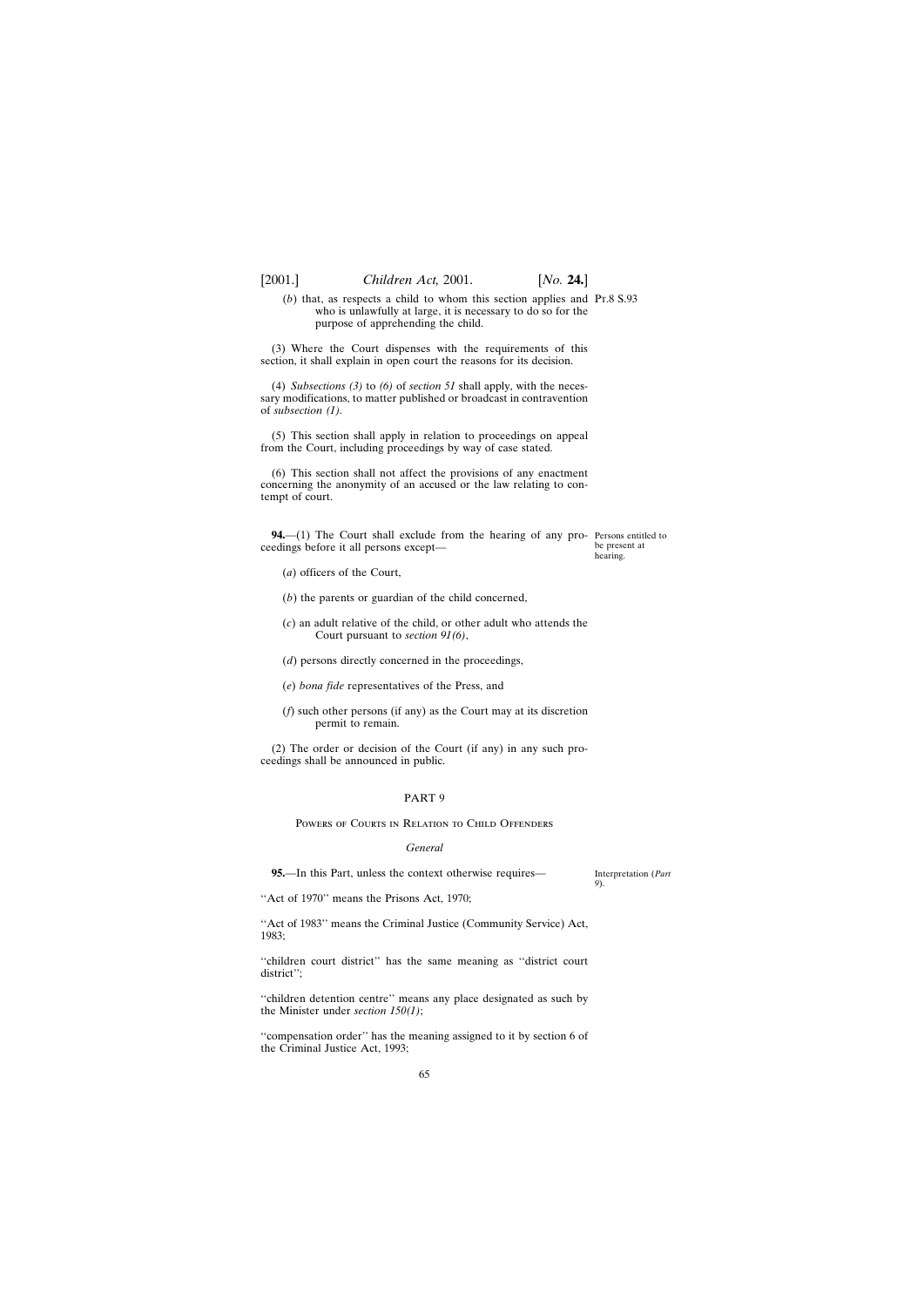Pt.9 S.95 ''day centre'' and ''day centre order'' have the meanings assigned to them by *section 118*;

''detention and supervision order'' means an order under *section 151*;

''district'' means either a children court district or a district court district, as the context requires;

''district of residence'' means—

- (*a*) in relation to an order under this Part affecting a child, the circuit or, as the case may be, the district in which the child resides or will reside while the order is in force, and
- (*b*) in relation to a parental supervision order, the circuit or, as the case may be, the district in which the parents concerned reside or will reside while the order is in force;

''hostel residence'' means a residence certified under *section 126*;

''parental supervision order'' means an order under *section 111*;

"probation officer's report" has the meaning assigned to it by *section 99*;

''probation order'' has the meaning assigned to it by section 2 of the Act of 1907.

Principles relating to exercise of criminal jurisdiction over children.

**96.**—(1) Any court when dealing with children charged with offences shall have regard to—

- (*a*) the principle that children have rights and freedom before the law equal to those enjoyed by adults and, in particular, a right to be heard and to participate in any proceedings of the court that can affect them, and
- (*b*) the principle that criminal proceedings shall not be used solely to provide any assistance or service needed to care for or protect a child.
- (2) Because it is desirable wherever possible—
	- (*a*) to allow the education, training or employment of children to proceed without interruption,
	- (*b*) to preserve and strengthen the relationship between children and their parents and other family members,
	- (*c*) to foster the ability of families to develop their own means of dealing with offending by their children, and
	- (*d*) to allow children reside in their own homes,

any penalty imposed on a child for an offence should cause as little interference as possible with the child's legitimate activities and pursuits, should take the form most likely to maintain and promote the development of the child and should take the least restrictive form that is appropriate in the circumstances; in particular, a period of detention should be imposed only as a measure of last resort.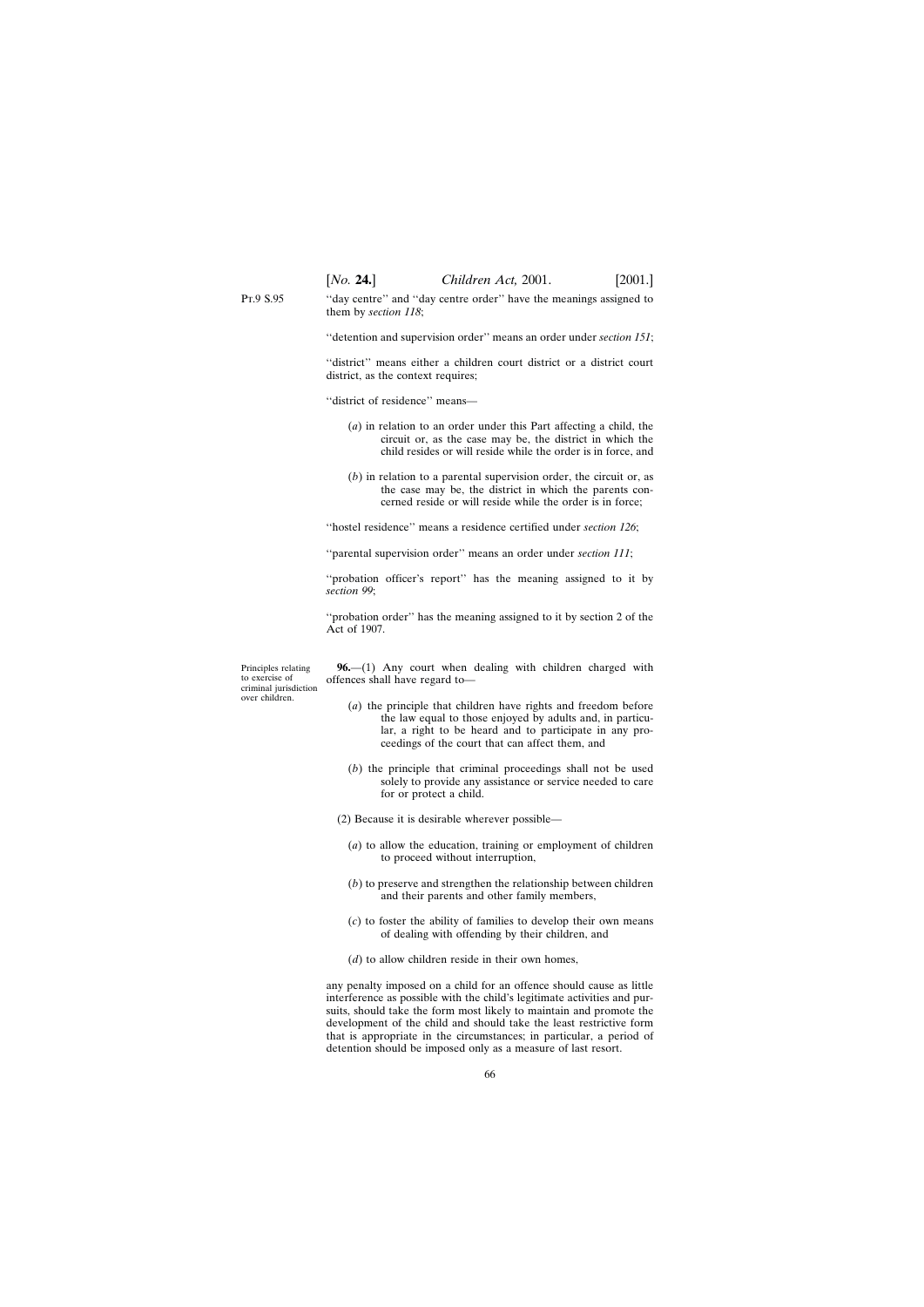(3) A court may take into consideration as mitigating factors a Pt.9 S.96 child's age and level of maturity in determining the nature of any penalty imposed, unless the penalty is fixed by law.

(4) The penalty imposed on a child for an offence should be no greater than that which would be appropriate in the case of an adult who commits an offence of the same kind and may be less, where so provided for in this Part.

(5) Any measures for dealing with offending by children shall have due regard to the interests of any victims of their offending.

**97.**—Any reference in an enactment, whether in force before or Construction of after the commencement of any relevant provision of this Act, to a certain references. person convicted, a conviction or a sentence shall, in the case of a child dealt with summarily by the Children Court, be construed as including a reference to a person found guilty of an offence, a finding of guilt or an order made upon such a finding, as the case may be.

**98.**—Where a court is satisfied of the guilt of a child charged with Orders on finding an offence it may, without prejudice to its general powers and in of guilt. accordance with this Part, reprimand the child or deal with the case by making one or more than one of the following orders:

- (*a*) a conditional discharge order,
- (*b*) an order that the child pay a fine or costs,
- (*c*) an order that the parent or guardian be bound over,
- (*d*) a compensation order,
- (*e*) a parental supervision order,
- (*f*) an order that the parent or guardian pay compensation,
- (*g*) an order imposing a community sanction,
- (*h*) an order (the making of which may be deferred pursuant to *section 144*) that the child be detained in a children detention school or children detention centre, including an order under *section 155(1)*,
- (*i*) a detention and supervision order.

# *Probation Officer's Reports*

**99.**—(1) Subject to *subsections (2)* and *(3)*, where a court is satis-Probation officer's fied of the guilt of a child, it report.

- (*a*) may in any case, and
- (*b*) shall, where it is of opinion that the appropriate decision would be to impose a community sanction, detention (whether or not deferred under *section 144*) or detention and supervision,

adjourn the proceedings, remand the child and request a probation and welfare officer to prepare a report in writing (a ''probation officer's report'') which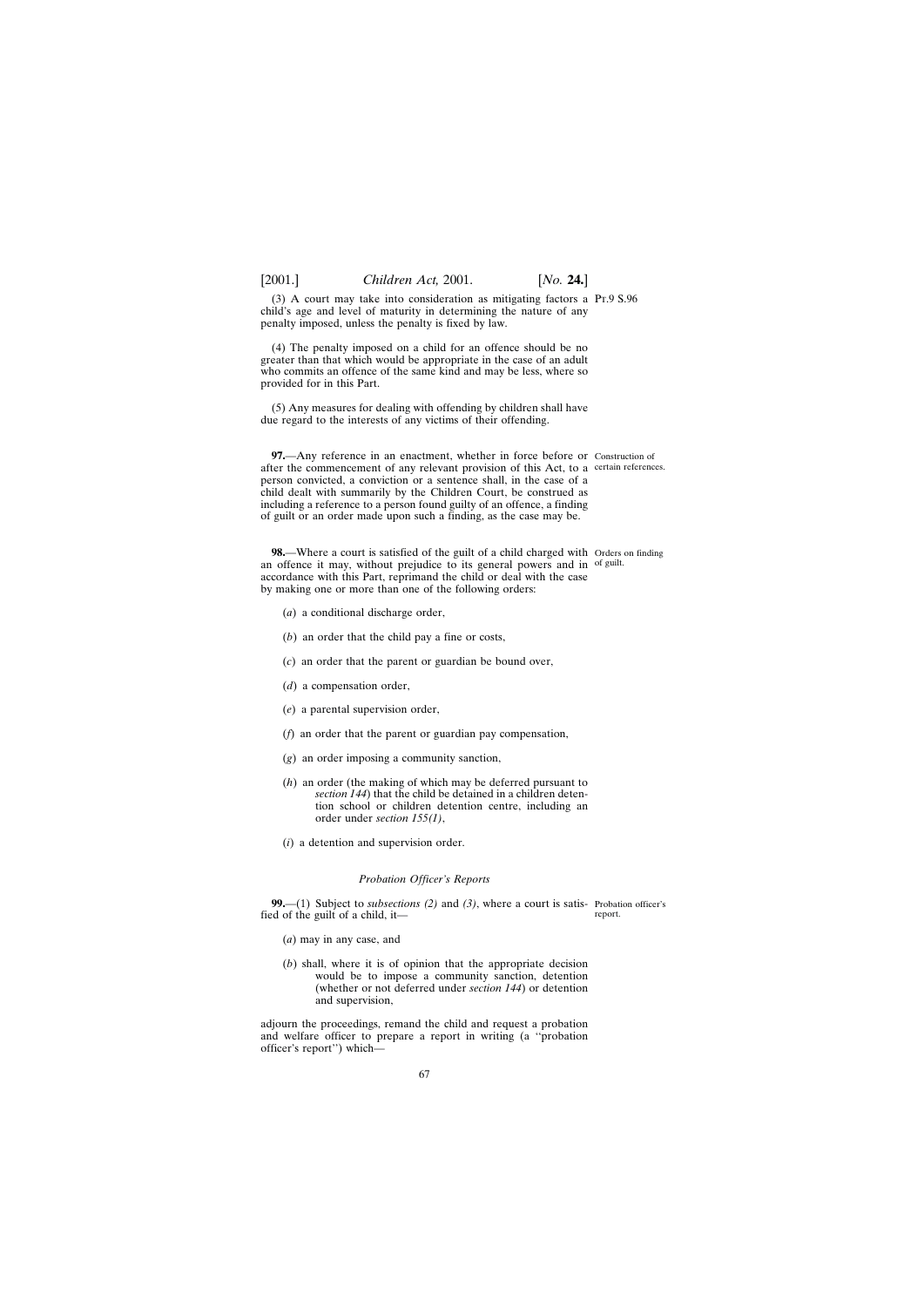Pt.9 S.99

- (i) would assist the court in determining a suitable community sanction (if any) or another way of dealing with the child, and
- (ii) would contain information on such matters as may be prescribed, including any information specifically requested by the court.

(2) The probation officer's report shall, at the request of the court, indicate whether, and if so how, in his or her opinion any lack of care or control by the parents or guardian of the child concerned contributed to the behaviour which resulted in the child being found guilty of an offence.

(3) The court may, in addition, request that a victim impact report be furnished to it in respect of any victim of the child where it considers that such a report would assist it in dealing with the case.

(4) The court may decide not to request a probation officer's report where—

- (*a*) the penalty for the offence of which the child is guilty is fixed by law, or
- (*b*) (i) the child was the subject of a probation officer's report prepared not more than 2 years previously,
	- (ii) the attitude of the child to, and the circumstances of, the offence or offences to which that report relates are similar to his or her attitude to, and the circumstances of, the offence of which the child has been found guilty, and
	- (iii) the previous report is available to the court and the court is satisfied that the material in it is sufficient to enable it to deal with the case.

(5) Where a court requests a report under this section, it may at any time summon as a witness any person whose evidence in its opinion would assist it in dealing with the case.

**100.**—(1) Where the court is satisfied of the guilt of a child, it may defer taking a decision to allow time for the preparation of any report requested pursuant to this Part or for other sufficient reason and for that purpose may remand the child on bail, subject to such conditions as it may think fit, or, pursuant to *section 88*, in custody for, where appropriate, the minimum period necessary for the preparation of any such report but not in any case exceeding 28 days.

(2) Notwithstanding *subsection (1)*, where a child in respect of whom any such report is being prepared has been remanded on bail, the court may allow one extension of not more than 14 days for its preparation if satisfied, on application by the person preparing the report, that it is proper to do so.

(3) Any person responsible for making any such report shall make all reasonable endeavours to ensure that the report is lodged with the court at least 4 working days before the end of the period of remand.

Remand for preparation of report or other reason.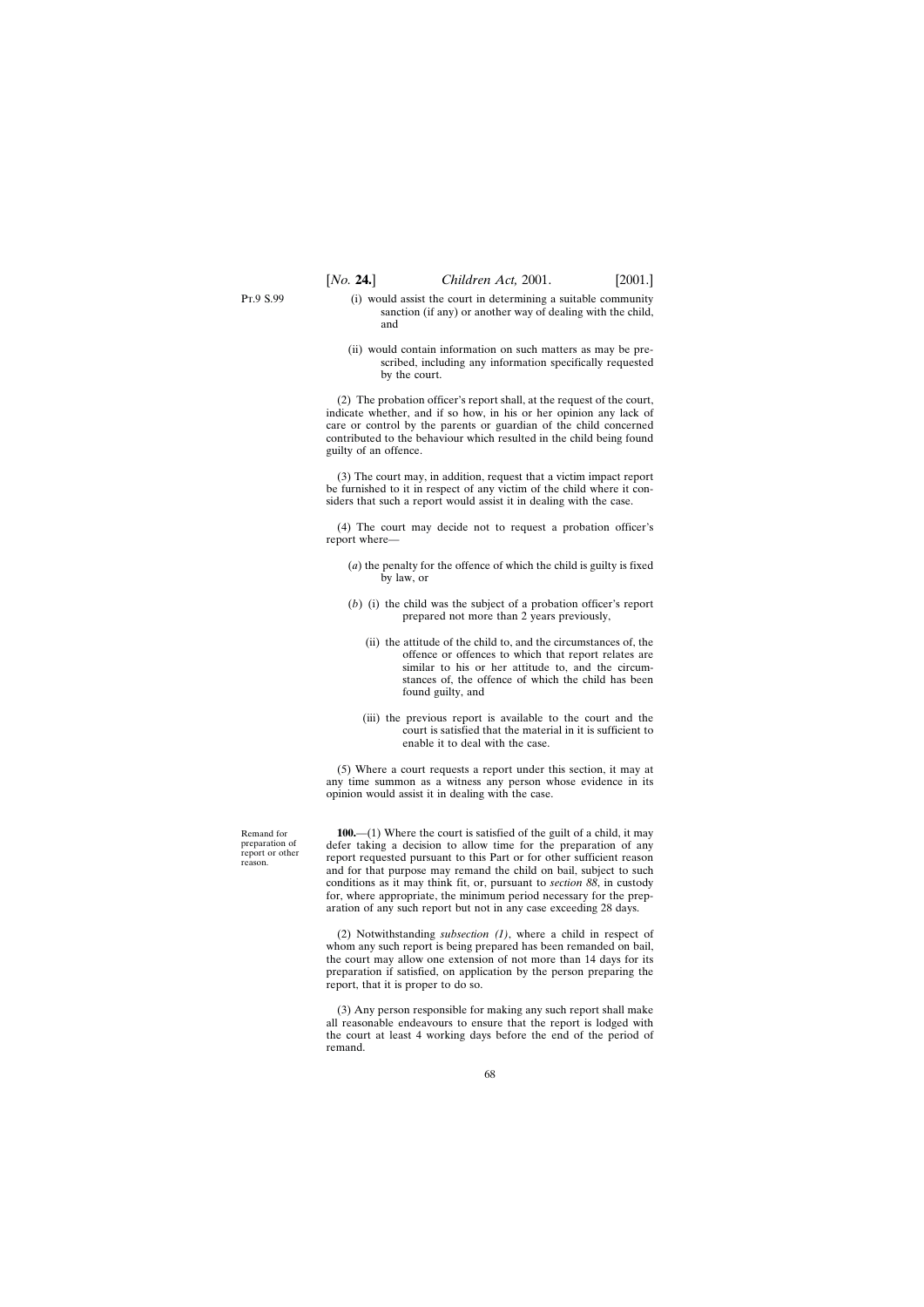**101.**—(1) (*a*) Where a court remands a child on bail to enable any Pr.9 report requested pursuant to this Part to be pre-Availability of child pared, it may order—

for preparation of report.

- (i) that in the meantime—
	- (I) the child shall reside at the residence of his or her parents, guardian, an adult relative or other adult who has undertaken to the court to care for the child, or
	- (II) where the child is already residing in a children's residential centre to which Part VIII of the Act of 1991 applies or in some other suitable place, the child shall continue to do so,

and

- (ii) that the child shall, for the purpose of facilitating the preparation of the report, attend, as the case may be—
	- (I) at the residence, centre or other suitable place, or
	- (II) at any day centre or other place specified in the order.
- (*b*) The time of the first such attendance at a day centre or other place shall be determined in accordance with *subsection (3)* and be specified in the order.
- (*c*) The times of subsequent attendances shall be determined in accordance with that subsection—
	- (i) in the case of such attendances at a day centre, by the person preparing the report, or
	- (ii) in the case of such attendances at another place, by the person in charge of that other place.

(2) An order under *subsection*  $(I)(a)(ii)(II)$  shall not be made unless the court is satisfied that the day centre or other place in question is reasonably accessible to the child concerned, having regard to the child's age, the means of access available to him or her and any other relevant circumstances.

(3) The times at which a child is required to attend at a day centre or other place pursuant to this section shall be determined having regard to the child's circumstances and shall be those—

- (*a*) at which the centre or place is available for that purpose, and
- (*b*) which are such as to avoid interference, as far as practicable, with any school or work schedules of the child.

**102.**—Any person who prepares or furnishes any report requested Immunity from pursuant to this Part or who supplies any information for the pur-liability for reports.poses of preparing or furnishing it shall not be under any civil or criminal liability in respect of it unless the person has acted in bad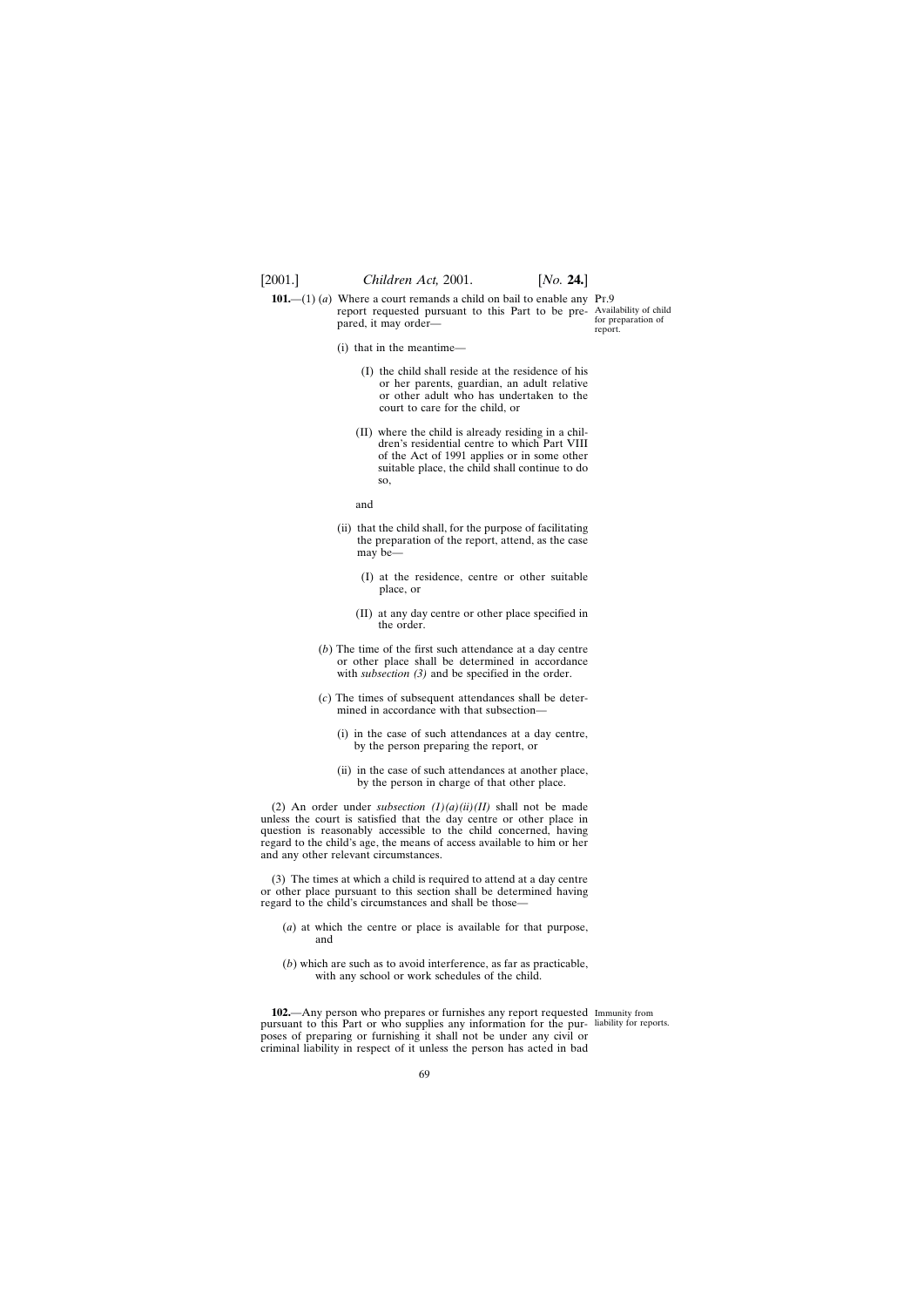P<sub>T</sub> 9 S 102 faith in preparing or furnishing it or in supplying information for such purposes.

Access to reports. **103.**—(1) A copy of any report furnished to a court pursuant to a request under this Part shall, subject to *subsection (2)*, be made available, on request, by the clerk or other proper officer of the court to—

- (*a*) the parents or guardian of the child concerned or, in their absence, an adult relative of the child or other adult accompanying the child during the proceedings,
- (*b*) any counsel or solicitor representing the child,
- (*c*) the Special Residential Services Board established pursuant to *section 226*,
- (*d*) every person entitled to appear and be heard at the proceedings to which the report relates and any counsel or solicitor appearing for any such person,
- (*e*) where the court imposes a period of detention in a children detention school or children detention centre, the Director of the school or person for the time being in charge of the centre, as appropriate, and
- (*f*) any other person whom the court considers to have a proper interest in receiving a copy of the report.

(2) The court may order that the whole or any part of a report made available to any person pursuant to *subsection (1)* shall not be disclosed to any person specified in the order where it is satisfied that to do so would not be in the interests of the child or any other person to whom the report relates.

(3) Any copy of a report made available pursuant to *subsection (1)* shall, wherever possible, be supplied to the persons concerned in advance of the resumed sitting of the court.

Right to tender evidence on report. **104.**—Any person to whom a copy of a report has been made available pursuant to *section 103* or who has been informed of its contents may tender evidence on any matter referred to in it.

Oral reports. **105.**—The court may, unless any party to the proceedings objects, in exceptional circumstances direct that any report requested pursuant to this Part be made orally to the court.

Power of court on receipt of report. **106.**—(1) Where the court has considered any report requested pursuant to this Part, it shall deal with the case in accordance with *section 98*.

> (2) Before the court reaches a decision on the case, it may hear evidence from any person who prepared the report and from any person required under *section 99(5)* to attend the proceedings.

> (3) The court shall also give a parent or guardian of the child concerned (or, if the child is married, his or her spouse), if present in court for the proceedings, or in his or her absence an adult relative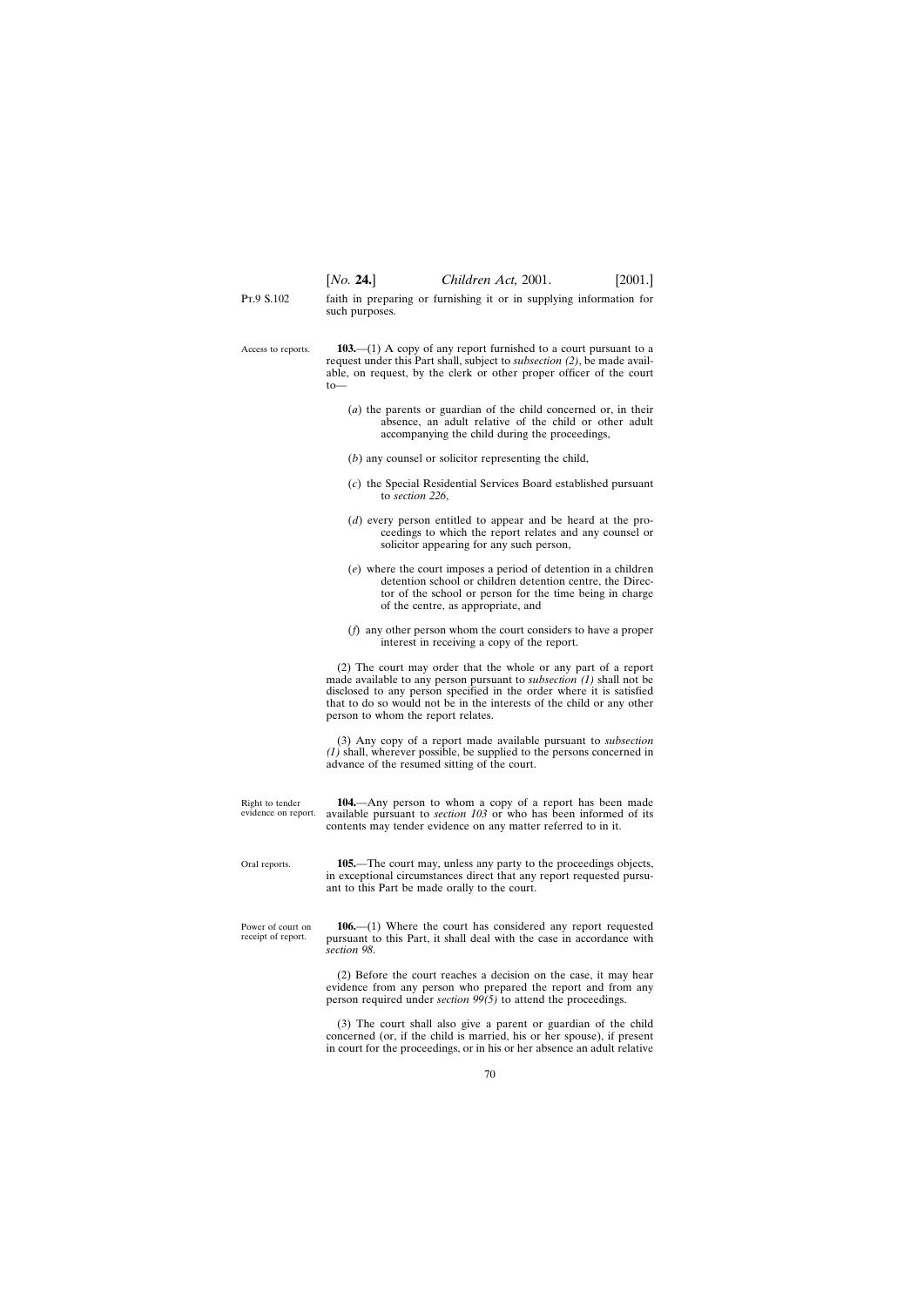or other adult accompanying the child, an opportunity to give Pt.9 S.106 evidence.

(4) The court may, on consideration of a probation officer's report, request such other report or reports in writing, including medical, psychiatric or psychological reports, as would in its opinion assist it in dealing with the case.

(5) The principal probation and welfare officer shall arrange for the preparation of any such other report or reports, which shall contain information on such matters as may be prescribed and on any matter that may be specifically requested by the court.

**107.**—(1) The Minister may prescribe such matters in relation to Regulations probation officers' reports or any other reports made pursuant to regarding reports. this Part as would in his or her opinion be of assistance to courts in dealing with cases under this Part.

(2) Without prejudice to the generality of *subsection (1)*, the inclusion in probation officers' reports of information relating to the following matters, where appropriate, and such other matters (if any) as may be necessary or expedient for the purposes of any enabling provision of this Part to have full effect, may be prescribed—

- (*a*) the results of an interview with the child,
- (*b*) where it has been practicable for the probation and welfare officer concerned to interview the child's parent or guardian or any victim, the results of the interview,
- (*c*) the age, level of maturity, character, behaviour and attitude of the child and his or her willingness to make amends,
- (*d*) the educational circumstances and prospects of the child,
- (*e*) the child's friends and associates, and
- (*f*) the apparent motive for the child's behaviour and the likelihood of the child not committing further offences.

(3) Before prescribing any matter for which the Minister for Education and Science or the Minister for Health and Children has responsibility, the Minister shall obtain the agreement of that Minister.

### *Fines, costs and compensation*

**108.**—Where a court is satisfied of the guilt of a child whom it Maximum fines. has dealt with summarily for any offence and is of opinion that the appropriate penalty is or includes a fine, the fine shall not exceed half the amount which the District Court could impose on a person of full age and capacity on summary conviction for such an offence.

- **109.**—(*a*) Subject to *section 108*, in determining the amount of a Determination of fine to be imposed on a child, and
	- (*b*) in determining whether to award costs against a child and the amount of any such costs,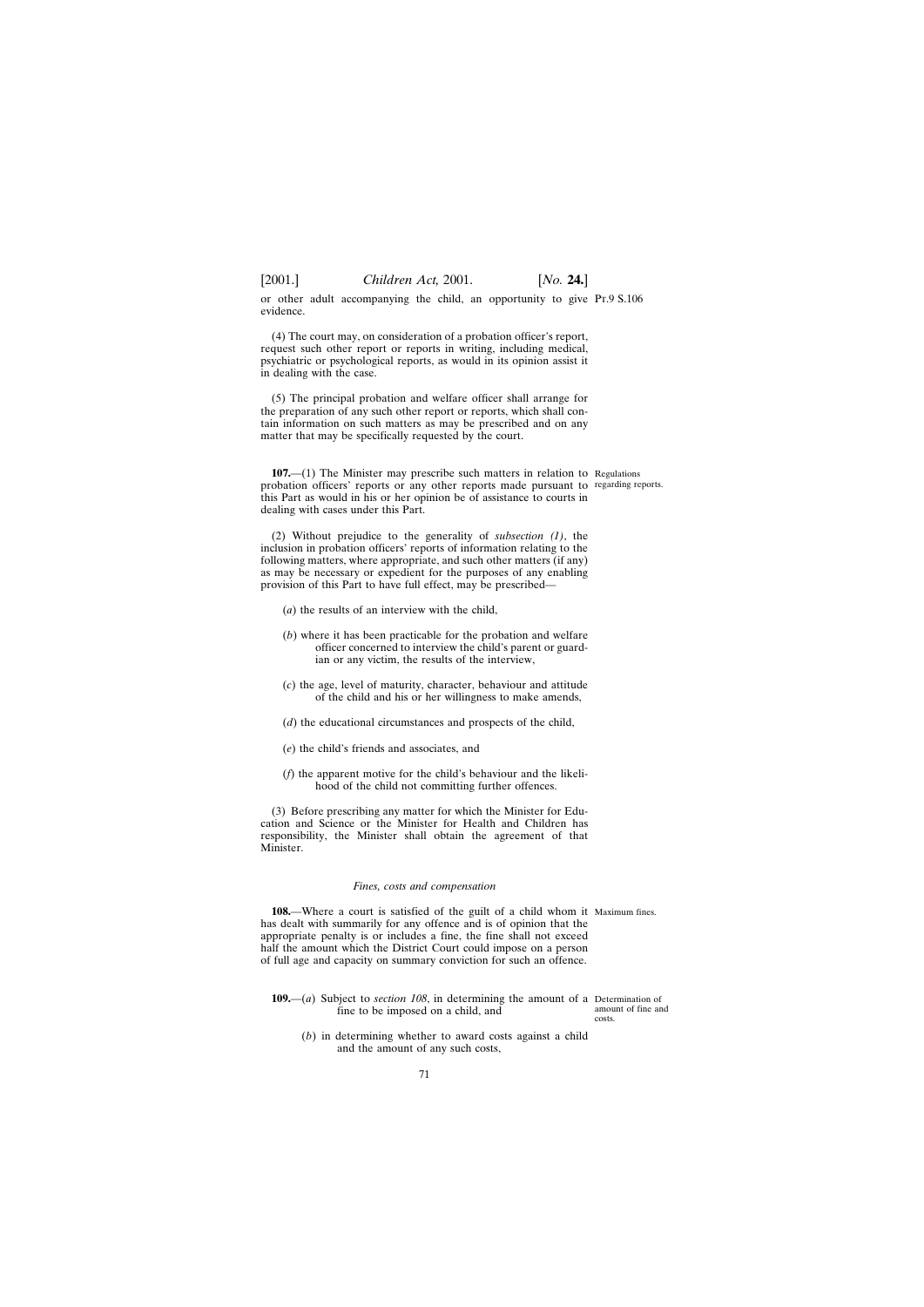P<sub>T</sub> 9 S 109

the court, among other considerations, shall have regard to the child's present and future means in so far as they appear or are known to the court and for that purpose may require the child to give evidence as to those means and his or her financial commitments.

Default in payment of fine, costs or compensation.

**110.**—(1) Where a court orders a child to pay a fine, costs or compensation and the child is in default—

- (*a*) the court shall not order that the child be detained in any case where, if the child were a person of full age and capacity, he or she would be liable to be committed to prison, and
- (*b*) in lieu of such an order, the court may make one or more than one of the following orders:
	- (i) in the case of a fine, an order reducing its amount,
	- (ii) an order allowing time, or further time, for payment of the fine, costs or compensation,
	- (iii) an order imposing a community sanction appropriate to the age of the child.

(2) An order under *subsection (1)(b)* shall be deemed for the purposes of this or any other Act to be an order made on a finding of guilt.

#### *Orders in relation to parents or guardian*

Parental supervision order.

**111.**—(1) In any proceedings in which a child is found guilty of an offence, the court may make an order for the supervision of the child's parents (a ''parental supervision order'') where it is satisfied that a wilful failure of the child's parents to take care of or control the child contributed to the child's criminal behaviour.

(2) Subject to *subsection (3)*, the court may make a parental supervision order in addition to any other order it may make in relation to either the child or the child's parents.

(3) The court may not make an order under *section 114* at the same time as a parental supervision order.

(4) Before making a parental supervision order, the court shall obtain and consider information about the parents' family and social circumstances and the likely effect of the order on those circumstances.

(5) A parental supervision order shall not be made without the parents of the child being given an opportunity to be heard.

(6) A parental supervision order may order the parents of the child to do any or all of the following:

- (*a*) to undergo treatment for alcohol or other substance abuse, where facilities for such treatment are reasonably available,
- (*b*) to participate in any course that is reasonably available for the improvement of parenting skills,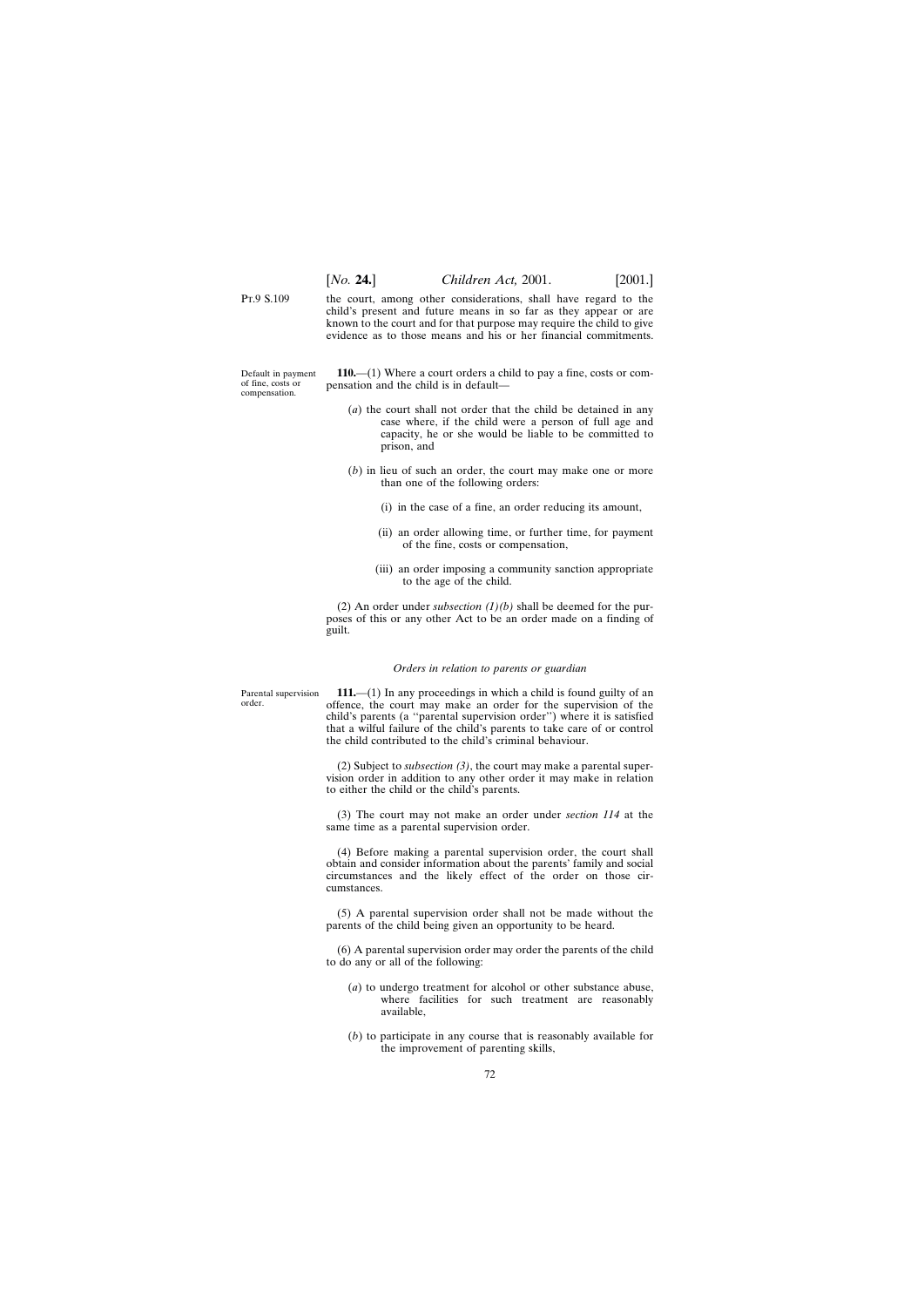- (*c*) adequately and properly to control or supervise the child to Pt.9 S.111 the best of their ability, except where the terms of any community sanction imposed on the child make such control or supervision impracticable,
- (*d*) to comply with any other instructions of the court that would in its opinion assist in preventing the child from committing further offences.

(7) A parental supervision order shall be made for a period not exceeding 6 months.

(8) The court shall appoint a probation and welfare officer to supervise the parents, to assist them in complying with the order and to monitor compliance with it.

(9) When making a parental supervision order, the court shall have regard to any order it has made or is making in respect of the child concerned and, where any such order involves the supervision of the child by a probation and welfare officer, that officer shall also be appointed to supervise the child's parents.

(10) A parental supervision order shall specify—

- (*a*) where appropriate, the address of any place where the parents may undergo treatment or participate in any course for the improvement of parenting skills,
- (*b*) any particular requirements of the court in relation to the control or supervision of the child,
- (*c*) any other instructions of the court, and
- (*d*) the period during which the order is to be in force,

and the court shall explain to the parents in ordinary language the effects of the order and any requirements or instructions specified in it.

(11) Where for any reason the court considers that a parental supervision order should be made in respect of one parent only, the order may provide accordingly, notwithstanding that both parents have the custody, charge or care of the child.

(12) A parent who is the subject of a parental supervision order may appeal against the order.

**112.**—(1) Where a parental supervision order is in force and it Non-compliance appears to the court, on application by the probation and welfare with parental officer who is supervising the parents, that the parents have failed, supervision order. without reasonable excuse (the proof of which shall lie on the parent or parents concerned), to comply with the order, the court may—

- (*a*) if the order was made by a court in the district of residence, do one or more of the following:
	- (i) revoke the order,
	- (ii) make an order under *section 114*,
	- (iii) if it has not already done so, make an order under *section 113*, or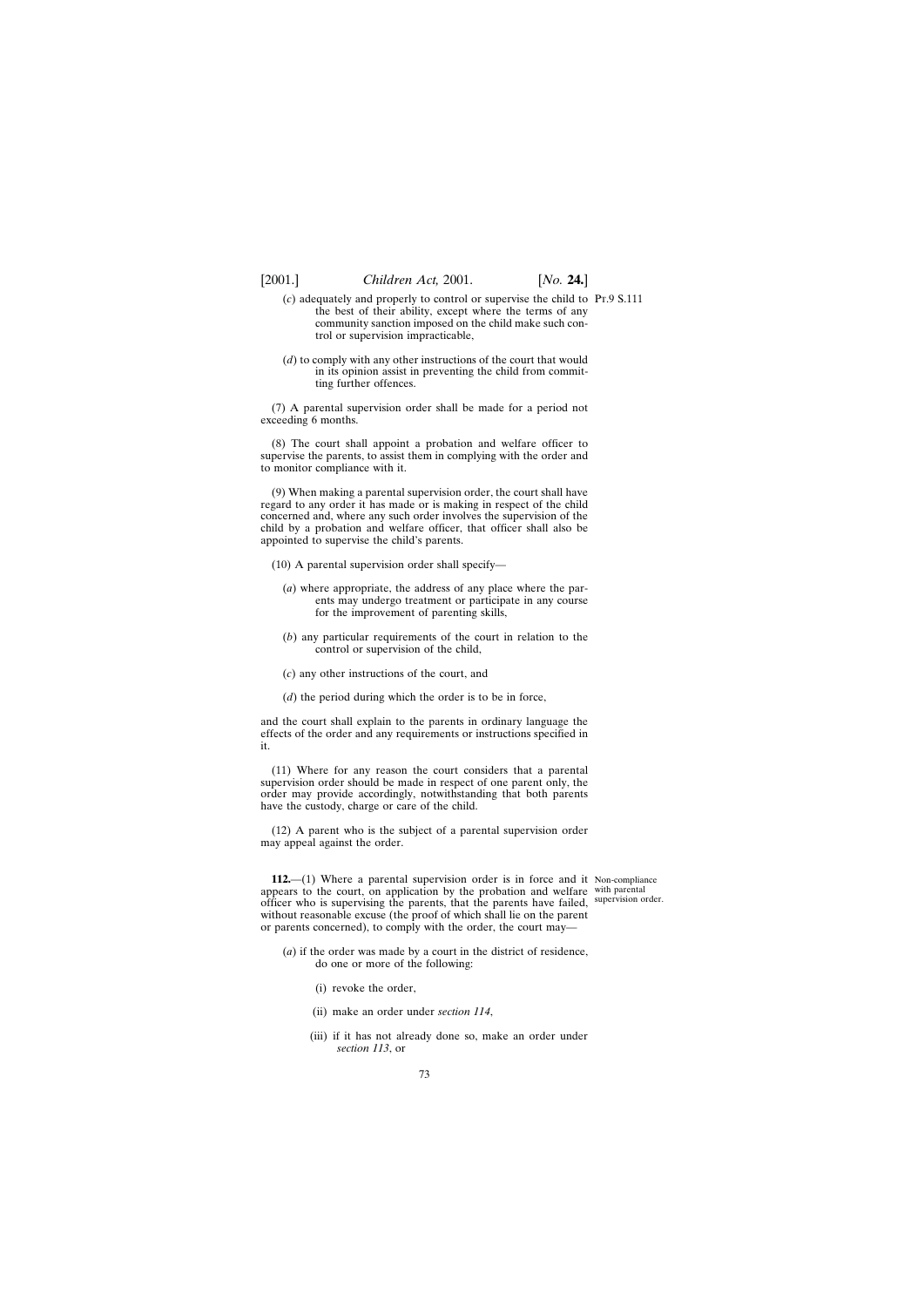(iv) treat the failure to comply with the order for all purposes as if it were a contempt in the face of the court,

or

(*b*) if the order was made by another court, remand the parents on bail to a sitting of that other court to be dealt with, and for that purpose *paragraph (a)* shall apply in relation to that court, with the necessary modifications.

(2) The matters which the court may take into account when making a decision pursuant to *subsection (1)* shall include the extent to which, and any period during which, the parents complied with the parental supervision order.

(3) Where a court proposes to exercise its powers under *subsection (1)*, it shall summon the parents to appear before it and, if the parents do not do so, may issue a warrant for their arrest.

(4) The jurisdiction vested in the Circuit Court in respect of proceedings to which *subsection (1)* relates shall be exercised by the judge for the time being assigned to the circuit where the parental supervision order was made.

(5) The jurisdiction vested in the Children Court or the District Court in respect of those proceedings shall be exercised by the judge for the time being assigned to the district of residence or, as the case may be, the district where the parental supervision order was made.

Compensation by parent or guardian.

**113.**—(1) Where a court is satisfied of the guilt of a child and that the appropriate way of dealing with the case is to make a compensation order (whether in addition to or instead of any other order), it may order that the compensation be paid by the parent or guardian of the child instead of by the child.

(2) The court may not order that the compensation be paid by a parent or guardian unless it is satisfied that a wilful failure of the parent or guardian to take care of or to control the child contributed to the child's criminal behaviour.

(3) An order may not be made under *subsection (1)* without giving the parent or guardian concerned an opportunity to be heard.

(4) Any sums imposed and ordered to be paid by a parent or guardian under this section may be recovered in like manner as if the order had been made on the conviction of the parent or guardian of the offence of which the child was found guilty.

(5) In determining whether to order a parent or guardian to pay compensation in accordance with *subsection (1)* and in determining the amount of the compensation, the court shall have regard to the present and future means of the parent or guardian in so far as they appear or are known to the court and for that purpose the court may require the parent or guardian to give evidence as to those means and his or her financial commitments.

(6) A parent or guardian who is the subject of a compensation order may appeal against the order.

(7) Notwithstanding anything in section 6 of the Criminal Justice Act, 1993, any sum ordered by a court to be paid under this section in respect of loss of or damage to property shall not be greater than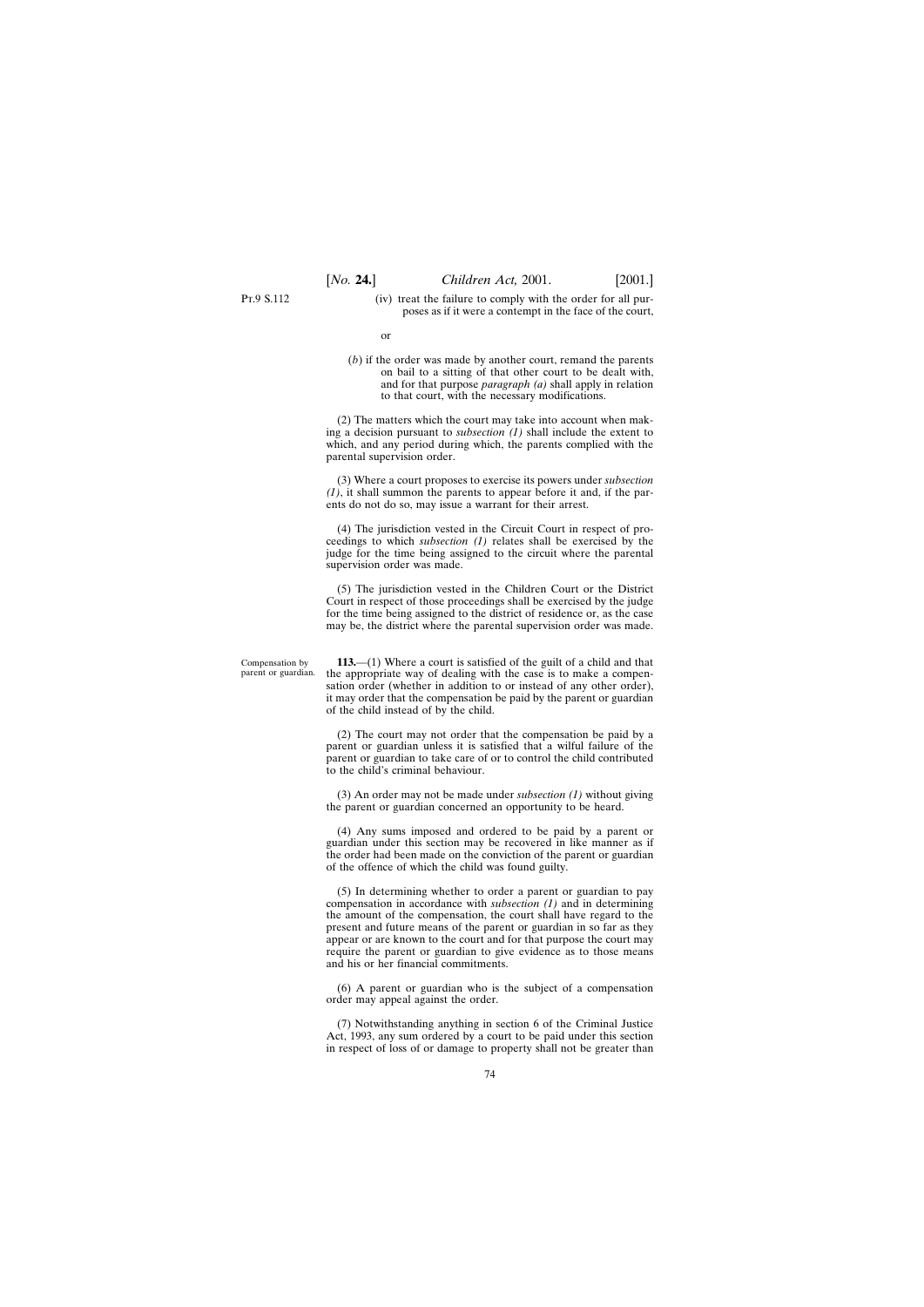the cost of its replacement or repair, as the case may be, and shall Pr.9 S.113 not include any loss or damage of a consequential nature.

(8) This section does not apply in relation to any person who is taking care of a child on behalf of a health board.

**114.**—(1) Where a court is satisfied of the guilt of a child it Binding over of may parent or guardian.

- (*a*) order the parent or guardian, with his or her consent, to enter into a recognisance to exercise proper and adequate control over the child, and
- (*b*) if the parent or guardian refuses to consent to such an order and the court considers the refusal unreasonable, treat the refusal for all purposes as if it were a contempt of court.

(2) An order under *subsection (1)(a)* may not require a parent or guardian to enter into a recognisance—

- (*a*) for an amount exceeding £250,
- (*b*) where the child concerned will attain the age of 18 years within a period which is less than 3 years, for a period exceeding that period, or
- (*c*) in any other case, for a period exceeding 3 years.

(3) Any rule of law relating to the forfeiture of recognisances shall apply to an order made under this section in relation to a recognisance entered into in pursuance of such an order as it applies to a recognisance to keep the peace or to be of good behaviour or both.

(4) A recognisance entered into by a parent or guardian in accordance with this section may be forfeited only if—

- (*a*) the child concerned is found guilty by a court of another offence committed during the period of the recognisance, and
- (*b*) the court is satisfied that the failure of the parent or guardian to exercise proper and adequate control over the child contributed to his or her committing that offence.

(5) In fixing the amount of a recognisance under this section, the court, among other considerations, shall have regard to the present and future means of the parent or guardian concerned in so far as they appear or are known to the court and for that purpose may require the parent or guardian to give evidence as to those means and his or her financial commitments.

(6) The parent or guardian may appeal against an order under this section.

(7) The court may vary or revoke an order made by it under this section if, on the application of the parent or guardian concerned, it appears to the court, having regard to any change in circumstances since the order was made, to be in the interests of justice to do so.

(8) An order under this section shall be in addition to or instead of any other order which the court may make.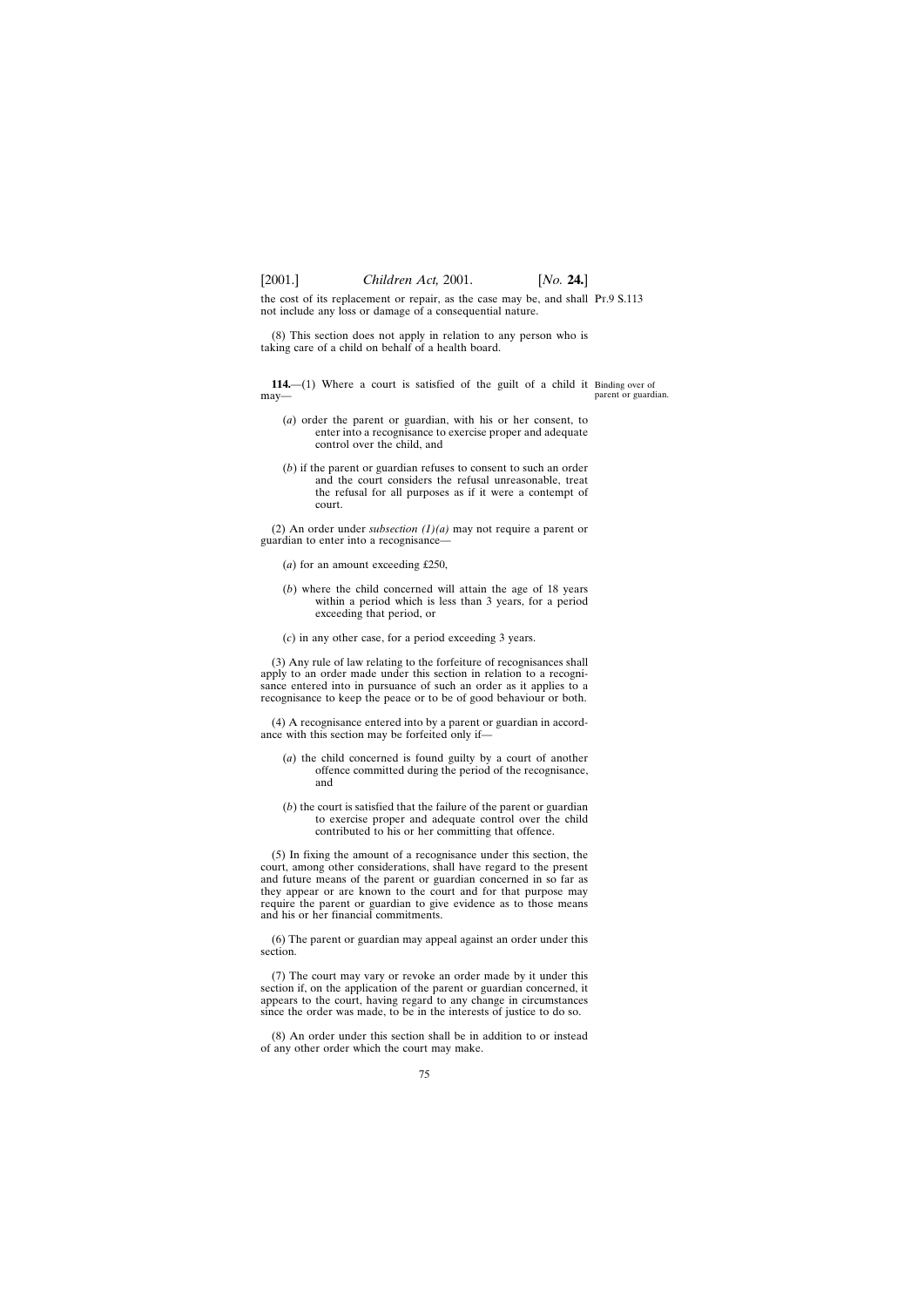(9) No order shall be made under this section without giving the parent or guardian an opportunity of being heard.

(10) When deciding whether to make an order under this section, the court, in addition to and without prejudice to any other consideration, shall have regard to the age and level of maturity of the child.

(11) This section does not apply in relation to any person who is taking care of a child on behalf of a health board.

# *Community Sanctions*

Community sanction.

**115.**—In this Part, ''community sanction'' means any of the orders referred to in *paragraphs (a)* to *(j)* which may be made by a court on being satisfied that a child is guilty of an offence—

- (*a*) in the case of a child of 16 or 17 years of age, a community service order under section 3 of the Act of 1983,
- (*b*) an order under *section 118* (a day centre order),
- (*c*) an order under section 2 of the Act of 1907 (a probation order),
- (*d*) an order under *section 124* (a probation (training or activities) order),
- (*e*) an order under *section 125* (a probation (intensive supervision) order),
- (*f*) an order under *section 126* (a probation (residential supervision) order),
- (*g*) an order under *section 129* (a suitable person (care and supervision) order),
- (*h*) an order under *section 131* (a mentor (family support) order),
- (*i*) an order under *section 133* (a restriction on movement order), or
- (*j*) an order under *section 137* (a dual order).

Imposition of community sanction.

- **116.**—(1) Where a court—
	- (*a*) has considered a probation officer's report or any other report made pursuant to this Part,
	- (*b*) has heard the evidence of any person whose attendance it may have requested, including any person who made such a report, and
	- (*c*) has given the child's parent or guardian (or, if the child is married, his or her spouse), if present in court for the proceedings, or, if not so present, an adult relative of the child or other adult accompanying the child, an opportunity to give evidence,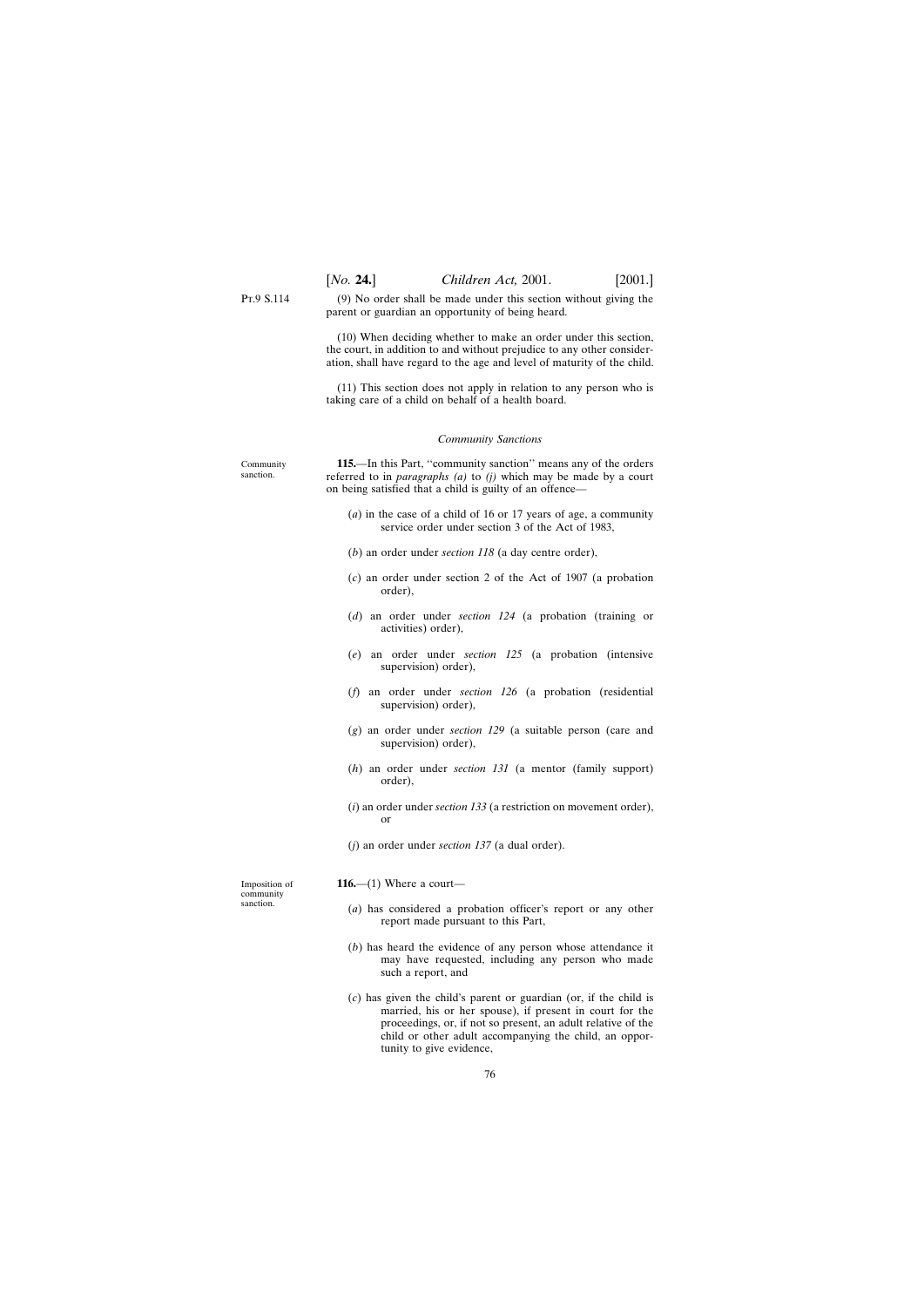it may make an order imposing on the child a community sanction, Pt.9 S.116 if it considers that the imposition of such a sanction would be the most suitable way of dealing with the case.

(2) Where the court intends to impose a community sanction it shall explain to the child in open court and in language appropriate to the level of understanding of the child—

- (*a*) why a community sanction is being imposed,
- (*b*) the terms of the sanction and any conditions to which it is being made subject,
- (*c*) the expectation of the court that the child will be of good conduct while the community sanction is in force and the possible consequences for the child of his or her failure to comply with the sanction and any such conditions, and
- (*d*) the expectation of the court that the child's parents or guardian, where appropriate, will help and encourage the child to comply with the sanction and any such conditions and not commit further offences.

(3) In any case where the court has explained to the child the matters referred to in *subsection (2)* and the child does not express his or her willingness to comply with the proposed community sanction and any conditions to which it is being made subject, the court may, instead of imposing such a sanction, deal with the case in any other manner in which it may be dealt with.

(4) Where a child fails to comply with a community sanction or any conditions to which it is subject or where for any reason a community sanction is revoked by the court, the court shall not make an order imposing a period of detention on the child unless it is satisfied that detention is the only suitable way of dealing with the child.

**117.**—The conditions to which a community sanction imposed on Conditions to which a child may be made subject include conditions—

community sanction may be made subject.

- (*a*) requiring the child to attend school regularly,
- (*b*) relating to the child's employment,
- (*c*) aimed at preventing the child from committing further offences,
- (*d*) relating to the child's place of residence,
- (*e*) relating to the child undergoing counselling or medical treatment,
- (*f*) limiting or prohibiting the child from associating with any specified person or with persons of any specified class,
- (*g*) limiting the child's attendance at specified premises,
- (*h*) prohibiting the consumption by the child of intoxicating liquor, and
- (*i*) relating to such other matters as the court considers appropriate in relation to the child.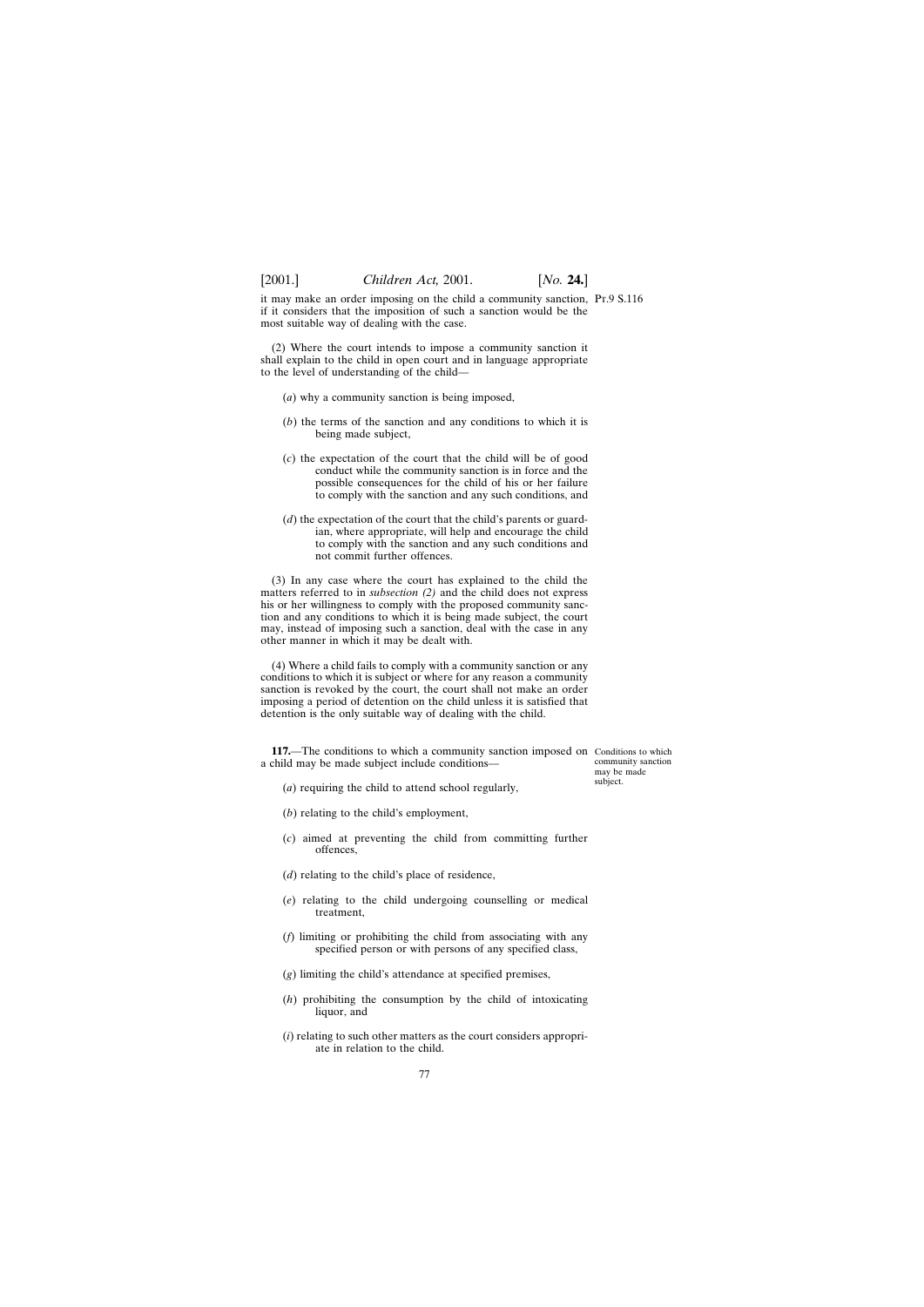**118.**—(1) In this section—

 $P_T$   $Q$ Day centres.

''day centre'' means a place to which *subsection (2)* applies;

''day centre order'' means an order under *subsection (5)*.

(2) For the purposes of this section the Minister shall provide or arrange for the provision of a sufficient number of places for use as day centres which shall be operated either by the probation and welfare service or by any body with the approval and assistance of that service.

(3) Before any place or part thereof may be used as a day centre, the principal probation and welfare officer shall inspect it and, if he or she considers that the place is suitable for such use, certify in writing accordingly.

(4) A certificate under *subsection (3)* shall remain in force for not more than one year from the date of its issue, unless it is cancelled by the principal probation and welfare officer before then on the ground that the place is no longer suitable for use as a day centre.

- (5) (*a*) A court may by order direct that a child shall attend at a specified day centre for the purpose of participating in an occupation or activity, or receiving instruction, which is suitable and beneficial for him or her.
	- (*b*) The child may participate in any such occupation or activity, or receive any such instruction, under supervision outside the day centre, and references in this section to attendance at a day centre include references to such participation or receiving outside it.

(6) The number of days a child shall be required to attend at a day centre pursuant to a day centre order shall be not more than 90, and attendance need not be on consecutive days.

(7) A child in respect of whom a day centre order has been made shall be under the supervision of a probation and welfare officer and while in attendance at a day centre shall be subject to the control, direction and supervision of the person in charge of the centre.

- (8) A day centre order shall specify—
	- (*a*) the name and address of the day centre which the child shall be required to attend while the order is in force,
	- (*b*) the number of days that the child shall attend the centre,
	- (*c*) the period of time during which attendance at the centre is required, being a period not exceeding 6 months, and
	- (*d*) when and at what time the child is to report to the centre on the first occasion,

and it may specify—

- (i) any programme of occupation, activity or instruction to be undertaken by the child,
- (ii) such other matters with respect to the child's attendance at the centre as the court determines, or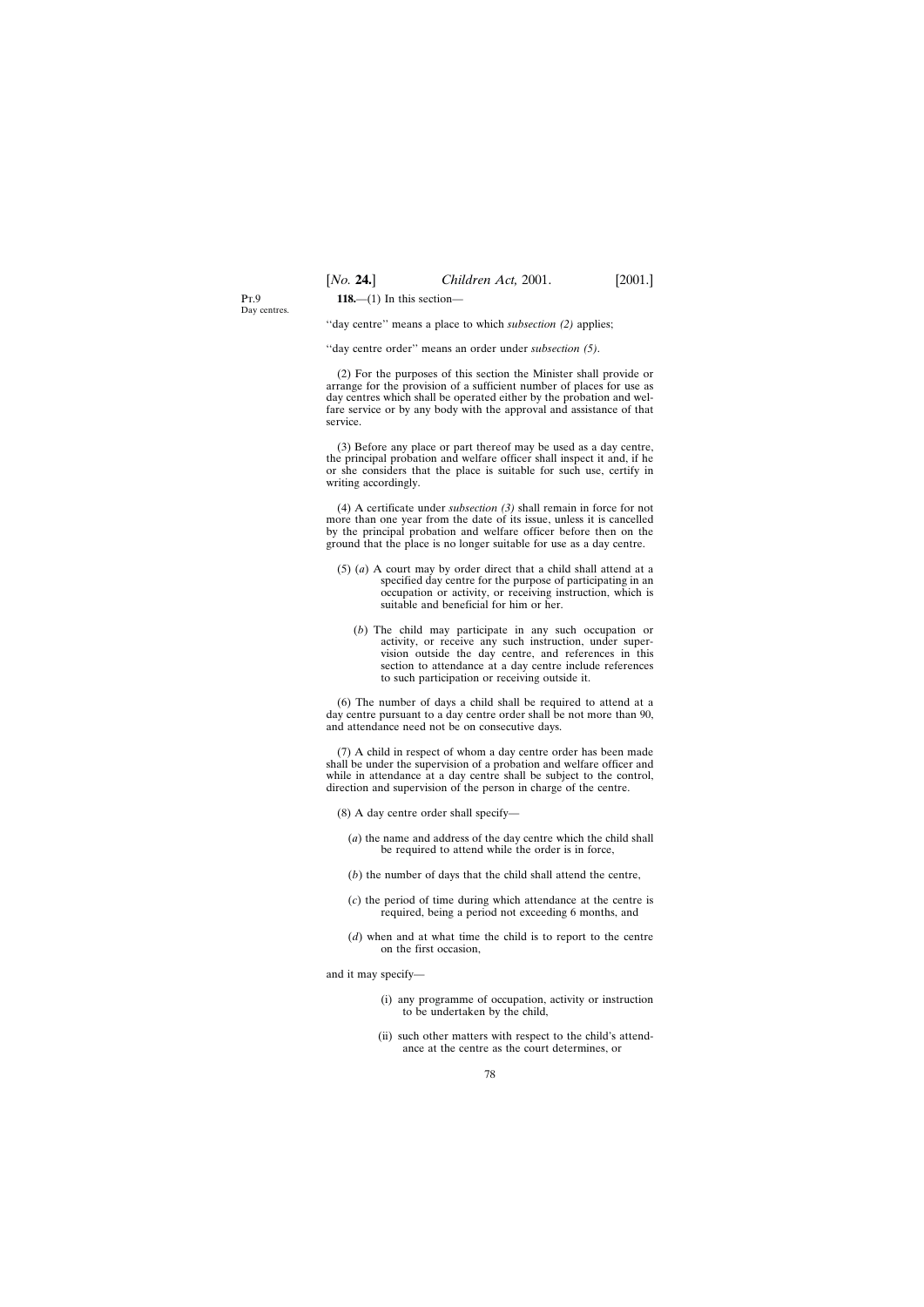(iii) such of the conditions provided for in *section 117* as Pt.9 S.118the court considers necessary for helping to improve the child's behaviour and to prevent him or her from committing further offences.

(9) When deciding on the number of days that the child shall attend at the day centre the court, in addition to and without prejudice to any other consideration, shall have regard to the child's age.

(10) A day centre order shall not be made unless the court is satisfied that the day centre to be specified in it is reasonably accessible to the child concerned or that arrangements can be made for the child's attendance at the centre, having regard to the child's age and sex, the means of access available to him or her and any other relevant circumstances.

- (11) (*a*) The times at which a child is required to attend at a day centre shall, as far as practicable, be such as to avoid interference with any training the child is receiving, any attendance at a school or other educational establishment or any employment.
	- (*b*) The first of those times shall be a time at which the centre is available for the attendance of the child, and the subsequent days and times shall be fixed by the person in charge of the day centre, having regard to the child's circumstances and the terms of the day centre order, without prejudice to the power of the court to direct that, as far as practicable, some of those times shall coincide with a specific event which it considers the child, for whatever reason, should refrain from taking part in or being present at.

(12) The person in charge of a day centre may, for good reason, excuse a child from attendance at the centre on a particular occasion or occasions.

(13) A child shall not, subject to *subsection (14)*, be required to attend at a day centre on more than one occasion on any day or for more than 8 hours on any one day.

(14) Where the child participates in any occupation or activity, or receives any instruction, under supervision outside the day centre, *subsection (13)* shall not apply, and, where any such occupation, activity or instruction continues over more than one day, each such day shall count towards the number of days that the court has specified that the child shall attend at the centre.

(15) The person in charge of a day centre shall inform in writing the parent or guardian of the child of the days and times which the person in charge has fixed for the attendance of the child at the centre but in any case where a particular occupation, activity or instruction is arranged at short notice he or she may inform the parent or guardian orally.

(16) For the purpose of providing day centres the Minister may make arrangements, in agreement with any other Minister or any body, authority or person concerned, for the use of any premises, facilities or programmes provided by that Minister, body, authority or person.

(17) A day centre provided pursuant to arrangements made under *subsection (16)* may not necessarily—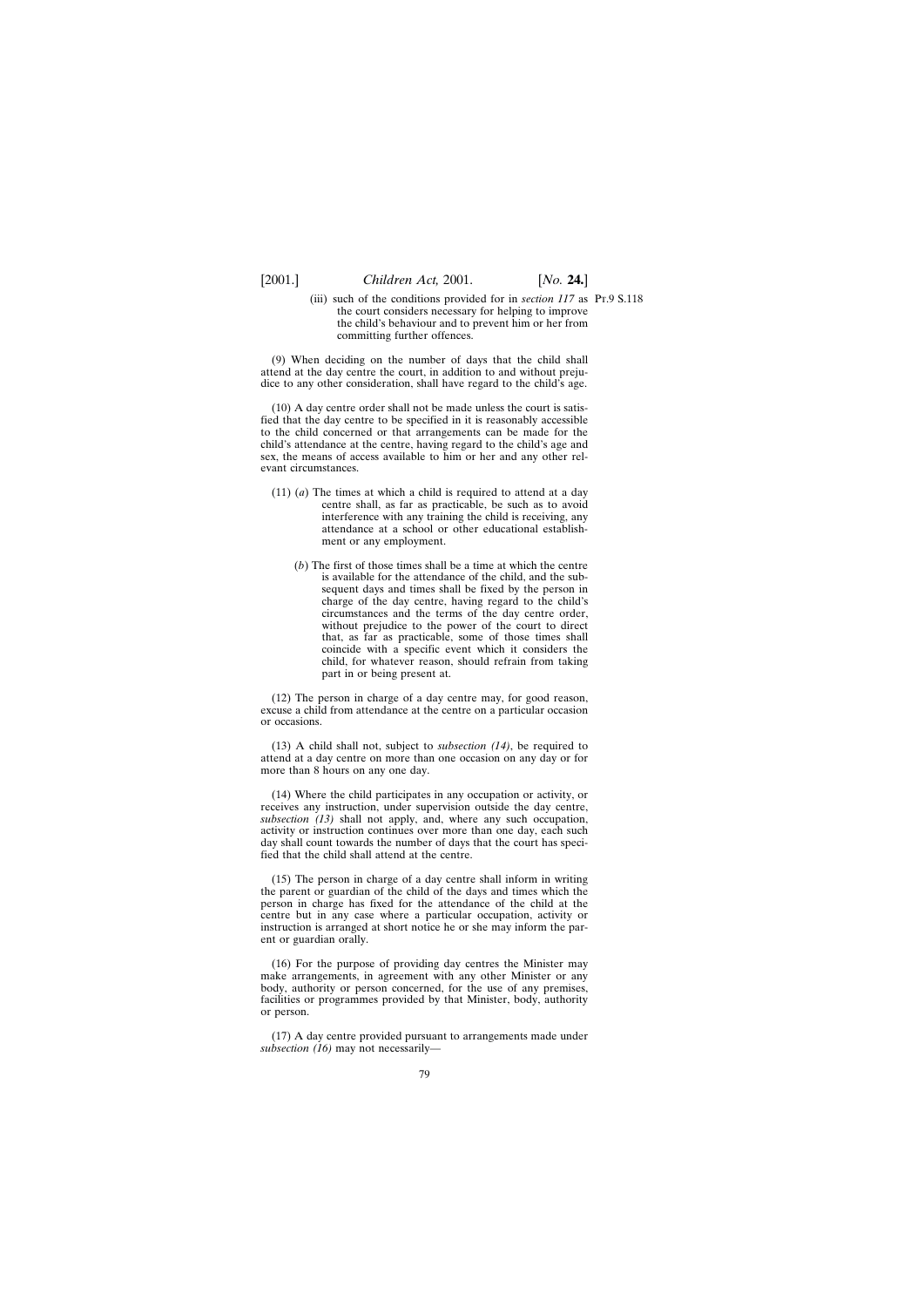- (*a*) be called a day centre even though it is a day centre for the purposes of this section, or
- (*b*) cater exclusively for children who have been found guilty of having committed offences.

(18) The probation and welfare service shall send a list of the day centres for the time being available for the reception of children to the President of the High Court, the President of the Circuit Court and the President of the District Court.

(19) On making a day centre order the court shall cause certified copies of the order to be sent to—

- (*a*) in case the order was not made by a judge of a court having jurisdiction in the district of residence, such a judge,
- (*b*) the person in charge of the day centre concerned,
- (*c*) the probation and welfare officer who is supervising the child, and
- (*d*) the parents or guardian of the child (or, if the child is married, his or her spouse) or, as appropriate, another adult in whose residence the child is residing while the order is in force.

(20) The person in charge of the day centre shall give a copy of the day centre order to the child.

Power to vary day centre order.

**119.**—(1) Where a day centre order is in force in respect of a child the Children Court, on application by the child or his or her parent or guardian or a probation and welfare officer, may vary the order if it appears to it that it would be in the interests of justice to do so, having regard to circumstances which have arisen since the order was made.

- (2) An order varying a day centre order may—
	- (*a*) vary the day or time specified for the child's first attendance at the relevant day centre,
	- (*b*) if the Court is satisfied that the child proposes to change or has changed his or her residence, substitute for the day centre specified in the day centre order a day centre which the Court is satisfied is reasonably accessible to the child or at which arrangements can be made for the child's attendance, having regard to the child's age or sex, the means of access available to him or her and any other relevant circumstances, or
	- (*c*) if the Court is satisfied that another day centre is providing a programme of occupation, activity or instruction more suited to the child's interests, substitute that day centre for the centre specified in the day centre order if the Court is satisfied that the substituted centre is reasonably accessible to the child or it appears to it that arrangements can be made for the child's attendance at that centre, having regard to his or her age, sex, the means of access available to the child and any other relevant circumstances.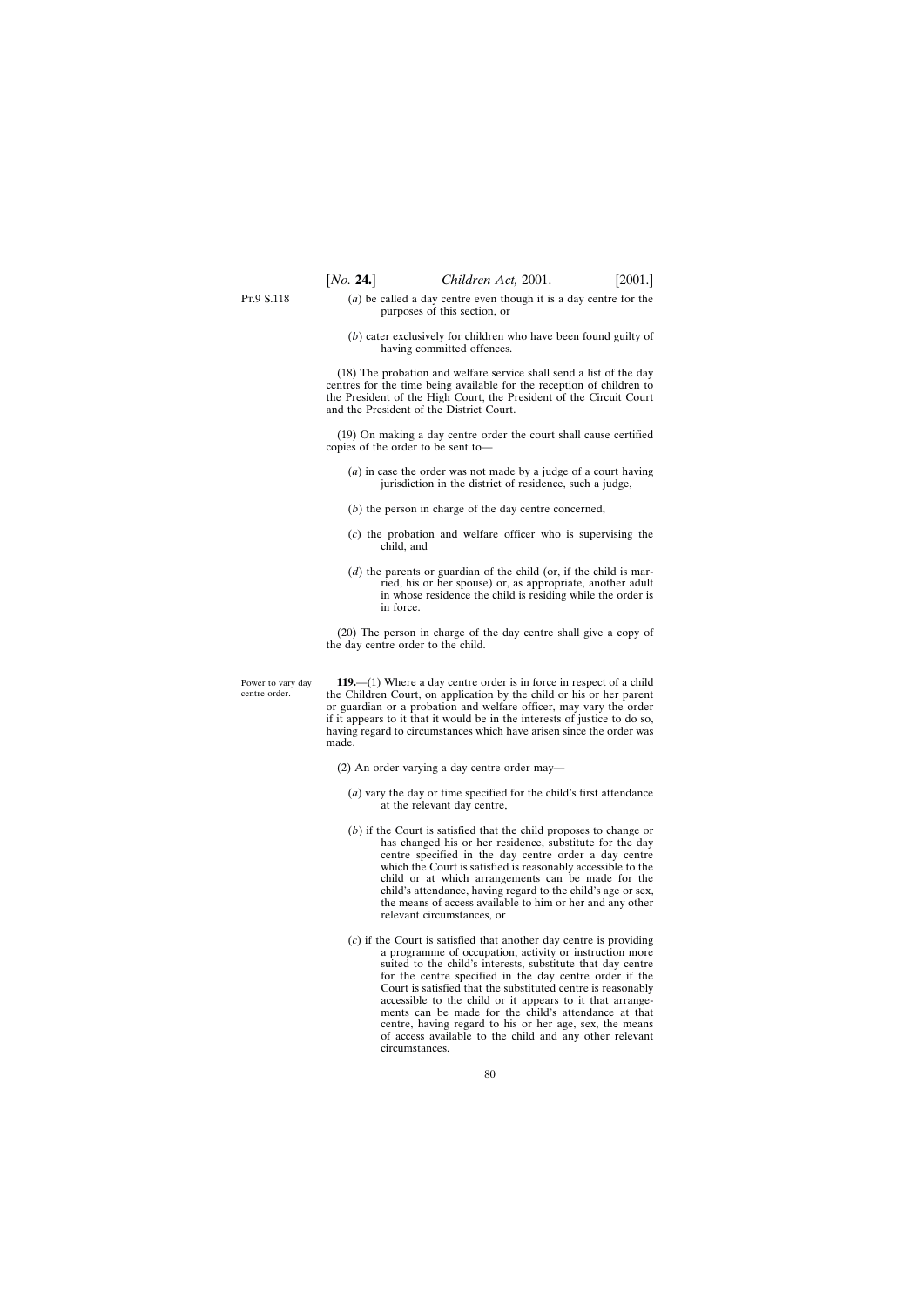(3) Where the Court is satisfied that the child proposes to change Pt.9 S.119 or has changed his or her residence and that there is no day centre reasonably accessible to the child's new or proposed new residence, the order varying the day centre order shall not require the child to attend at a day centre but shall require him or her to remain under the supervision of a probation and welfare officer for the duration of the day centre order.

(4) Where a day centre order is varied under this section, the Court shall cause certified copies of the order as so varied to be sent  $to$ 

- (*a*) the person in charge of the day centre specified in the order and of any day centre substituted for it pursuant to *paragraph (b)* or *(c)* of *subsection (2)*,
- (*b*) the probation and welfare officer who is supervising the child, and
- (*c*) the parents or guardian of the child (or, if the child is married, his or her spouse) or, as appropriate, another adult in whose residence the child is residing while the day centre order, as so varied, is in force.

(5) The person in charge of the day centre shall give a copy of the day centre order, as so varied, to the child.

(6) The jurisdiction vested in the Court under this section shall be exercised by the judge for the time being assigned to the district of residence.

**120.**—(1) Where a day centre order is in force in respect of a child Power to revoke and it appears to a court, on application by the child or a probation day centre order.and welfare officer, that it would be in the interests of justice, having regard to circumstances which have arisen since the order was made, that the order should be revoked or that the child should be dealt with in some other way for the offence in respect of which the order was made, the court may—

- (*a*) if the order was made by a court in the district of residence, either—
	- (i) revoke the order, or
	- (ii) revoke it and deal with the child in another way,
	- or
- (*b*) if the order was made by another court, remand the child on bail to a sitting of that court to be dealt with, and for that purpose *paragraph (a)* shall apply in relation to that court, with the necessary modifications.

(2) The circumstances in which a day centre order may be revoked under *subsection*  $(1)(a)(i)$  shall include the progress the child has made, his or her satisfactory response to supervision and the discharge of any financial penalty.

(3) In dealing with a child under *subsection*  $(1)(a)(ii)$  a court shall take into account the extent to which the child has complied with the day centre order and any conditions to which it is subject.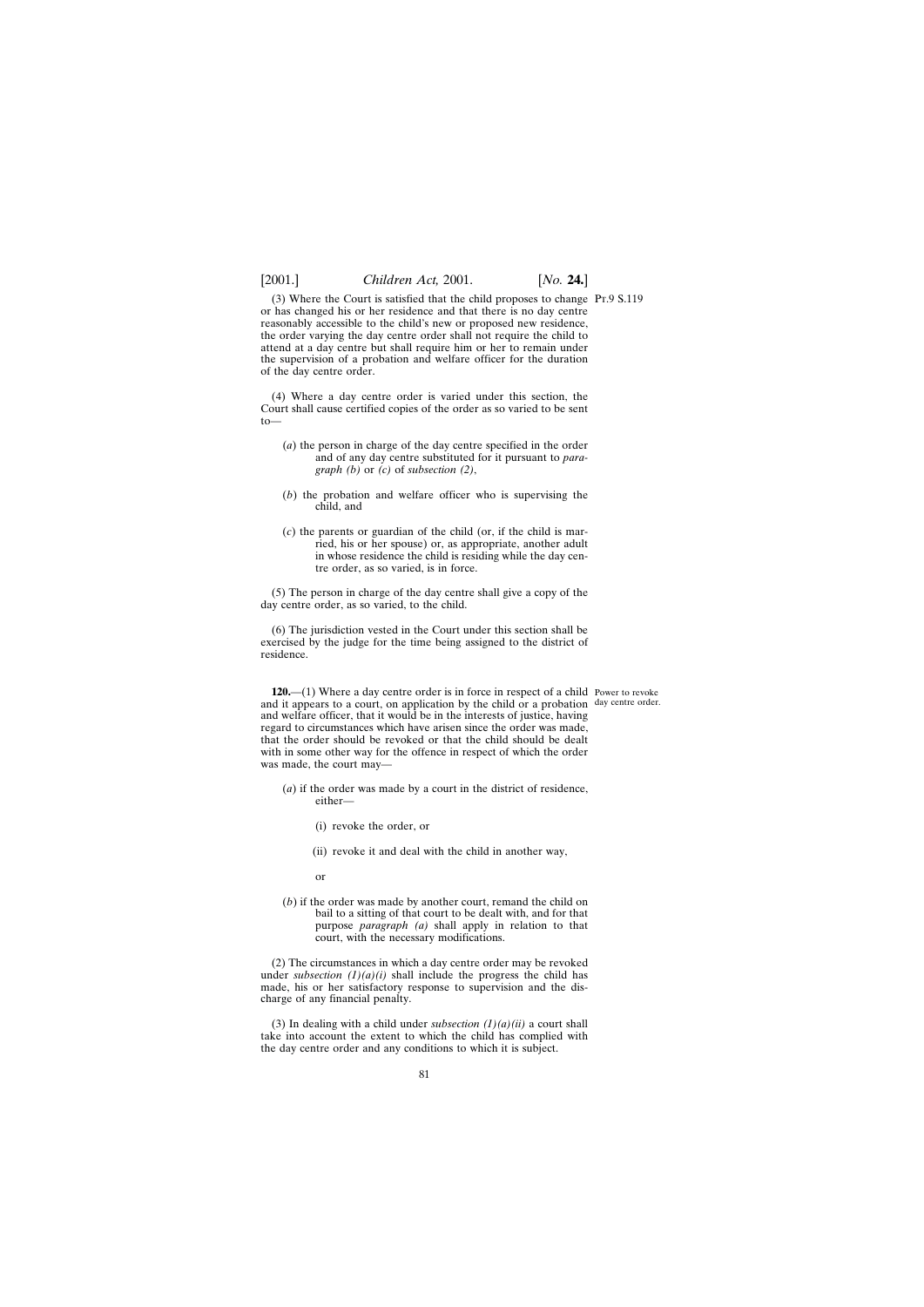(4) The jurisdiction vested in the court in respect of proceedings to which *subsection (1)* relates shall be exercised by the judge for the time being assigned to the district of residence or, as the case may be, the circuit or district where the day centre order was made.

(5) Where a court proposes to exercise its powers under *subsection (1)* otherwise than on an application by a child, it shall summon the child to appear before it and, if the child does not do so, may issue a warrant for his or her arrest.

**121.**—(1) Where more than one day centre order is in force in respect of a child at any time, the total number of days on which attendance by the child at the day centre is required under the orders shall, notwithstanding *subsections (2)* and *(3)*, not exceed 90 days.

(2) Where a court makes day centre orders in respect of two or more offences of which the child has been found guilty, it may direct that the days of attendance specified in any of those orders shall be concurrent with or additional to those specified in any other of those orders.

(3) Where a court makes a day centre order and at the time of the making of the order there is in force in respect of the child another such order (whether made by the same or a different court), the court making the later order may direct in that order that the days of attendance specified therein shall be concurrent with or additional to those specified in the earlier order.

(4) In this section ''attendance'', in relation to a day centre, includes participation under supervision in any occupation, activity or instruction outside the centre.

**122.**—(1) Where a day centre order in respect of a child is in force and it appears to a court, on application by the probation and welfare officer who is supervising the child, that the child has failed, without reasonable cause, to comply with the order or any condition to which it is subject, the court may—

- (*a*) if the order was made by a court in the district of residence—
	- (i) direct the child to comply with the order or any such condition in so far as it has not been complied with,
	- (ii) revoke the order and substitute another day centre order or another community sanction, or
	- (iii) revoke the order and deal with the case in any other way in which it could have been dealt with before the order was made,
	- or
- (*b*) if the order was made by another court, remand the child on bail to a sitting of that court to be dealt with, and for that purpose *paragraph (a)* shall apply in relation to that court, with the necessary modifications.

(2) The matters to be taken into account by the court in arriving at a decision pursuant to *subsection (1)* shall include the extent to

P<sub>T</sub> 9 S 120

Provisions where more than one day centre order.

Non-compliance with day centre order.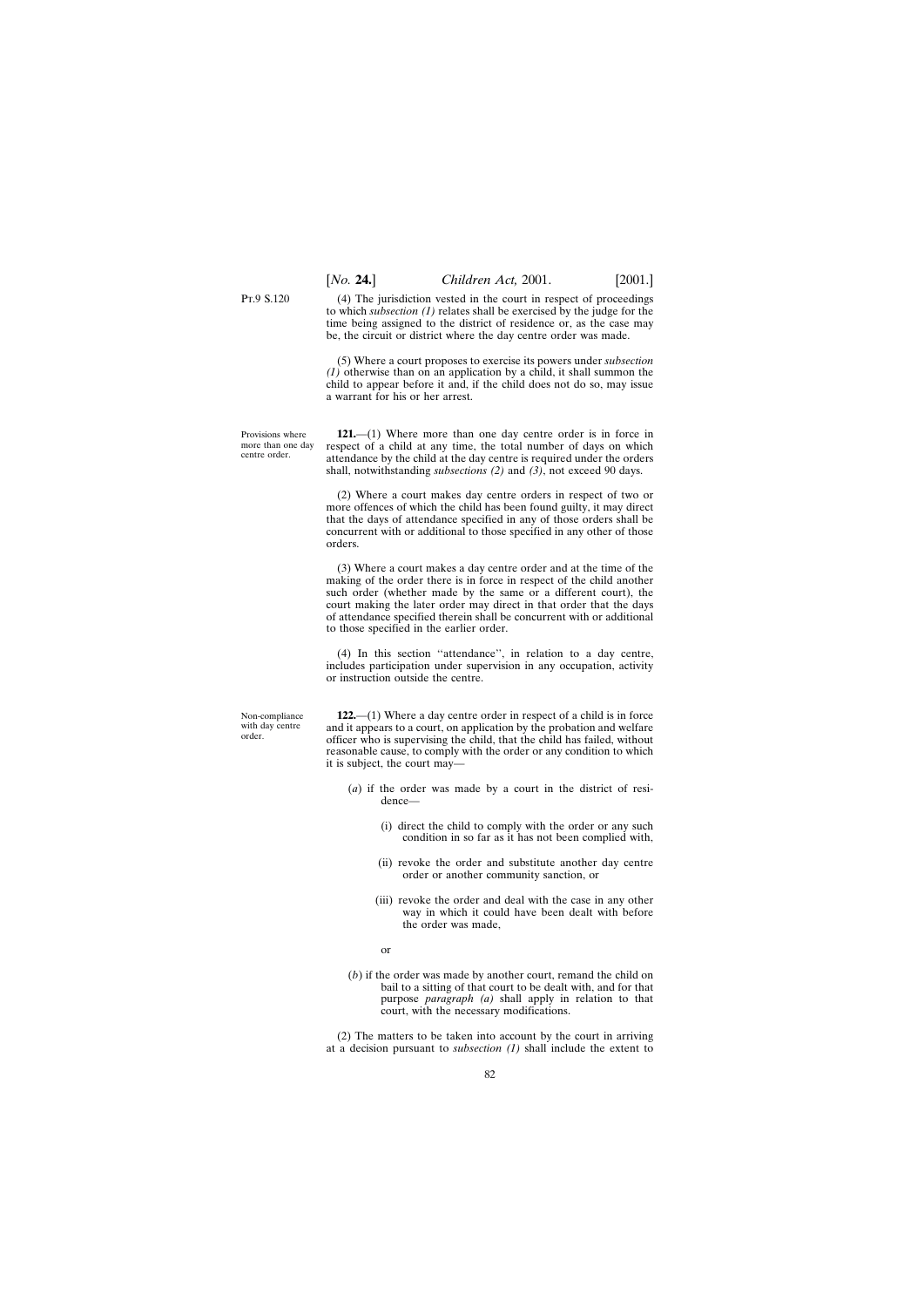which, and the period during which, the child has complied with the Pr.9 S.122 day centre order or any condition to which it is subject.

(3) Where the court proposes to exercise its powers under *subsection (1)*, it shall summon the child to appear before it and, if the child does not do so, may issue a warrant for his or her arrest.

(4) The jurisdiction vested in the court under this section shall be exercised by the judge for the time being assigned to the district of residence or, as the case may be, the circuit or district where the day centre order was made.

**123.**—(1) A child in respect of whom a day centre order has been Duties of child made shall be subject to the reasonable control, direction and super-under day centre vision of the person in charge of a day centre, or a person authorised <sup>order.</sup> in that behalf by that person, while the child is—

- (*a*) attending at a day centre or participating in any occupation or activity, or receiving any instruction, under supervision outside the centre, or
- (*b*) travelling between the centre and a place outside the centre at which the child is directed or permitted to be.
- (2) A child shall, while attending at the day centre—
	- (*a*) participate in such occupation or activities (whether physical or otherwise),
	- (*b*) attend such classes or groups of persons, or
	- (*c*) receive such instruction,

whether within or outside the centre, as the person in charge of the day centre, or a person authorised in that behalf by that person, considers to be in the interests of the child, having regard, where appropriate, to any directions of the court.

124.—(1) A court may order that a child shall undertake and com- Probation (training plete a programme of training or specified activities in accordance or activities with the provisions of this section.

programme) order.

(2) An order under this section shall for all purposes be a probation order, with the addition of such requirements as are imposed by this section.

(3) The order shall require the child concerned, as a condition of his or her recognisance, to undertake and complete a programme recommended to the court by a probation and welfare officer as being suitable for the development of the child and as helping to prevent the child from committing further offences through the attainment of positive social values; and for the duration of the programme the child shall comply with any instructions or directions given by or under the authority of the person or body managing the programme.

(4) The programme may be managed by the probation and welfare service or by any person or body recommended to the court by the principal probation and welfare officer, whether or not the person or body is in receipt of any funding from the State, and it need not necessarily cater exclusively for children found guilty of offences.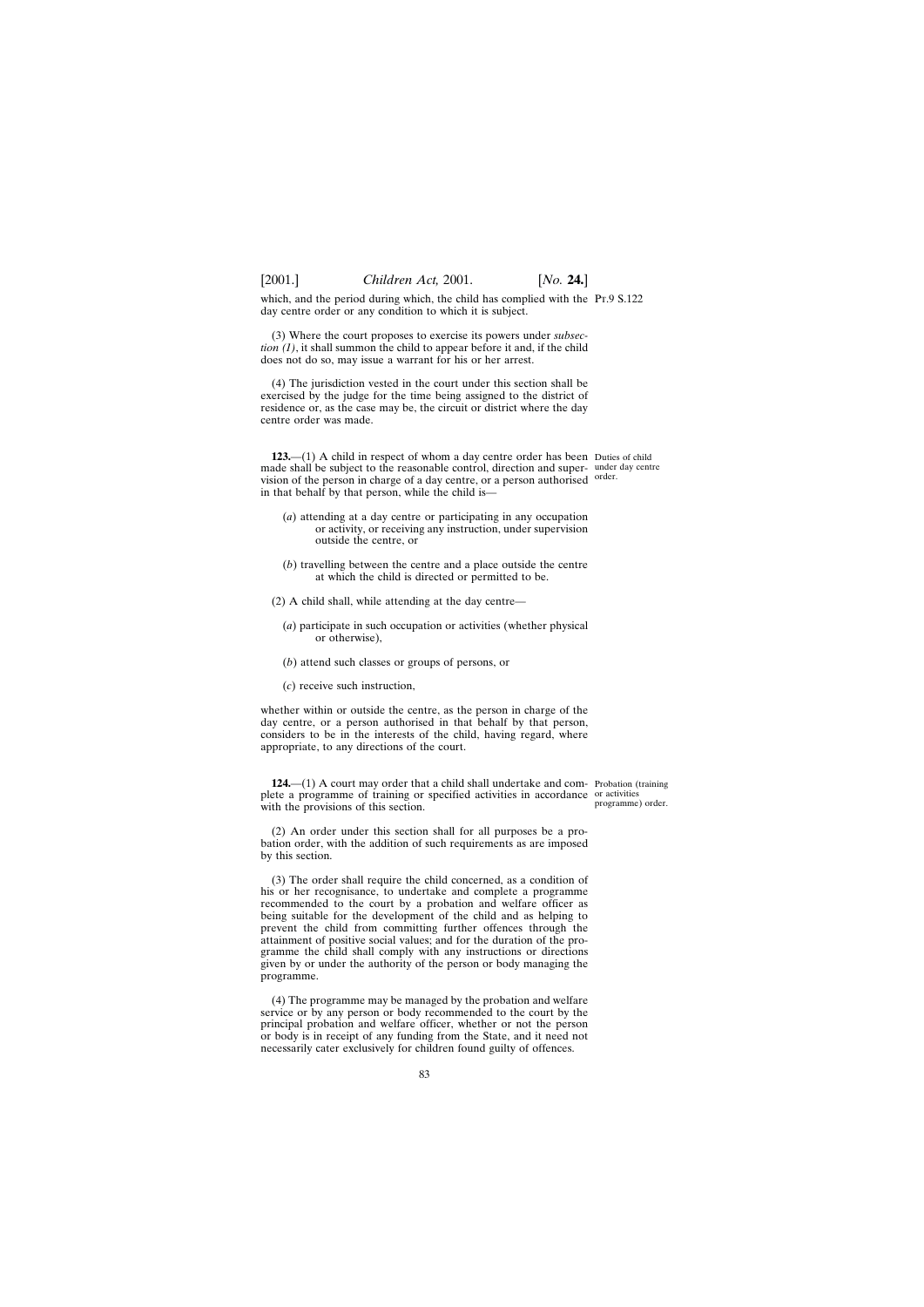P<sub>T</sub> 9 S 124 (5) Where the programme is not managed by the probation and welfare service, the agreement of the person or body managing the programme shall be required for the admission of any child to it.

- (6) An order under this section shall specify—
	- (*a*) the programme to be undertaken and completed by the child,
	- (*b*) the period during which the order is in force,
	- (*c*) the first occasion on which the child shall attend the place where the programme is being organised so as to enable the person in charge of the programme to inform the child of the details of the programme, including the length of time it will take to complete, and
	- (*d*) any other conditions that the child is required to observe while the order is in force, as provided for in section 2 of the Act of 1907 and *section 117*.

(7) Before making an order under this section the court shall be satisfied—

- (*a*) that a programme which is suitable for and reasonably accessible to the child is available,
- (*b*) that the child would benefit from it, and
- (*c*) where the programme is not managed by the probation and welfare service, that the person or body managing it agrees to accept the child.

(8) The court shall cause certified copies of its order to be sent to—

- (*a*) the person or body in charge of the programme,
- (*b*) the probation and welfare officer who is supervising the child, and
- (*c*) the parents or guardian of the child (or, if the child is married, his or her spouse) or, as appropriate, another adult with whom the child is residing while the order is in force.

(9) The person in charge of the programme shall give a copy of the order to the child.

Probation (intensive supervision) order.

**125.**—(1) A court may order that a child shall undergo intensive supervision in accordance with the provisions of this section.

(2) An order under this section shall for all purposes be a probation order, with the addition of such requirements as are imposed by this section.

(3) The order shall require the child concerned, as a condition of his or her recognisance—

(*a*) to remain under the intensive supervision of a probation and welfare officer,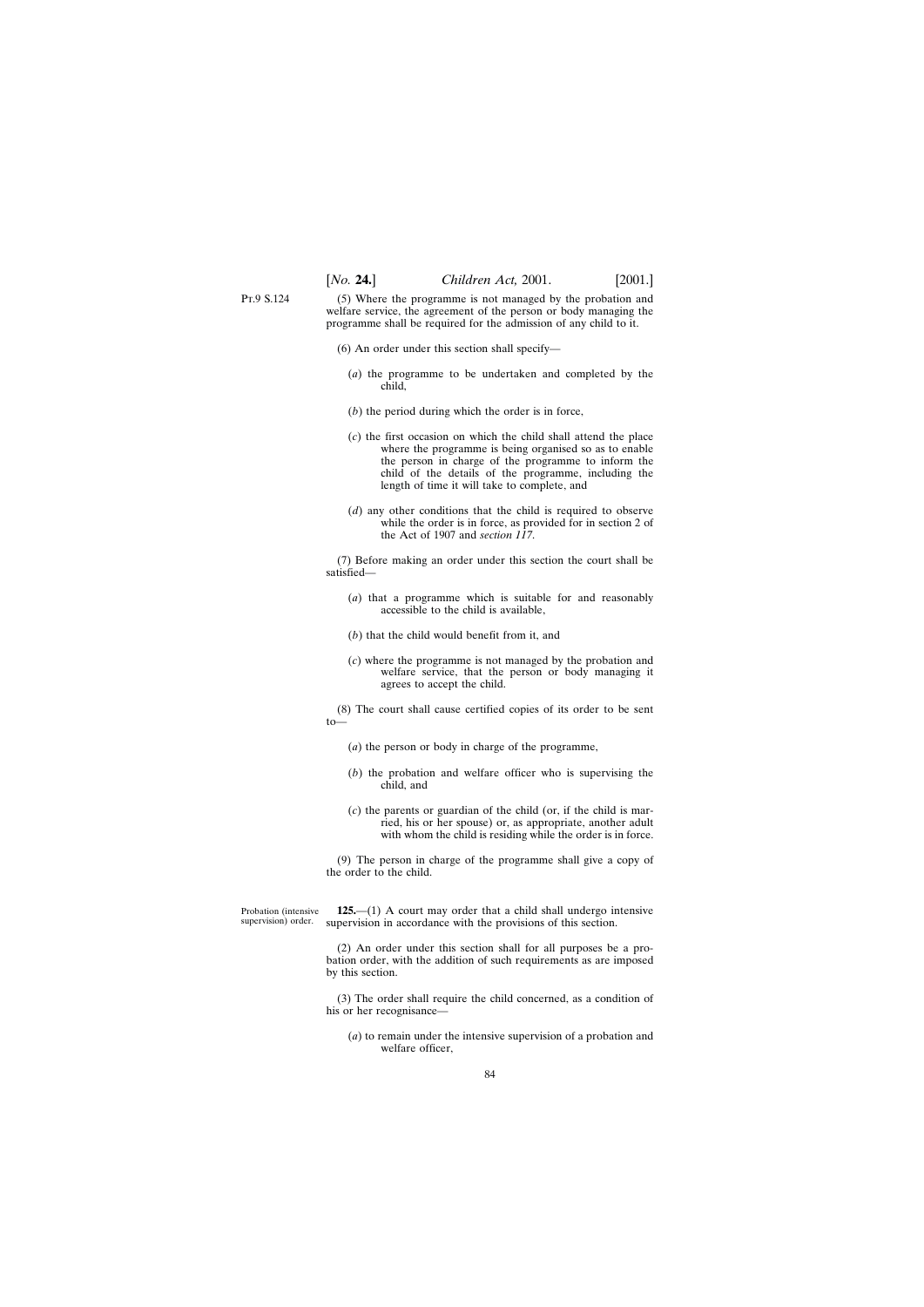- $(b)$  to reside at a specified residence during the period of inten- Pr.9 S.125 sive supervision, and
- (*c*) to undertake and complete an education or training programme, or to undergo a course of treatment, recommended to the court by a probation and welfare officer.

(4) Any such programme may be managed by the probation and welfare service or by any person or body recommended to the court by the principal probation and welfare officer, whether or not the person or body is in receipt of any funding from the State, and it need not cater exclusively for children found guilty of offences.

(5) Where the programme is not managed by the probation and welfare service, the agreement of the person or body managing the programme shall be required for the admission of any child to it.

(6) Subject to *subsection (7)*, the period of intensive supervision shall—

- (*a*) commence on a date to be determined by the probation and welfare officer supervising the child,
- (*b*) not exceed 180 days, and
- (*c*) where it exceeds 90 days, be subject to review by the court after it has been in operation for 60 days.

(7) On a review of a period of intensive supervision in accordance with *subsection (6)(c)*, the court, having heard the child, his or her parents or guardian and the probation and welfare officer supervising the child, may—

- (*a*) reduce the period to 90 days, or
- (*b*) affirm it.

(8) During the time the order is in force the child shall comply with any instructions and directions given by the supervising probation and welfare officer.

(9) An order under this section shall specify—

- (*a*) the education or training programme to be undertaken and completed, or the course of treatment to be undergone, by the child concerned while the order is in force,
- (*b*) the period during which the order is in force,
- (*c*) the residence where the child is to reside while the order is in force, being the residence of the child's parents or guardian or, where that residence is not suitable or is unavailable for any reason, the residence of an adult recommended for that purpose by the probation and welfare service,
- (*d*) the name of the probation and welfare officer under whose supervision the child is to be placed and any provisions relating to the intensity of that supervision that the court considers appropriate, and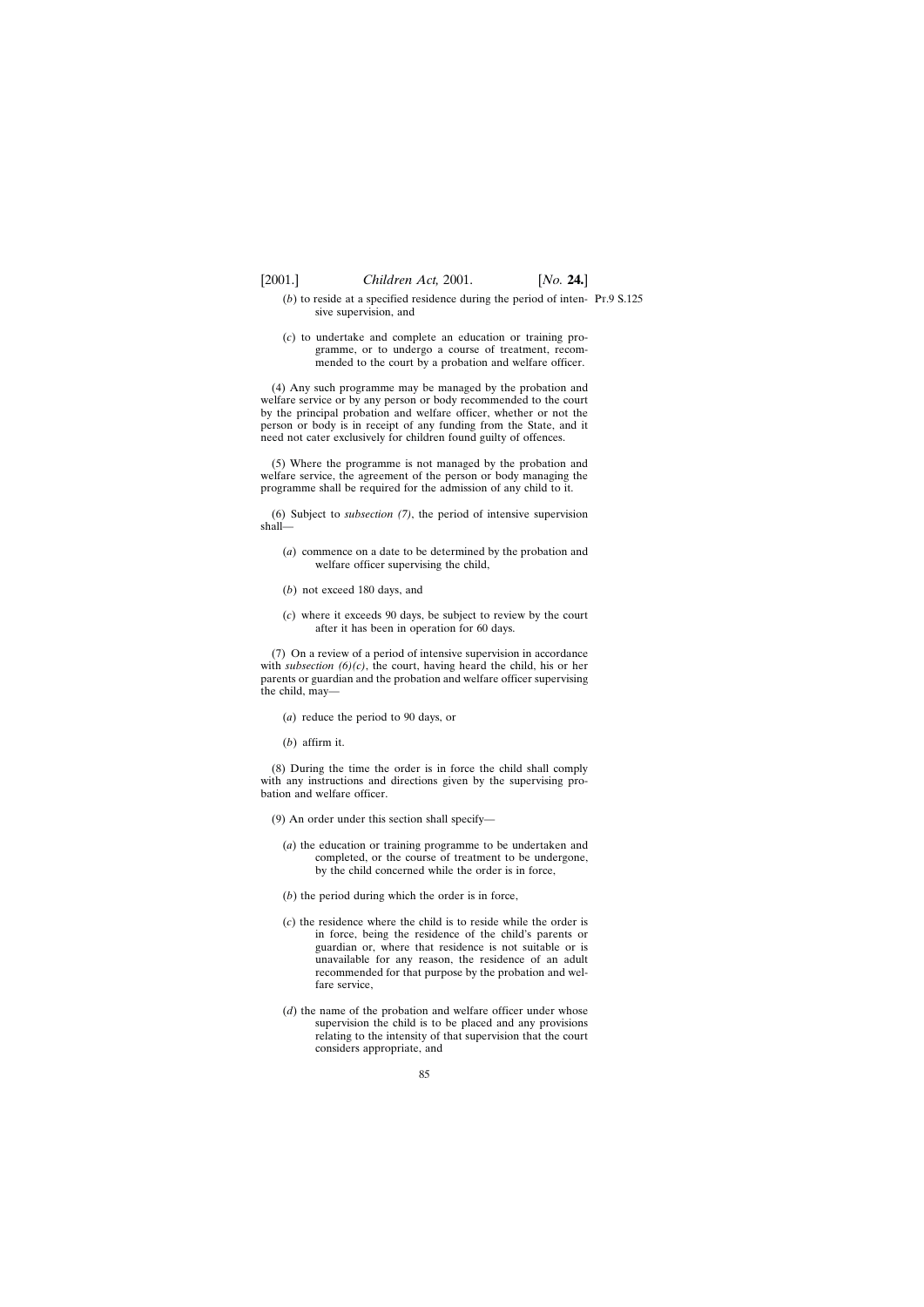- P<sub>T</sub> 9 S 125
- (*e*) any other conditions that the child may be required to observe while the order is in force, as provided for in section 2 of the Act of 1907 and *section 117*.

(10) Before making an order under this section the court shall be satisfied—

- (*a*) that a probation and welfare officer is available for the intensive supervision of the child, and
- (*b*) that the child would benefit from that supervision and the programme or course of treatment referred to in *subsection (3)(c)*.

(11) The court shall cause certified copies of its order to be sent to—

- (*a*) the person in charge of the programme or course of treatment,
- (*b*) the probation and welfare officer who is supervising the child, and
- (*c*) the parent or guardian of the child or, as appropriate, another adult with whom the child is residing while the order is in force.

(12) The person in charge of the programme or course of treatment shall give a copy of the order to the child.

**126.**—(1) A court may order that a child shall reside in a hostel residence in accordance with the provisions of this section.

(2) An order under this section shall for all purposes be a probation order, with the addition of such requirements as are imposed by this section.

(3) The order shall require the child concerned, as a condition of his or her recognisance, to reside in any hostel residence provided by the probation and welfare service or recommended to the court by a probation and welfare officer on days to be determined by the probation and welfare officer supervising the child.

(4) A residence shall not be used as a hostel residence unless the principal probation and welfare officer has inspected it and a certificate by him or her that it is suitable for such use is in force.

(5) A certificate under *subsection (4)* shall remain in force for not more than one year from the date of its issue, unless it is cancelled by the principal probation and welfare officer before then on the ground that the residence is no longer suitable for use as a hostel residence.

(6) Where a hostel residence is not provided by the probation and welfare service, the agreement of the person or body providing it shall be required before an order is made under this section.

(7) An order under this section shall specify—

(*a*) the period, not exceeding one year, during which the order is in force,

Probation (residential supervision) order.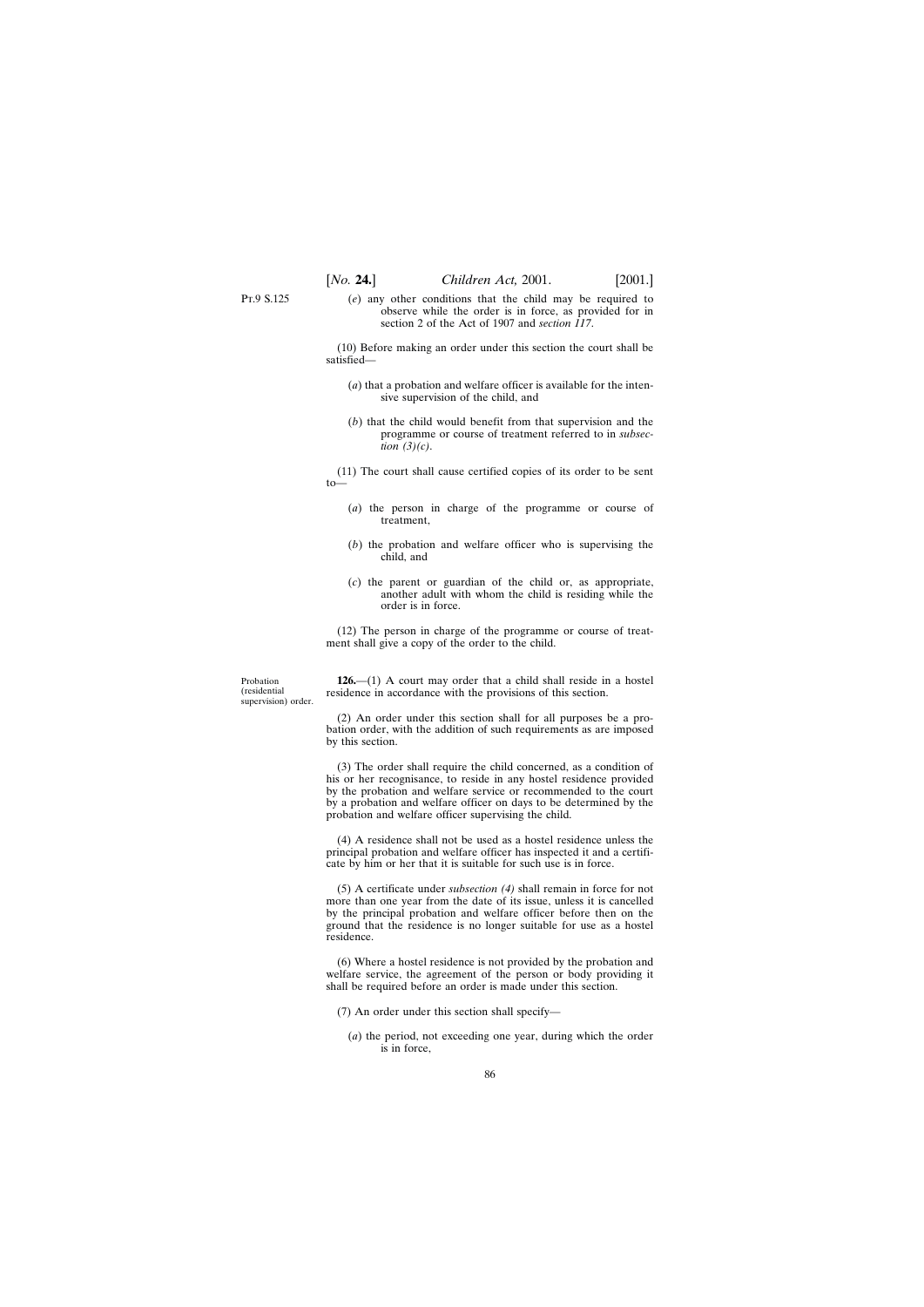$(b)$  the name and address of the hostel residence concerned, and  $Pr.9 S.126$ 

(*c*) any other conditions that the child may be required to observe while the order is in force, as provided for in section 2 of the Act of 1907 and *section 117*.

(8) The child shall, while in the hostel residence, be subject to the control, direction and supervision of the person in charge of the residence.

(9) Subject to *subsection (10)*, an order shall not be made under this section unless the court is satisfied that the hostel residence specified in it is reasonably close to the child's usual place of residence or to any place where the child is receiving education or training or is employed, and the court, in making such an order, shall have regard to the child's age, sex, means of access to his or her usual residence or any such place and any other relevant circumstances.

(10) Where the court is of opinion that it would be in the interests of a child to specify in the order a hostel residence that is not reasonably close to the child's usual place of residence and a suitable such hostel residence is available, it may specify that hostel in the order.

(11) The person in charge of the hostel residence, in consultation with the probation and welfare officer supervising a child, shall decide the times at which the child shall be required to be in the hostel, having regard to the child's education, training or employment commitments and any other relevant circumstances, and any non-compliance with those times by the child, without good reason, shall be regarded as a breach of the order under this section.

(12) The court shall cause certified copies of its order to be sent to—

- (*a*) the person in charge of the hostel residence concerned,
- (*b*) the probation and welfare officer who is supervising the child, and
- (*c*) the parents or guardian of the child or, as appropriate, another adult with whom the child has been residing.

(13) The person in charge of the hostel residence shall give a copy of the order to the child.

**127.**—(1) Where an order under *section 126* is in force in respect Power to vary of a child, the Children Court, on application by the child or his or probation her parent or guardian or a probation and welfare officer, may vary the order if it appears to it that it would be in the interests of justice to do so, having regard to circumstances which have arisen since the order was made.

(residential supervision) order.

- (2) An order varying such an order may—
	- (*a*) if the hostel residence specified in the order no longer complies with the requirements of *section 126(9)*, substitute for that hostel residence another hostel residence which complies with those requirements,
	- (*b*) in the case of a hostel residence specified in an order under *section 126(10)*, substitute for the hostel residence so specified a hostel residence which complies with the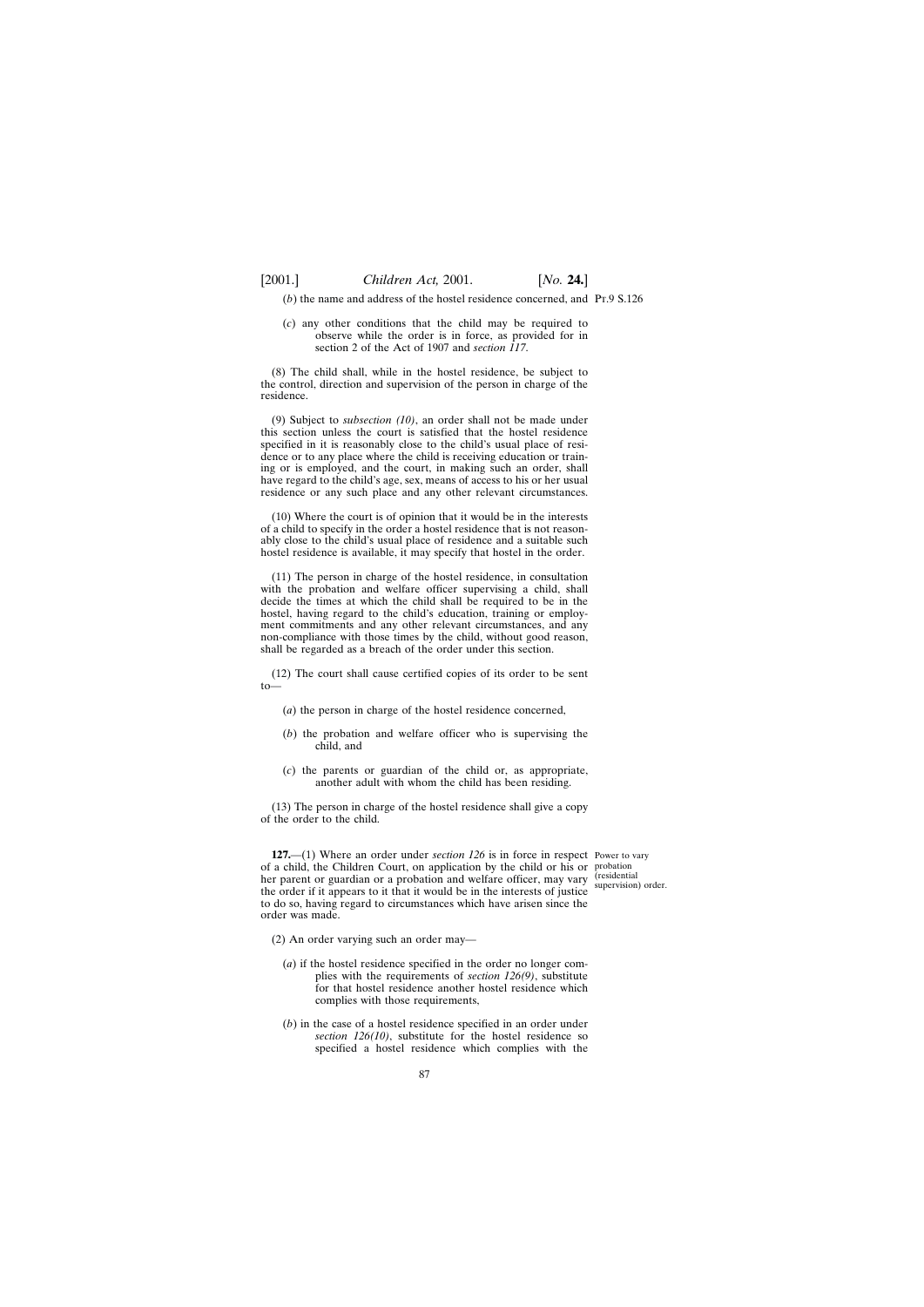requirements of *section 126(9)*, if it appears to the Court that it would be in the interests of the child to reside in such a hostel residence.

(3) Where an order is varied under this section, the Court shall cause certified copies of the order as so varied to be sent to—

- (*a*) the person in charge of each hostel residence referred to in the order,
- (*b*) the probation and welfare officer who is supervising the child, and
- (*c*) the parents or guardian of the child or, as appropriate, another adult with whom the child was residing immediately before the order under *section 126* was made.

(4) The person in charge of the hostel residence specified in the order under *section 126* shall give a copy of the order, as so varied, to the child.

(5) The jurisdiction vested in the Court under this section shall be exercised by the judge for the time being assigned to the district of residence.

Failure to observe conditions of probation.

P<sub>T</sub> 9 S 127

**128.**—(1) If a person who has failed to observe any condition of a recognisance under section 6 of the Act of 1907 is a child, the court may, in addition to its powers under that section—

- (*a*) direct the child to comply with the condition in so far as it has not been complied with, or
- (*b*) revoke the order and substitute another community sanction.

(2) *Subsection (1)* shall not apply to any recognisance under the Act of 1907 which was entered into before the commencement of this section.

Suitable person (care and supervision) order.

**129.**—(1) A court may by order assign a child to the care of a person, including a relative of the child concerned (a ''suitable person''), in accordance with the provisions of this section.

(2) The court shall not make an order under this section unless the parents or guardian of the child have consented in writing to its being made and a probation and welfare officer has informed the court that a suitable person is available.

(3) An order under this section shall specify that the child shall ordinarily reside in the residence of the suitable person and shall also specify the period, not exceeding 2 years, for which the child shall so reside.

(4) While the order is in force the suitable person shall have the like control over the child as if he or she were the child's parent or guardian and shall do what is reasonable in all the circumstances of the case to safeguard or promote the child's health, development and welfare.

(5) The child shall be under the supervision of a probation and welfare officer while the order is in force.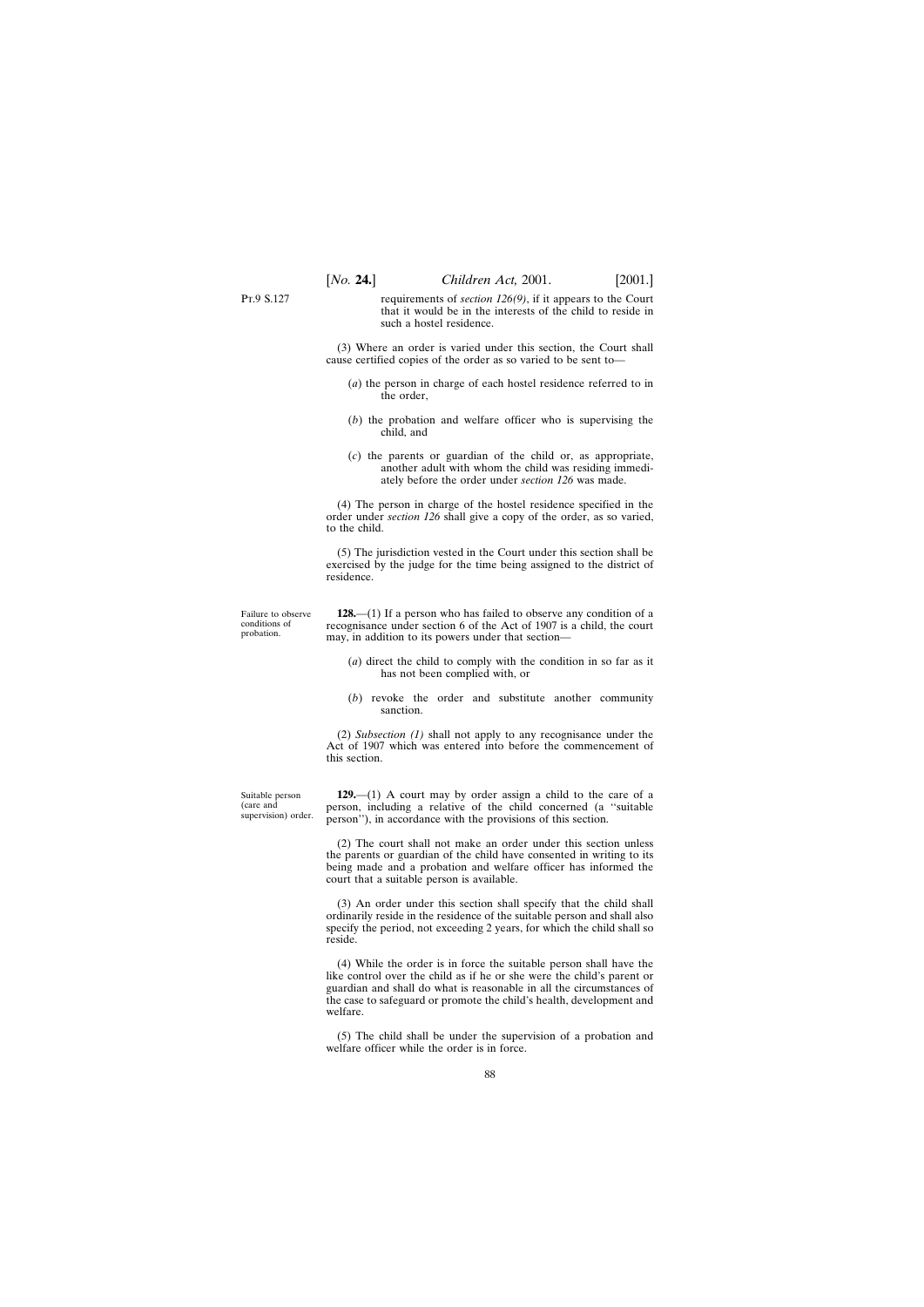(6) The order may specify such of the conditions provided for in Pt.9 S.129 *section 117* as it considers necessary for helping to ensure that while the order is in force the child will be of good behaviour and will not commit any further offences.

(7) The court shall cause certified copies of its order to be sent  $10-$ 

- (*a*) where the order is not made by a judge of the court assigned to the district in which the suitable person resides, that judge,
- (*b*) the parents or guardian of the child, and
- (*c*) the probation and welfare officer who is supervising the child.

(8) The probation and welfare officer who is supervising the child shall give a copy of the order to the suitable person and the child.

- (9) Where—
	- (*a*) on application by a probation and welfare officer to the court which made the order, the court is satisfied that its continuance in force—
		- (i) would not be in the interests of the suitable person or the child, or
		- (ii) is no longer necessary because of the progress made by the child,
	- (*b*) the parents or guardian of the child notify the court in writing that they are withdrawing their consent to the making of the order, or
	- (*c*) the suitable person applies to the court to have the order revoked,

the court may, having regard to the period for which the order was in force and any other relevant circumstances—

- (i) revoke the order,
- (ii) revoke it and substitute another community sanction, or
- (iii) revoke it and deal with the case in any other way in which it could have been dealt with before the order was made.

**130.**—(1) Where an order under *section 129* is in force and it Non-compliance appears to the court which made the order, on application by the with suitable person probation and welfare officer who is supervising the child concerned, that the child has failed, without reasonable cause, to comply with the order or any condition to which it is subject, the court may—

(care and supervision) order.

- (*a*) direct the child to comply with the order or any such condition in so far as it has not been complied with,
- (*b*) revoke the order and substitute another order under *section 129* or another community sanction, or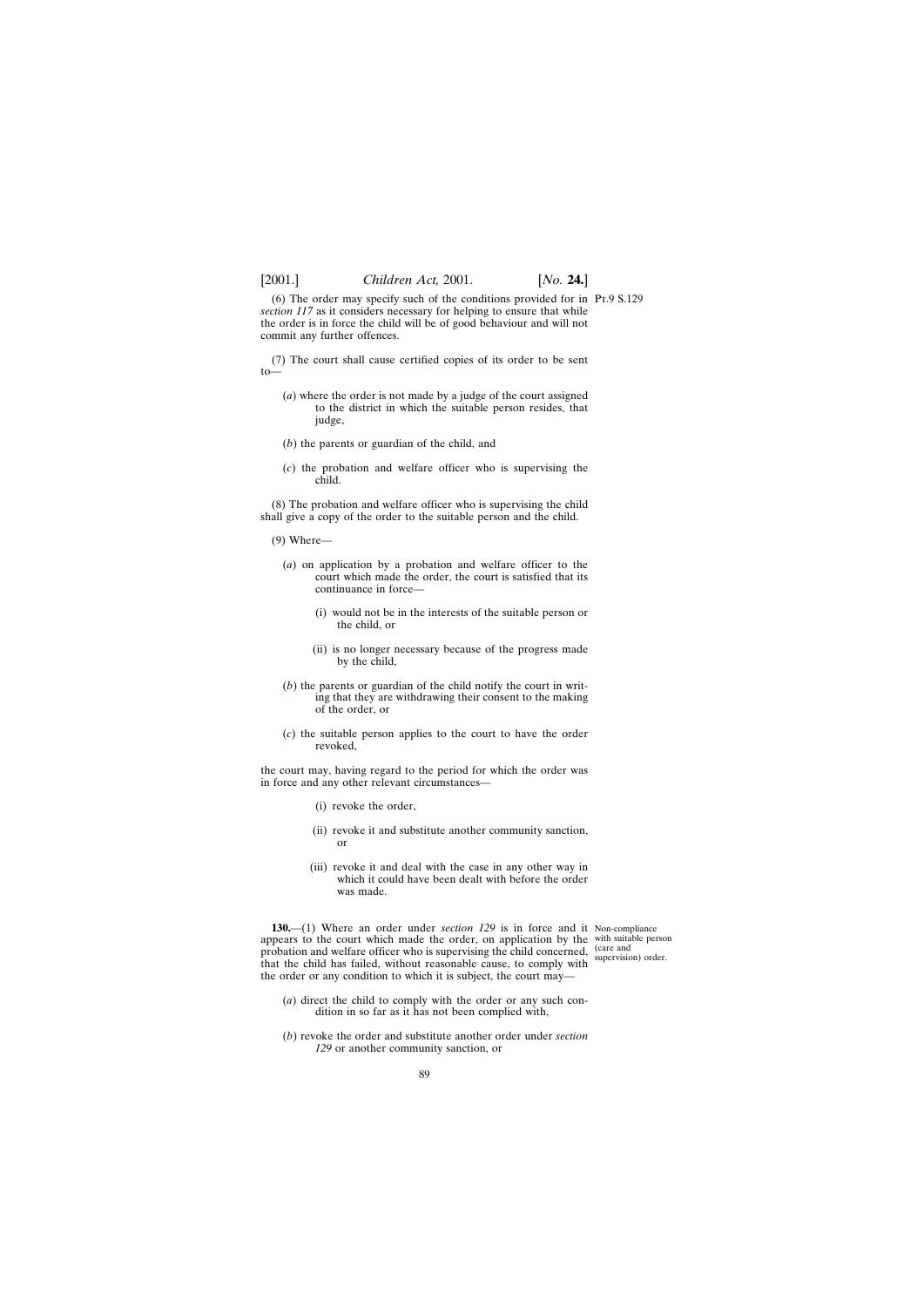Mentor (family support) order. (*c*) revoke the order and deal with the case in any other way in which it could have been dealt with before the order was made.

(2) The matters to be taken into account by the court in arriving at a decision pursuant to *subsection (1)* shall include the extent to which, and the period during which, the child has complied with the order in question and any conditions to which it is subject.

(3) Where the court proposes to exercise its powers under *subsection (1)*, it shall summon the child to appear before it and, if the child does not do so, may issue a warrant for his or her arrest.

**131.**—(1) A court may by order assign a child to a person, including a relative of the child concerned (a ''mentor''), to help, advise and support the child and the child's family in its efforts to prevent the child from committing further offences and to monitor the child's behaviour generally.

(2) An order under this section shall specify the period, not exceeding 2 years, during which the order shall remain in force and also specify that the child shall live with his or her parents or guardian at their normal place of residence during that period.

(3) A child in respect of whom an order under this section has been made shall, while the order is in force, be under the supervision of a probation and welfare officer who, in addition to his or her duty to supervise the child, shall help and advise the mentor in supporting the child and the child's family in its efforts to prevent the child from committing further offences.

(4) The court shall not make an order under this section unless—

- (*a*) a probation and welfare officer has informed the court that a mentor is available, and
- (*b*) the child and the child's parents or guardian consent to the making of the order and agree to cooperate with the mentor in accordance with its terms.

(5) The order may specify such of the conditions provided for in *section 117* as the court considers necessary for helping to ensure that while the order is in force the child will be of good behaviour and will not commit any further offences.

(6) The court shall cause certified copies of its order to be sent to—

- (*a*) the parents or guardian of the child, and
- (*b*) the probation and welfare officer who is supervising the child.

(7) The probation and welfare officer who is supervising the child shall give a copy of the order to the mentor and to the child.

(8) Where—

(*a*) on application by a probation and welfare officer to the court which made the order, the court is satisfied that its continuance in force—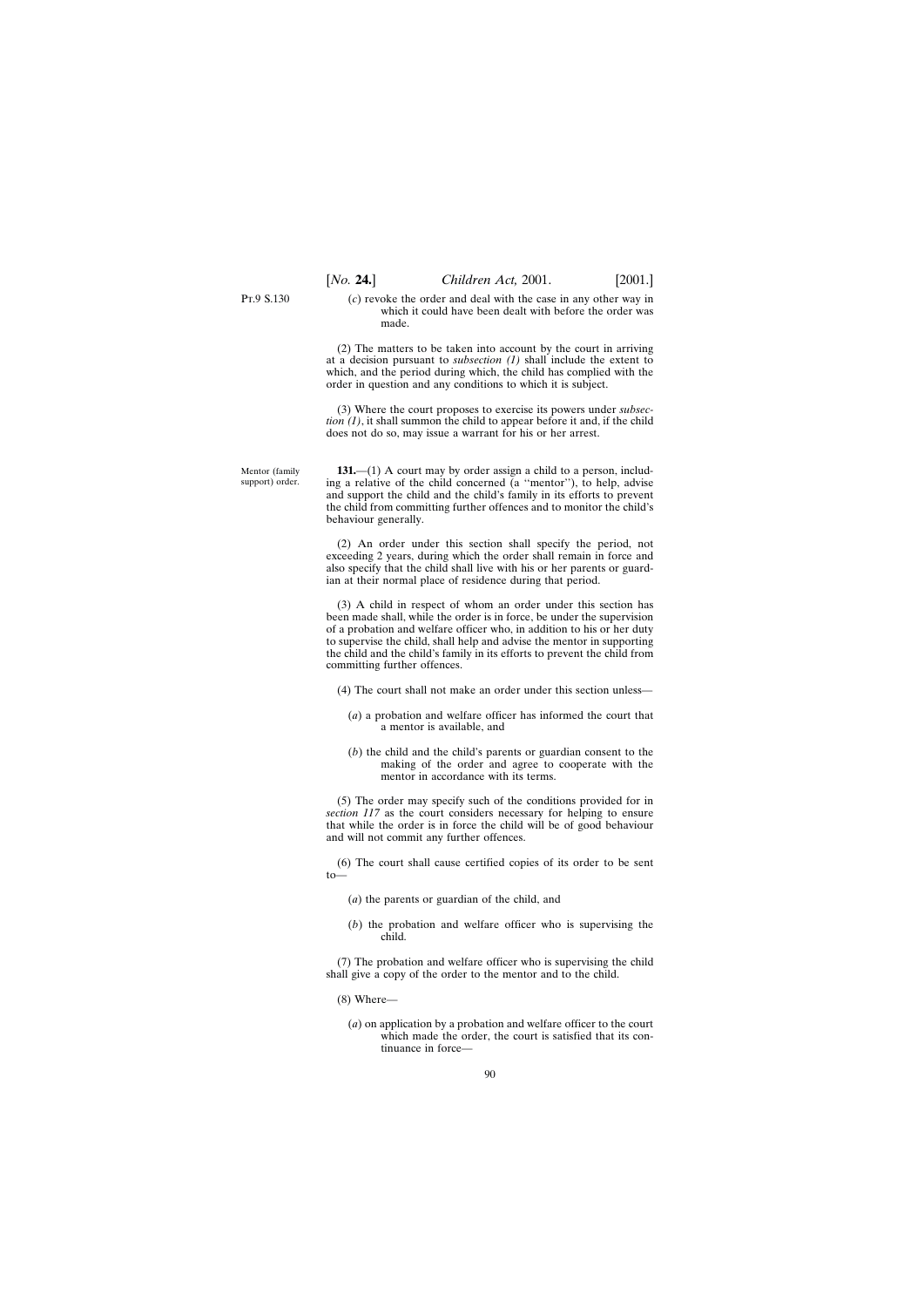- (i) would not be in the interests of the mentor or the Pt.9 S.131 child, or
- (ii) is no longer necessary because of the progress made by the child;
- (*b*) the parents or guardian of the child notify the court in writing that they are withdrawing their consent to the making of the order; or
- (*c*) the mentor applies to the court to have the order revoked,

the court may, having regard to the period for which the order was in force and any other relevant circumstances—

- (i) revoke the order,
- (ii) revoke it and substitute another community sanction, or
- (iii) revoke it and deal with the case in any other way in which it could have been dealt with before the order was made.

**132.**—*Section 130* shall apply, with any necessary modifications, to Non-compliance non-compliance with an order under *section 131*, or with any con-with mentor (family dition to which it is subject, as if for the references in *section 130* to support) order. an order there were substituted references to an order under *section 131*.

movement order.

**133.**—(1) A court may make either or both of the following orders Restriction on in relation to a child:

- (*a*) an order that the child shall be at a specified residence between specified times during the period commencing at 7.00 p.m. on each day and ending at 6.00 a.m. on each following day,
- (*b*) an order that the child shall stay away from any specified premises, place or locality during specified days or between specified times,

while the relevant order is in force.

- (2) An order under *subsection*  $(1)(a)$  shall state—
	- (*a*) the period, not exceeding 6 months, during which it is in force, and
	- (*b*) the times between which the child concerned shall be at the specified residence.
- (3) An order under *subsection (1)(b)* shall state—
	- (*a*) the period, not exceeding 12 months, during which it is in force, and
	- (*b*) the days on which or the times between which the child concerned shall stay away from the specified premises, place or locality.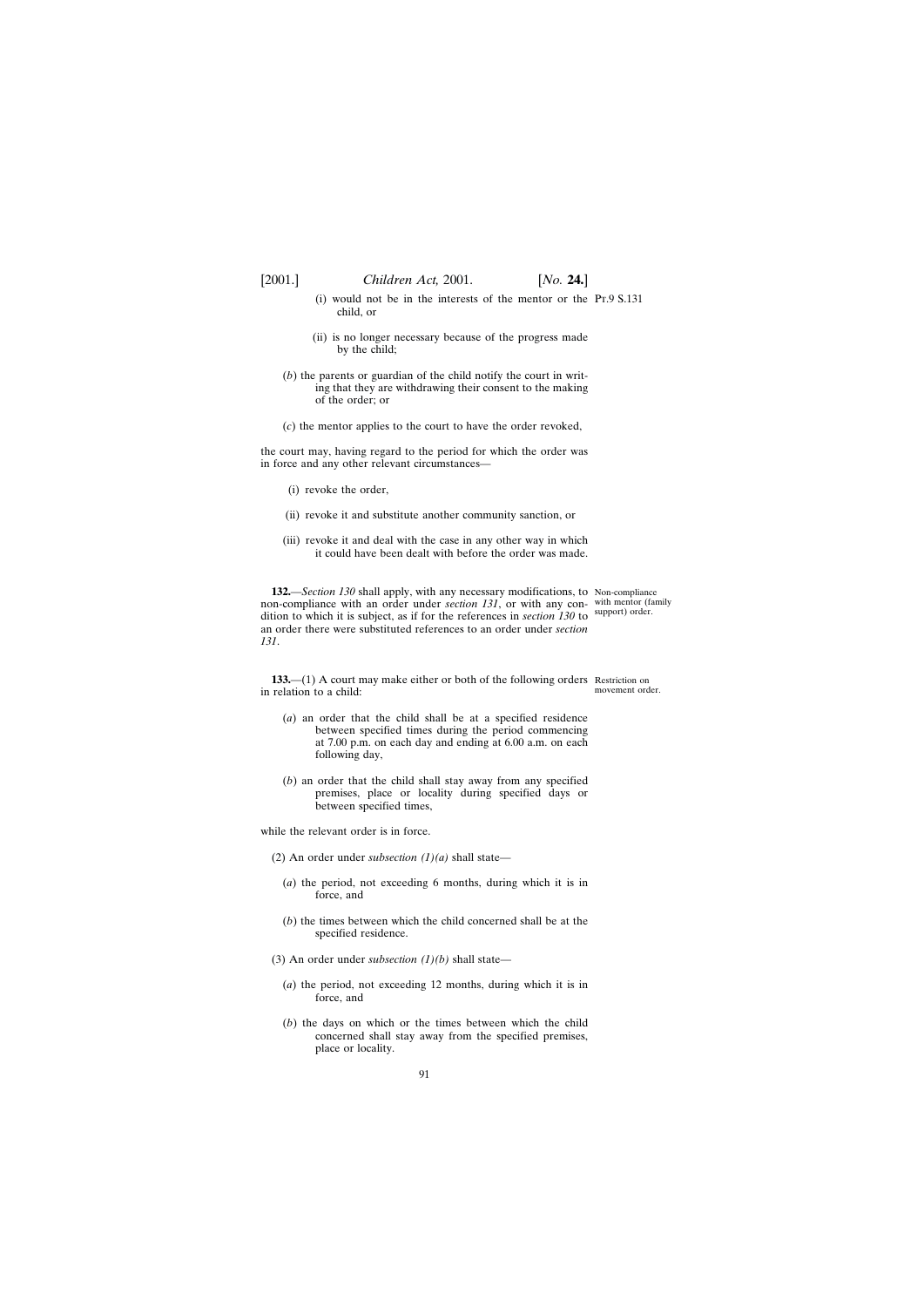(4) An order under this section may specify such of the conditions provided for in *section 117* as the court considers necessary for helping to ensure that while the order is in force the child will be of good behaviour and will not commit any further offences.

(5) In determining for the purposes of *subsection (1)(a)* the times between which a child shall be at a specified residence the court shall have regard to the age and level of maturity of the child, the nature of the offence of which the child has been found guilty and any educational course, training or other activity in which the child is participating, and it shall ensure, as far as practicable, that those times do not conflict with the practice by the child of his or her religion.

(6) In determining for the purposes of *subsection (1)(b)* the premises, place or locality, and the days or times, to be specified in an order under that subsection, the court shall have regard to the age and level of maturity of the child, the nature of the offence of which the child has been found guilty, the day or time that the child committed the offence, the place where the offence was committed and the likelihood of the child committing another offence in the same or similar premises, place or locality.

(7) The court shall cause certified copies of its order to be sent to—

- (*a*) the child concerned,
- (*b*) the child's parents or guardian or, where the residence specified in the order is not that of the parents or guardian, an adult living in the residence so specified,
- (*c*) where the order has not been made by a judge of the court assigned to the district in which the child is to reside, such a judge, and
- $(d)$  the member in charge of the Garda Siochana station for the area where the child is to reside.

(8) An order under *subsection (1)(b)* may relate to one or more than one premises, place or locality.

Variation of restriction on movement order.

**134.**—(1) Where an order under *section 133* is in force, the Children Court may, if it so thinks proper, on application by the child concerned or his or her parent or guardian or, where appropriate, an adult living in the residence specified in the order, vary the order by substituting another time or day or another residence for the time, day or residence specified in the order.

(2) The Court shall cause certified copies of the order as so varied to be sent to—

- (*a*) the child concerned,
- (*b*) the child's parents or guardian or, where the residence specified in the order is not that of the parents or guardian, an adult living in the residence so specified, and
- $(c)$  the member in charge of the Garda Siochana for the area where the child is to reside and, where appropriate, the area where the child was residing pursuant to the order under *section 133*.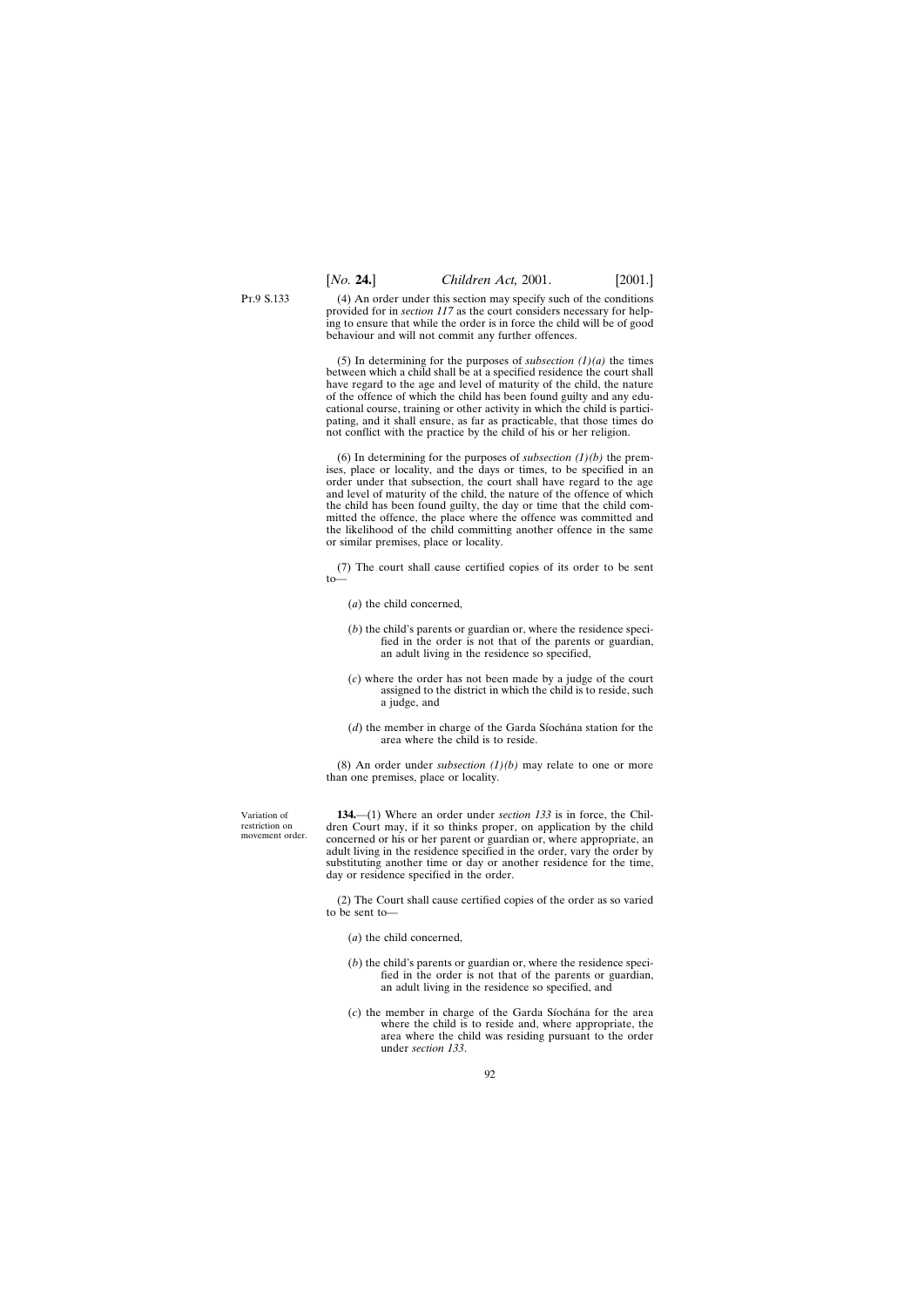(3) The jurisdiction vested in the Court under this section shall be Pt.9 S.134 exercised by the judge for the time being assigned to the district of residence.

**135.**—(1) Where more than one order under *section 133(1)(a)* is Provisions regarding in force in respect of a child at any time, the period during which a more than one child is required to be at a specified residence shall, notwithstanding restriction on *subsections (2)* and *(3)*, not exceed 6 months.

(2) Where a court makes orders under *section 133(1)(a)* in respect of two or more offences of which the child concerned has been found guilty, it may direct that the period for which the child is required by any of these orders to be at a specified residence shall be concurrent with or additional to that specified in any other of those orders.

(3) Where a court makes an order under *section 133(1)(a)* and at the time of the making of the order there is in force in respect of the child concerned another such order (whether made by the same or a different court), the court making the later order may direct in that order that the period for which the child is required by that order to be at a specified residence shall be concurrent with or additional to that specified in the earlier order.

**136.**—(1) Where an order under *section 133* is in force and it Non-compliance appears to a court, on application by a member of the Garda Síoch- with restriction on ana, that the child has failed, without reasonable cause, to comply movement order. with the order or any condition to which it is subject, the court may—

movement order.

- (*a*) if the order was made by a court in the district of residence—
	- (i) direct the child to comply with the order or any such condition in so far as it has not been complied with,
	- (ii) revoke the order and substitute another order under *section 133* or another community sanction, or
	- (iii) revoke the order and deal with the case in any other way in which it could have been dealt with before the order was made;

or

(*b*) if the order was made by another court, remand the child on bail to a sitting of that court to be dealt with, and for that purpose *paragraph (a)* shall apply in relation to that court, with the necessary modifications.

(2) The matters to be taken into account by the court in arriving at a decision pursuant to *subsection (1)* shall include the extent to which, and the period during which, the child has complied with the order in question or any condition to which it is subject.

(3) Where the court proposes to exercise its powers under *subsection (1)*, it shall summon the child to appear before it and, if the child does not appear in answer to the summons, may issue a warrant for his or her arrest.

(4) The jurisdiction vested in the court under this section shall be exercised by the judge for the time being assigned to the district of residence or, as the case may be, the circuit or district where the order under *section 133* was made.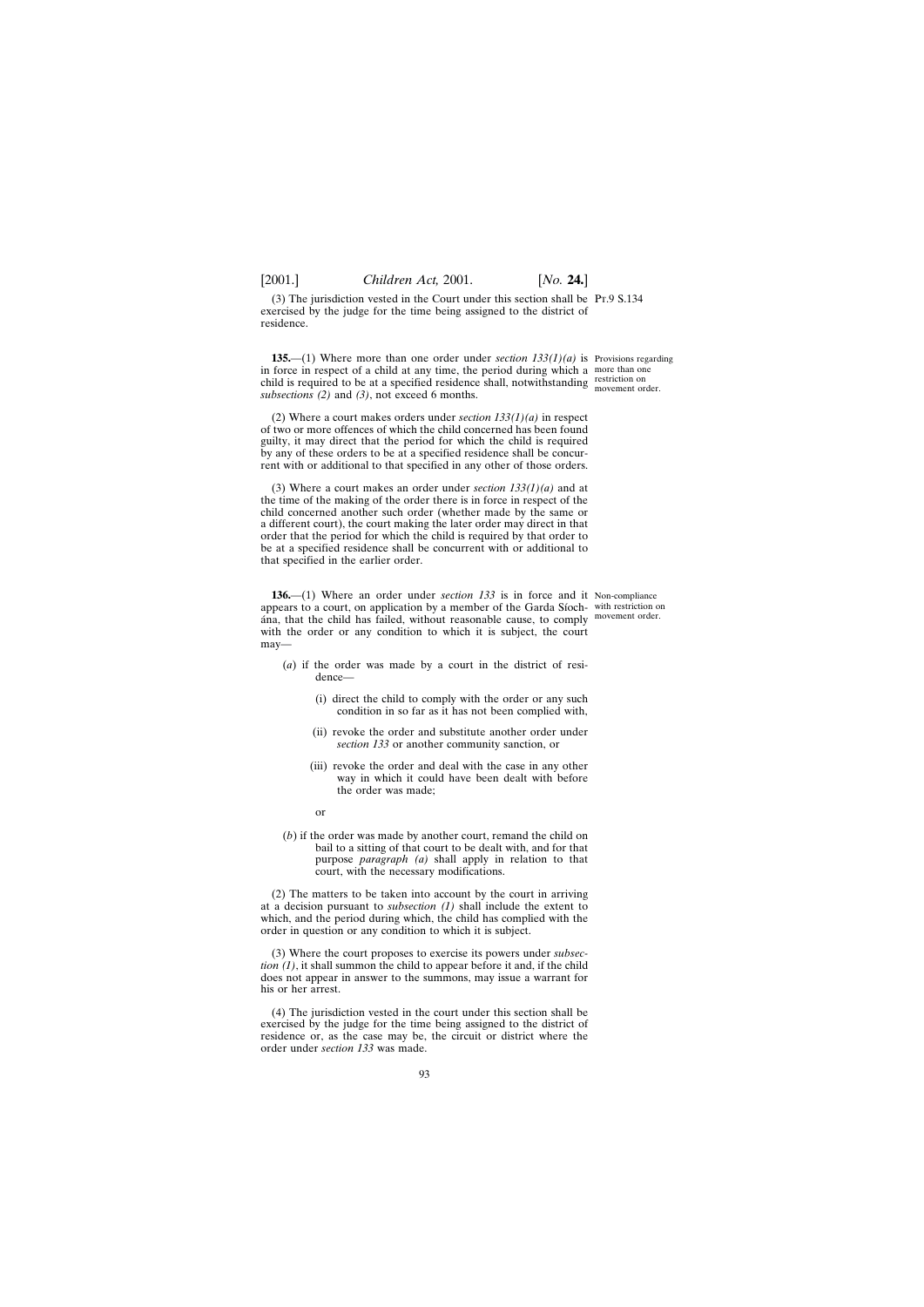$P_T$  9 Dual order.

**137.**—(1) In this section ''dual order'' means an order which requires a child either—

- (*a*) to be under the supervision of a probation and welfare officer for a specified period, or
- (*b*) to attend at a day centre for a specified period not exceeding 90 days,

and which also restricts the child's movements for a specified period not exceeding 6 months.

(2) The court may make a dual order where it is of opinion that neither supervision by a probation and welfare officer nor attendance at a day centre, including any conditions to which such supervision or attendance would be made subject, would of itself adequately reduce the likelihood of the child committing further offences.

- (3) A dual order shall be deemed for all purposes—
	- (*a*) in so far as it imposes a requirement mentioned in *subsection*  $(1)(a)$ , to be a probation order,
	- (*b*) in so far as it imposes a requirement mentioned in *subsection (1)(b)*, to be a day centre order, and
	- (*c*) in so far as it restricts a child's movements, to be an order under *section 133*.

| Expiry of<br>community<br>sanction.                               | 138.—Every community sanction, other than an order under<br>section 3 of the Act of 1983, shall, unless it sooner expires or the<br>context otherwise requires, expire 6 months after the child in respect<br>of whom the order was made attains the age of 18 years.         |
|-------------------------------------------------------------------|-------------------------------------------------------------------------------------------------------------------------------------------------------------------------------------------------------------------------------------------------------------------------------|
| Commission of<br>offence while<br>community sanction<br>in force. | 139.—Where the court finds a child guilty of an offence, and the<br>child is at that time subject to an order imposing a community sanc-<br>tion, the court may, in addition to or instead of any other powers<br>available to it and subject to the provisions of this Part— |
|                                                                   | (a) revoke the order and make such other order imposing a com-<br>munity sanction on the child as the court thinks fit, or                                                                                                                                                    |
|                                                                   | $(b)$ in addition to the order to which the child is already subject,<br>make such other order as is mentioned in <i>paragraph</i> $(a)$ .                                                                                                                                    |
| Effect of<br>subsequent period<br>of detention.                   | 140.—An order which imposes a community sanction on a child<br>for an offence and which is in force shall cease to be in force on the<br>child commencing a period of detention for another offence.                                                                          |
| Regulations.                                                      | <b>141.</b> —(1) The following matters may be prescribed:                                                                                                                                                                                                                     |
|                                                                   | (a) measures to prevent any risk to the health or welfare of any<br>child on whom a community sanction has been imposed,                                                                                                                                                      |

(*b*) procedures to be followed by a probation and welfare officer or any other person involved in supervising any such child,

(*c*) records to be kept in relation to any such child,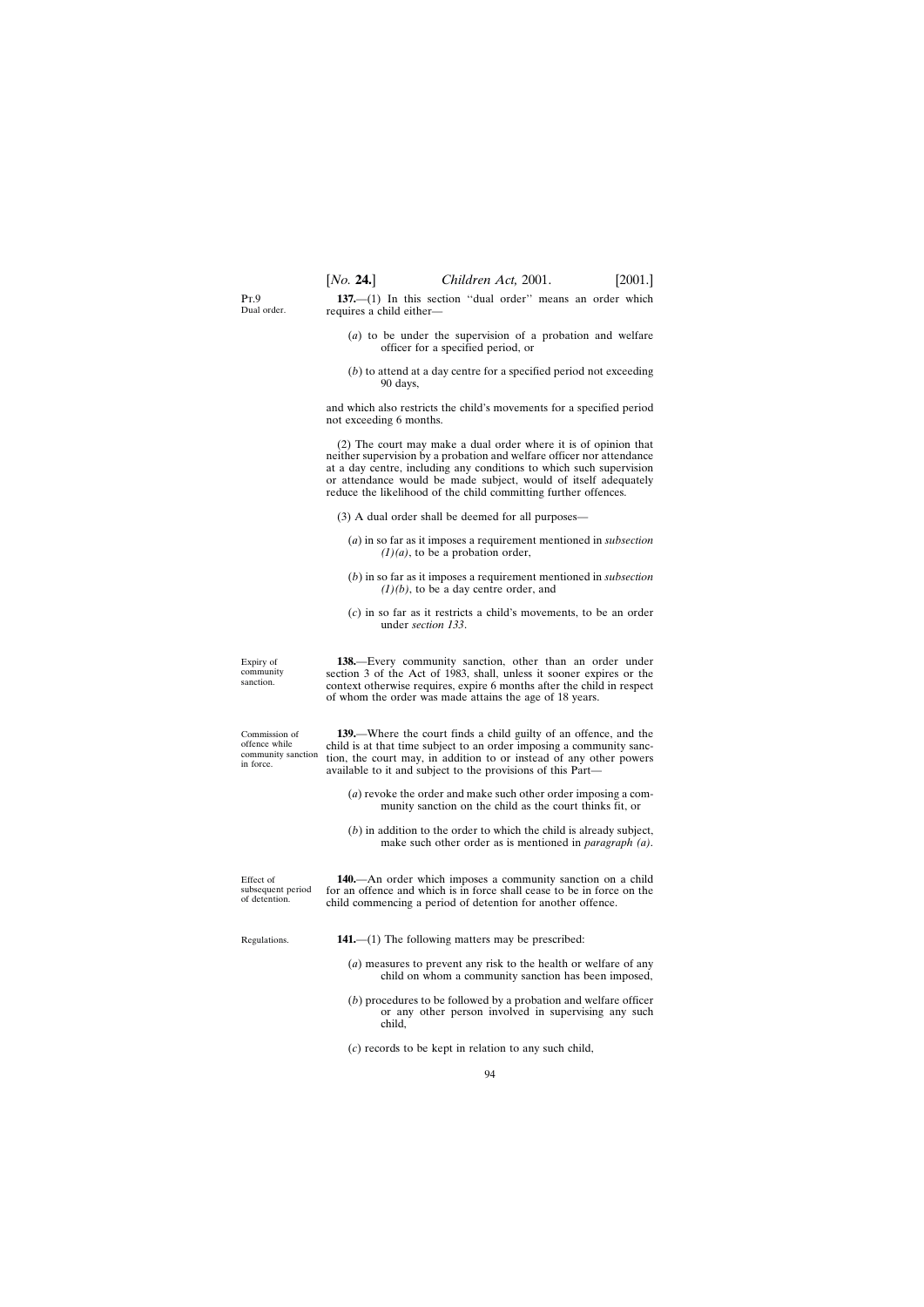- (*d*) such other matters (if any) as may be necessary or expedient Pr.9 S.141 for the purpose of enabling community sanctions to have full effect and for their due administration.
- (2) The following matters may also be prescribed:
	- (*a*) the conditions under which children may be placed with suitable persons and under which mentors (within the meaning of *section 131*) may be assigned to support children and their families;
	- (*b*) the form of contract to be entered into by the principal probation and welfare officer with suitable persons and mentors;
	- (*c*) the supervision by a probation and welfare officer of—
		- (i) children placed with suitable persons and visits by the children to, and other contacts with, their parents or guardians and other members of their families and relatives,
		- (ii) children to whom mentors have been assigned under *section 131*;

and

(*d*) such other matters in relation to—

- (i) placing children in the care of suitable persons by the court under *section 129*,
- (ii) regulating the powers, duties and functions of suitable persons and mentors under *sections 129* and *131* respectively, and
- (iii) securing generally the welfare of such children and their future good behaviour,

as may be necessary for the purposes of enabling *sections 129* to *132* to have full effect.

## *Detention*

**142.**—A court may, in accordance with this Part, by order (in this Detention orders. Part referred to as a ''children detention order'') impose on a child a period of detention in a children detention school or children detention centre specified in the order.

**143.**—(1) The court shall not make an order imposing a period of Restriction on detention on a child unless it is satisfied that detention is the only detention orders. suitable way of dealing with the child and, in the case of a child under 16 years of age, that a place in a children detention school is available for him or her.

(2) Where an order is made under *subsection (1)*, the court making the order shall give its reasons for doing so in open court.

**144.**—(1) Without prejudice to *section 145*, where a court—

Deferment of detention order.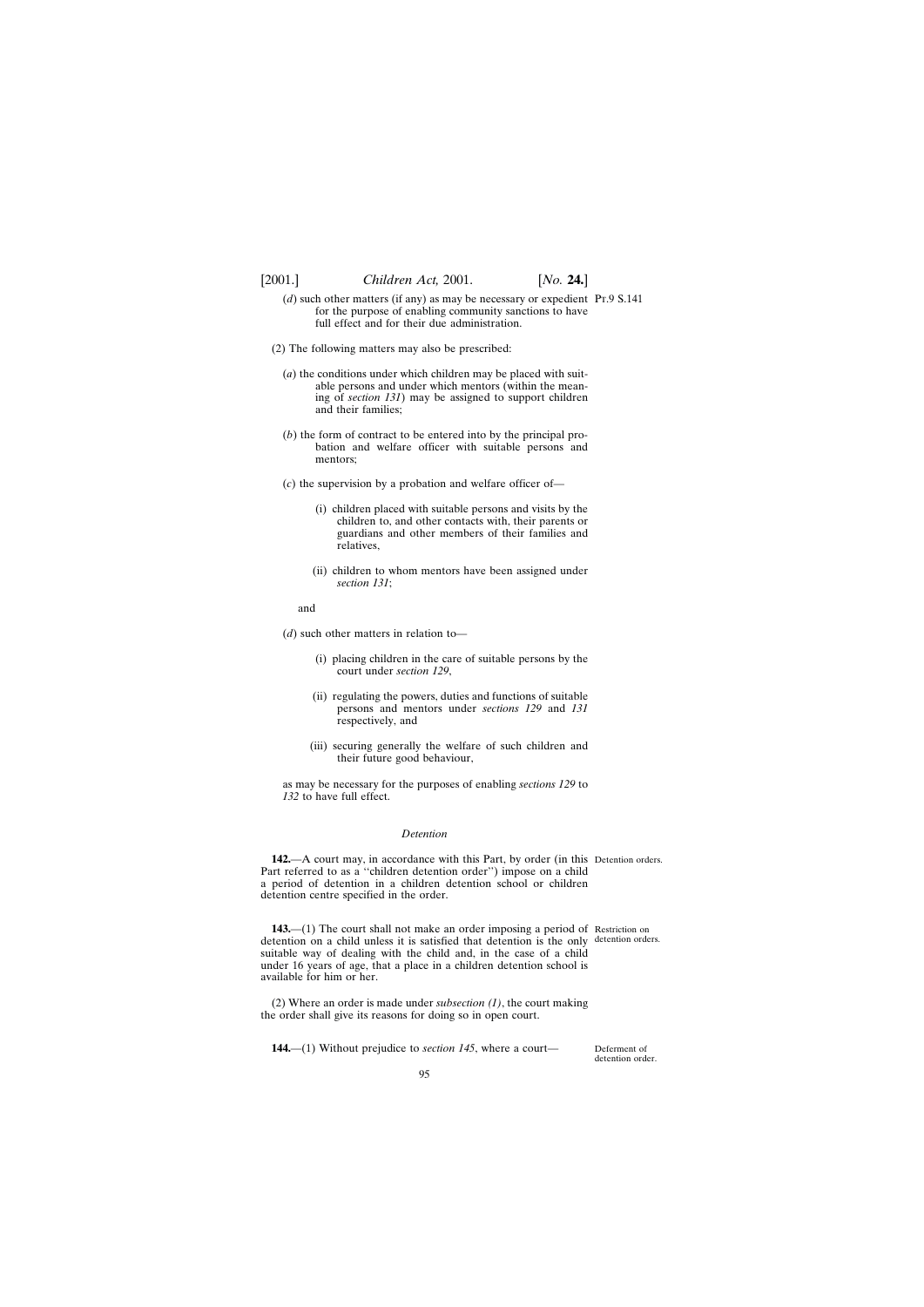- (*a*) has considered a probation officer's report or any other report made pursuant to this Part,
- (*b*) has heard the evidence of any person whose attendance it may have requested, including any person who made such a report,
- (*c*) has given the parent or guardian of the child concerned (or, if the child is married, his or her spouse), if present in court for the proceedings, or, if not so present, an adult relative of the child or other adult accompanying the child, an opportunity to give evidence, and
- (*d*) is of opinion that the appropriate way of dealing with the child would be to make a children detention order,

it may defer making the order, in accordance with the provisions of this section, if a place is not available for the child in a children detention school or for any other sufficient reason.

(2) The court shall defer the making of a children detention order only if the court is satisfied that, having regard to the nature of the offence and the age, level of understanding, character and circumstances of the child concerned, it would be in the interests of justice to defer the making of the order.

(3) Where the making of a children detention order is deferred, the court shall adjourn the hearing and order that the child concerned be placed under the supervision of a probation and welfare officer.

(4) In case the making of the order has been deferred because a place for the child is not available in a children detention school, the court shall order that the Director of that school shall apply to the court to make the children detention order when such a place becomes available.

- (5) In any other case, the court shall state in open court—
	- (*a*) the period of detention that is being deferred,
	- (*b*) the date of the resumed court hearing, and
	- (*c*) that the court will take into account at that hearing the information in the probation and welfare officer's report concerning the child's conduct in the meantime and the other matters mentioned in *subsection (7)(b)*.

(6) The court shall also explain to the child in open court in language appropriate to the level of understanding of the child—

- (*a*) why the making of the children detention order is being deferred and for what period,
- (*b*) any of the conditions referred to in *section 117* which the court suggests should be complied with by the child during that period,
- (*c*) the expectation of the court that the child will be of good conduct during that period and the possible consequences for the child of his or her failure to comply with any such conditions, and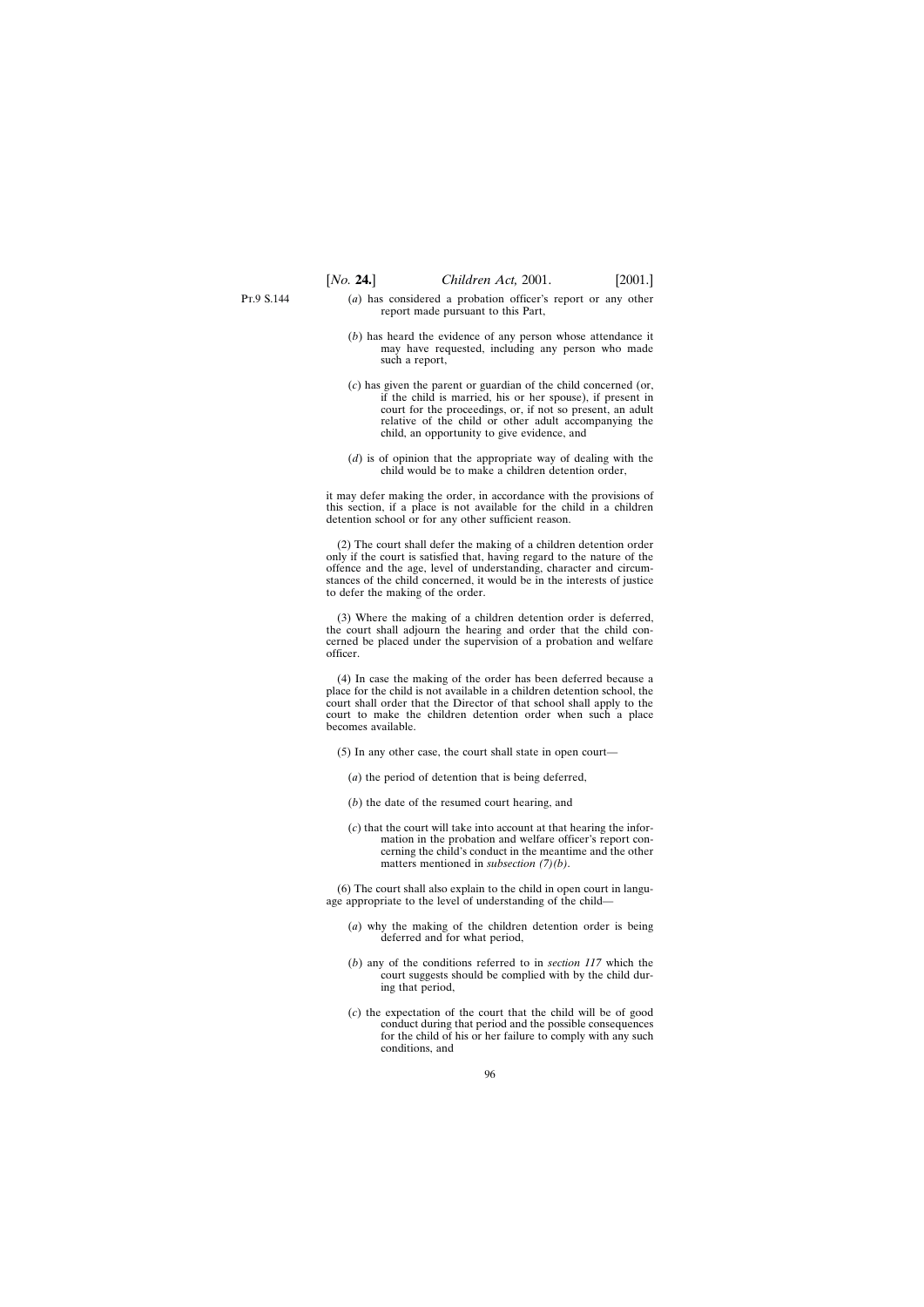- $(d)$  the expectation of the court that the child's parents or guard- Pr.9 S.144 ian, where appropriate, will help and encourage the child to comply with any such conditions and not commit further offences.
- (7) (*a*) The probation and welfare officer under whose supervision the child has been placed shall prepare a report on the child for consideration by the court at the resumed hearing.
	- (*b*) The report shall contain information on the child's conduct after the finding of guilt, including the extent to which the child has complied with any conditions suggested by the court, on any change in the child's circumstances and on any reparation by the child to the victim, together with any other information which the officer considers to be relevant.
	- (*c*) The officer shall make all reasonable endeavours to ensure that the report is lodged with the clerk or other proper officer of the court at least 4 working days before the date of the resumed hearing.

(8) The resumed court hearing shall take place not later than one year from the date of the adjourned hearing and may take place notwithstanding that the child has attained the age of 18 years in the meantime.

(9) At the resumed hearing the court shall consider the report prepared by the probation and welfare officer and, if the court thinks it necessary, hear evidence from the officer and shall by order—

- (*a*) impose the period of detention which it had deferred or any shorter period,
- (*b*) suspend the whole or any portion of a period of detention so imposed, or
- (*c*) impose a community sanction appropriate to the age of the child concerned,

and shall explain to the child in open court the reasons for its decision in language that the child understands.

(10) Where—

- (*a*) the Director of a children detention school applies to the court pursuant to an order under *subsection (4)*, and
- (*b*) the court proposes to make a children detention order,

it may issue a summons requiring the child to appear before it and, if the child does not appear in answer to the summons, may issue a warrant for his or her arrest.

(11) Where the making of a children detention order has been deferred under this section it may not be further so deferred.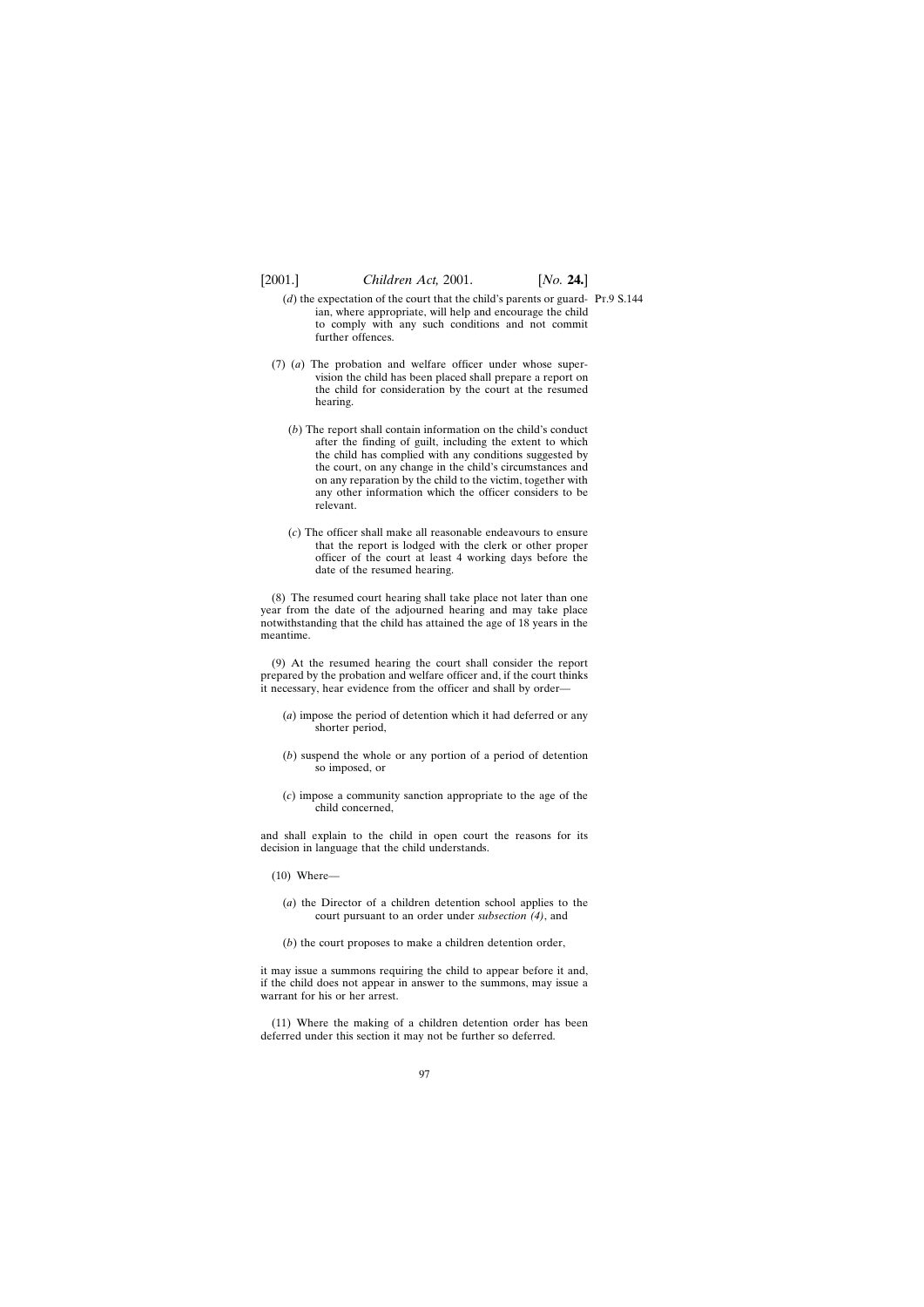$PrQ$ Alternative to detention where no place available in children detention school.

**145.**—Where—

- (*a*) a court would impose a period of detention on a child under 16 years of age if a place were available for the child in a children detention school,
- (*b*) such a place is not available, and
- (*c*) the court is satisfied that it would not be appropriate in the particular case to defer making a children detention order,

it may make, instead of a children detention order, an order imposing on the child the community sanction it considers most appropriate for the child.

Finding of guilt during deferment. **146.**—A court which has deferred the making of a children detention order in relation to a child pursuant to *section 144*—

- (*a*) may make the order before the expiration of the period of deferment if during that period the child is found guilty of any offence, and
- (*b*) where it proposes to make such an order, whether on the date originally specified by the court or by virtue of *paragraph (a)* before that date, may issue a summons requiring the child to appear before it and, if the child does not do so, may issue a warrant for his or her arrest.

Detention in accordance with age shall of child. **147.**—Where the court imposes a period of detention on a child it

- (*a*) where the child is under 16 years of age, order the child to be detained in a children detention school,
- (*b*) where the child is between 16 and 18 years of age, order the child to be detained in a children detention centre.

Director of children

**148.**—Where a child is ordered to be detained in a children detention school, a certified copy of the order shall be delivered with the child to the Director of the children detention school specified in the order and shall be sufficient authority for the detention of the child in the school for that period.

**149.**—(1) The period of detention in a children detention school which the court may impose on a child shall not be less than 3 months or more than 3 years.

(2) Any period of such detention may be consecutive on any such period imposed on the child for a previous offence or, if the child is dealt with in respect of two or more previous offences, on the period of any such detention last due to expire, so however that, where two or more consecutive periods of detention are imposed by the court, the aggregate period of detention shall not exceed 3 years.

(3) Subject to *section 155*, the period of detention of a child in a children detention school shall not in any case extend beyond the date on which the child attains the age of 18 years, and a child who has attained that age but has not completed the period of his or her

Document to be produced to detention school.

Period of detention in children detention school.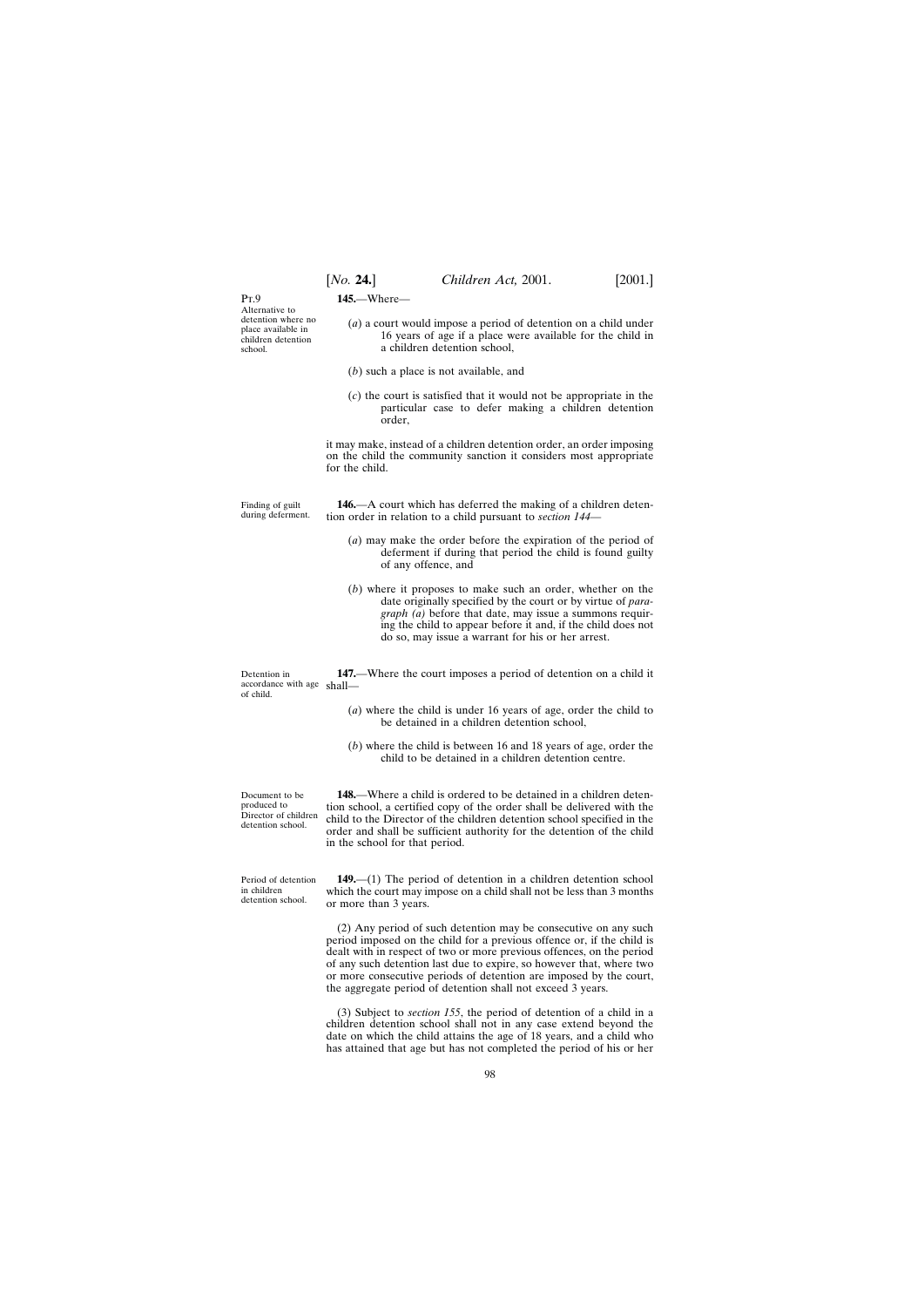detention shall, where practicable, be placed out under supervision Pt.9 S.149 in the community in accordance with *subsections (1)* to *(5)* of *section 207*, and those provisions shall apply and have effect accordingly in relation to the child, with the necessary modifications.

(4) A person who is placed out under supervision in the community in accordance with this section and who fails to comply with any of the conditions of the placing out shall be guilty of an offence and shall be liable, on summary conviction, to a fine not exceeding £1,500 or imprisonment for a term not exceeding 12 months or both.

(5) An offence under *subsection (4)* may be prosecuted by a probation and welfare officer.

**150.**—(1) The Minister may from time to time by order designate Places of detention. as a children detention centre any institution (or part thereof) or other place which in the opinion of the Minister is suitable for the detention of offenders who are between 16 and 18 years of age.

(2) No sentence of detention imposed by the Children Court under this section for an offence shall be for longer than the term of imprisonment which the Court could have imposed on a person of full age and capacity who is convicted of such an offence.

(3) An order under this section shall specify the date on which it comes into force.

- (4) (*a*) An order under this section may specify the class or classes of children who may be detained in a children detention centre by reference to age or sex.
	- (*b*) A person who is not of a class so specified in relation to a particular children detention centre shall not be detained in that centre.

(5) An order under this section shall not affect the lawfulness of the detention of any person who was detained in the institution or place concerned immediately before the order came into force.

(6) The Minister may by order amend or revoke any order made under this section, including an order under this subsection.

**151.**—(1) Where a court is satisfied that detention is the only suit- Detention and able way of dealing with a child who is between 16 and 18 years of supervision.age, it may, instead of making a children detention order, make a detention and supervision order.

(2) A detention and supervision order shall provide for detention in a children detention centre followed by supervision in the community.

(3) Subject to *subsection (4)*, half of the period for which a detention and supervision order is in force shall be spent by the child in detention in a children detention centre and half under supervision in the community.

(4) Where the child is released from detention on earning remission of sentence by industry or good conduct or on being given temporary release under section 2 or 3 of the Act of 1960, supervision of the child in the community under the order shall be deemed to commence on the child's release.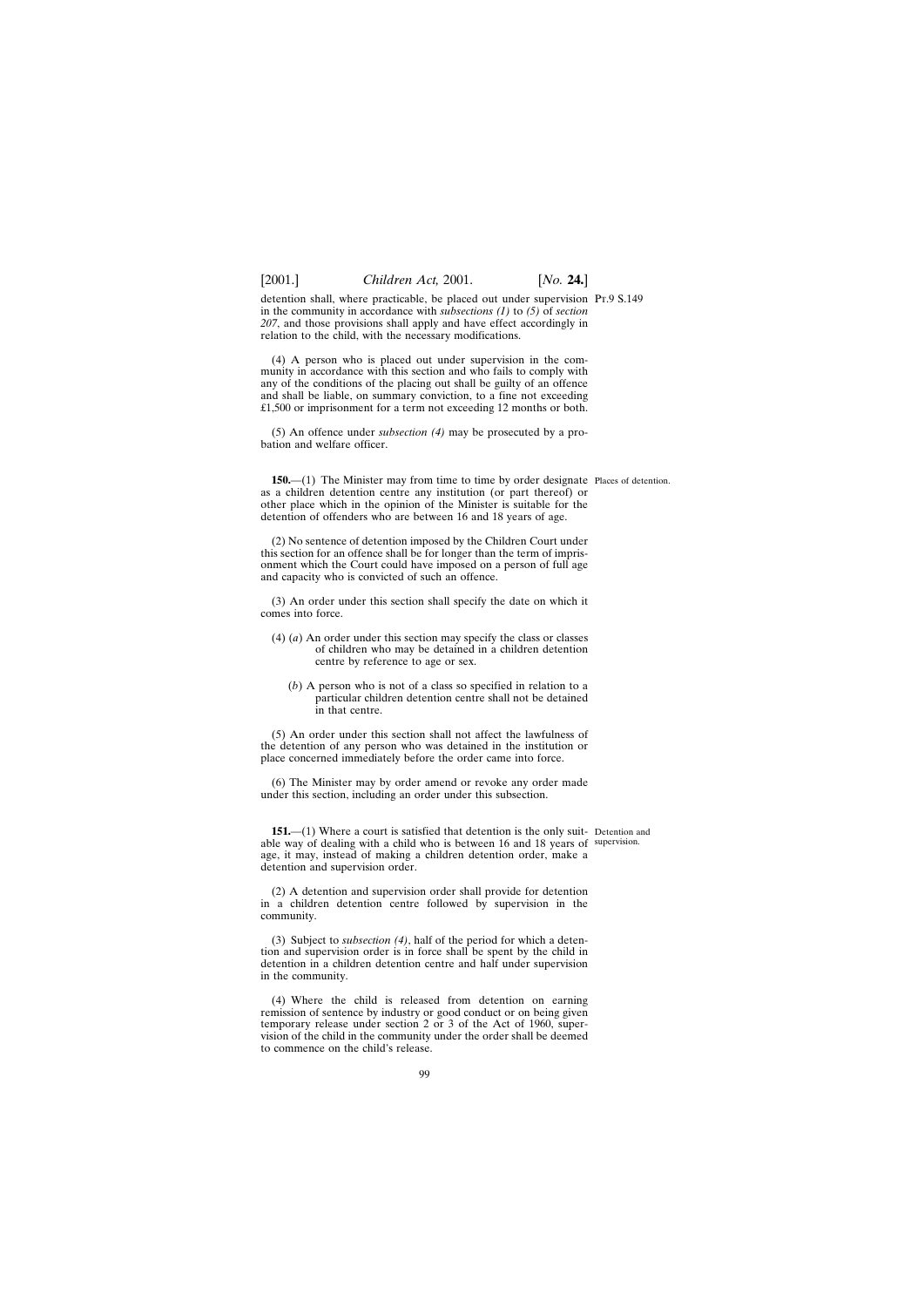(5) The supervision provided for in this section shall be by a probation and welfare officer.

(6) A detention and supervision order, in so far as it relates to detention, shall be deemed for all purposes to be a children detention order.

(7) A detention and supervision order may specify such of the conditions provided for in *section 117* as the court considers necessary for helping to ensure that the child concerned would be of good behaviour and for reducing the likelihood of the child's committing any further offences.

(8) *Section 130* shall apply, with any necessary modifications, to non-compliance with a detention and supervision order, or with any condition to which it is subject, as if for the references to an order in that section there were substituted references to a detention and supervision order.

**152.**—(1) The Minister may direct the transfer of a child from a children detention centre to another such centre to serve the whole or any part of the unexpired residue of his or her period of detention.

> (2) Notwithstanding any provision in any enactment, no child shall be transferred from any place of custody to a place of detention provided under section 2 of the Act of 1970 or prison.

> (3) In this section ''place of custody'' means a junior remand centre, a remand centre, a children detention school or a children detention centre.

> (4) Subject to *section 155(4)*, a child may not be transferred from a children detention school to a children detention centre.

> (5) A child may be transferred from a children detention centre to a place of detention provided under section 2 of the Act of 1970 or prison only on attaining 18 years of age.

> (6) A child aged 16 or 17 years detained in a place of detention provided under section 2 of the Act of 1970 or prison may be transferred to a children detention centre.

> **153.**—(1) The Minister may make rules governing the operation generally of children detention centres.

> (2) Any rules under this section shall contain a statement of principles governing the operation of children detention centres and, without prejudice to the generality of *subsection (1)*, may make provision for—

- (*a*) the treatment of children detained in such centres including their diet, clothing, maintenance, occupation, instruction and discipline,
- (*b*) facilities and services for such children, including educational and training facilities, medical, psychological and psychiatric services and services relating to their general moral and physical welfare,
- (*c*) the due recognition of the personal, cultural and linguistic identity of each of them,
- (*d*) the duties and conduct of the staff, and

Transfer.

Rules governing places of detention.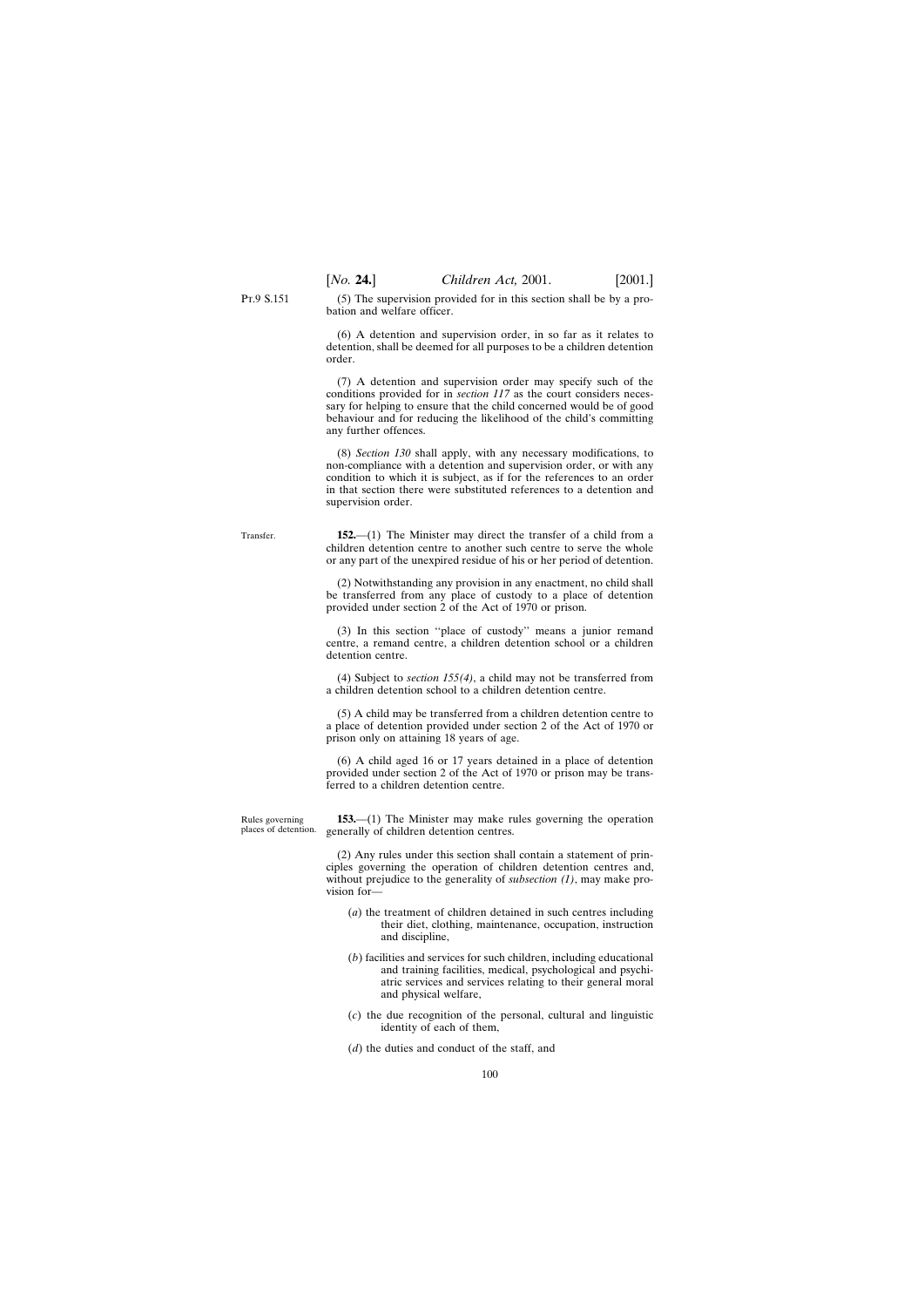- (*e*) the establishment, constitution, duties and powers of visiting Pt.9 S.153 panels for such centres.
- (3) (*a*) The Minister may appoint a person who is a member of a visiting panel to a children detention school to be a member of a visiting panel to a children detention centre.
	- (*b*) An appointment under *paragraph (a)* shall be with the agreement of the Minister for Education and Science and the member so appointed.

(4) The Prisons Acts, 1826 to 1980, and any other enactments or statutory instruments relating or applying to St. Patrick's Institution or to persons serving sentences therein shall, save in so far as they may be inconsistent with any rules under this section or any provision of this Act, apply and have effect, with any necessary modifications, in relation to a children detention centre and to persons detained therein as if the centre were that Institution.

**154.**—Section 2 of the Act of 1983 is hereby amended by the inser-Amendment of tion of the following after ''Saint Patrick's Institution''—

Criminal Justice (Community Service) Act, 1983.

'', in any children detention centre designated under *section 150* of the *Children Act, 2001*, or in a children detention school''.

**155.**—(1) Where a child under the age of 16 years is convicted on Punishment of indictment of an offence and the court is of opinion that none of the certain indictable other ways in which the case may be dealt with is adequate, it may offences. by order impose on the child a period of detention which may exceed the 3-year period provided for in *section 149* and which shall be served initially in a children detention school and, when the child has attained the age of 16 years, in a place or places determined in accordance with *subsections (2)* to *(6)* of this section.

(2) Where the court has made an order under this section, the child in respect of whom the order has been made may, subject to *subsections (3)* and *(4)*, be detained in a children detention school until he or she has attained the age of 18 years and 6 months.

(3) Where the court has made an order under this section, the Director of the children detention school in which the child is detained may, when or after the child attains the age of 16 years, apply in writing to the court that made the order to have the child transferred to a children detention centre.

(4) Any application under *subsection (3)* in respect of a child who is under 18 years of age at the time of the application shall set out the reasons for the application and the court, if satisfied that those reasons would justify the transfer of the child to a children detention centre, may order that the application be granted.

(5) Where an application under *subsection (3)* is in respect of a child who has attained 18 years of age or where for any other reason such a child is transferred from a children detention school, the transfer shall be to a place of detention provided under section 2 of the Act of 1970 or to prison.

(6) Any statutory provisions, rules or regulations applying to persons serving a sentence in a children detention centre, in a place of detention provided for under section 2 of the Act of 1970 or in a prison shall, as appropriate, apply and have effect, with any necessary modifications, in relation to children transferred pursuant to this section.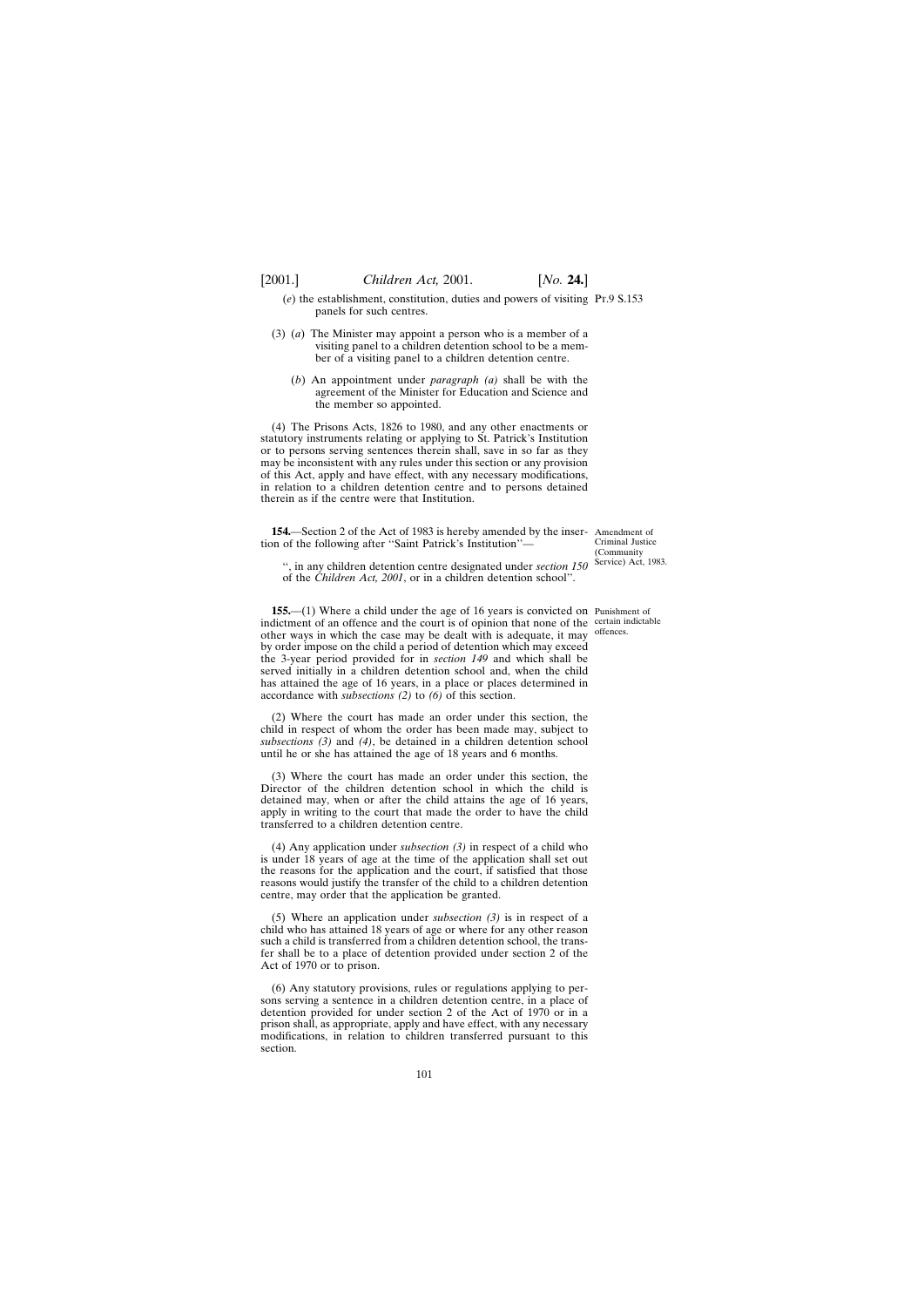(7) No sentence of detention imposed under *subsection (1)* for an offence shall be for longer than the term of imprisonment which the court could have imposed on a person of full age and capacity who is convicted of such an offence.

(8) Where a court imposes a period of detention exceeding 3 years, it shall give its reasons for doing so in open court.

Restriction on punishment of children.

**156.**—No court shall pass a sentence of imprisonment on a child or commit a child to prison.

# PART 10

### CHILDREN DETENTION SCHOOLS

# *General*

Interpretation (*Part 10*). **157.**—In this Part, unless the context otherwise requires—

''Act of 1908'' means the Children Act, 1908;

''board of management'' has the meaning assigned to it by *section 164*;

''child'' means a child found guilty or convicted of an offence by a court and in respect of whom a court has made a children detention order;

''Director'' means a person appointed under *section 180* as Director of a children detention school or, as the case may be, of more than one such school;

''Inspector'' means the person appointed under *section 185* as Inspector of Children Detention Schools;

''Minister'' means the Minister for Education and Science;

''responsible person'', in relation to a child, means a relative of the child or a person in whose care the child is placed under this Act;

''supervision in the community'' has the meaning assigned to it by *section 207.*

Principal object of children detention schools.

**158.**—It shall be the principal object of children detention schools to provide appropriate educational and training programmes and facilities for children referred to them by a court and, by—

- (*a*) having regard to their health, safety, welfare and interests, including their physical, psychological and emotional wellbeing,
- (*b*) providing proper care, guidance and supervision for them,
- (*c*) preserving and developing satisfactory relationships between them and their families,
- (*d*) exercising proper moral and disciplinary influences on them, and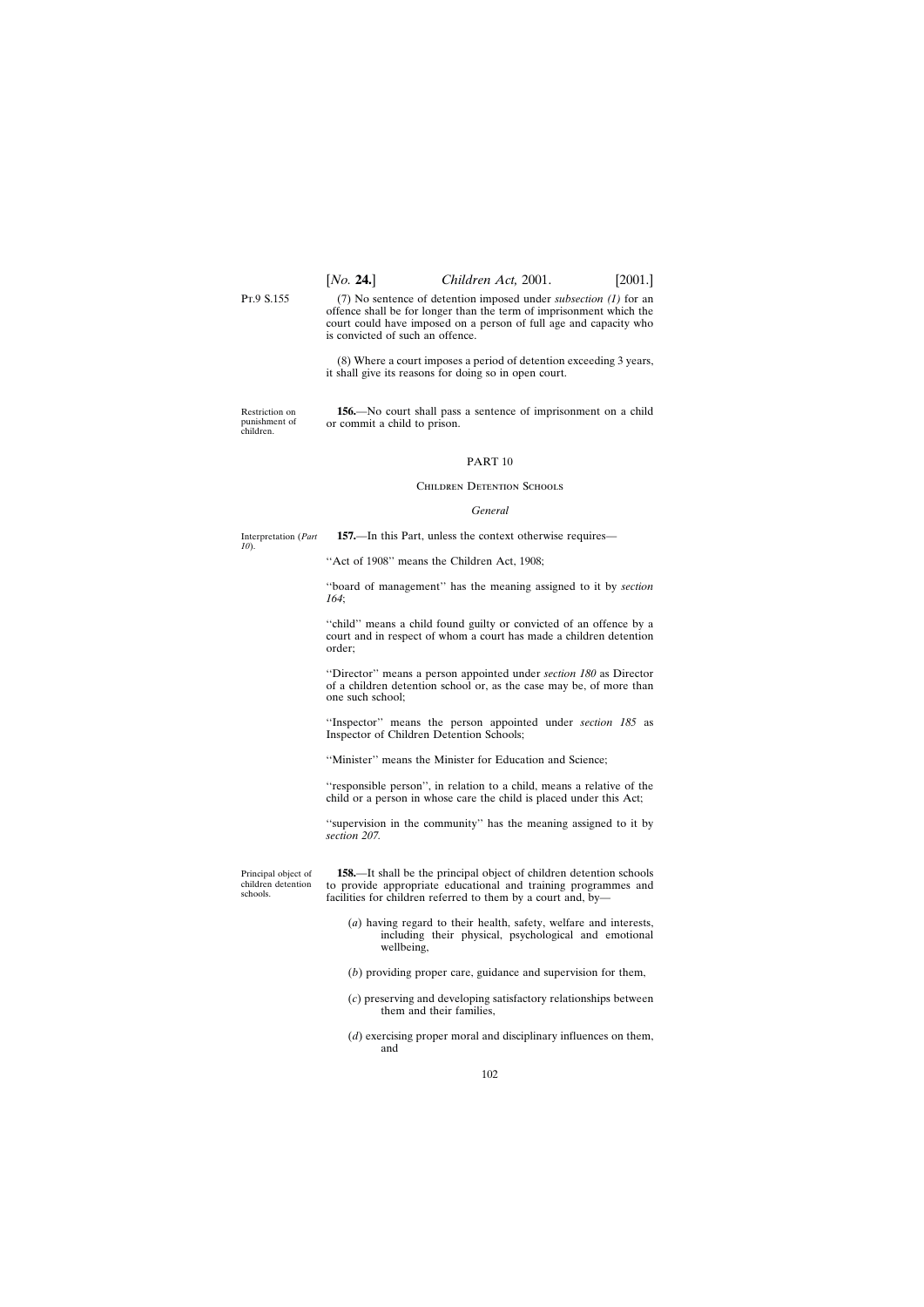(*e*) recognising the personal, cultural and linguistic identity of Pt.10 S.158 each of them,

to promote their reintegration into society and prepare them to take their place in the community as persons who observe the law and are capable of making a positive and productive contribution to society.

**159.**—(1) Every certified reformatory school or industrial school Certified schools under Part IV of the Act of 1908, functions in relation to which stood under Act of 1908. vested in the Minister immediately before the commencement of this section, shall, subject to *subsection (2)* and at the request or with the agreement of its board of management, on such commencement become a children detention school.

(2) The board of management of a certified reformatory school or industrial school to which *subsection (1)* relates may, on or before the commencement of this section, give notice to the Minister in writing that it wishes to resign the certificate for the school either from such commencement or at the expiration of 12 months from the date of the notice, whichever is the sooner, and on such commencement, or, as the case may be, at the expiration of 12 months from the date of the notice (unless before that time the notice is withdrawn), the resignation of the certificate shall take effect.

(3) The lawfulness of the detention of any child or youthful offender (within the meaning of the Act of 1908) in any existing certified reformatory school or industrial school shall not be affected by the commencement of this section.

(4) Any reference in any enactment to a reformatory school or an industrial school shall be construed as a reference to a children detention school.

**160.**—(1) The Minister may, with the agreement of its owners, pro- Designation of vide any place, or any school or premises, for use as a children deten-children detention tion school and by order designate it as such a school. schools.

(2) The Minister may arrange for the construction of any building for use as a children detention school and by order designate it as such a school.

(3) The Minister may direct one of his or her officers—

- (*a*) to examine the structure, condition and environs of any place, school, premises or building referred to in *subsections (1)* and *(2)*, and
- (*b*) to report to the Minister on its suitability as a children detention school,

and for that purpose the officer so directed may, with the Minister's approval, employ whatever expert help and advice he or she considers necessary.

(4) No order shall be made by the Minister under this section in relation to any place, school, premises or building unless, having considered a report under *subsection (3)*, he or she is satisfied that it is suitable for use as a children detention school.

(5) An order under this section may be revoked by the Minister, including an order under this subsection.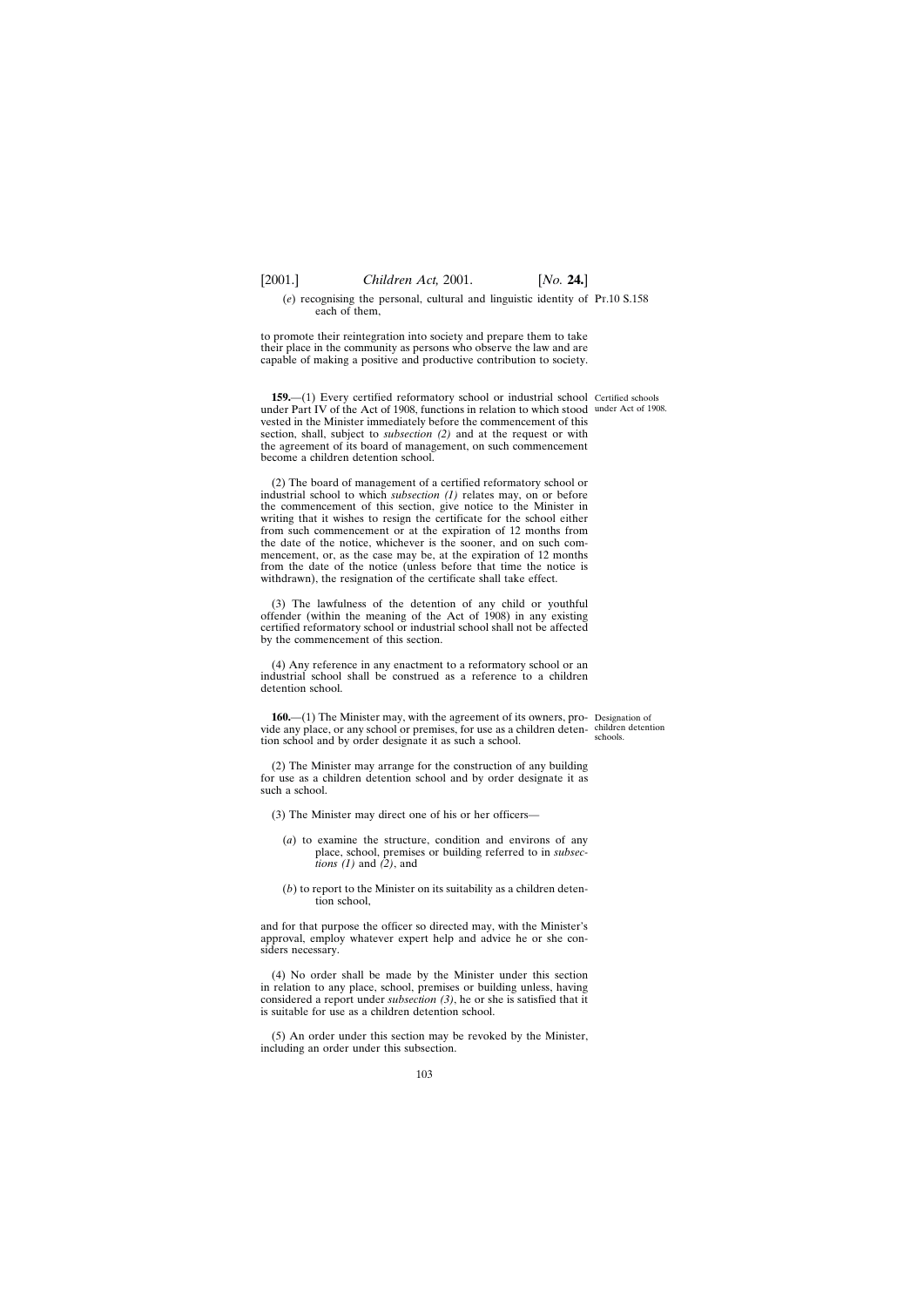(6) An order under this section shall be laid by the Minister before each House of the Oireachtas.

Provision of other places for detention of children.

**161.**—(1) The Minister may enter into arrangements with persons for the provision by those persons on behalf of the Minister of a place providing facilities for the detention of children found guilty of offences.

(2) The provisions of this Part relating to children detention schools shall, subject to *subsection (3)*, apply to a place provided under *subsection (1)*.

(3) Where a place is so provided, provisions as to its management, staffing and operation generally and the terms, conditions and rules under which it operates shall be subject to agreement between the persons managing it and the Minister.

(4) The powers of any court in relation to children detention schools shall apply also to a place provided under this section.

(5) Any such place need not cater exclusively for children found guilty of offences.

(6) The Minister shall cause the President of the High Court, the President of the Circuit Court and the President of the District Court to be notified of any arrangements entered into under *subsection (1)*.

Funding of such **162.**—The Minister shall, on such terms and conditions as he or she thinks fit, make available to the persons managing any place provided for under *section 161* such funds as are necessary for its operation—

- (*a*) by a periodic contribution of funds,
- (*b*) by a grant, or
- (*c*) by a contribution in kind (whether by way of materials or labour or any other service).

Closure of schools.

places.

**163.**—(1) Where the Minister is of opinion that a children detention school is no longer suitable for the detention of children or is no longer needed for that purpose, the Minister may make an order declaring that the school shall cease to be such a school as and from a time specified in the order.

(2) Where a board of management of a children detention school, or the managers of a place to which *section 161* applies, informs or inform the Minister that a school is temporarily unsuitable for the detention of children, the Minister may make an order declaring that the school is to cease to be such a school for a period to be specified in the order.

(3) Where a children detention school ceases for any time to be such a school pursuant to an order under this section, the children detained therein shall be placed out under supervision in the community or transferred to another children detention school in accordance with the provisions of this Part relating to such placing out or transfer.

(4) The Minister shall cause a copy of any order made under this section to be sent to the board of management, or the managers, of

104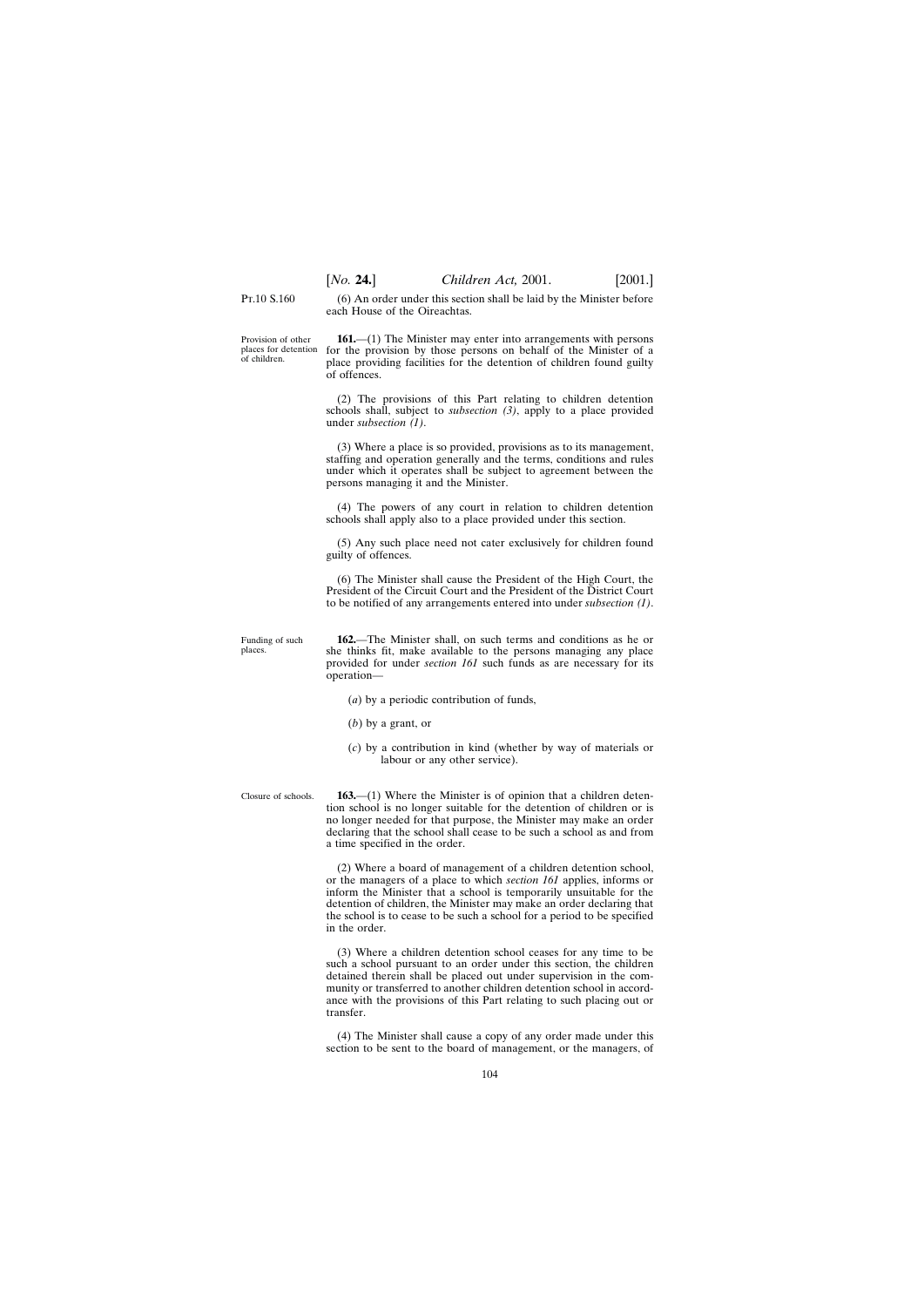the school or place concerned, the President of the High Court, the Pt.10 S.163 President of the Circuit Court and the President of the District Court.

## *Boards of Management*

**164.**—(1) The Minister shall appoint a board of management to Boards of each children detention school or to more than one such school. management.

(2) The boards of management of certified reformatory schools and industrial schools which became children detention schools at the commencement of *section 159* shall cease to exist on the appointment of boards of management to those schools under this section.

**165.**—(1) A board of management shall manage the children Functions of boards detention school or schools to which it has been appointed in accord-of management. ance with criteria laid down from time to time by the Minister and, without prejudice to the generality of the foregoing, shall—

- (*a*) carry out any such policy in relation to children on remand or in detention as may be specified by the Minister,
- (*b*) cooperate and liaise with other bodies who are interested or engaged in assisting children who have been charged with offences or are at risk,
- (*c*) formulate the policy to be adopted in relation to permitted or authorised absences of children from the school or schools concerned pursuant to *sections 202* to *207,* and
- (*d*) perform the other functions assigned to it under this Part.

(2) Boards of management shall have all such powers as are necessary or expedient for the exercise of their functions.

166.—(1) The Minister may by order assign such additional func- Additional tions to one or more than one of the boards of management as the functions. Minister considers to be incidental to or consequential on the functions assigned to them under other provisions of this Part.

(2) An order under this section may be amended or revoked by the Minister, including an order under this subsection.

**167.**—(1) Each board of management shall consist of a chairperson Membership, etc., and 12 other members.

of boards of management.

- (2) (*a*) The Minister shall from time to time as occasion requires appoint a member of a board of management to be its chairperson.
	- (*b*) Where the chairperson ceases during his or her term of office to be a member of the board, he or she shall thereupon also cease to be its chairperson.
	- (*c*) The chairperson shall, unless he or she sooner dies, resigns, becomes disqualified or is removed from office, hold office as such chairperson until his or her term of office as a member of the board expires but, if reappointed as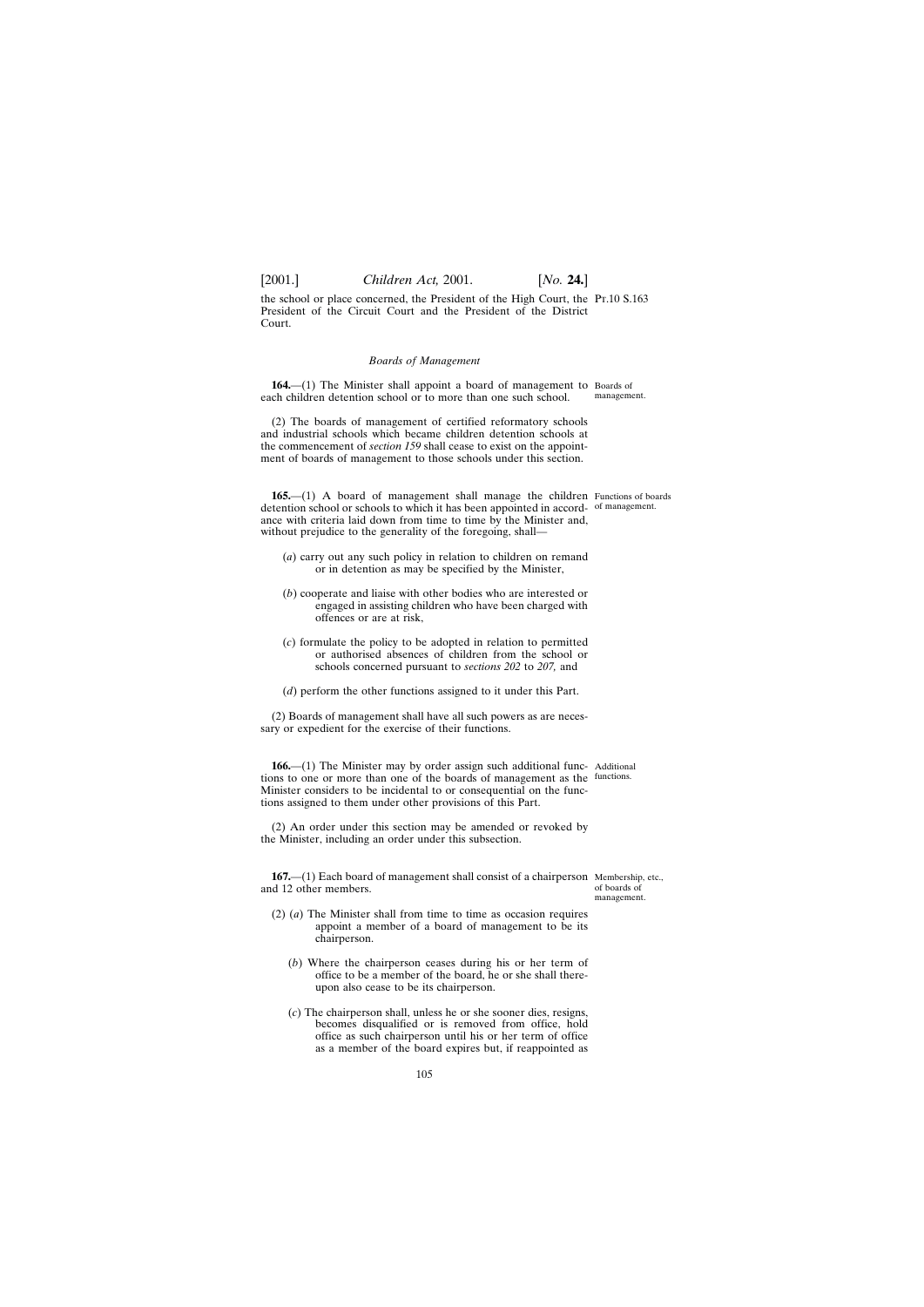Removal and resignation of members. Casual vacancies. reappointment as chairperson. (3) In appointing persons to be members of a board of management, the Minister shall have regard to the desirability of their having knowledge or experience of matters that come within the competence of such a board in the performance of its functions. (4) Of the members of each board of management at least— (*a*) one shall be an officer of the Minister, (*b*) one shall be an officer of a health board nominated by the Minister for Health and Children, (*c*) one shall be an officer of the Minister for Justice, Equality and Law Reform nominated by that Minister, (*d*) two shall be members of the staff of the children detention school or schools under the board's management, and (*e*) two shall be representative of persons living in the area of one or more than one of such schools. (5) Members of a board of management shall be appointed for a term not exceeding 4 years and shall be eligible for reappointment. (6) Members of a board of management shall act on a part-time basis. **168.**—(1) The Minister may remove from office a member of a board of management who, in the opinion of the Minister, has become incapable through ill-health of effectively performing his or her functions or has committed stated misbehaviour or whose removal appears to the Minister to be necessary for the effective performance by the board of its functions. (2) A member of a board of management may at any time resign by letter addressed to the Minister, and the resignation shall take effect as and from the date on which the Minister receives the letter. **169.**—(1) If a member of a board of management dies, resigns, becomes disqualified or is removed from office, the Minister may appoint a person to be a member in his or her stead.

> (2) A person so appointed shall hold office for the remainder of the term of office of the member whom he or she replaces and be eligible for reappointment.

**170.**—Whenever it appears to the Minister that any member of a board of management is, on account of illness or for other sufficient reason, temporarily unable to act, the Minister may appoint another person to act for that member for such period as the Minister thinks proper.

**171.**—The chairperson and any other member of a board of management shall be paid, out of funds at the disposal of the board, such remuneration (if any) and such allowances for expenses as the Minister, with the approval of the Minister for Finance, may from time to time determine.

# P<sub>T</sub> 10 S 167

Temporary substitutes.

Remuneration of members.

such a member, he or she shall be eligible for

106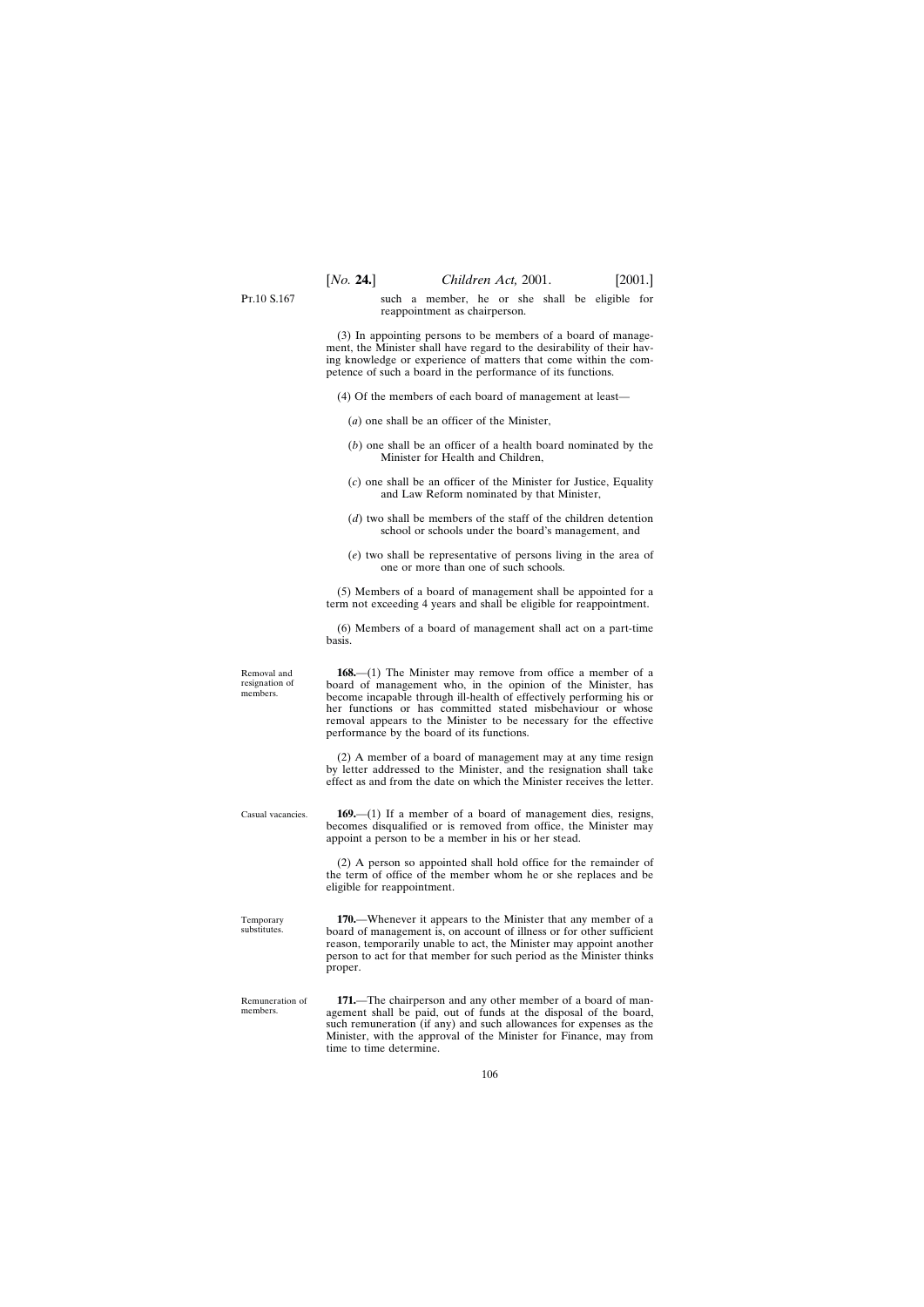**172.**—For the purposes of expenditure by a board of management Pt.10 in the performance of its functions, the Minister may in each financial Funding of Board. year, with the consent of the Minister for Finance, advance to the board out of moneys provided by the Oireachtas such sum or sums as the Minister, after consultation with the board, may determine.

**173.**—(1) Each board of management shall—

- (*a*) keep in such form and in respect of such accounting periods as may be approved of by the Minister, with the consent of the Minister for Finance, all proper and usual accounts (including an income and expenditure account and balance sheet) of the resources of the board and of all moneys received or expended by it,
- (*b*) keep such special accounts as the Minister may from time to time direct, and
- (*c*) where a board has been appointed to manage more than one children detention school, ensure that separate accounts are kept and presented to the board by each such school.
- (2) (*a*) Accounts kept in pursuance of this section shall be submitted by each board of management to the Comptroller and Auditor General not later than 3 months after the end of each accounting year.
	- (*b*) A copy of the income and expenditure account and of the balance sheet and of such other (if any) of its accounts as the Minister may direct, together with a copy of the report of the Comptroller and Auditor General on the accounts, shall be presented by each board to the Minister as soon as may be.
	- (*c*) The Minister shall cause copies of each of the documents aforesaid to be laid before each House of the Oireachtas.

**174.**—(1) Each board of management shall submit to the Minister Annual report and an annual report which shall include information on the performance information. of its functions during the year to which it relates, information relating to the children detention school or schools under its management and such other information in such form as each board considers appropriate or as the Minister may direct.

(2) A report under *subsection (1)* shall be submitted to the Minister not later than 6 months after the end of the year to which it relates.

(3) Each board of management shall, at the request of the Minister, supply the Minister with such information relating to the performance of its functions as the Minister may from time to time specify.

(4) A copy of each report under *subsection (1)* shall be laid by the Minister before each House of the Oireachtas.

**175.**—(1) Each board of management shall hold such and so many Meetings and meetings as may be necessary for the performance of its functions. procedure.

Accounts and

audits.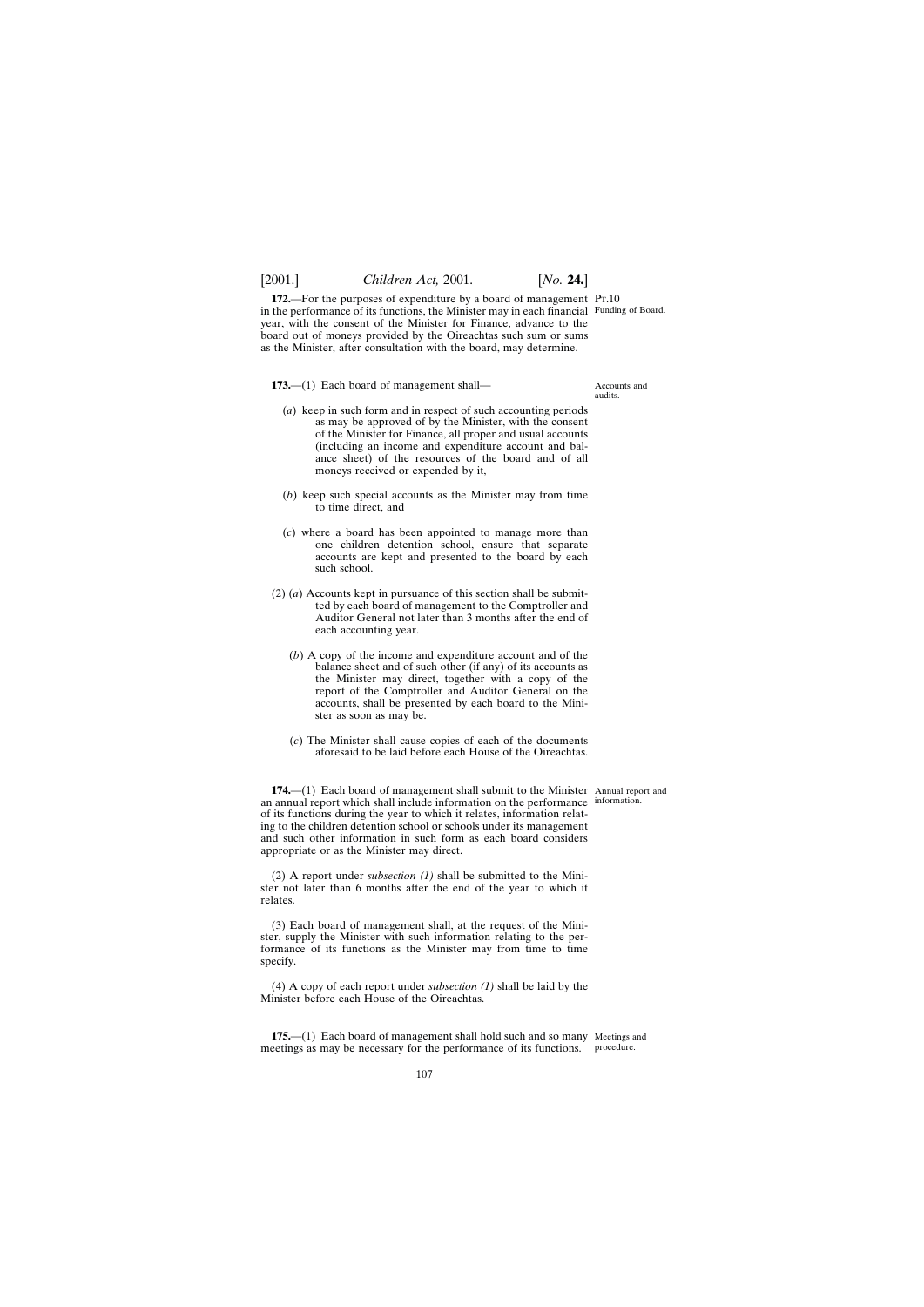- P<sub>T</sub>.10 S.175
- (2) (*a*) The chairperson of a board of management shall, if present, chair meetings of the board.
	- (*b*) If and so long as the chairperson is not present or if the office of chairperson is vacant, the members who are present at a meeting of the board shall choose one of their number to chair the meeting concerned.
	- (*c*) The chairperson and each other member present shall have a vote.
	- (*d*) Every question shall be determined by a majority of the votes of the members present and voting on the question.
	- (*e*) In the case of an equal division of votes, the chairperson or, in his or her absence, the member chosen to chair the meeting shall have a second or casting vote.
	- (*f*) The quorum for a meeting shall be 6 or such greater number as the board may from time to time determine.

(3) A board of management may act notwithstanding one or more than one vacancy among its members and, subject to the provisions of this Part, shall determine its own procedure.

Directions by Minister.

**176.**—(1) The Minister may give directions to a board of management of a children detention school or the persons managing a place provided under *section 161* in relation to their management of the school or place, and the board or persons shall comply with any such directions.

(2) Directions under *subsection (1)* shall not apply to any individual child detained in any such school or place.

**177.**—(1) Where a person who is a member of a board of management is—

- $(a)$  nominated as a member of Seanad Éireann, or
- (*b*) elected as a member of either House of the Oireachtas or to the European Parliament, or
- (*c*) regarded pursuant to Part XIII of the Second Schedule to the European Parliament Elections Act, 1997, as having been elected to the European Parliament to fill a vacancy,

the person shall thereupon cease to be a member of the board.

- (2) Where a person employed by a board of management is—
	- $(a)$  nominated as a member of Seanad Éireann, or
	- (*b*) elected as a member of either House of the Oireachtas or to the European Parliament, or
	- (*c*) regarded pursuant to Part XIII of the Second Schedule to the European Parliament Elections Act, 1997, as having been elected to the European Parliament to fill a vacancy,

Membership of either House of Oireachtas or of European Parliament.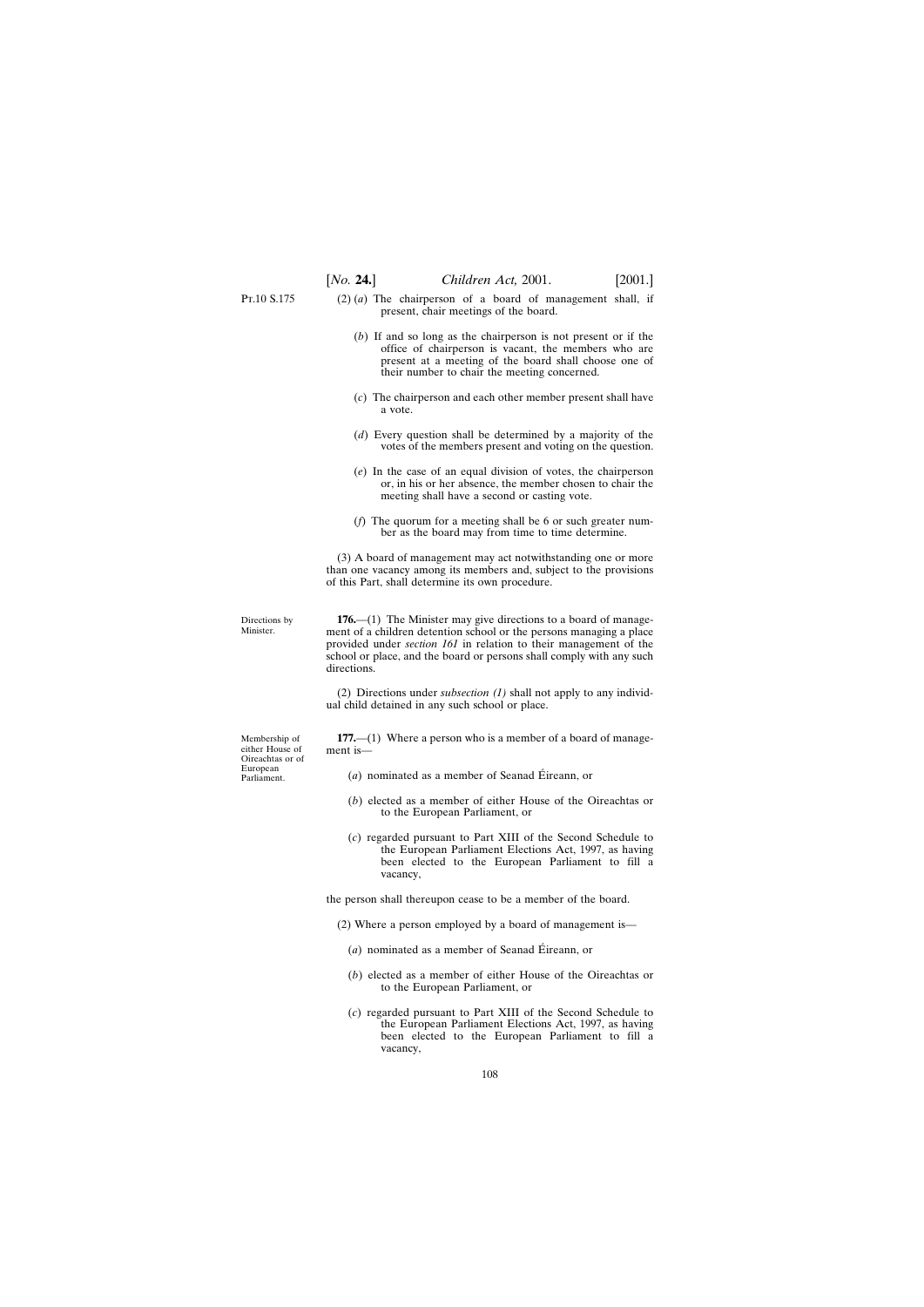the person shall thereupon stand seconded from employment by Pt.10 S.177 the board and shall not be paid by, or be entitled to receive from, it any remuneration or allowance in respect of the period commencing on such nomination or election or when that person is so regarded as having been elected (as the case may be) and ending when that person ceases to be a member of either such House or such Parliament.

(3) A person who is for the time being entitled under the Standing Orders of either House of the Oireachtas to sit therein or who is a member of the European Parliament shall, while that person is so entitled or is such a member, be disqualified from becoming a member of a board of management or from employment in any capacity by it.

(4) Without prejudice to the generality of *subsection (2)*, that subsection shall be construed as prohibiting, among other things, the reckoning of a period mentioned in that subsection as service with a board of management for the purposes of any superannuation benefits.

**178.**—(1) Subject to *subsection (2)*, a member of a board of man-Non-disclosure of agement shall not disclose to any person who is not such a member information. any information relating to any person which the member has acquired as such member without that person's consent.

(2) *Subsection (1)* shall not apply in relation to any such disclosure of information to the Minister or his or her officers or to the Comptroller and Auditor General.

**179.**—(1) The board of management of a children detention Rules by boards of school or schools may at any time, and shall whenever so required management.by the Minister, make rules—

- (*a*) for the management of the school or schools under its management and the maintenance of discipline and good order generally therein, and
- (*b*) without prejudice to the generality of the foregoing, setting out the procedures and conditions applicable to—
	- (i) the grant of mobility trips under *section 204*,
	- (ii) the grant of temporary leave under *section 205*, and
	- (iii) placing out under supervision in the community pursuant to *section 207.*

(2) The rules shall be consistent with this Part and any regulations made under it by the Minister or any criteria so laid down or general directions so given by him or her for the management of the school or schools concerned.

(3) A notice containing an abridged version of the rules shall be displayed in a conspicuous place in each children detention school, and a child on admission to such a school shall be given a document which contains information relating to the rules and the daily routine in the school and is written in language appropriate to the age of the children catered for in the school.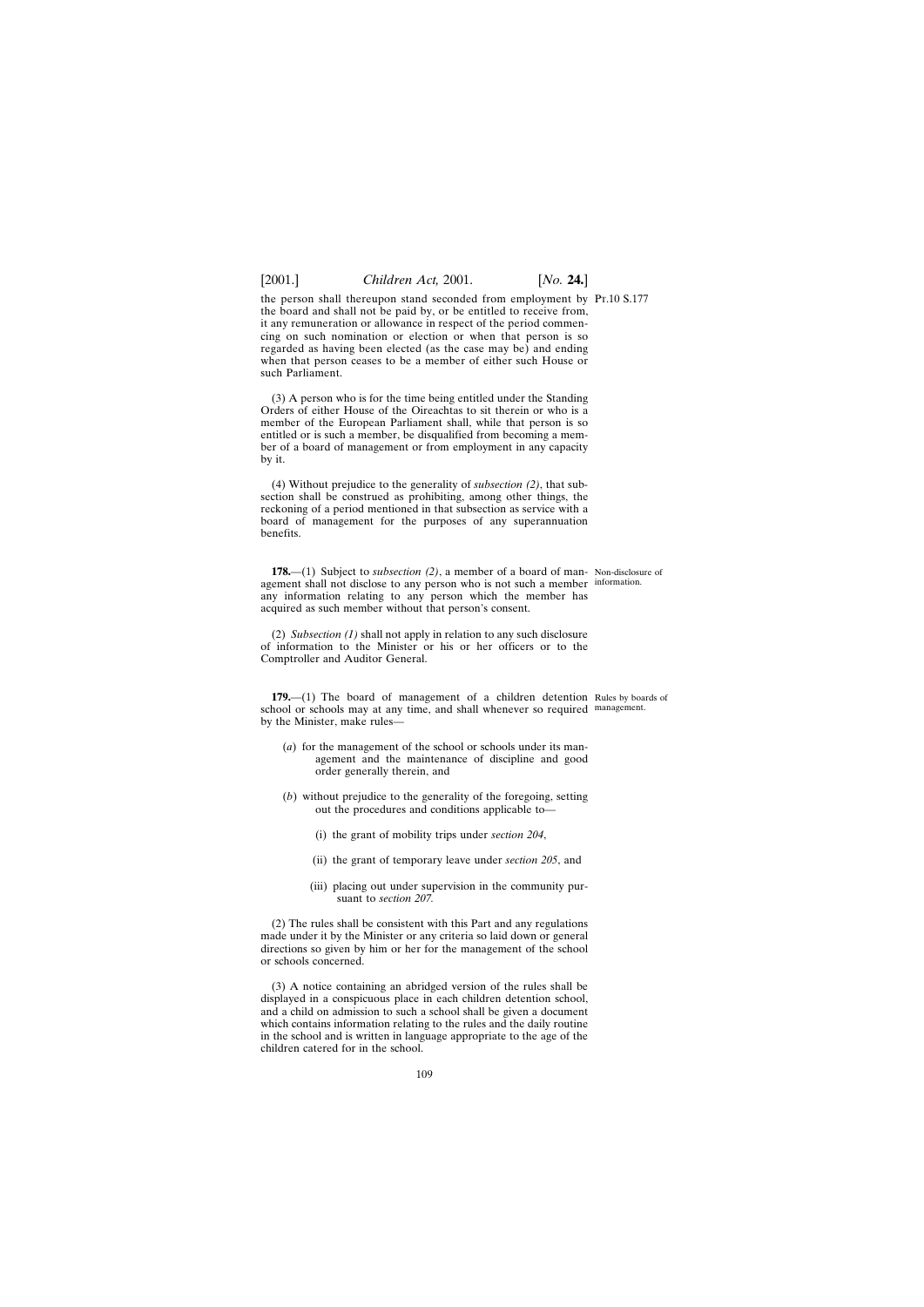### *Director and staff of schools*

P<sub>T</sub> 10 The Director.

**180.**—(1) A board of management shall, from time to time as occasion requires, appoint a person to be responsible for the immediate control and supervision of a children detention school, or more than one such school under its management, and each person so appointed shall be known as the Director of the school or schools concerned.

(2) The appointment of a Director shall be on such terms and conditions as may be determined by the board of management concerned with the consent of the Minister and the Minister for Finance.

(3) A board of management shall, within 10 days after appointing a Director, notify the Minister of the Director's name.

(4) A Director shall not be a member of the board that appointed him or her.

(5) A Director shall perform such functions as may be assigned to him or her by the board of management concerned.

(6) Such functions of a Director as may be specified by him or her from time to time may, with the consent of the board, be performed by such member of the staff of the children detention school concerned as may be authorised in that behalf by the Director.

(7) The functions of a Director may be performed, during his or her absence or when the post of Director is vacant, by such member of the staff of the children detention school concerned as may from time to time be designated for that purpose by its board of management.

(8) Where a child is detained in a children detention school, the Director of the school shall—

- (*a*) have the like control over the child as if he or she were the child's parent or guardian, and
- (*b*) do what is reasonable (subject to the provisions of this Part) in all the circumstances of the case for the purpose of safeguarding or promoting the child's education, health, development or welfare.

Staff of children detention schools.

**181.—(1)** A board of management shall appoint such and so many persons to be members of the staff of the children detention school or schools under its management as the board, with the consent of the Minister and the Minister for Finance, from time to time thinks proper.

(2) A member of the staff of a children detention school shall be employed on such terms and conditions (including terms and conditions relating to remuneration and superannuation) as the board of management of the school, with the consent of the Minister and the Minister for Finance, may from time to time determine.

- (3) (*a*) The class or classes of staff of a children detention school, and the number of staff in each class, and
	- (*b*) the grades in each such class, and the number of staff in each such grade,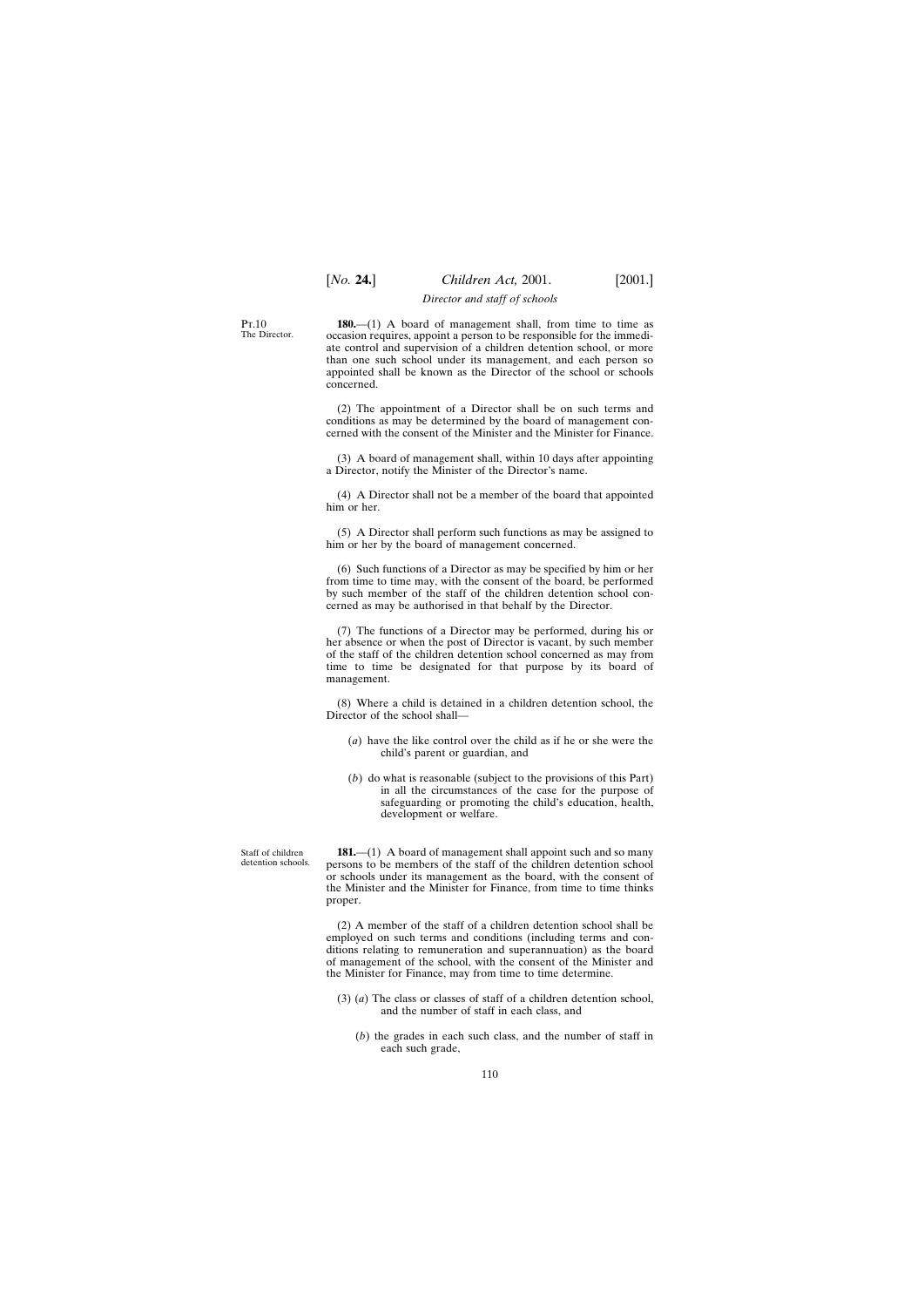shall be determined by the board of management of the school with Pt.10 S.181 the consent of the Minister and the Minister for Finance.

**182.**—Every person who, immediately before the commencement Transfer of staff. of *section 159*, was a Director or member of the staff of a certified reformatory school or industrial school which becomes a children detention school on such commencement shall thereupon become and be a member of the staff of that school.

**183.**—(1) A person who is transferred under the provisions of this Terms and Act to a board of management shall not, while in the service of the conditions of board, save in accordance with a collective agreement negotiated transferred staff. with any recognised trade union or staff association, receive a lesser scale of pay or be made subject to less beneficial terms and conditions of service than the scale of pay to which that person was entitled and the terms and conditions of service to which he or she was subject immediately before the day on which he or she was so transferred.

(2) Until such time as the scale of pay and the terms and conditions of service of a person transferred under the provisions of this Act to a board of management are varied by the board, with the agreement of the Minister and the Minister for Finance, following consultation with any recognised trade unions or staff associations concerned, the scale of pay to which he or she was entitled and the terms and conditions of service, restrictions, requirements and obligations to which he or she was subject immediately before his or her transfer shall continue to apply to him or her and may be applied or imposed by the board while he or she is a member of its staff, and no such variation shall operate to worsen the scale of pay or the terms or conditions of service aforesaid applicable to such person immediately before the day on which he or she was so transferred, save in accordance with a collective agreement negotiated with any recognised trade union or staff association.

(3) In this section ''recognised trade union or staff association'' means a trade union or staff association recognised by the board of management concerned for the purposes of negotiations which are concerned with the remuneration, conditions of employment or working conditions of employees.

**184.**—(1) As soon as may be after its appointment, a board of Superannuation of management shall prepare and submit to the Minister a scheme or staff.schemes for the granting of superannuation benefits to or in respect of such of the staff (including the Director) of the children detention school or schools under its management as it thinks fit.

(2) Every such scheme shall fix the time and conditions of retirement for all persons to, or in respect of whom, superannuation benefits are payable under the scheme or schemes, and different times and conditions may be fixed in respect of different classes of persons.

(3) A board of management may at any time prepare and submit to the Minister a scheme amending or revoking a scheme previously submitted and approved of under this section.

(4) A scheme or amending scheme submitted by a board of management to the Minister under this section shall, if approved of by the Minister with the consent of the Minister for Finance, be carried out by the board in accordance with its terms.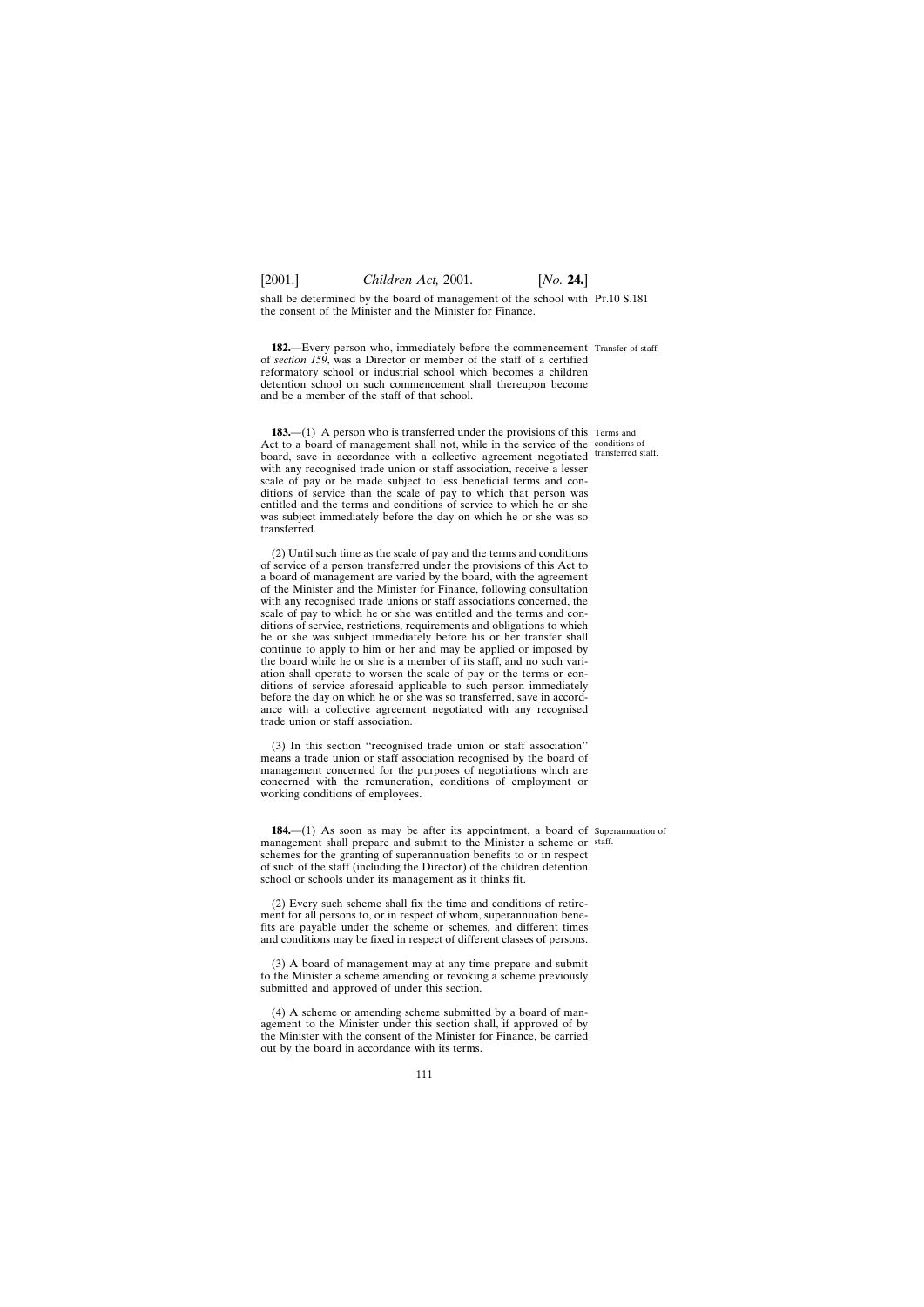P<sub>T</sub> 10 S 184

(5) If any dispute arises as to the claim of any person to, or the amount of, any superannuation benefits in pursuance of a scheme or schemes under this section, such dispute shall be submitted to the Minister who shall refer it to the Minister for Finance whose decision shall be final.

(6) No superannuation benefits shall be granted by a board of management to or in respect of any of its staff (including the Director) who are members of a scheme under this section, nor shall any other arrangement be entered into for the provision of any superannuation benefits to such persons on ceasing to hold office, otherwise than in accordance with a scheme or schemes submitted and approved of under this section.

(7) Superannuation benefits granted under schemes under this section to persons transferred under *section 182* and the terms and conditions relating to those benefits shall not be less favourable to those persons than those to which they were entitled immediately before the commencement of this section.

(8) Where at any time during the period beginning on the commencement of this section and ending immediately before the coming into operation of a scheme under this section, a superannuation benefit falls due for payment to or in respect of a person who was transferred under *section 182*, the benefit shall be calculated and paid by the relevant board of management in accordance with the scheme or such provisions in relation to superannuation as applied to the person immediately before the day this section comes into operation, and for that purpose that person's pensionable service with the board and previous pensionable service shall be aggregated.

(9) Every scheme submitted and approved of under this section shall be laid before each House of the Oireachtas as soon as may be after it is approved of and, if a resolution annulling the scheme is passed by either House within the next 21 days on which that House has sat after the scheme is laid before it, the scheme shall be annulled accordingly, but without prejudice to the validity of anything previously done thereunder.

## *Inspection of schools*

**185.**—(1) The Minister shall appoint a person as Inspector of children detention schools.

(2) The Inspector shall hold office under a written contract of service.

(3) The appointment of the Inspector shall be for a term of 5 years, which may be renewed, and shall be subject to such other terms and conditions (including terms and conditions relating to remuneration) as may be determined by the Minister with the consent of the Minister for Finance.

(4) The Minister may at any time remove the Inspector from office where it appears to the Minister that the removal of the Inspector is necessary for the effective performance of the functions of Inspector under this Part.

(5) In *subsection (3)* ''remuneration'' includes allowances for expenses, benefits-in-kind and superannuation.

Inspector of children detention schools.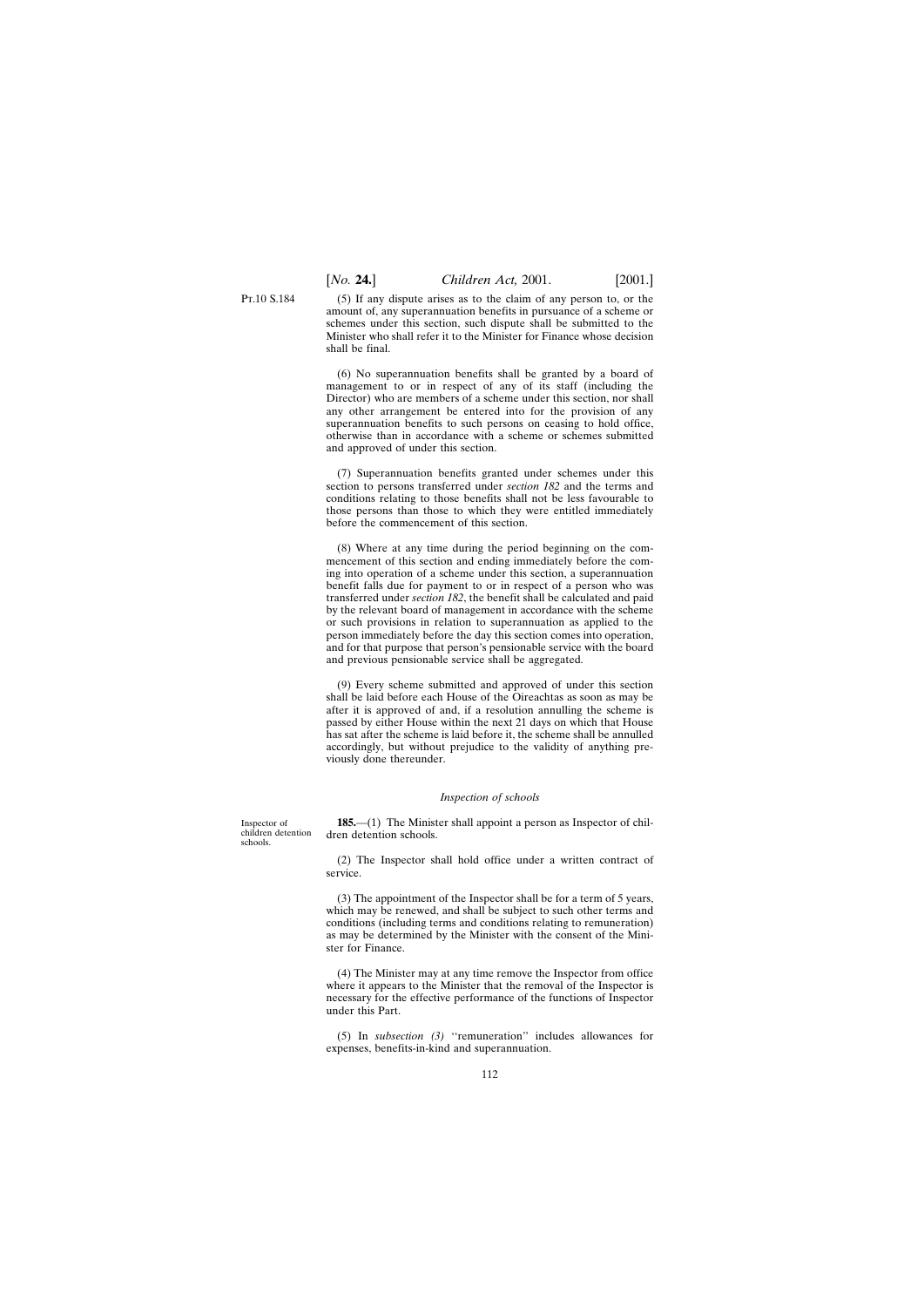# [2001.] *Children Act,* 2001. [*No.* **24.**]

**186.**—(1) The Inspector shall carry out regular inspections (which Pt.10 shall be at least once every 6 months) of each children detention Functions of school and place provided under *section 161*, paying particular atten- Inspector. tion to the conditions prevailing in them, the treatment of children detained there, the facilities available to the children and such other matters as the Minister may direct.

(2) In carrying out an inspection of any such school or place, the Inspector shall also have regard to such matters as—

- (*a*) the morale of the staff and child detainees,
- (*b*) the condition of the facilities provided, including recreational, educational, cultural and linguistic facilities, and of the buildings, and
- (*c*) any general pattern of complaint that may indicate possible inadequacies in the operation or administration of the school or place.

(3) The Inspector may carry out an investigation into any specific aspect of, or any specific issue or incident, connected with, the operation or administration of any such school or place or any specific issue or incident, as he or she thinks appropriate.

(4) The Minister may request the Inspector to investigate and to report to him or her on any such specific aspect, issue or incident.

(5) The Inspector may raise issues of concern to him or her arising out of an inspection or investigation under this section with the Director of the school or managers of the place concerned, the chairperson of the board of management of the school or the Minister.

(6) In carrying out an inspection or an investigation under this section, the Inspector may, with the consent of the Minister, avail himself or herself of the services of any person who has, in the Inspector's opinion, particular experience or knowledge (including medical, legal, academic or other experience or knowledge) of matters relevant to the inspection or investigation.

**187.**—The Inspector may—

Powers of Inspector.

- (*a*) enter any children detention school or place provided under *section 161* for the purposes of his or her inspection, and
- (*b*) for those purposes examine such records of the school or place and interview such members of its staff as he or she thinks necessary.

**188.**—(1) The Inspector shall submit a report to the Minister in Reports of relation to any inspection or investigation carried out by him or her inspections and under *section 186*.

investigations.

(2) Each such report shall, where appropriate, contain recommendations which in the Inspector's opinion require to be implemented.

(3) A copy of any such report shall be laid by the Minister before each House of the Oireachtas.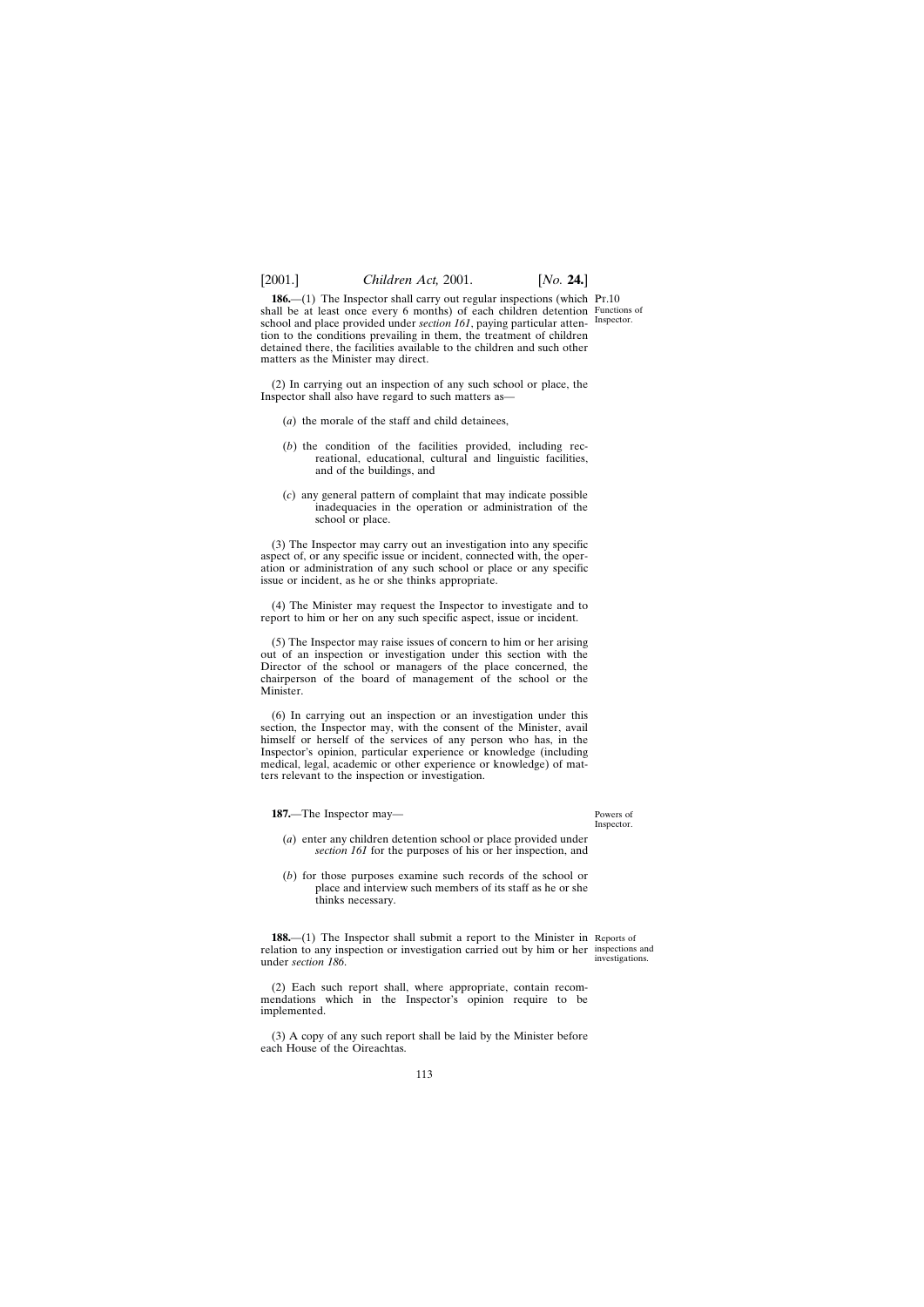P<sub>T</sub> 10 S 188 (4) Before laying a report before each House of the Oireachtas pursuant to *subsection (3)*, the Minister may omit material from it where the omission is necessary to avoid the identification of any person.

Annual report of Inspector. **189.**—(1) The Inspector shall submit annually, not later than 6 months following the end of the year to which it relates, a report to the Minister on the performance of his or her functions during that year.

> (2) The annual report of the Inspector shall be laid by the Minister before each House of the Oireachtas.

> (3) Before laying the annual report before each House of the Oireachtas, the Minister may omit material from it where the omission is necessary to avoid the identification of any person.

Visiting panel. **190.**—(1) A visiting panel for children detention schools shall be established as soon as may be after the commencement of this section and shall consist of such number of persons, not being more than 8 or less than 6, as the Minister shall think proper.

> (2) The members of the visiting panel shall be appointed by the Minister, and every member so appointed shall hold office as such member for such period not exceeding 3 years as the Minister shall think proper and specifies when appointing the member.

> (3) In appointing members of the visiting panel, the Minister shall ensure that persons with knowledge or experience of matters relating to the welfare of children including their cultural and linguistic needs are adequately represented on it.

> (4) The Minister may establish at any future time or times one or more than one additional visiting panel should the geographical situation of any of the schools justify such a course.

> (5) The Minister may make rules setting out the duties and powers of visiting panels and the manner in which they shall perform the duties and exercise the powers imposed or conferred on them by this Part or by the rules.

Duties and powers of visiting panels.

**191.**—(1) A visiting panel appointed under *section 190* shall observe such of the rules made by the Minister under that section as apply to it, and, subject to those rules, it shall be the duty of a visiting panel—

- (*a*) to visit each children detention school from time to time and at frequent intervals and there to hear any complaint which may be made to it by any child residing in the school and, if so requested by the child, to hear any such complaint in private,
- (*b*) to report to the Minister any abuses or irregularities observed or found by it in any school,
- (*c*) to report to the Minister in relation to any repairs or structural alterations to any school which may appear to it to be needed, and

114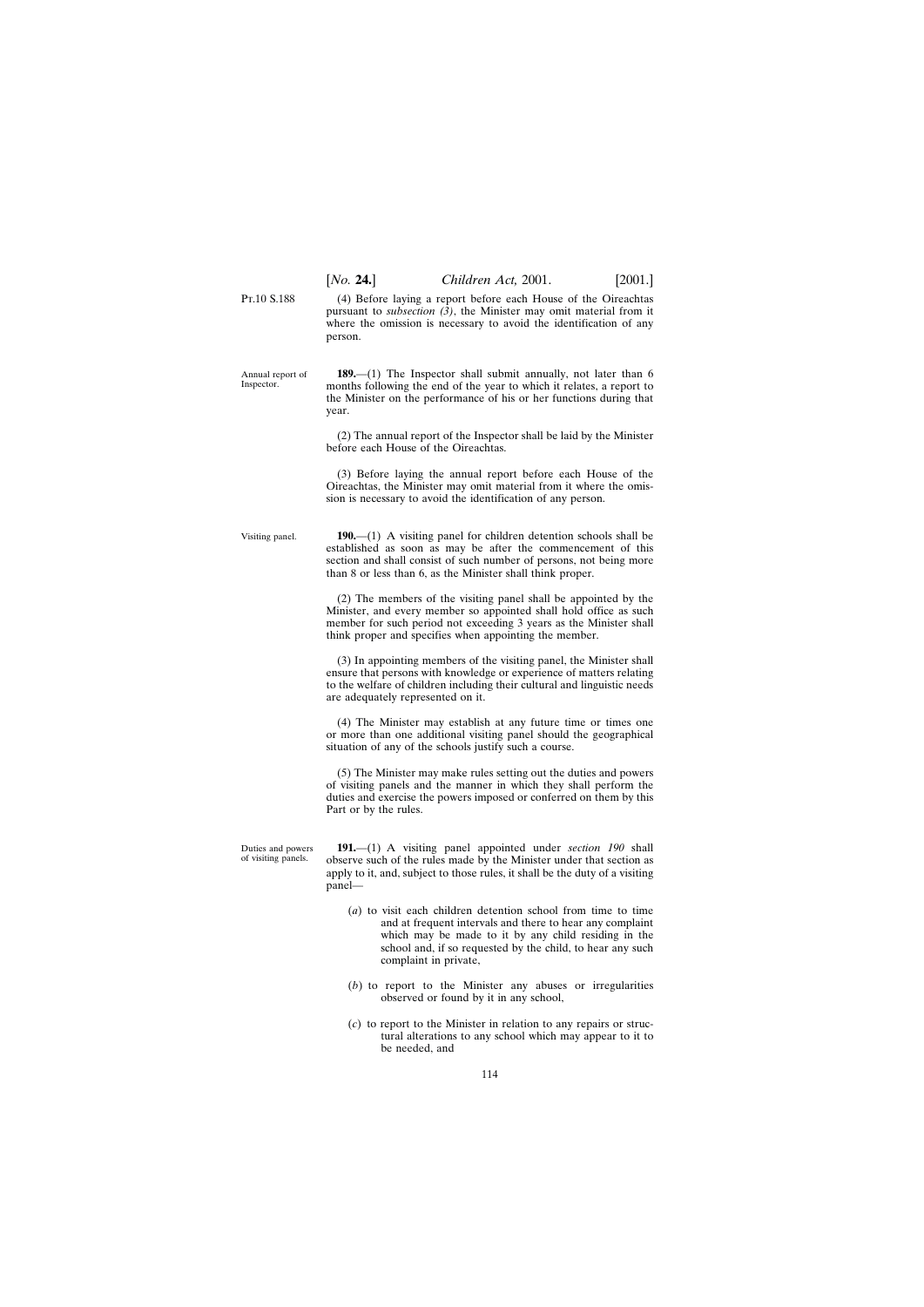(*d*) to report to the Minister in relation to any other matter Pt.10 S.191 relating to any school either as instructed by the Minister or on its own initiative.

(2) A visiting panel and every member thereof shall be entitled at all times to visit either collectively or individually a children detention school in respect of which it is appointed and shall at all times have free access either collectively or individually to every such school and every part of it.

(3) The Minister may request the board of management of a children detention school to instruct the visiting panel to report to that board on any matter relating to the school.

(4) The board of management of such a school shall forward to the Minister any report made to it under this section, together with its views on the report.

(5) Copies of any such report and of the board of management's views on it shall be laid by the Minister before each House of the Oireachtas.

(6) Before laying a report before each House of the Oireachtas, the Minister may omit material from it where the omission is necessary to avoid the identification of any person.

**192.**—Any judge may visit any children detention school or any Visits by judges. place provided under *section 161* at any time.

## *Operation of schools*

**193.**—The Director of a children detention school shall accept any Obligation of child ordered by a court to be detained in the school, unless the Director to accept children detention order is, on its face, defective. children.

**194.**—(1) Subject to *subsection (2)*, a children detention school Reception of shall be open at all times for the reception of children referred to it children in schools. under this Part.

(2) The Minister may decide that *subsection (1)* shall not apply in respect of any school or any part of a school for a specified time where he or she is satisfied that, apart from those children who are eligible and suitable for placing out on supervision in the community under *section 207*, there are adequate and suitable alternative places available for children during that time in other schools.

(3) Where the Minister makes a decision pursuant to *subsection (2)*, some or all of the children detained in the school the subject of the decision may be transferred to other schools in accordance with the provisions of this Part relating to such transfers or may be placed out on supervision in the community under *section 207*, if eligible and suitable for being so placed out.

**195.**—(1) The Minister shall certify the maximum number of Maximum number children who may be detained in each children detention school at of detained any time. children.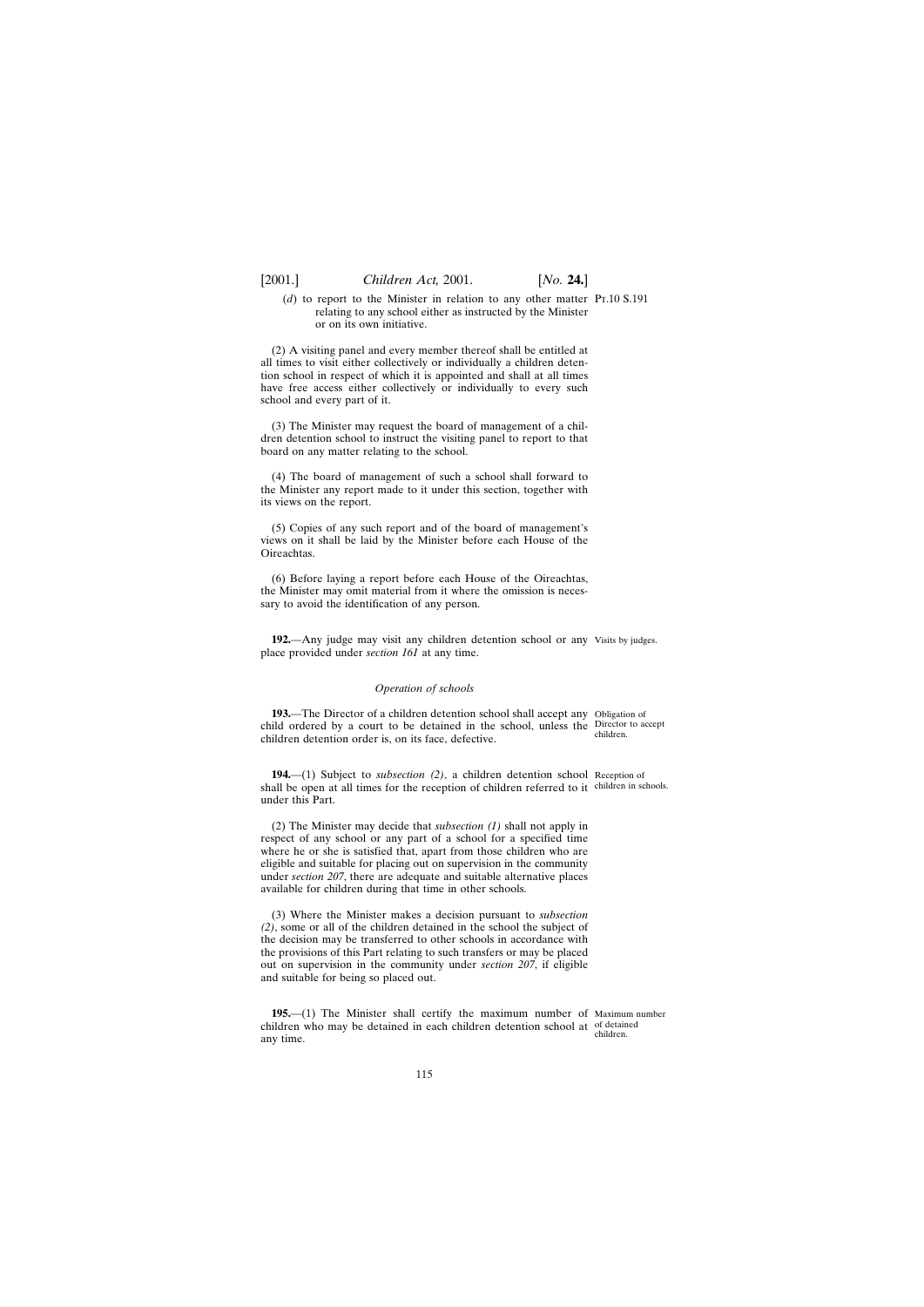(2) The Minister may vary any certificate under *subsection (1)*, or vary any certificate varied under this subsection, where he or she is

(3) The Minister shall cause a copy of any certificate or variation of any certificate under this section to be sent to the President of the High Court, the President of the Circuit Court, the President of the District Court and the Director of each children detention school.

satisfied that such a variation is justified.

P<sub>T</sub>.10 S.195

Sex and age of detained children.

**196.**—(1) The Minister shall certify the sex and ages of children who may be detained in each children detention school at any time.

(2) The Minister may vary any certificate under *subsection (1)*, or vary any certificate varied under this subsection, where he or she is satisfied that such a variation is justified.

(3) The Minister shall cause a copy of any certificate or variation of any certificate under this section to be sent to the President of the High Court, the President of the Circuit Court, the President of the District Court and the Director of each children detention school.

**197.**—The Minister shall decide which children detention schools shall provide any particular courses of specialised treatment which in his or her opinion should be available for children who may be in need of any such treatment and shall cause the President of the High Court, the President of the Circuit Court, the President of the District Court and the Director of each children detention school to be informed accordingly.

Transfer between **198.**—(1) A child detained in a children detention school may be transferred to another such school to serve the whole or any part of the unexpired residue of his or her period of detention if—

- (*a*) the school to which the child is transferred caters, in accordance with the provisions of this Part, for that class of child and provides the conditions and facilities necessary for it to achieve its principal object in the case of that child, and
- (*b*) the Directors of the schools from and to which the child is being transferred (or, as the case may be, the Director of a school and the managers of a place provided under *section 161*) agree to the transfer.

(2) Where Directors of children detention schools are unable to agree to a transfer pursuant to *subsection (1)*, the Minister may direct that the transfer shall proceed if he or she considers that the transfer would be in the interests of the child.

**199.**—The Director of a children detention school shall ensure that each child detained in it shall, as far as practicable, be given the opportunity to receive religious assistance and instruction and the opportunity of practising his or her religion.

medical treatment. **200.**—If it appears to the Director of a children detention school that a child detained in it requires medical attention that cannot

schools and places provided under *section 161*.

Treatment of children.

Provision as to religious observance.

Provision of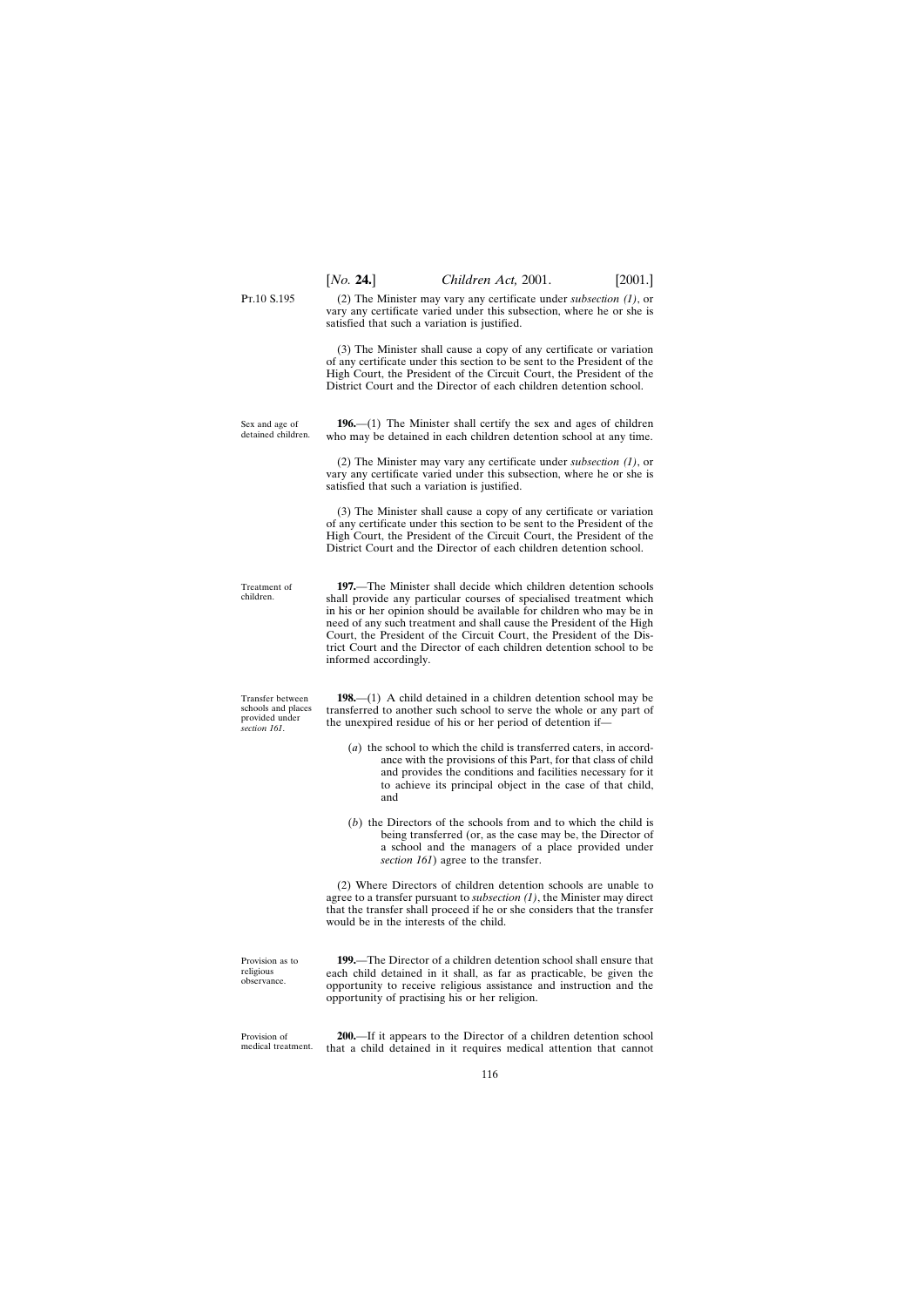properly be given in the school, the Director shall make arrange-Pt.10 S.200 ments for the child to be received into any hospital or other institution where he or she can receive the necessary attention, and that child, while so absent from the school, shall for the purposes of this Act be deemed to be in lawful custody.

**201.**—(1) Any child who breaches the rules of a children detention Discipline. school may be disciplined on the instructions of the Director of the school in a way that is both reasonable and within the prescribed limits.

(2) Without prejudice to the power of the Minister to prescribe limits for the disciplining of children detained in children detention schools, the following forms of discipline shall be prohibited—

- (*a*) corporal punishment or any other form of physical violence,
- (*b*) deprivation of food or drink,
- (*c*) treatment that could reasonably be expected to be detrimental to physical, psychological or emotional wellbeing, or
- (*d*) treatment that is cruel, inhuman or degrading.

**202.**—(1) The Director of a children detention school may, by Permitted absence. order in writing, permit a child to be absent from the school, whether or not accompanied—

- (*a*) for the purpose of attending the funeral of a relative,
- (*b*) for the purpose of visiting a relative who is seriously ill, or
- (*c*) for any other purpose of exceptional importance that the Director thinks proper, being a purpose which the Director considers to be directly associated with the welfare or rehabilitation of the child concerned.

(2) The order shall specify the period for which the child may be absent from the school and the purpose for which it was made.

(3) A copy of the order shall be given to the child at or before the commencement of the absence.

(4) The order may be subject to any conditions, limitations or restrictions that the Director thinks appropriate to impose.

(5) The child to whom a copy of the order is given shall carry the copy at all times during the permitted absence.

(6) A failure, without reasonable excuse, by a child to return to the school when his or her period of permitted absence has expired shall be treated as a breach of the discipline of the school.

(7) A member of the Garda Síochána who detects any child in breach of *subsection (6)*, or of any conditions, limitations or restrictions to which the order permitting the absence is subject, shall so inform the Director of the school concerned and return the child to the school.

(8) The period of a child's permitted absence from a school shall be deemed to be part of the child's period of detention in the school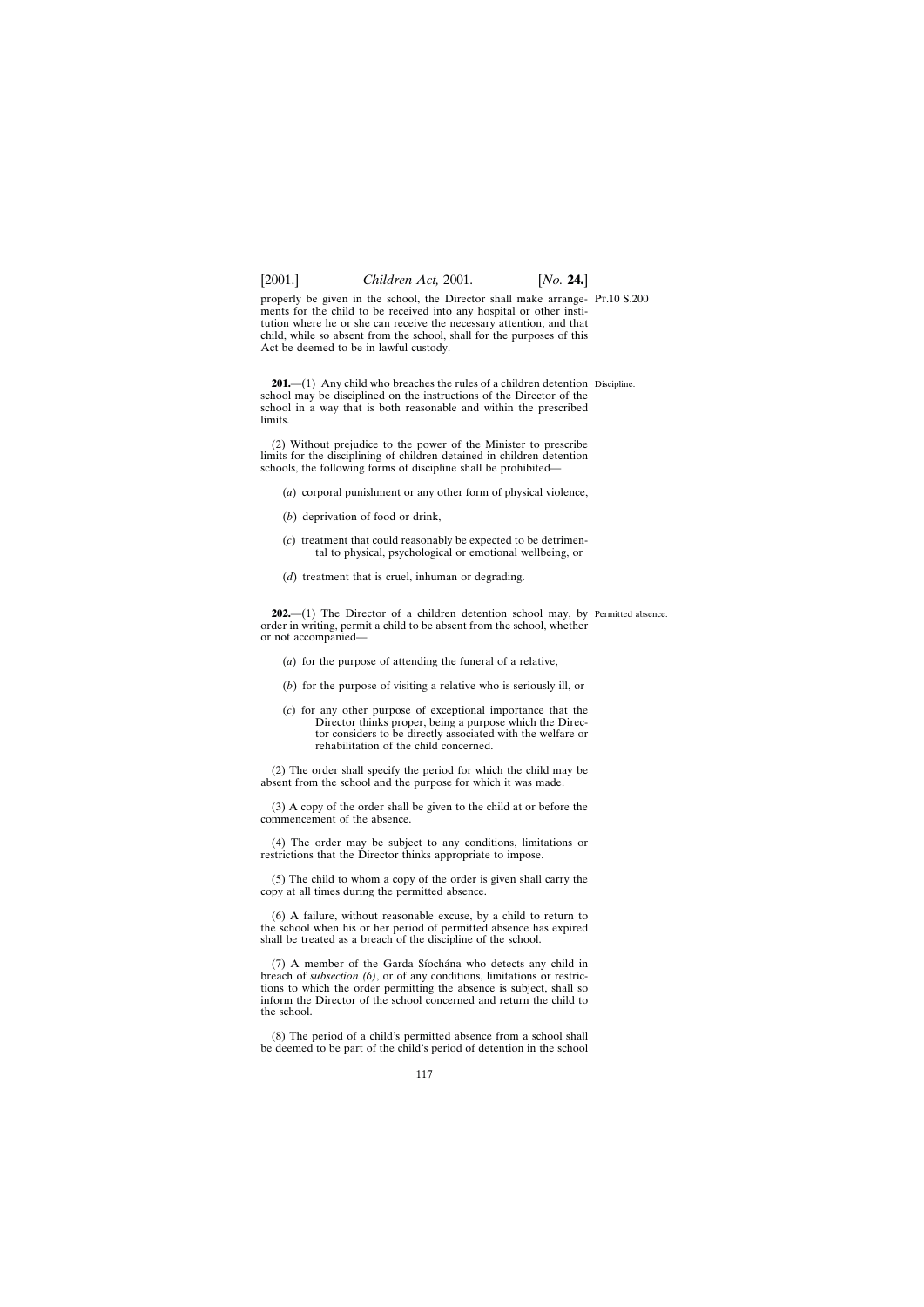P<sub>T</sub>.10 S.202 but, if a child fails to return to the school when the period of permitted absence has expired, the time that elapses thereafter shall be excluded in calculating the time during which he or she is to be detained.

Other permitted **203.**—(1) The Director of a children detention school may, by order in writing, permit a child to be absent from the school unaccompanied on a recurring basis or on one occasion only—

- (*a*) for the purpose of seeking employment or engaging in employment or obtaining work experience,
- (*b*) for the purpose of receiving additional training or education,
- (*c*) for the purpose of participating in sport, recreation or entertainment in the community, or
- (*d*) for any other purpose conducive to the reintegration of the child into the community.

(2) The Director may at any time before the end of a period of permitted absences under this section cancel the order permitting the absences.

(3) The Director of each children detention school shall keep the board of management of the school informed of the implementation of the board's policy in relation to absences permitted under this section and *section 202*.

(4) The provisions of *subsections (2)* to *(8)* of *section 202* shall, with the necessary modifications, apply in relation to an absence under this section as if it were an absence under that section.

**204.**—(1) In this section ''mobility trips'' means authorised absences from a children detention school of children detained therein for the purpose of—

- (*a*) assisting their reintegration into society by promoting their personal and social development, their awareness and appreciation in matters of culture, education and recreation, and
- (*b*) where appropriate, the implementation of any necessary treatment or counselling directions.

(2) Each mobility trip shall be authorised by the Director of the children detention school concerned and shall be granted for a specified period.

(3) During a mobility trip the child shall be accompanied at all times by at least one member of the staff of the school.

(4) Before authorising any mobility trip, the Director shall be satisfied, on the basis of an assessment of the child's suitability for such trips, that the purpose of the mobility trip is appropriate for the child.

(5) The Minister may suspend, for a specified period, mobility trips for a particular child or for any children detention school where he or she is satisfied that they would not be in the best interests of the child or school or of society generally during that period.

Mobility trips.

absences.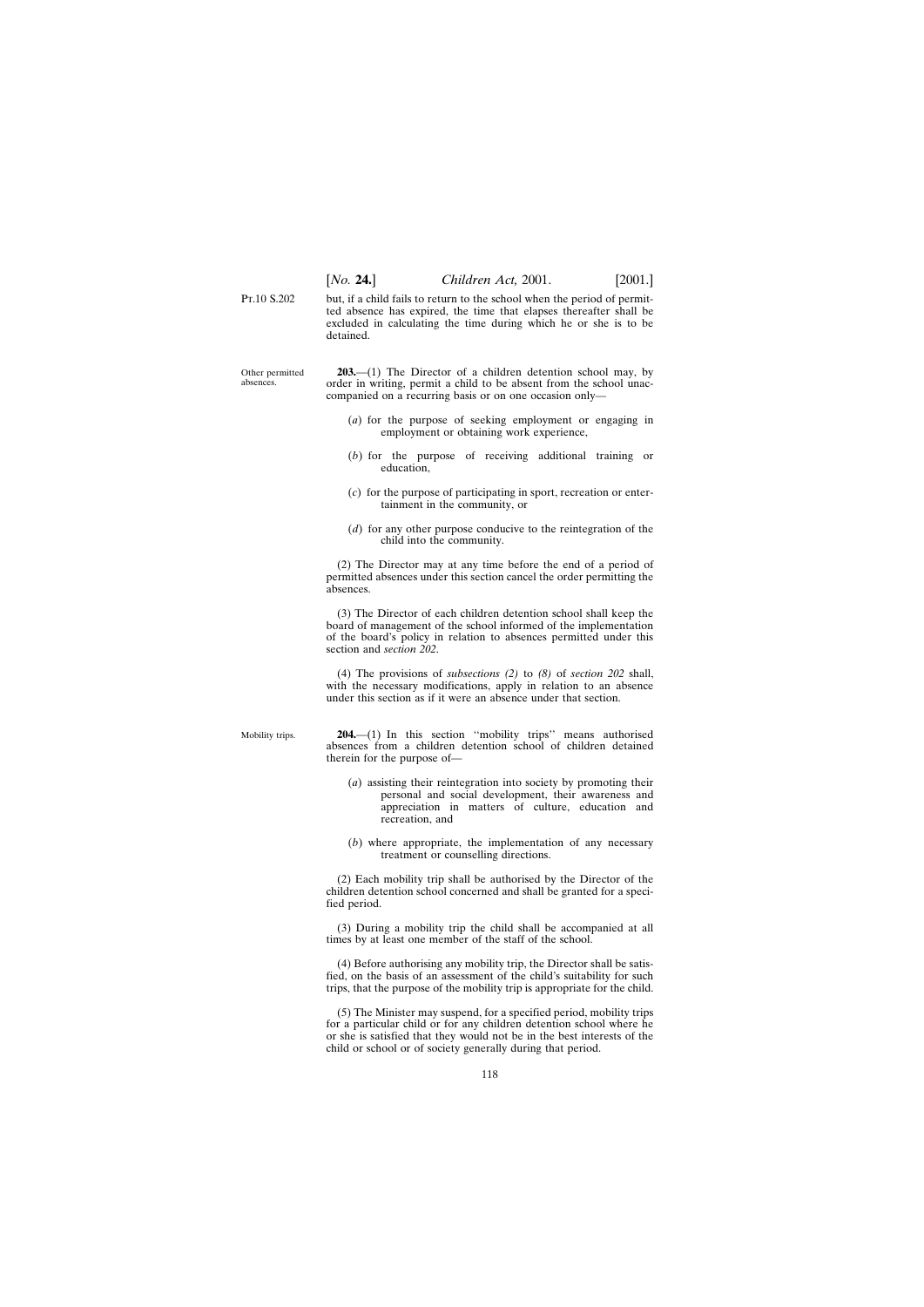(6) Any period specified in *subsection (5)* may be renewed on as Pt.10 S.204 many occasions as the Minister considers necessary until the circumstances that gave rise to the suspension of the mobility trips no longer apply.

(7) Any breach by a child of the rules governing the grant of mobility trips shall render that child ineligible for such trips for such period as the Director may determine.

(8) Absconding while on a mobility trip shall be treated as a breach of discipline of the school.

(9) The Director of each children detention school shall keep the board of management of the school informed of the implementation of the board's rules in relation to the grant of mobility trips.

**205.**—(1) The Director of each children detention school shall for-Temporary leave. mulate a temporary leave programme for every child detained in the school for whom temporary leave is appropriate and ensure that every such programme is in accordance with the rules of the school's board of management in that regard.

(2) No temporary leave programme shall provide for temporary leave in the first one month of any child's period of detention.

(3) The Director may suspend, for a specified period, the temporary leave programme of any child or of the children in the school concerned where the Director is satisfied that temporary leave would not be in the best interests of the child or school or of society generally during that period.

(4) The Director may alter the temporary leave programme of any child where he or she is satisfied that to do so would be in the best interests of the child or of society generally.

(5) The one-month period referred to in *subsection (2)* need not necessarily have been served in one children detention school.

**206.—(1)** A child while on temporary leave shall be in the care of Conditions of grant his or her parents or guardian, or of a responsible person, who shall of temporary leave. undertake to the Director of the children detention school concerned to supervise the child during the period of temporary leave.

(2) In deciding to grant temporary leave in any case, the Director shall be as satisfied as reasonably possible that the person who has undertaken to supervise the child will do so and, where a child has previously been granted temporary leave, the Director shall take into account how the child was supervised during that leave.

(3) Where a period of temporary leave involves a child being absent from the children detention school for one or more than one night, the child shall reside in the living accommodation of the person who has undertaken to supervise the child or in other accommodation with the prior approval of the Director, and, where that person so agrees, it shall be a condition of the leave that the child remain in that accommodation during a specified period between 7.00 p.m. on any day and 6.00 a.m. on the following day.

(4) Subject to *subsection (3)*, where a child is so absent, a condition of the temporary leave may require the child to remain in the living

119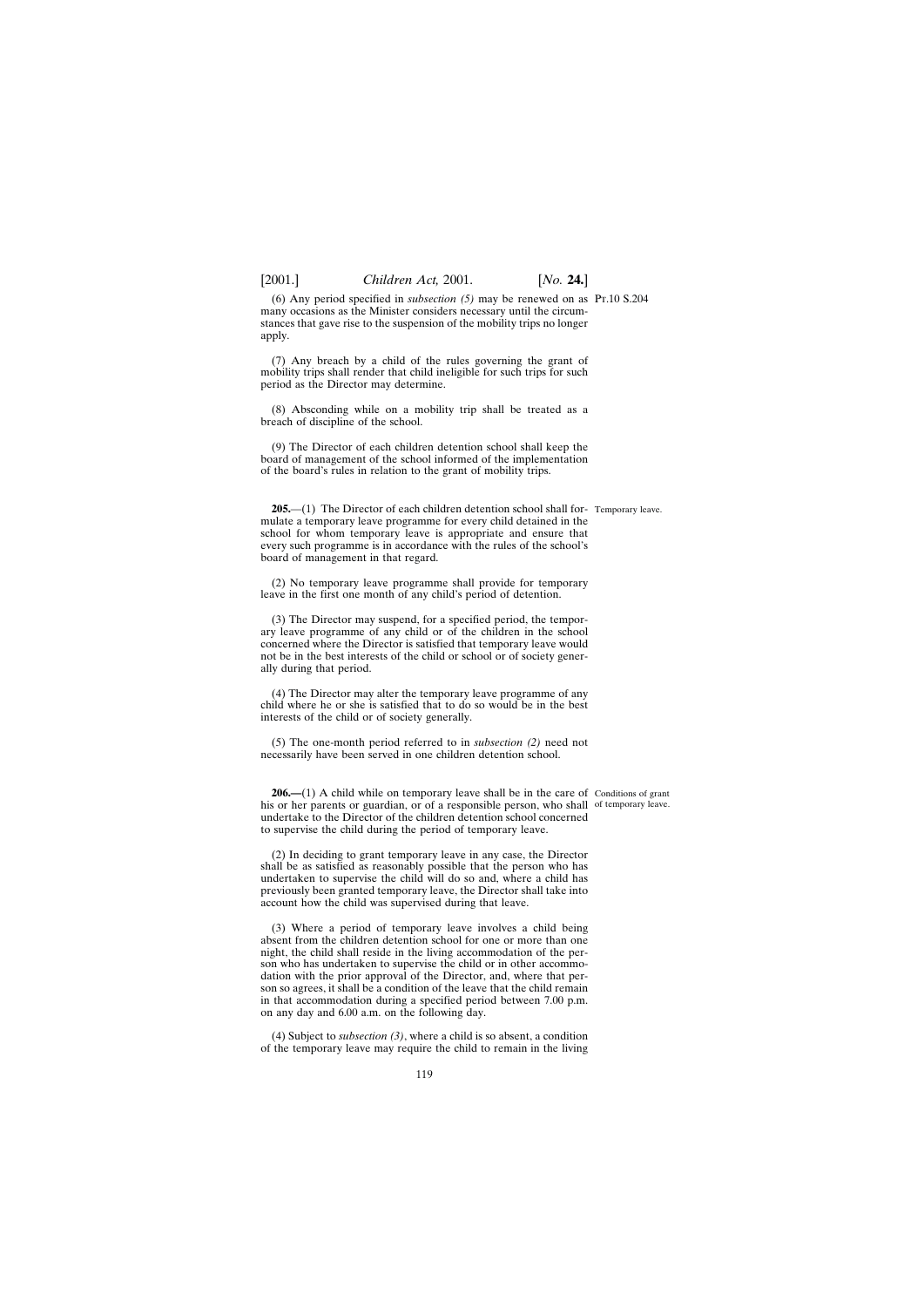P<sub>T</sub> 10 S 206 accommodation of the person supervising the child or in such other accommodation, as the case may be, for different periods on differ-

ent dates.

(5) Before the commencement of a period of temporary leave in respect of any child, the Director shall arrange for the member in charge of the Garda Siochana station for the area in which the child will reside during the period of the leave to be informed of the child's address, the period of the leave and, where appropriate, the periods during which the child is required to remain at that address.

(6) A member of the Garda Síochána who detects a child in breach of a condition specified in or pursuant to *subsection (3)* or *(4)* shall so inform the Director of the school concerned, return the child to the school in which he or she was detained when granted the temporary leave and inform the person who undertook to supervise the child accordingly as soon as practicable.

(7) A child who contravenes the rules governing temporary leave or, as the case may be, a condition specified in or pursuant to *subsection (3)* or *(4)* shall be ineligible for further temporary leave for such period as may be determined in accordance with the policy in that regard of the children detention school in which he or she was detained when granted the temporary leave.

(8) A failure, without reasonable excuse, by a child to return to the school on the expiry of the period of temporary leave shall be treated as a breach of the discipline of the school and of the rules governing temporary leave.

(9) The period of a child's absence from a school on temporary leave shall be deemed to be part of the child's period of detention in the school but, if a child fails to return to the school when the period of temporary leave has expired, the time that elapses thereafter shall be excluded in calculating the period during which he or she is to be detained.

(10) On the grant of temporary leave to a child, the Director shall specify in a notice in writing to the child—

- (*a*) the time of commencement and ending of the period of the leave, and
- (*b*) where appropriate, any condition specified in or pursuant to *subsection (3)* or *(4)*.

**207.**—(1) Where a child is detained in a children detention school, the Director of the school may at any time, after consultation with the principal probation and welfare officer, authorise the placing out of the child under supervision in the community to reside with his or her parents or guardian or a responsible person who is willing to receive and take charge of the child.

(2) Before authorising a placing out under *subsection (1)*, the Director shall be satisfied that the child will continue to receive appropriate education or training while he or she is placed out and that the placing out conforms to the rules of the school's board of management in that regard.

(3) A child placed out under *subsection (1)* shall be under the supervision in the community of a probation and welfare officer.

Supervision in community.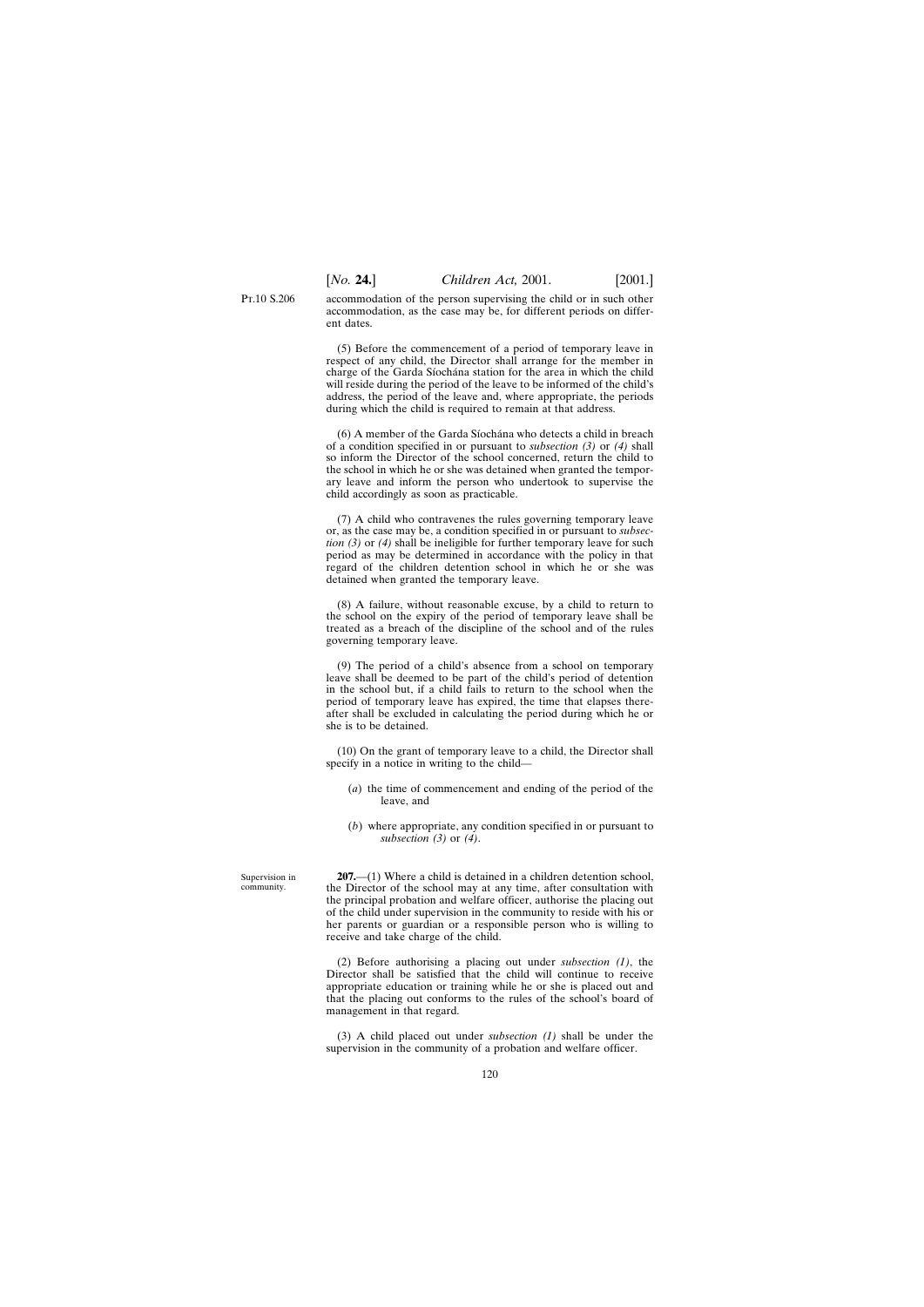- (4) (*a*) An authorisation under *subsection (1)* shall be in writing Pt.10 S.207and be signed by the Director and shall specify—
	- (i) the name of the person who is willing to receive and take charge of the child, and
	- (ii) any conditions imposed by the Director which he or she considers appropriate and which are consistent with any rules made by the board of management of the school under *section 179*.
	- (*b*) The child shall comply with any conditions so specified.

(5) Where a child is placed out under this section, the Director shall ensure that at the time of the placing out—

- (*a*) the conditions of the child's placing out are communicated in writing to the child, to the person receiving and taking charge of the child and to the probation and welfare officer supervising the child in the community, and
- (*b*) the placing out and those conditions are notified to the member in charge of the Garda Síochána station for the area in which the child will be residing.

(6) A placing out under this section shall be in force until revoked or until the period of detention imposed by the court has expired, whichever is the sooner, and while it is in force the child shall be deemed to be under the care of the Director.

(7) The Director may at any time, after consultation with the principal probation and welfare officer, revoke a placing out where—

- (*a*) he or she has reason to believe that it is necessary to do so for the protection or welfare of the child,
- (*b*) the child, without reasonable excuse, fails to comply with a condition imposed under *subsection (4)(a)(ii)*, or
- (*c*) the child is not receiving appropriate education or training,

and order the child to return to the school.

(8) Any child escaping from the person with whom he or she is placed out shall be liable to the same penalty as if he or she had escaped from the school itself.

(9) The period during which a child who is placed out is absent from a school shall be deemed to be part of the child's period of detention in the school but, if a child fails to return to the school when the placing out is revoked, the time that elapses thereafter shall be excluded in calculating the period during which he or she is to be detained.

(10) Where a member of the Garda Síochána has been notified that a child whose placing out has been revoked refuses or fails, without reasonable cause, to return to the school, the member may arrest the child without warrant and forthwith return the child to the school.

(11) Where a placing out of a child has been revoked and the child has returned or has been returned to the school, the Director of the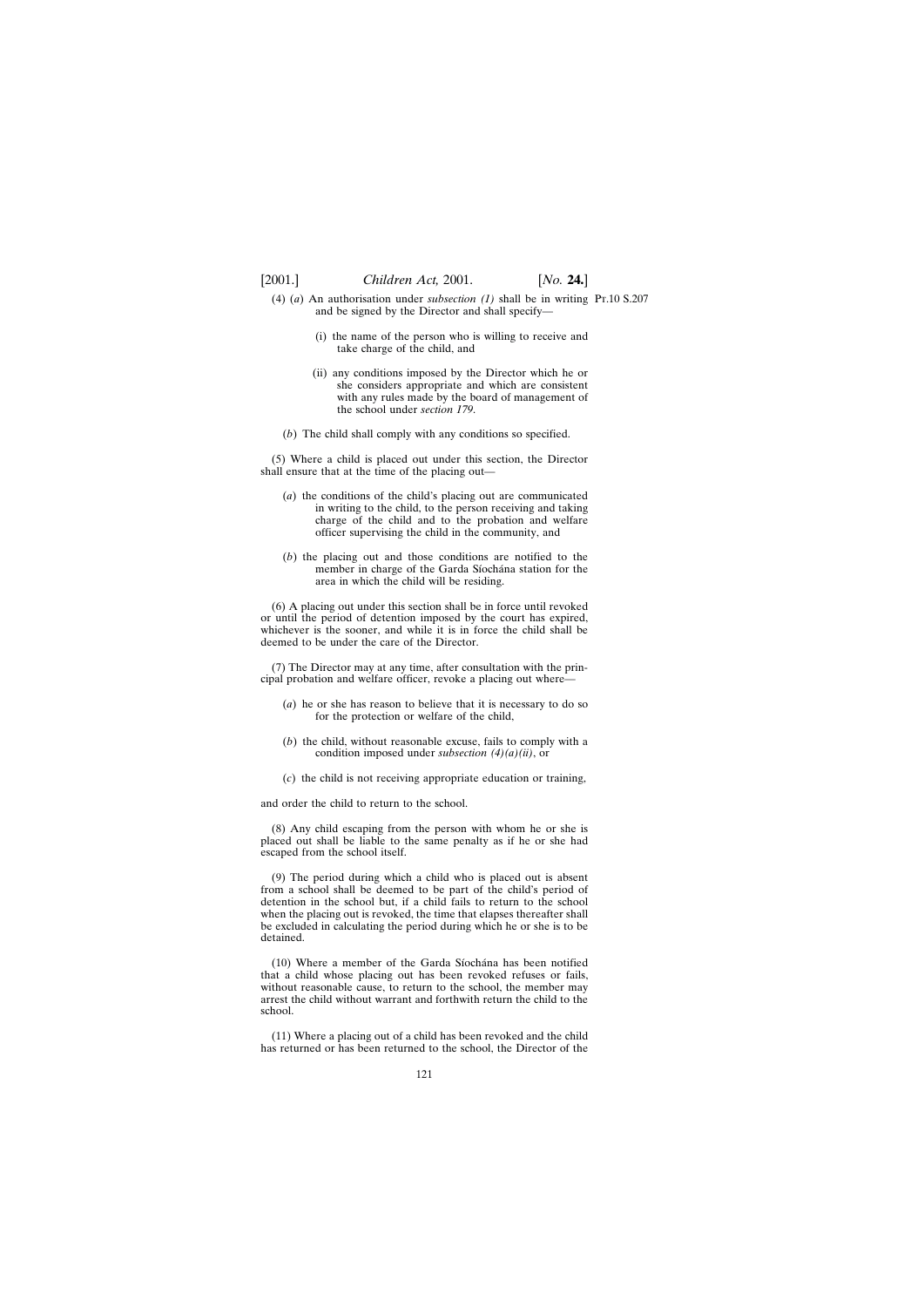P<sub>T</sub> 10 S 207 school shall inform the member in charge of the Garda Síochána station for the area where the child resided accordingly.

> (12) Where a child is found guilty of an offence committed while placed out, the placing out shall be deemed to be revoked.

Voluntary aftercare. **208.**—(1) Where a child is released from a children detention school on the completion of his or her period of detention, the child may, with his or her consent, be placed under the supervision of a probation and welfare officer if the Director of the school considers, after consultation with the principal probation and welfare officer, that to do so would further assist the child's reintegration into society and help to prevent the child from committing further offences.

> (2) Subject to *subsection (4)*, where a child is placed under supervision in accordance with *subsection (1)*, the period of supervision shall continue for as long as the child consents and the probation and welfare officer supervising the child is satisfied that continuance of the supervision is in the child's interests.

> (3) The probation and welfare officer supervising the child shall receive whatever assistance is necessary from the Director of the children detention school concerned to enable the officer to supervise the child effectively.

> (4) Where a child is found guilty of an offence committed while under supervision in accordance with this section, the continuance of the supervision shall be reviewed by the principal probation and welfare officer.

> **209.**—Where a child is serving a period of detention in a children detention school, the Minister may at any time order the child's release from the school on compassionate grounds if he or she is satisfied on the basis of a report from the Director of the school, after consultation with the principal probation and welfare officer, that exceptional circumstances exist which justify the release.

**210.**—(1) A child detained in a children detention school may by order of the Director of the school be discharged from detention at any time during the period of 24 hours immediately preceding the time when the children detention order concerned would otherwise terminate.

(2) A child so detained whose detention would, but for this subsection, terminate on a Saturday, Sunday or public holiday may, by order of the Director, be discharged from detention on the last preceding day that is not a Saturday, Sunday or public holiday.

Order for production of child.

Unconditional release.

Early discharge.

**211.**—(1) Where a child is detained in a children detention school, the Director of the school may, on proof to his or her satisfaction that the presence of the child at any place is required in the interests of justice, or for the purpose of any inquest or inquiry, in writing order that the child be taken to that place.

(2) A child taken from a children detention school under this section shall, while outside the school, be kept in such custody as the Director may determine and while in that custody shall be deemed to be in lawful custody.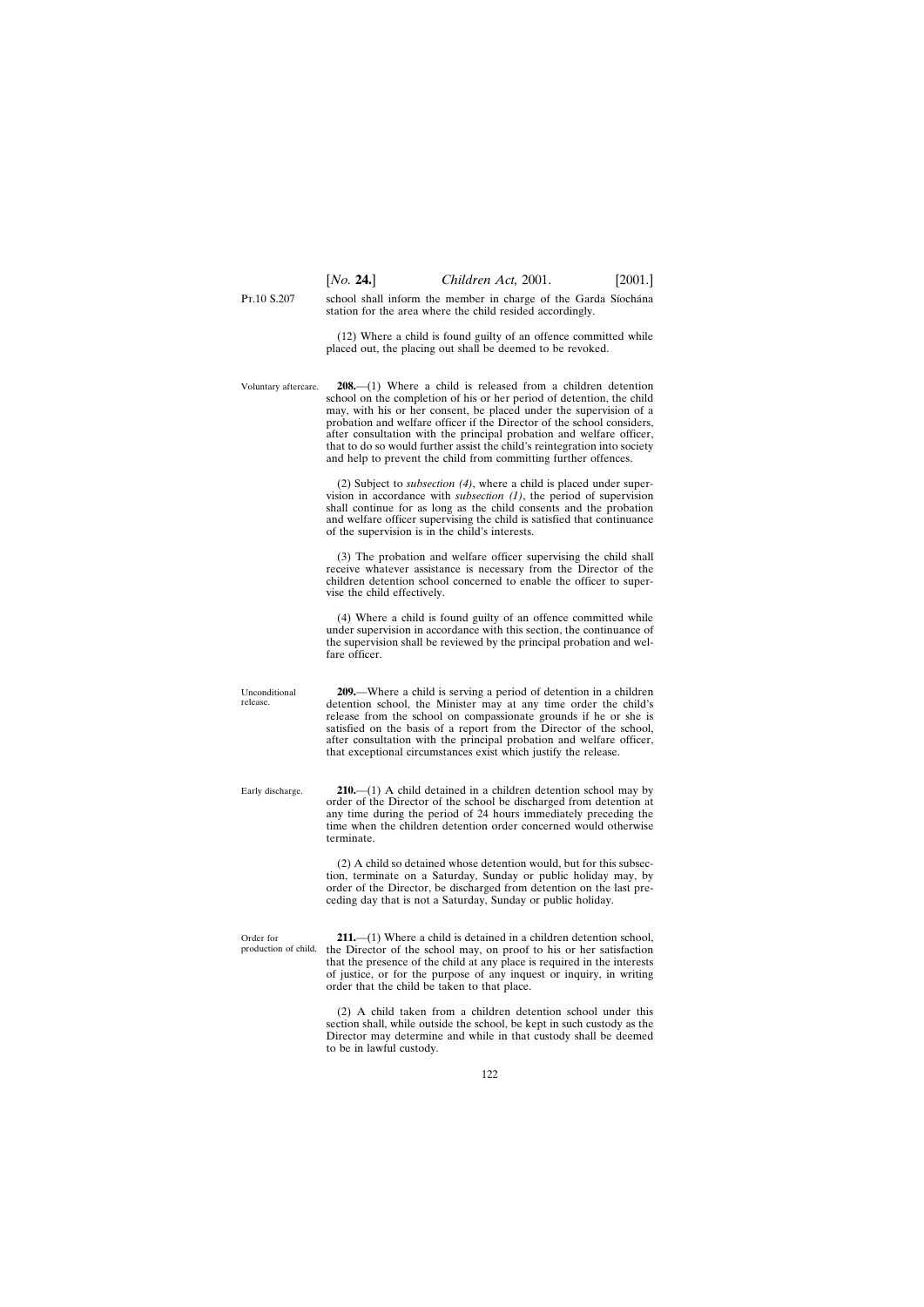**212.**—Where a child is in the care or charge of a responsible per- Pt.10 son under the provisions of *section 206* or *207*, the responsible person Responsible shall persons.

- (*a*) have the like control over the child as if he or she were the child's parent or guardian, and
- (*b*) do what is reasonable (subject to the provisions of this Act) in all the circumstances of the case for the purpose of safeguarding or promoting the child's education, health, development or welfare.

**213.**—(1) The parents or guardian of a child who is detained in a Duty to notify children detention school shall keep the Director of the school changes of address informed of their address.

(2) Where a child is transferred pursuant to *section 198*, the Director of the school or managers of a place from which the child is transferred shall, where practicable, inform the child's parents or guardian of the transfer, and until the parents or guardian have been so informed their duty under *subsection (1)* shall be deemed to be duly discharged if they keep the Director of that school informed of their address.

**214.**—(1) Subject to *section 215*, a child in respect of whom a Lawful custody of children detention order is in force shall be deemed to be in the detained children. lawful custody of the Director of the children detention school concerned while detained in the school and thereafter while being conveyed from or to the school, while placed out under supervision in the community or while on a permitted absence under *section 202* or *203* or a mobility trip under *section 204*.

(2) Subject to *section 215*, a child who is transferred under *section 155* to a children detention centre shall be deemed to be in the lawful custody of the person for the time being in charge of the centre from the time the child is transferred to it.

## *Offences*

**215.**—(1) A child who has been ordered by a court to be detained Escape.in a children detention school and who—

- (*a*) escapes while being conveyed to or from the school, or
- (*b*) escapes or is otherwise absent without permission from the school or from any hospital or other institution in which the child is receiving medical attention,

shall commit the offence of escape from lawful custody and may at any time be arrested by a member of the Garda Síochána without warrant and returned to the school or, as the case may be, to the hospital or other institution concerned.

(2) Where a child is found guilty of an offence under *subsection (1)*, the court may order that the period of his or her detention in the school shall be increased by up to 3 months, so however that in no case, subject to *section 155,* shall the increased period of detention exceed 3 years.

to school.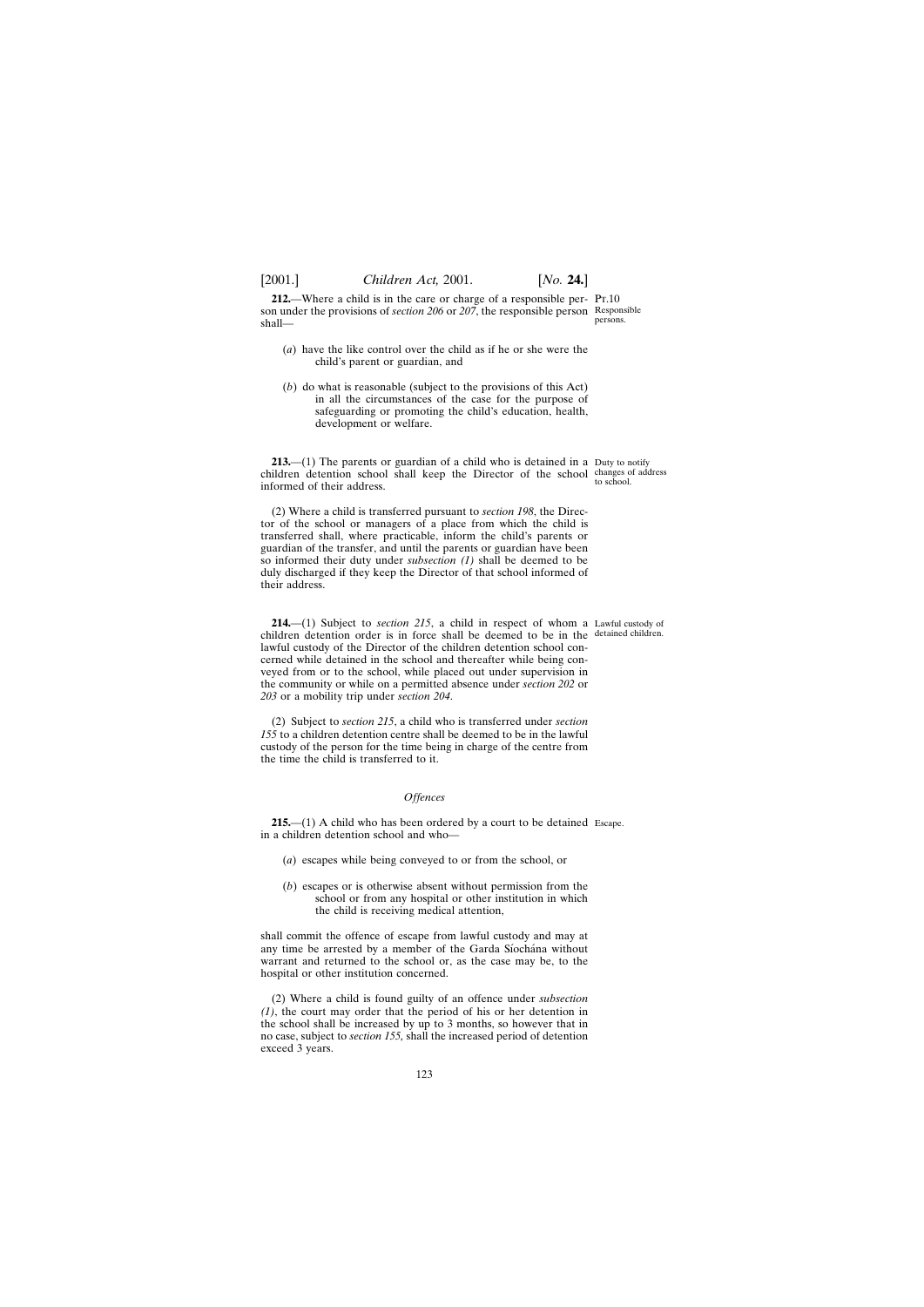P<sub>T</sub>.10 S.215 (3) Where a child who is found guilty of an offence under *subsection (1)* is between 16 and 18 years of age, any period of detention imposed on him or her may be served in a children detention centre designated under *section 150*.

> (4) Where a person who is found guilty of an offence under *subsection (1)* is 18 years of age or more, any period of detention imposed on him or her shall be served in a place of detention provided under section 2 of the Act of 1970 or in a prison.

> (5) In calculating the period during which a person who, having escaped, is thereafter liable to be detained, the period during which he or she was absent from the children detention school shall not be reckoned as part of the person's period of detention in the school.

> (6) Subject to the foregoing provisions of this section, an escape from a children detention school may be treated as a breach of the discipline of the school.

Helping child to escape. **216.**—A person who helps a child to escape or attempt to escape from lawful custody or to abscond from any person with whom the child is placed out on supervision in the community shall be guilty of an offence and shall be liable, on summary conviction, to a fine not exceeding £750 or imprisonment for a term not exceeding 6 months or both.

- Harbouring escaped child. **217.**—Any person who knowingly harbours, maintains or conceals a child or otherwise prevents a child from returning to a children detention school or to any person with whom he or she has been placed out on supervision in the community shall be guilty of an offence and shall be liable, on summary conviction, to a fine not exceeding £750 or imprisonment for a term not exceeding 6 months or both.
- Unlawful entry or communication.
- **218.**—A person who without lawful authority—
	- (*a*) enters or attempts to enter any children detention school, or
	- (*b*) communicates or attempts to communicate with any child detained therein,

shall be guilty of an offence and shall be liable, on summary conviction, to a fine not exceeding £250 or imprisonment for a term not exceeding 2 months or both.

Bringing alcohol, etc., into schools. **219.**—A person who without lawful authority—

- (*a*) brings or attempts to bring into a children detention school, or
- (*b*) delivers or attempts to deliver to a child in any such school,

any alcohol or other prescribed thing, shall be guilty of an offence and shall be liable, on summary conviction, to a fine not exceeding £250 or imprisonment for a term not exceeding 2 months or both.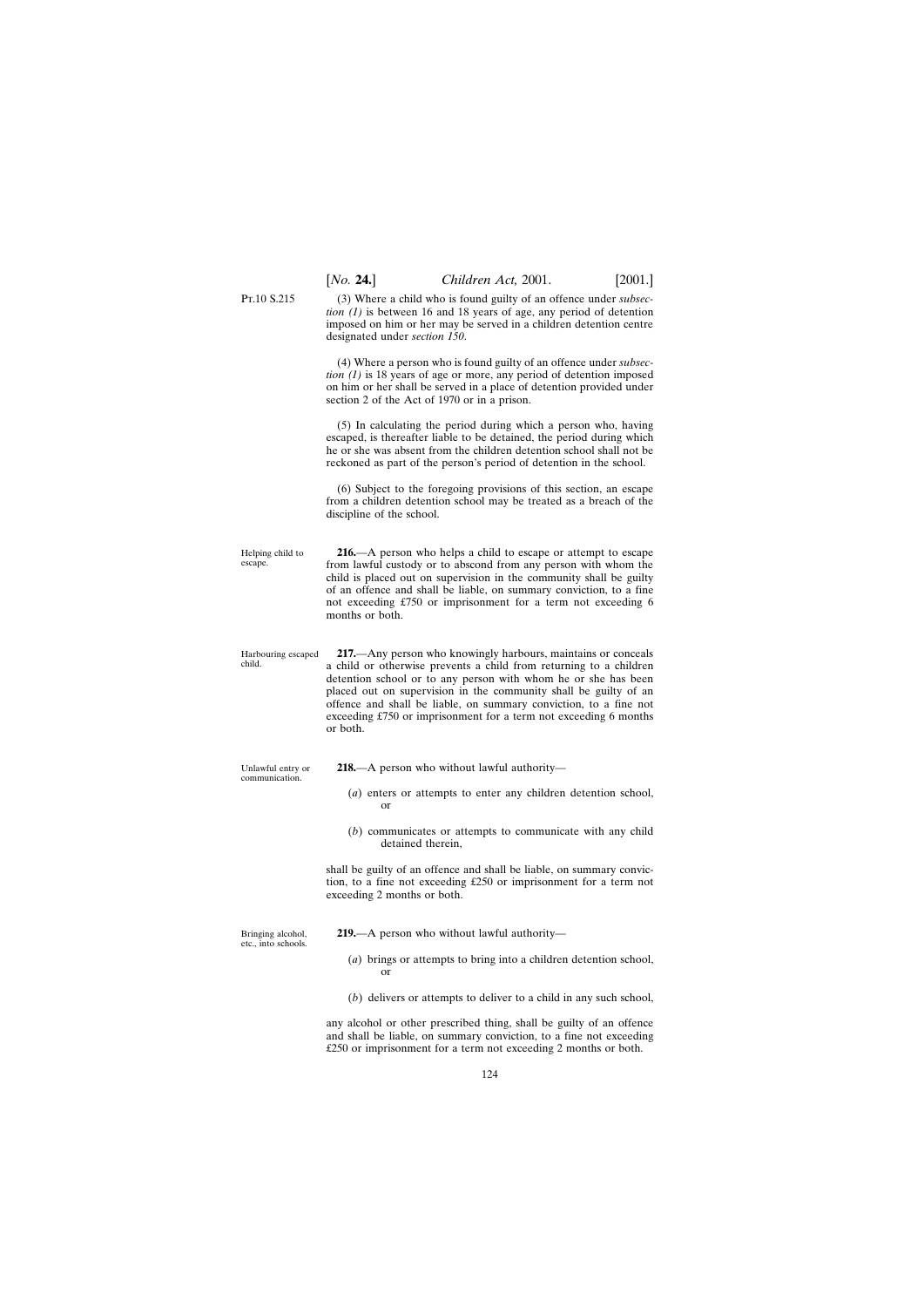## *Other matters*

**220.**—(1) The Minister may, subject to *subsection* (4), by instru- Pt.10 ment under his or her hand or seal delegate to a named officer of a Delegation of specified grade, position or description any function of the Minister  $\frac{\text{certain functions by}}{\text{Ministor}}$ under this Part specified in the delegation and may revoke the delegation.

(2) A delegation of a function under *subsection (1)* is without prejudice to the right of the Minister to exercise it.

(3) Every delegated function shall be performed by the delegated officer subject to the general superintendence and control of the Minister and to such limitations (if any) as may be specified by the Minister either in the instrument of delegation or at any time thereafter.

(4) *Subsection (1)* does not apply to a function conferred on the Minister by *sections 163* and *221*.

(5) In this section ''officer'' means an officer of the Minister who is an established civil servant for the purposes of the Civil Service Regulation Act, 1956.

**221.**—(1) The Minister may make regulations, not inconsistent Regulations.with this Part and any relevant international instruments to which the State is a party, for or with respect to any matter that is required or permitted by this Part to be prescribed or that is necessary or expedient to be prescribed for giving effect to this Part and, in particular, with respect to—

- (*a*) the promotion of the educational and social development of children detained in children detention schools,
- (*b*) the maintenance of the physical, psychological and emotional wellbeing of such children,
- (*c*) the provision of adequate and suitable accommodation for them,
- (*d*) the control and management of such schools and the maintenance of discipline and good order generally in them,
- (*e*) the inspection and investigation of such schools by the Inspector,
- (*f*) the conduct and functions of the Director and other members of the staff of such schools,
- (*g*) visits and other communications between children detained in such schools and their families, relatives and friends.

(2) Any such regulations may apply generally to children detention schools or apply to one or more than one such school or be limited in their application by reference to specified exceptions or factors or apply differently according to different factors of a specified kind.

(3) The Minister shall cause a copy of any such regulations to be sent to each board of management, who shall comply with them.

(4) The Minister may make regulations analogous to *subsections (1)* to *(3)* relating to any place provided under *section 161* and for that purpose those subsections shall apply, with the necessary modifications, in relation to any such place.

125

Minister.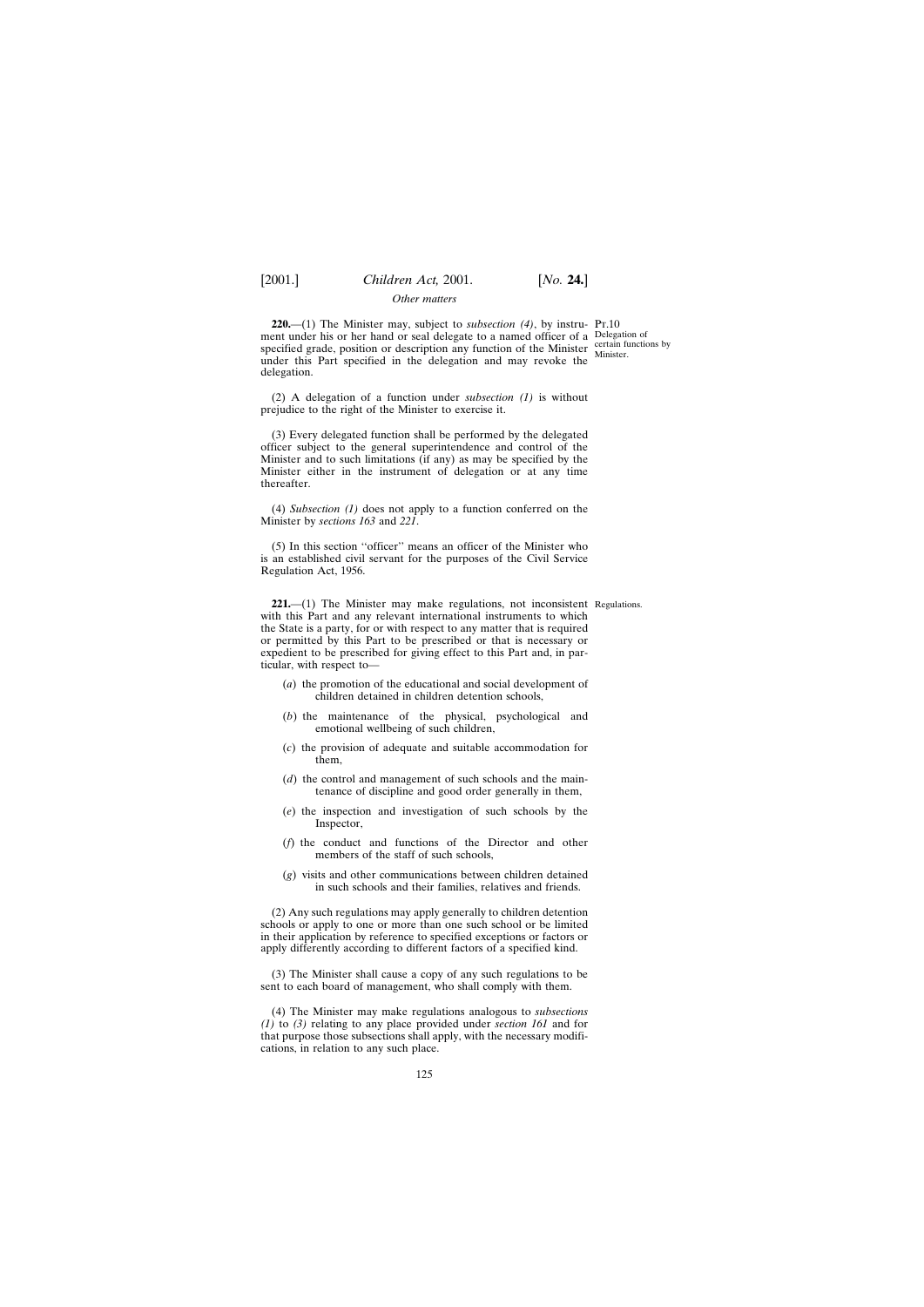#### school under *section 164* shall be substituted in those proceedings for

**223.**—Nothing in this Act shall affect the validity of any act that was done before the commencement of *section 159* by or on behalf of a board of management or trustees of a certified reformatory school or industrial school to which on such commencement *subsection (1)* of that section applies, and every such act shall, if and in so far as it had effect immediately before such commencement, have effect on and after the commencement as if it had been done by or on behalf of the board of management appointed to the school under *section 164*.

the board of management, trustees or agent, as the case may be, and the proceedings shall not abate by reason of the substitution.

**222.**—Where, immediately before the commencement of *section 159*, the board of management or trustees of a certified reformatory school or industrial school to which on such commencement *subsection (1)* of that section applies, or any agent thereof acting on behalf of such a school, is a party to any proceedings pending in any court or tribunal, the name of the board of management appointed to the

**224.**—(1) A child who is serving a period of detention in an institution which is a certified reformatory school or an industrial school in accordance with Part IV of the Act of 1908 shall not have his or her period of detention varied by reason only of an alteration of title or description of the said institution.

(2) Where a period of time specified in a provision of the Children Acts, 1908 to 1989, had not expired at the commencement of any corresponding provision of this Act, this Act shall have effect as if the corresponding provision had been in force when the period began to run.

#### PART 11

#### Special Residential Services Board

''Board'' means the Special Residential Services Board established pursuant to *section 226*; ''Minister'' means the Minister for Health and Children; ''special care unit'' has the meaning assigned to it by section 23K (inserted by *section 16*) of the Act of 1991. (2) Any function, duty or power of the Minister under this Part shall be performed, carried out or exercised only with the prior written agreement of the Minister for Education and Science and, unless the context otherwise requires, references to ''the Ministers'' are references to both of those Ministers.

> **226.**—(1) On the commencement of this section there shall stand established a body, to be known as the Special Residential Services Board, or in the Irish language An Bord Seirbhísí Cónaithe Spesialta, to perform the functions assigned to it by this Part.

> (2) The Board shall be a body corporate with perpetual succession and an official seal and power to sue and be sued in its corporate

P<sub>T</sub> $10$ Pending proceedings.

126

Interpretation (*Part 11*).

Special Residential Services Board.

[*No.* **24.**] *Children Act,* 2001. [2001.]

Saving for certain acts.

**225.**—(1) In this Part—

Transitional provisions.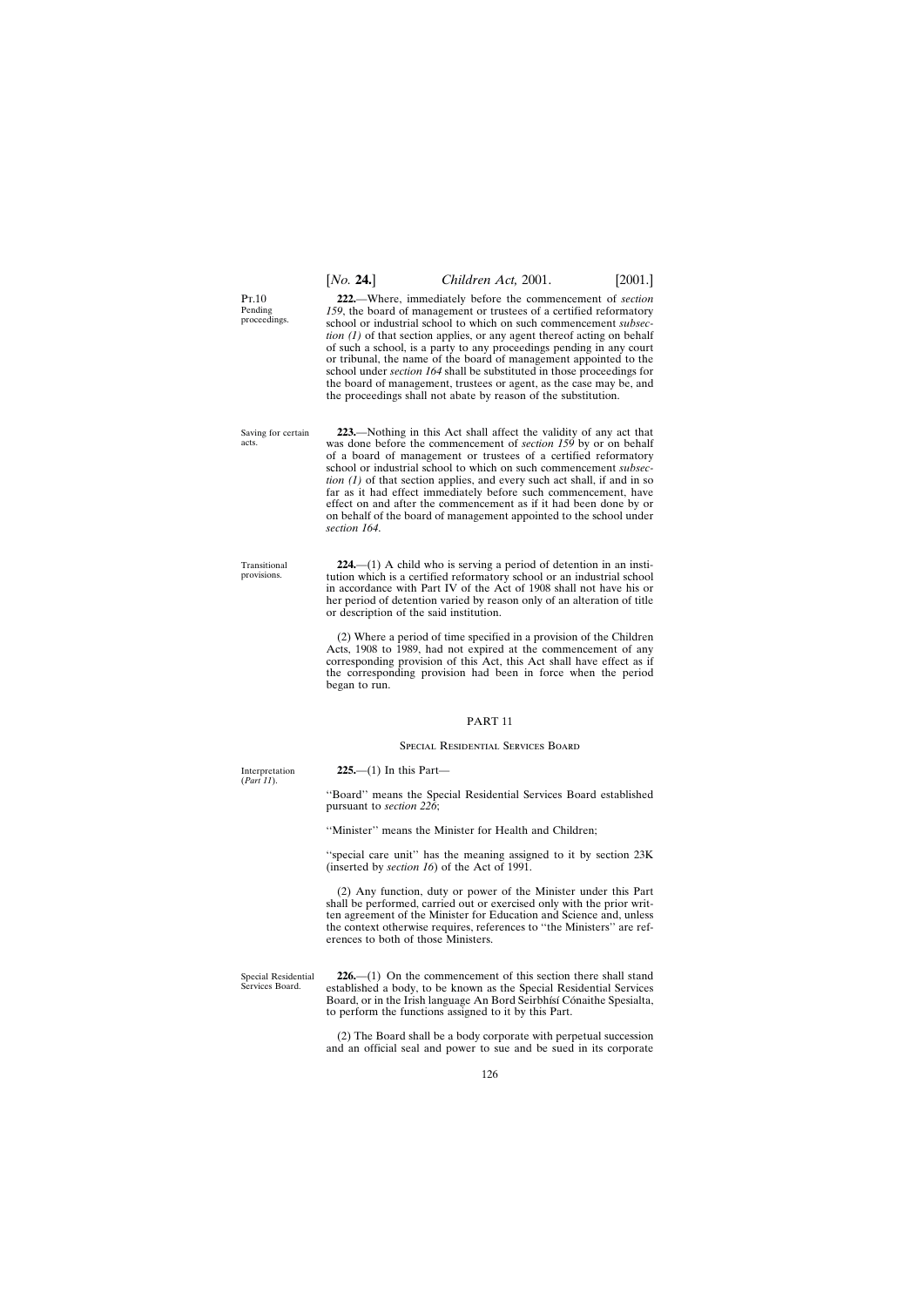name and, with the consent of the Ministers, to acquire, hold and Pt.11 S.226 dispose of land (including rights over or in respect of land) or any other property.

(3) The Board shall, subject to the provisions of this Part, be independent in the exercise of its functions.

**227.**—(1) The Board shall advise the Ministers on policy relating Functions of Board. to the remand and detention of children and ensure the efficient, effective and coordinated delivery of services to children in respect of whom children detention orders or special care orders are made and, without prejudice to the generality of the foregoing, shall—

- (*a*) coordinate the delivery of residential accommodation and support services to children detained in children detention schools and special care units,
- (*b*) ensure the appropriate and efficient utilisation of such schools and units, having particular regard to the principle that detention of children in children detention schools or special care units is a measure of last resort,
- (*c*) liaise with courts in relation to the level and nature of services available for children who are charged with offences or in need of special care or protection,
- (*d*) in particular, assist the courts, on request, in identifying suitable places in children detention schools for children found guilty of offences and for that purpose liaise with the directors of those schools,
- (*e*) give its views on any proposal of a health board, pursuant to section  $23A(2)(b)$  (inserted by *section 16*) of the Act of 1991, to apply for a special care order under Part IVA of that Act,
- (*f*) monitor and regularly review the level and nature of such residential accommodation and support services, having regard to the current and anticipated demand for them, and recommend to the Ministers any adjustments in the provision of such accommodation or services which the Board considers to be necessary,
- (*g*) promote, organise or take part in seminars, conferences, lectures or demonstrations (whether in the State or elsewhere) relating to the detention of children or delinquent behaviour by children,
- (*h*) collect, maintain, research and evaluate statistics and other data relating to the detention of children, and
- (*i*) ensure a coordinated approach to—
	- (i) the development and provision of educational, cultural and linguistic, child care and other programmes for children detained in such schools and units,
	- (ii) the development and provision of the physical infrastructure necessary to support the programmes and services provided by those schools and units, and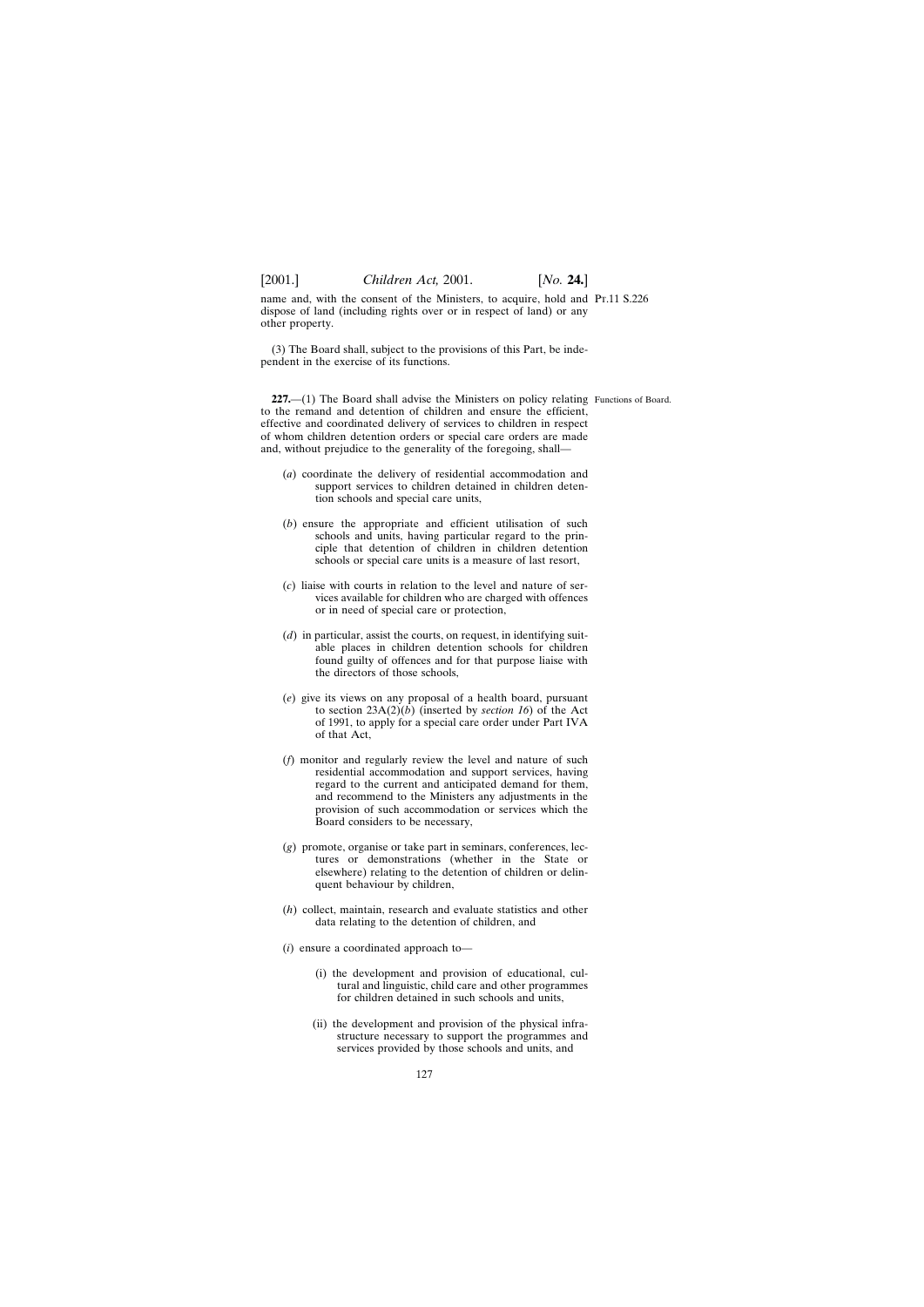P<sub>T</sub>.11 S.227

(iii) the training of the staff of children detention schools

Assignment of other functions. Policy directions. Membership, etc., of Board. and special care units. (2) Where the Board considers that there is a lack of coordination in the provision of residential accommodation to children detained in children detention schools and special care units or that the support services to such children are not being utilised in an appropriate or efficient manner, it shall make appropriate recommendations to the Ministers for the improvement of such coordination or utilisation. (3) The Board, in performing its functions, shall have regard to the policies and objectives of the Government or any Minister of the Government in so far as they may affect or relate to those functions. (4) The Board shall have all such powers as are necessary or expedient for the exercise of its functions. **228.**—(1) The Minister may by order assign to the Board such other functions as the Minister considers to be incidental to or consequential on the functions conferred on it by *section 227*. (2) An order under this section may be revoked or amended by the Minister, including an order under this section. (3) An order under this section shall be laid by the Minister before each House of the Oireachtas. **229.**—(1) The Minister may from time to time give directions to the Board in relation to such matters of policy as the Minister considers appropriate having regard to the provisions of this Act, and the Board shall comply with any such directions. (2) Directions under *subsection (1)* shall not apply to the treatment of any individual child detained in a children detention school or special care unit. **230.**—(1) The Board shall consist of a chairperson and 12 other members, who shall be appointed to be members of the Board by the Minister and who shall hold and vacate office, subject to *subsection (4)*, on such terms and conditions as the Ministers, with the consent of the Minister for Finance, may determine. (2) (*a*) The Minister shall, from time to time as occasion requires, appoint a member of the Board to be its chairperson. (*b*) Where the chairperson ceases during his or her term of office as such chairperson to be a member of the Board, he or she shall thereupon cease to be its chairperson. (*c*) The chairperson shall, unless he or she sooner dies, resigns, becomes disqualified or is removed from office as chairperson, hold office as such chairperson until his or her term of office as a member of the Board expires but, if reappointed as such member, he or she shall be eligible for reappointment as chairperson.

(3) The members of the Board shall include:

(*a*) three representatives of the children detention schools, nominated by the Minister for Education and Science,

128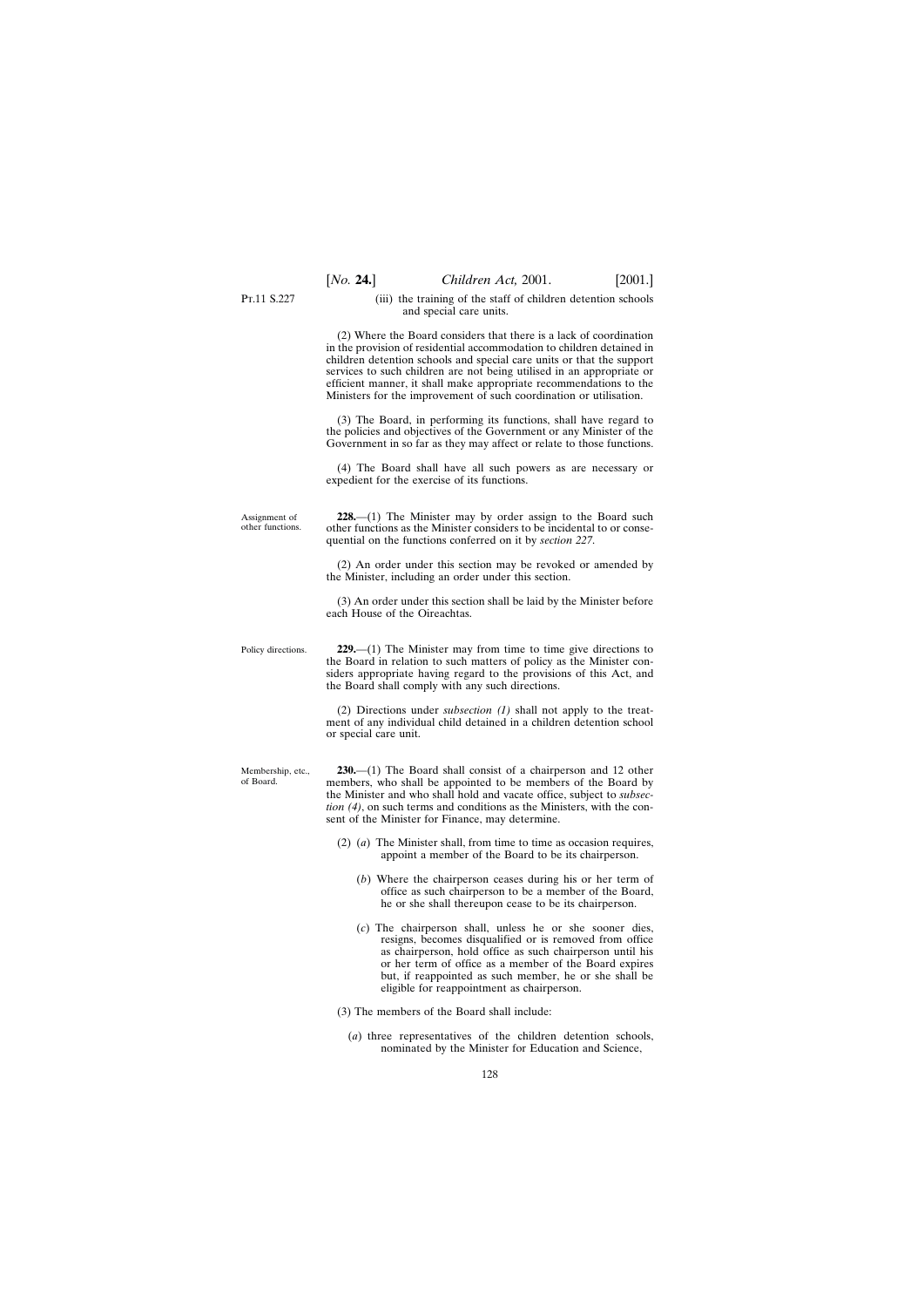- (b) three representatives of the chief executive officers of health Pr.11 S.230 boards,
- (*c*) three experts in child care,
- (*d*) three experts in the educational needs of detained children, nominated by the Minister for Education and Science, of whom one shall be a member of the school attendance service, and
- (*e*) a probation and welfare officer nominated by the principal probation and welfare officer.

(4) The term of office of the chairperson and other members of the Board shall be for not more than 4 years and each member shall be eligible for reappointment.

(5) The Board shall determine its own procedure.

(6) Each member of the Board shall act on a part-time basis except where the Minister, with the consent of the Minister for Finance, on being satisfied that it is necessary to do so in the interests of the proper functioning of the Board, appoints any such member or members to act on a full-time basis on such terms and conditions as the Minister may determine.

**231.**—(1) The Minister may remove from office a member of the Removal and Board who, in the opinion of the Minister, has become incapable resignation of through ill-health of effectively performing his or her functions or members. has committed stated misbehaviour or whose removal appears to the Minister to be necessary for the effective performance by the Board of its functions.

(2) A member of the Board may at any time resign by letter addressed to the Minister and the resignation shall take effect as and from the date on which the Minister receives the letter.

**232.**—Whenever it appears to the Minister that any member of the Temporary Board is, on account of illness or for any other sufficient reason, substitutes. temporarily unable to act as such member, the Minister may appoint another person to act for such period as the Minister thinks proper.

**233.**—(1) If a member of the Board dies, resigns, becomes disquali- Casual vacancies. fied or is removed from office, the Minister may appoint a person to be a member in his or her stead.

(2) A person appointed to be a member of the Board by virtue of this section shall hold office for the remainder of the term of office of the member whom he or she replaces and be eligible for reappointment.

**234.**—The chairperson and any other member of the Board shall Remuneration of be paid, out of funds at the disposal of the Board, such remuneration members. (if any) and such allowances for expenses as the Ministers, with the approval of the Minister for Finance, may from time to time determine.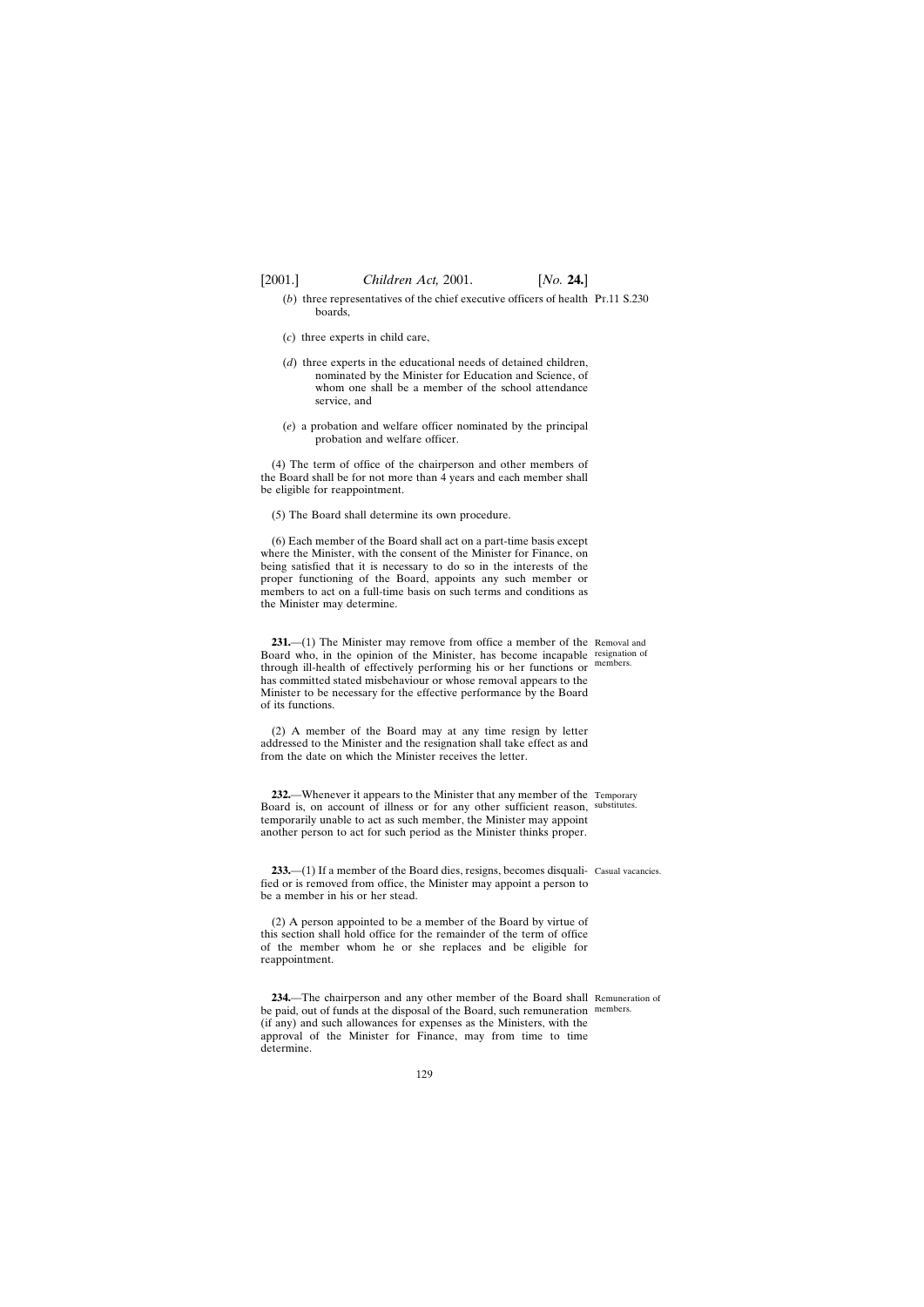## [*No.* **24.**] *Children Act,* 2001. [2001.]

P<sub>T</sub> 11 Application to Board of *sections 175*, *177* and *178*.

**235.**—*Sections 175*, *177* and *178* (dealing, respectively, with meetings and procedure, membership of either House of the Oireachtas or of the European Parliament and non-disclosure of information) shall apply, with any necessary modifications, in relation to the Board as those provisions apply in relation to boards of management of children detention schools.

**236.**—(1) The Board shall, as soon as may be after its establishment, provide itself with a seal.

(2) The seal of the Board shall be authenticated by the signature of its chairperson, or another member of the Board authorised by it to act in that behalf, and by the signature of an officer of the Board authorised by it to act in that behalf.

(3) Judicial notice shall be taken of the seal of the Board, and every document purporting to be an instrument made by the Board and to be sealed with the seal (purporting to be authenticated in accordance with *subsection (2)*) of the Board shall be received in evidence and be deemed to be such instrument without further proof, unless the contrary is shown.

**237.**—(1) There shall be a chief officer of the Board who shall be known, and is referred to in this Part, as the ''Chief Executive''.

(2) The Chief Executive shall be appointed by the Board and shall hold office on such terms and conditions as may be determined by the Board with the consent of the Ministers and the Minister for

(3) There shall be paid by the Board to the Chief Executive such remuneration and allowances as the Ministers, with the consent of the Minister for Finance, may from time to time determine.

(4) The Chief Executive shall not hold any other office or position without the consent of the Board.

(5) The Chief Executive shall perform such functions as may be assigned to him or her by the Board.

(6) Such functions of the Chief Executive as may be specified by him or her from time to time may, with the consent of the Board, be performed by such member of the staff of the Board as may be authorised in that behalf by the Chief Executive.

(7) The functions of the Chief Executive may be performed, during his or her absence or when the post of Chief Executive is vacant, by such members of the staff of the Board as may from time to time be designated for that purpose by the Board.

Staff of Board. **238.**—(1) The Board shall appoint, with the consent of the Ministers and the Minister for Finance, such and so many persons to be members of the staff of the Board as the Board from time to time thinks proper.

> (2) The grades of the staff of the Board and the members of staff in each grade shall be determined by the Board with the consent of the Ministers and the Minister for Finance.

Finance.

130

Chief Executive of Board.

Seal.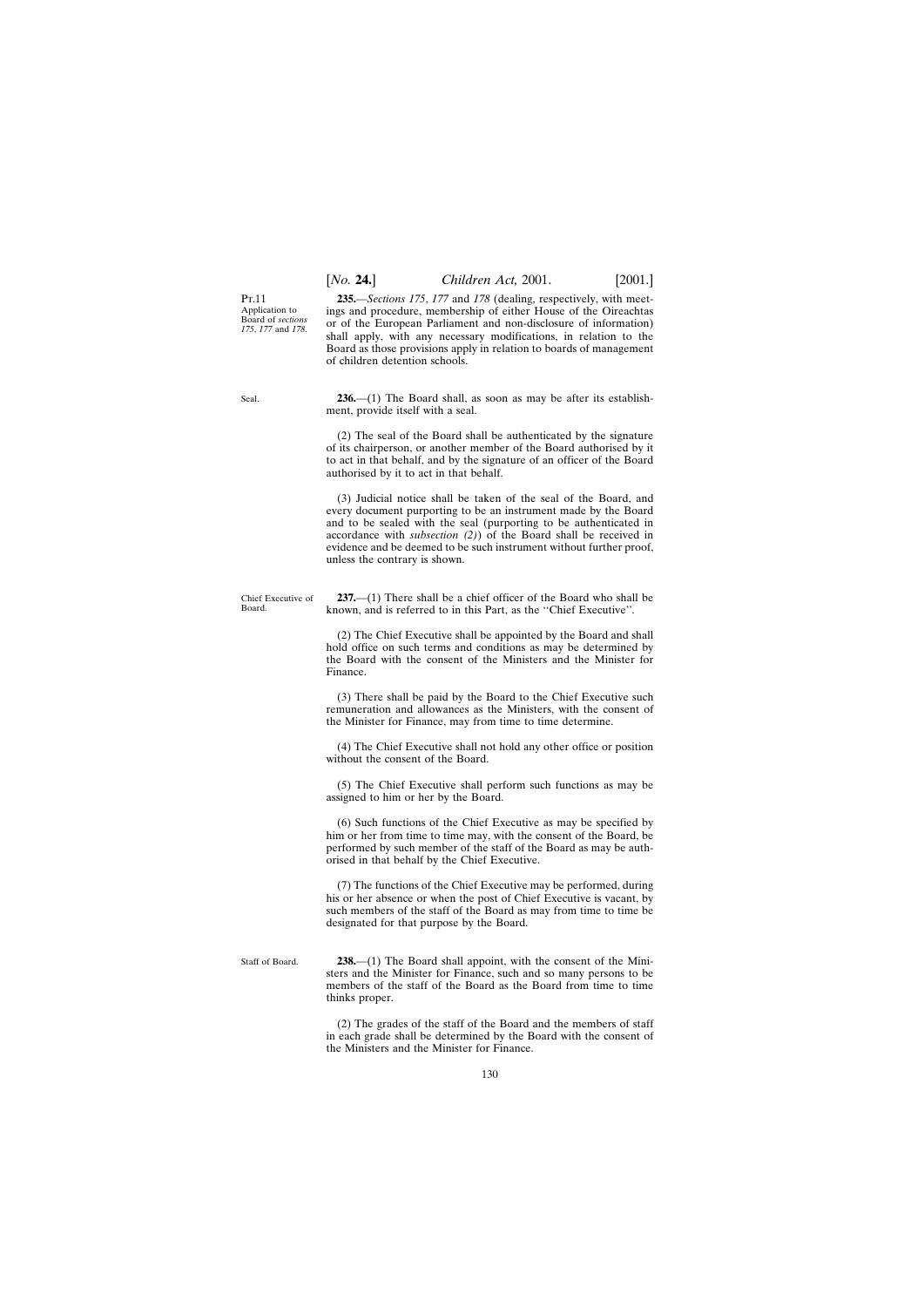(3) A member of the staff of the Board shall hold office or employ-Pt.11 S.238 ment on such terms and conditions as the Board, with the consent of the Ministers and the Minister for Finance, may from time to time determine.

(4) The Board may engage such and so many persons to provide services to the Board under such terms and conditions as may be determined by the Board with the consent of the Ministers and the Minister for Finance.

(5) There shall be paid by the Board to the members of its staff and persons appointed under *subsection (4)* such remuneration and allowances for expenses (if any) as the Board, with the consent of the Ministers and the Minister for Finance, may from time to time determine.

**239.**—(1) As soon as may be after its establishment the Board shall Superannuation of prepare and submit to the Minister a scheme or schemes for the staff. granting of superannuation benefits to or in respect of such of the staff (including the Chief Executive) as the Board thinks fit.

(2) Every such scheme shall fix the time and conditions of retirement for all persons to, or in respect of whom superannuation benefits are payable under the scheme or schemes, and different times and conditions may be fixed in respect of different classes of persons.

(3) The Board may at any time prepare and submit to the Minister a scheme amending or revoking a scheme previously submitted and approved of under this section.

(4) A scheme or amending scheme submitted to the Minister under this section shall, if approved of by the Minister with the consent of the Minister for Finance, be carried out by the Board in accordance with its terms.

(5) If any dispute arises as to the claim of any person to, or the amount of, any superannuation benefits in pursuance of a scheme or schemes under this section, such dispute shall be submitted to the Minister who shall refer it to the Minister for Finance whose decision shall be final.

(6) No superannuation benefits shall be granted by the Board to or in respect of any of its staff (including the Chief Executive) who are members of a scheme under this section, nor shall any other arrangement be entered into for the provision of any superannuation benefits to such persons on ceasing to hold office, otherwise than in accordance with a scheme or schemes submitted and approved of under this section.

(7) Every scheme submitted and approved of under this section shall be laid before each House of the Oireachtas as soon as may be after it is approved of and, if a resolution annulling the scheme is passed by either House within the next 21 days on which that House has sat after the scheme is laid before it, the scheme shall be annulled accordingly, but without prejudice to the validity of anything previously done thereunder.

**240.**—For the purposes of expenditure by the Board in the per- Funding of Board. formance of its functions under this Act, the Ministers may in each financial year, with the consent of the Minister for Finance, advance to the Board out of monies provided by the Oireachtas such sum or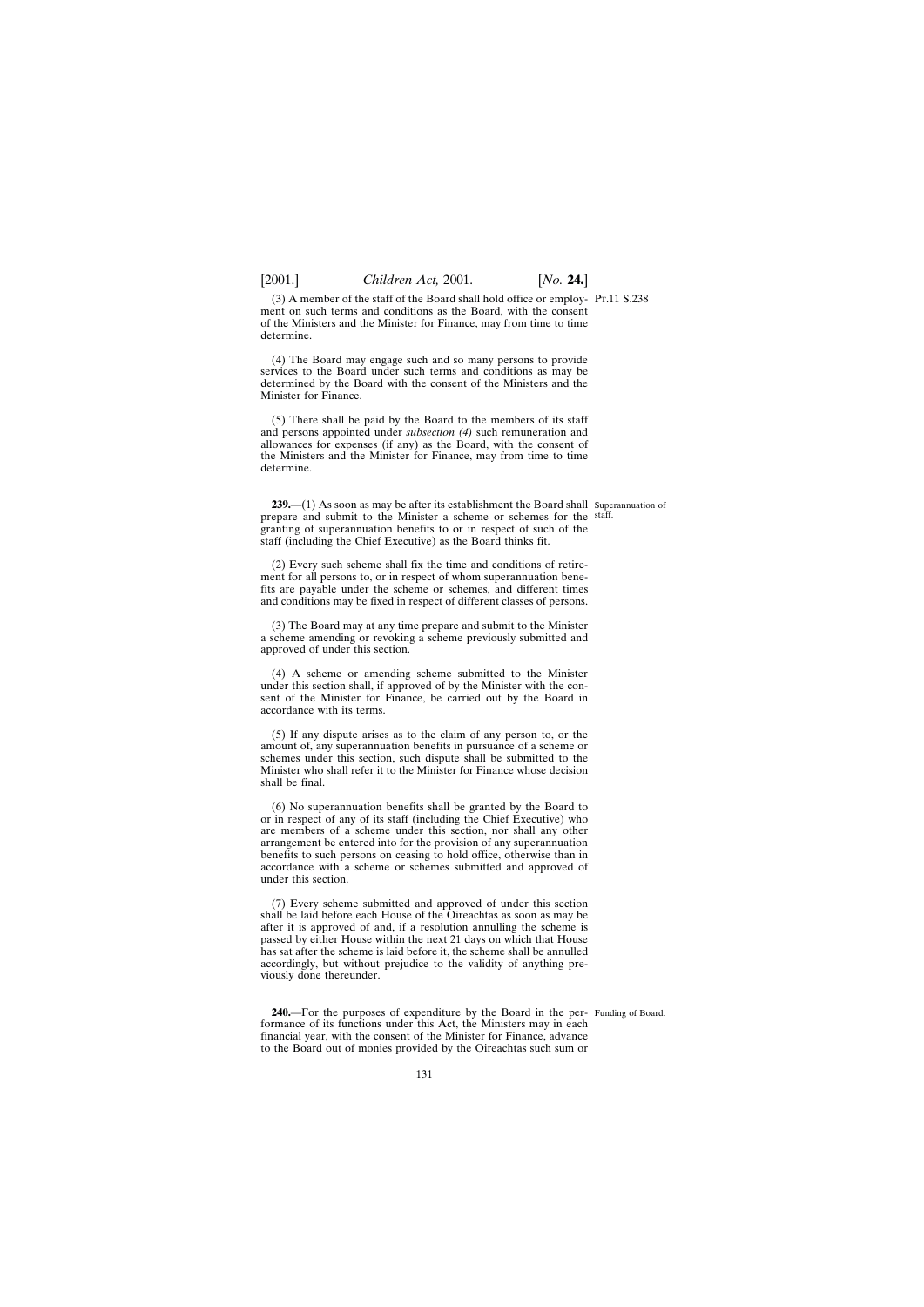P<sub>T</sub>.11 S.240 sums as the Ministers, after consultation with the Board, may determine.

Accounts and audits of Board.

**241.**—(1) The Board shall keep—

- (*a*) in such form and in respect of such accounting periods as may be approved of by the Ministers, with the consent of the Minister for Finance, all proper and usual accounts (including an income and expenditure account and balance sheet) of the resources of the Board and of all monies received or expended by it, and
- (*b*) such special accounts as the Ministers may from time to time direct.
- (2) (*a*) Accounts kept in pursuance of this section shall be submitted by the Board to the Comptroller and Auditor General not later than 3 months after the end of each accounting year.
	- (*b*) A copy of the income and expenditure account and of the balance sheet and of such other (if any) of its accounts as the Ministers may direct, together with a copy of the report of the Comptroller and Auditor General on the accounts, shall be presented to the Ministers as soon as may be.
	- (*c*) The Minister shall cause copies of each of the documents aforesaid to be laid before each House of the Oireachtas.

**242.**—(1) The Board shall submit to the Ministers an annual report which shall include information on the performance of its functions during the year to which it relates and such other information in such form as the Board considers appropriate or the Minister may direct.

(2) A report under *subsection (1)* shall be submitted to the Ministers not later than 6 months after the end of the year to which it relates.

(3) The Board shall, at the request of the Minister, supply the Minister with such information relating to the performance of its functions as the Minister may from time to time specify.

(4) The Minister shall cause copies of each report under *subsection (1)* to be laid before each House of the Oireachtas.

Delegation of functions.

Regulations.

Annual report and information.

> **243.**—The Ministers may delegate any of their functions under this Part to a Minister of State.

> **244.**—The Minister may make regulations, not inconsistent with this Part, for or with respect to any matter that is required or permitted by this Part or that is necessary or expedient for carrying out or giving effect to it.

> > 132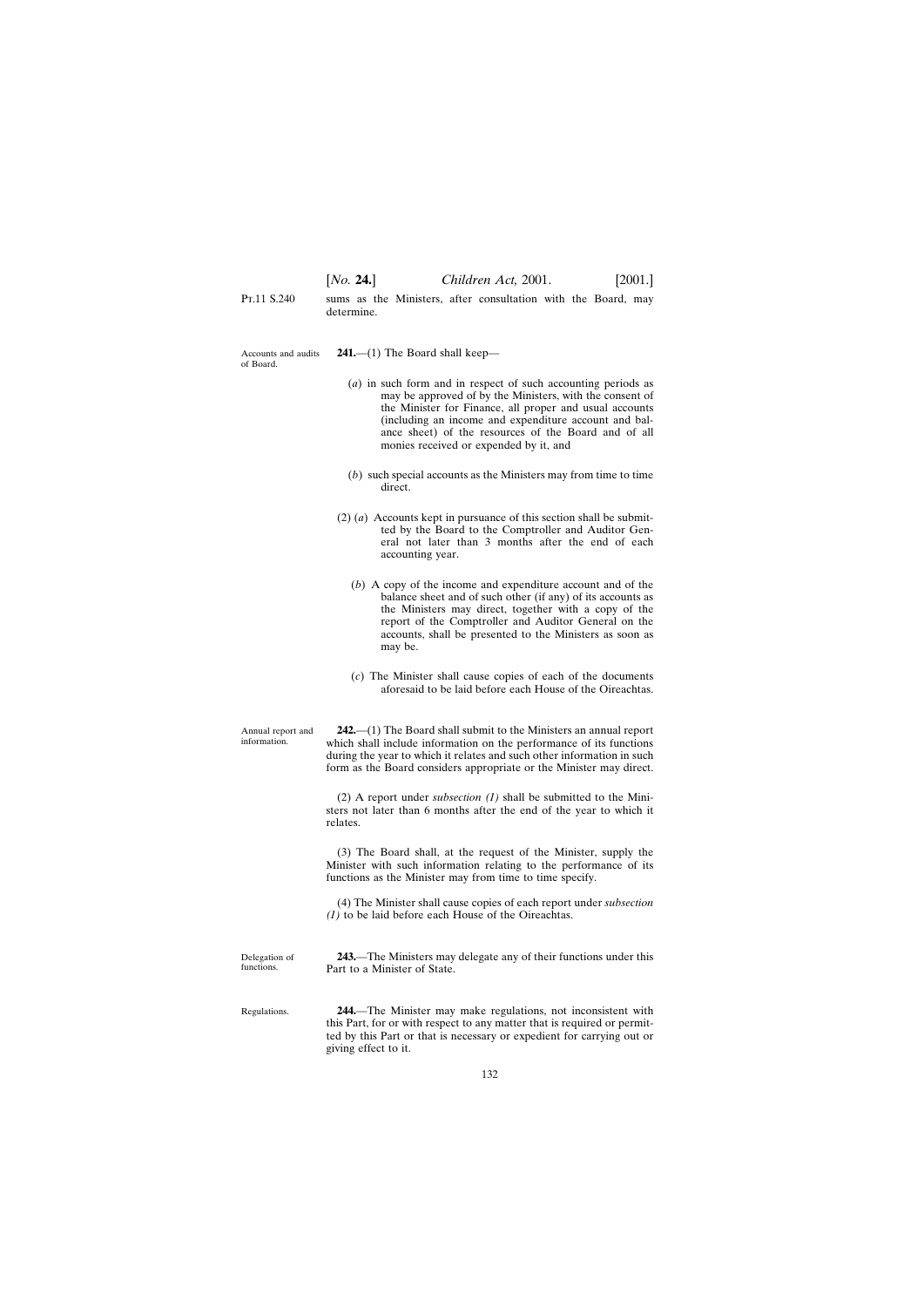### PROTECTION OF CHILDREN

**245.**—(1) In this Part ''registered medical practitioner'' means a Interpretation (*Part* person registered in the General Register of Medical Practitioners *12*). established under the Medical Practitioners Acts, 1978 to 2000.

- (2) For the purposes of this Part—
	- (*a*) any person who is the parent or guardian of a child or who is legally liable to maintain a child shall be presumed to have the custody of the child, and, as between parents, one parent shall not be deemed to have ceased to have the custody of the child by reason only that he or she has deserted or does not reside with, the other parent and child, and
	- (*b*) any person to whose charge a child is committed by any person who has the custody of the child shall be presumed to have charge of the child, and
	- (*c*) any person exercising authority over or having actual control of a child shall be presumed to have care of the child.

**246.**—(1) It shall be an offence for any person who has the custody, Cruelty to children. charge or care of a child wilfully to assault, ill-treat, neglect, abandon or expose the child, or cause or procure or allow the child to be assaulted, ill-treated, neglected, abandoned or exposed, in a manner likely to cause unnecessary suffering or injury to the child's health or seriously to affect his or her wellbeing.

(2) A person found guilty of an offence under this section shall be liable—

- (*a*) on summary conviction, to a fine not exceeding £1,500 or imprisonment for a term not exceeding 12 months or both, or
- (*b*) on conviction on indictment, to a fine not exceeding £10,000 or imprisonment for a term not exceeding 7 years or both.
- (3) A person may be convicted of an offence under this section—
	- (*a*) notwithstanding the death of the child in respect of whom the offence is committed, or
	- (*b*) notwithstanding that actual suffering or injury to the health of the child, or the likelihood of such suffering or injury, was obviated by the action of another person.

(4) On the trial of any person for the murder of a child of whom the person has the custody, charge or care, the court or the jury, as the case may be, may, if satisfied that the accused is guilty of an offence under this section in respect of the child, find the accused guilty of that offence.

(5) For the purposes of this section a person shall be deemed to have neglected a child in a manner likely to cause the child unnecessary suffering or injury to his or her health or seriously to affect his or her wellbeing if the person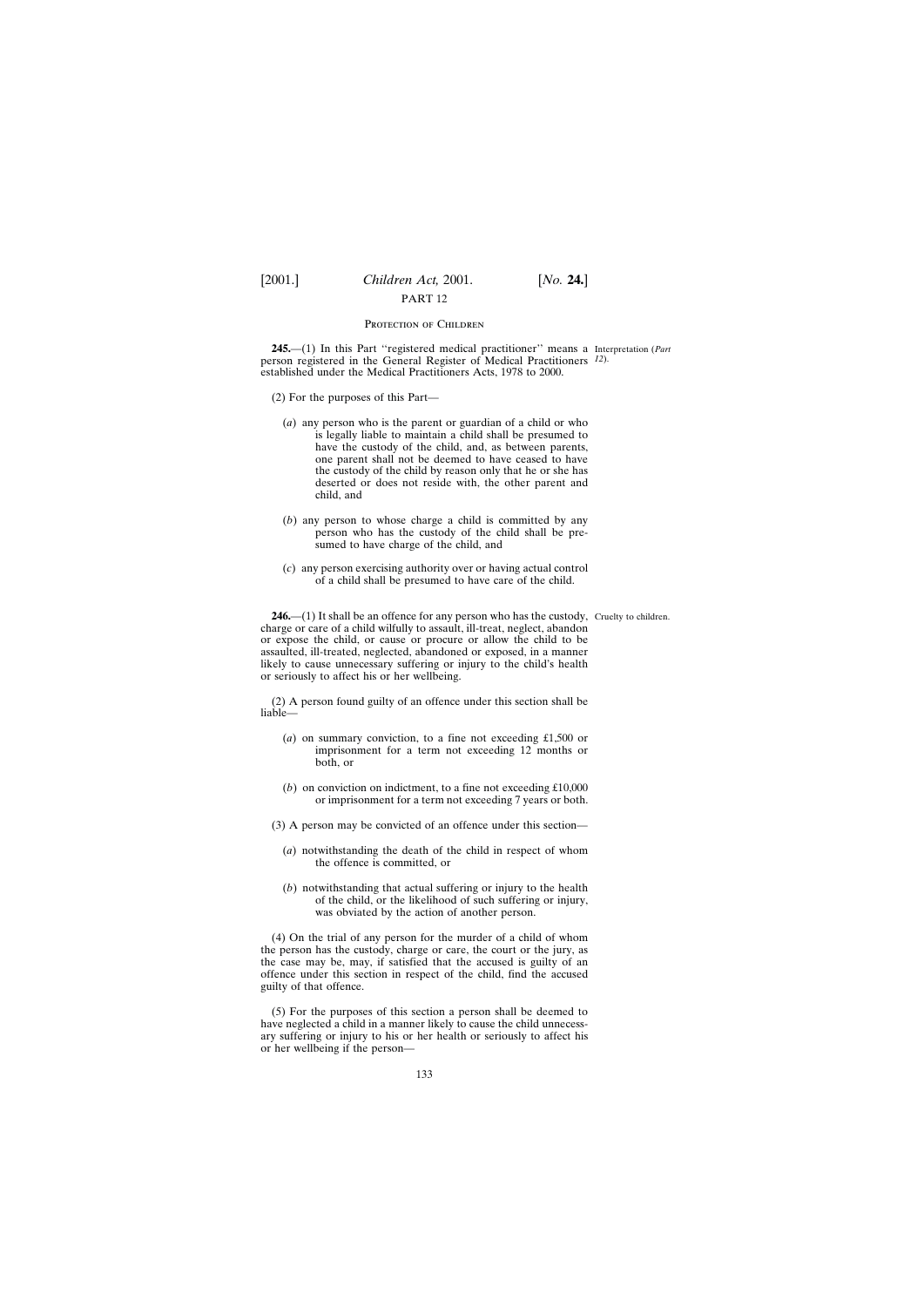Begging.

- (*a*) fails to provide adequate food, clothing, heating, medical aid or accommodation for the child, or
- (*b*) being unable to provide such food, clothing, heating, medical aid or accommodation, fails to take steps to have it provided under the enactments relating to health, social welfare or housing.

(6) In *subsection (1)* the reference to a child's health or wellbeing includes a reference to the child's physical, mental or emotional health or wellbeing.

(7) For the purposes of this section ill-treatment of a child includes any frightening, bullying or threatening of the child, and ''ill-treat'' shall be construed accordingly.

**247.**—(1) A person is guilty of an offence if he or she causes or procures a child or, having the custody, charge or care of a child, allows the child to be in any street or public place, or to make house to house visits, for the purpose of begging or receiving alms or of inducing the giving of alms (whether or not there is any pretence of singing, playing, performing, offering anything for sale or otherwise).

(2) If a person who has the custody, charge or care of a child is charged with an offence under this section, and it is proved that the child was in any street, public place or house for any purpose referred to in *subsection*  $(1)$ , the person shall be presumed to have allowed the child to be in the street, public place or house for that purpose, unless the contrary is proved.

(3) A person found guilty of an offence under this section shall be liable on summary conviction to a fine not exceeding—

- (*a*) in the case of a first offence, £250, or
- (*b*) in the case of a second or any subsequent offence, £500.
- (4) In this section—

''house'' includes any building occupied for residential or business purposes and any part of a building so occupied;

''public place'' means any place to which the public have or are permitted to have access whether as of right or by permission and whether on payment or without payment;

"street" includes any road, bridge, lane, footway, subway, square, alley or passage, whether a thoroughfare or not, which is for the time being open to the public, and any ground or carpark adjoining and open to a street shall be treated as forming part of a street.

Allowing child to be in brothel.

**248.**—(1) A person is guilty of an offence if, having the custody, charge or care of a child, he or she allows the child to reside in or to frequent a brothel.

(2) A person found guilty of an offence under this section shall be liable on summary conviction to a fine not exceeding £1,500 or imprisonment for a term not exceeding 12 months or both.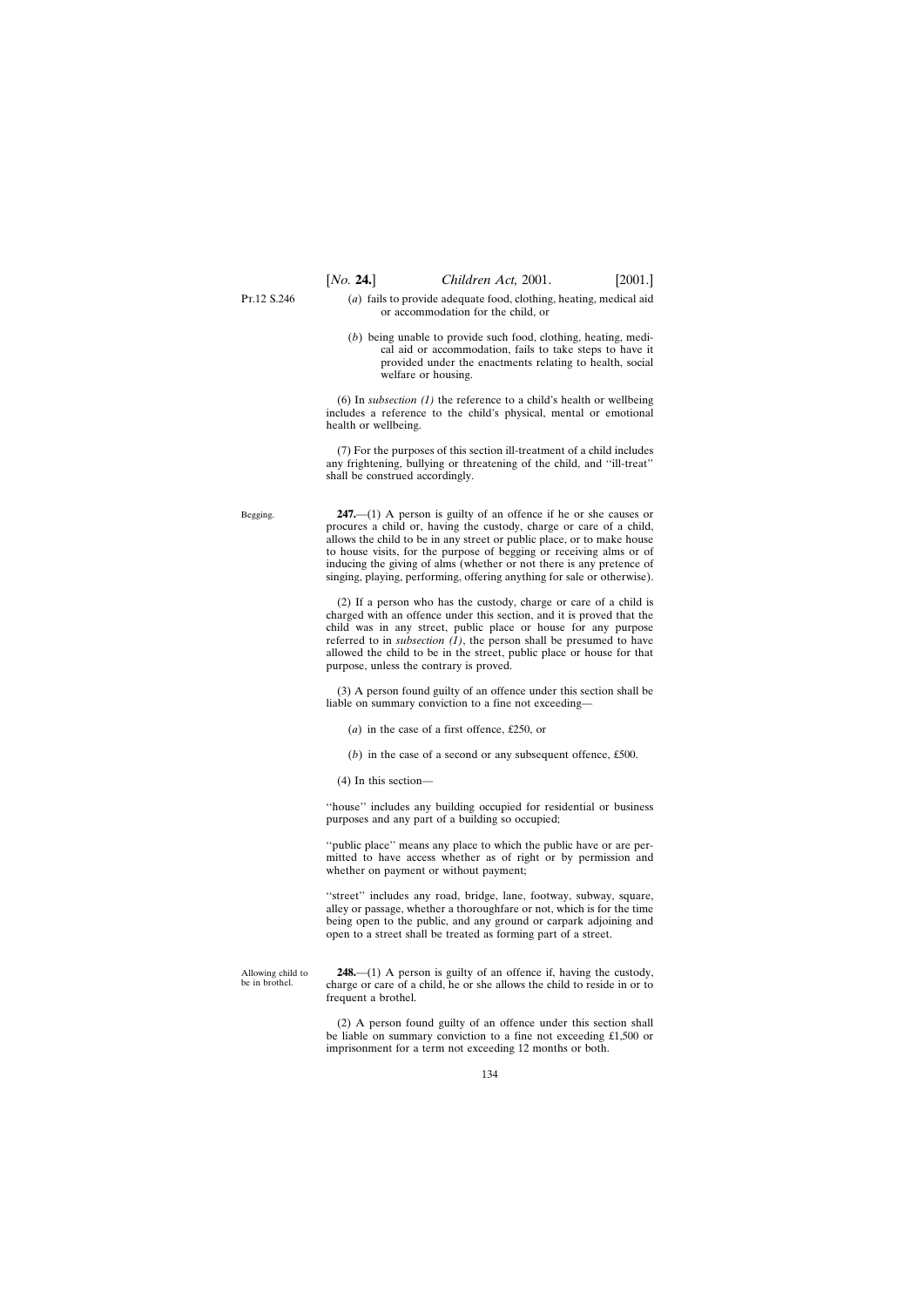**249.**—(1) A person is guilty of an offence if, having the custody, Pt.12 charge or care of a child, he or she causes or encourages unlawful Causing or sexual intercourse or buggery with the child or causes or encourages  $\frac{\text{encouraging sexual}}{\text{offence upon child}}$ the seduction or prostitution of, or a sexual assault on, the child.

offence upon child.

(2) A person found guilty of an offence under this section shall be liable on conviction on indictment to a fine not exceeding £25,000 or imprisonment for a term not exceeding 10 years or both.

(3) For the purposes of this section a person shall be deemed to have caused or encouraged—

- (*a*) unlawful sexual intercourse or buggery with any child with whom unlawful sexual intercourse or buggery has taken place, or
- (*b*) the seduction or prostitution of a child who has been seduced or become a prostitute or a sexual assault on a child who has been sexually assaulted,

if the person has knowingly allowed the child to consort with, or to enter or continue in the employment of, any prostitute or keeper of a brothel.

(4) In this section—

''child'' means a child under 17 years of age;

"keeper of a brothel" means a person referred to in section 11 (which relates to brothel keeping) of the Criminal Law (Sexual Offences) Act, 1993;

''sexual assault'' has the meaning assigned to it by the Criminal Law (Rape) (Amendment) Act, 1990.

(5) References in this section to sexual intercourse shall be construed as references to carnal knowledge as defined in section 63 of the Offences against the Person Act, 1861.

**250.**—The Criminal Law (Sexual Offences) Act, 1993, is hereby Amendment of amended by the substitution for section 6 of the following:

Criminal Law (Sexual Offences) Act, 1993.

''6. A person who solicits or importunes another person (whether or not for the purposes of prostitution) for the purposes of the commission of an act which would constitute an offence under section 3, 4 or 5 of this Act or section 1 or 2 of the Criminal Law Amendment Act, 1935, shall be guilty of an offence and shall be liable on summary conviction to a fine not exceeding £1,500 or to imprisonment for a term not exceeding 12 months or to both.''.

**251.**—In any proceedings for an offence under this Part, or any Power to proceed in offence mentioned in *Schedule 1*, it shall not be necessary for the absence of child.child in respect of whom an offence is alleged to have been committed to be brought before a court or to be present for all or any part of the proceedings unless the court, either of its own motion or at the request of any of the parties to the proceedings, is satisfied that the presence of the child is necessary for the proper disposal of the case.

135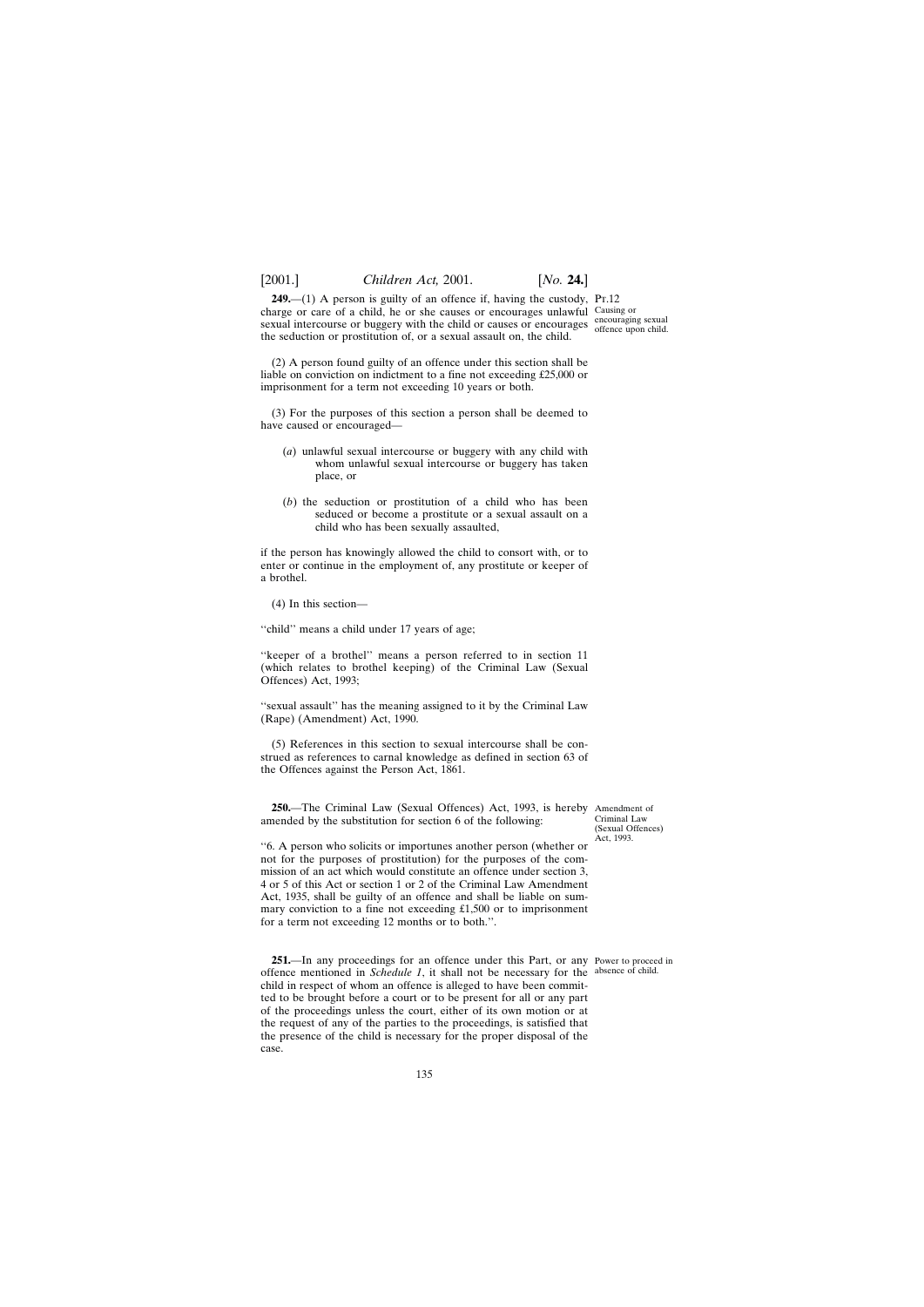P<sub>T</sub> 12 Anonymity of child in court proceedings.

**252.**—(1) Subject to *subsection (2)*, in relation to any proceedings for an offence against a child or where a child is a witness in any such proceedings—

- (*a*) no report which reveals the name, address or school of the child or includes any particulars likely to lead to his or her identification, and
- (*b*) no picture which purports to be or include a picture of the child or which is likely to lead to his or her identification,

shall be published or included in a broadcast.

(2) The court may dispense to any specified extent with the requirements of *subsection (1)* if it is satisfied that it is appropriate to do so in the interests of the child.

(3) Where the court dispenses with the requirements of *subsection (1)*, the court shall explain in open court why it is satisfied it should do so.

(4) *Subsections (3)* to *(6)* of *section 51* shall apply, with the necessary modifications, for the purposes of this section.

(5) Nothing in this section shall affect the law as to contempt of court.

**253.**—(1) Where a person is charged with committing any offence under this Part, or any offence mentioned in *Schedule 1*, in respect of two or more children, the same information or summons may charge the offence in respect of all or any of them, but the person charged shall not, if he or she is summarily convicted, be liable to a separate penalty in respect of each child except upon separate informations.

(2) The same information or summons may charge such a person—

- (*a*) with the offences of assault, ill-treatment, neglect, abandonment or exposure together or separately, or
- (*b*) with committing all or any of those offences in a manner likely to cause unnecessary suffering or injury to the child's health or seriously to affect his or her wellbeing, alternatively or together,

but when those offences are charged together the person charged shall not, if he or she is summarily convicted, be liable to a separate penalty for each.

(3) Where an offence under this Part or any offence mentioned in *Schedule 1* charged against any person is a continuing offence, it shall not be necessary to specify in the information, summons or indictment the date of the acts or omissions constituting the offence.

254.—(1) Where a member of the Garda Síochána reasonably suspects—

(*a*) that an offence under this Part or any offence mentioned in *Schedule 1* has been committed or attempted, and

Mode of charging offences.

Powers of arrest without warrant, etc.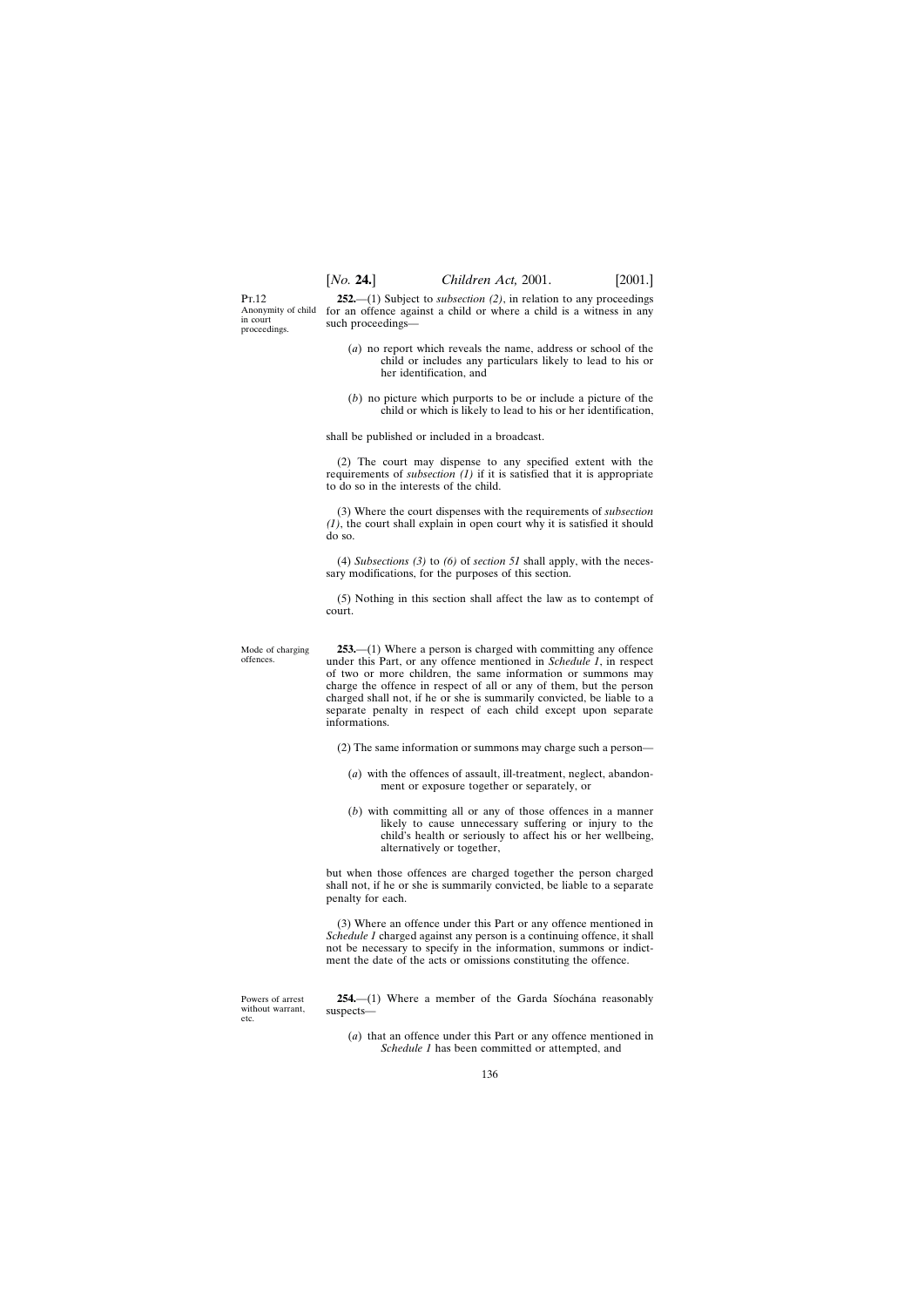(*b*) that a person has committed any such offence or attempted Pt.12 S.254 to commit it,

the member may arrest the person without warrant if the member—

- (i) reasonably suspects that unless the person is arrested he or she either will abscond for the purposes of evading justice or will obstruct the course of justice,
- (ii) having enquired of the person, has reasonable doubts as to the person's identity or place of abode, or
- (iii) has reasonable grounds for believing that there is an immediate and serious risk to the safety, health or wellbeing of the child concerned.

(2) *Subsection (1)* is without prejudice to any other powers exercisable by a member of the Garda Síochána.

(3) *Section 68* (which empowers members of the Garda Síochána to release a child on bail in certain cases) shall apply to a child arrested under this section and section 31 of the Act of 1967 shall apply to an adult so arrested.

(4) Where a member of the Garda Síochána makes an arrest under this section and the member has reasonable grounds for believing that—

- (*a*) there is an immediate and serious risk to the safety, health or wellbeing of the child, and
- (*b*) it would not be sufficient for the protection of the child from such immediate and serious risk to await the making of an application for an emergency care order by a health board under section 13 of the Act of 1991,

the member may remove the child to safety and the provisions of Part III of the Act of 1991 shall then apply as if the removal were a removal under section 12 of that Act.

(5) For the purpose of arresting a person under any power conferred by this section a member of the Garda Síochána, accompanied by such other members of the Garda Síochána or such other persons as may be necessary, may enter (if need be, by force) and search any place where the person is or the member reasonably suspects him or her to be.

**255.**—(1) Without prejudice to section 4F of the Act of 1967, Power to take where a judge of the District Court is satisfied on the evidence of a deposition of child.registered medical practitioner that the attendance before a court of any child, in respect of whom an offence under this Part, or any offence mentioned in *Schedule 1*, is alleged to have been committed, would involve serious danger to the safety, health or wellbeing of the child, the judge may take the evidence either—

- (*a*) by way of sworn deposition, or
- (*b*) in case the evidence is to be given through a live television link pursuant to Part III of the Criminal Evidence Act, 1992, or section 39 of the Criminal Justice Act, 1999, through such a link.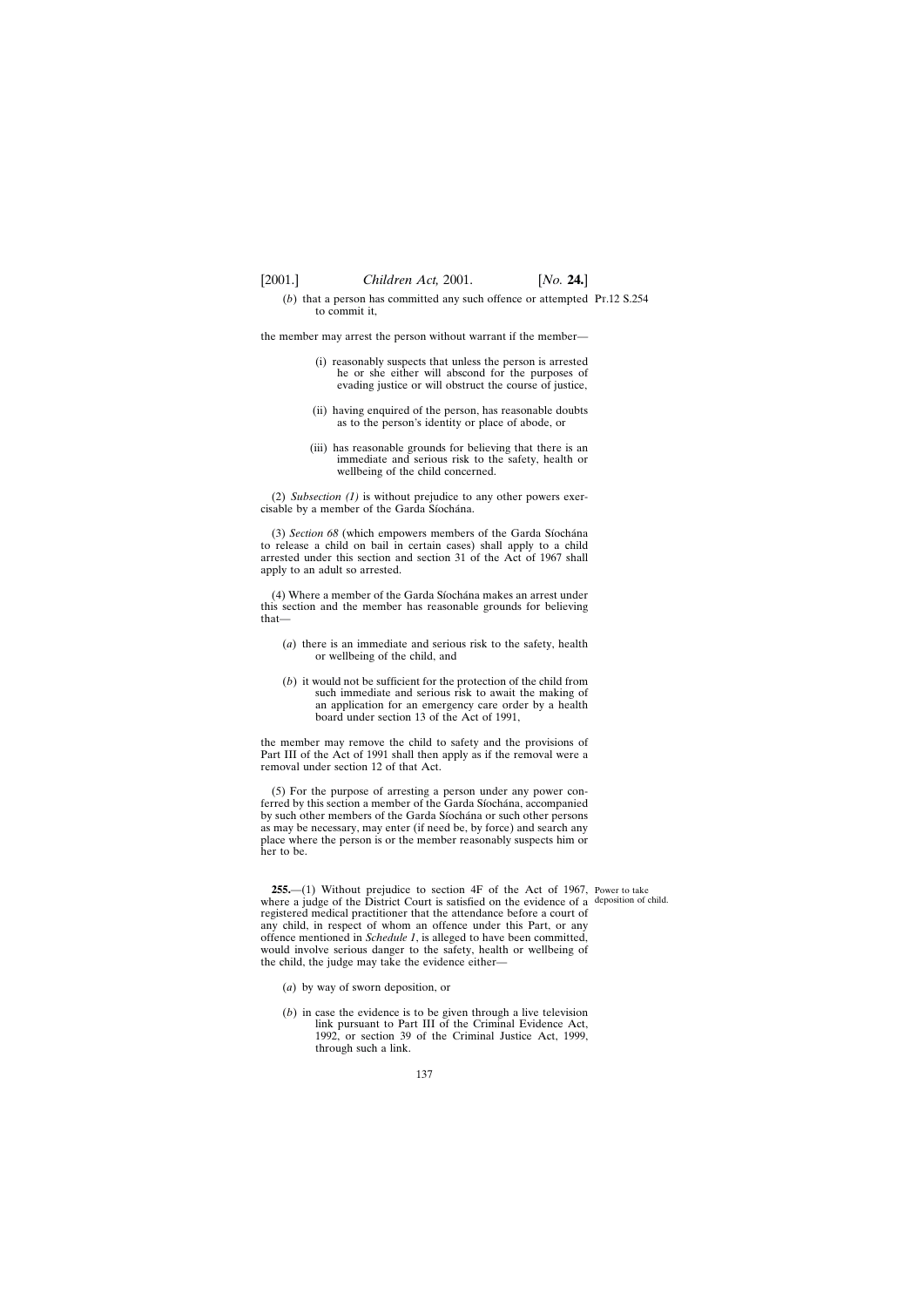Pt.12 S.255

(2) The rules mentioned in section 4F(3) of the Act of 1967 shall apply and have effect in relation to the taking of evidence under *subsection (1)*.

(3) A deposition taken under *subsection (1)* or a videorecording of evidence given by a child under *paragraph (b)* of that subsection shall be deemed to have been taken under section 4F of the said Act of 1967, and section 4G (admissibility of deposition or videorecording) shall apply and have effect accordingly.

(4) Notwithstanding the provisions of this section, in any criminal proceedings for an offence under this Part or any offence mentioned in *Schedule 1*, the evidence of a child under 14 years of age may be taken or received otherwise than on oath or affirmation if the court is satisfied that the child is capable of giving an intelligible account of events which are relevant to those proceedings.

(5) If any child whose evidence is taken as aforesaid makes a statement material in the proceedings concerned which he or she knows to be false or does not believe to be true, the child shall be guilty of an offence and on being found guilty shall be liable to be dealt with as if he or she had been guilty of perjury.

Presumption and determination of age of child victim.

**256.**—(1) Where in a charge or indictment for an offence under this Part or any offence mentioned in *Schedule 1*, except an offence under the Criminal Law Amendment Act, 1885, or the Criminal Law Amendment Act, 1935—

- (*a*) it is alleged that the person by or in respect of whom the offence was committed was a child or was under or had attained any specified age, and
- (*b*) the person appears to the court to have been at the date of the commission of the alleged offence a child or to have been under or to have attained the specified age, as the case may be,

the person shall for the purposes of this Part be presumed, unless the contrary is proved, at that date to have been a child or to have been under or to have attained that age, as the case may be.

(2) Where a person is charged with an offence to which *subsection (1)* applies in respect of a person apparently under a specified age, it shall be a defence to prove that the person was of or over that age.

Clearing of court in certain cases.

**257.**—(1) Where in any proceedings for an offence a person who, in the opinion of the court, is a child is called as a witness, the court may exclude from the court during the taking of his or her evidence all persons except officers of the court, persons directly concerned in the proceedings, *bona fide* representatives of the Press and such other persons (if any) as the court may in its discretion permit to remain.

(2) The powers of a court under this section shall be in addition and without prejudice to any other power of the court to hear proceedings *in camera* or to exclude a witness until his or her evidence is required or to Part III (which relates to evidence through a television link in certain proceedings) of the Act of 1992.

(3) The said Part III and section 22 (which relates to compellability of spouses to give evidence at instance of prosecution in certain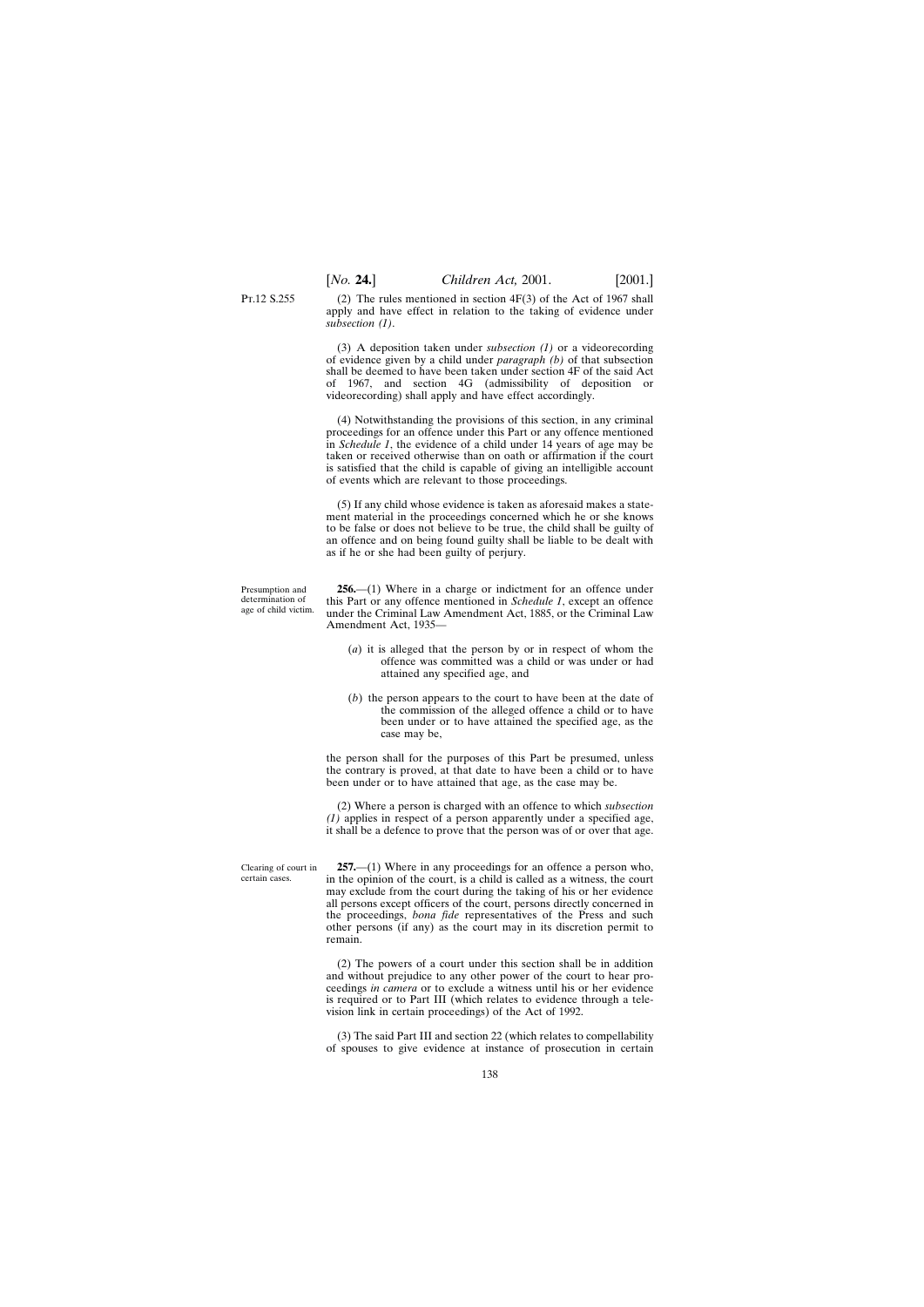[2001.] *Children Act,* 2001. [*No.* **24.**]

cases) of the Act of 1992 are hereby amended by the deletion of ''17 Pt.12 S.257 years'' wherever it occurs and the substitution of ''18 years''.

(4) In this section ''the Act of 1992'' means the Criminal Evidence Act, 1992.

# PART 13

#### **MISCELLANEOUS**

**258.**—(1) Where a person has been found guilty of an offence, Non-disclosure of whether before or after the commencement of this section, and—

certain findings of guilt.

- (*a*) the offence was committed before the person attained the age of 18 years,
- (*b*) the offence is not an offence required to be tried by the Central Criminal Court,
- (*c*) a period of not less than 3 years has elapsed since the finding of guilt, and
- (*d*) the person has not been dealt with for an offence in that 3 year period,

then, after the end of the 3-year period or, where the period ended before the commencement of this section, after the commencement of this section, the provisions of *subsection (4)* shall apply to the finding of guilt.

(2) This section shall not apply to a person who is found guilty of an offence unless he or she has served a period of detention or otherwise complied with any court order imposed on him or her in respect of the finding of guilt.

(3) *Subsection (2)* shall not prevent the application of this section to a person who—

- (*a*) failed to pay a fine or other sum adjudged to be paid by, or imposed on, the person on a finding of guilt or breach of a condition of a recognisance to keep the peace or to be of good behaviour, or
- (*b*) breached any condition or requirement applicable in relation to an order of a court which renders a person to whom it applies liable to be dealt with for the offence in respect of which the order was made.
- (4) (*a*) A person to whom this section applies shall be treated for all purposes in law as a person who has not committed or been charged with or prosecuted for or found guilty of or dealt with for the offence or offences which were the subject of the finding of guilt; and, notwithstanding any other statutory provision or rule of law to the contrary but, subject as aforesaid—
	- (i) no evidence shall be admissible in any proceedings before a judicial authority to prove that any such person has committed or been charged with or prosecuted for or found guilty of or dealt with for any offence which was the subject of that finding, and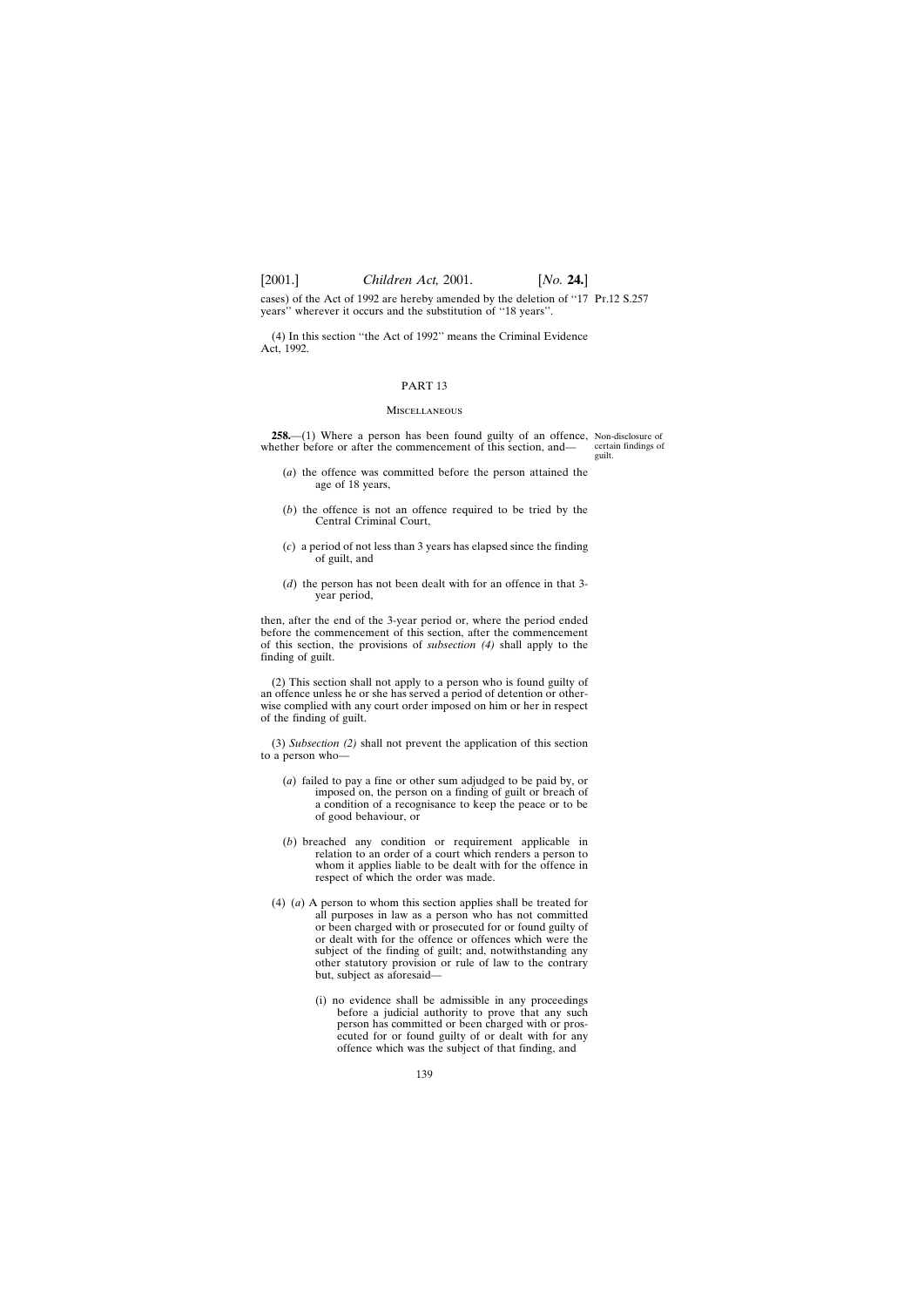P<sub>T</sub>.13 S.258

- (ii) a person shall not, in any such proceedings, be asked, and, if asked, shall not be required to answer, any question relating to his or her past which cannot be answered without acknowledging or referring to a finding or findings to which this section refers or any circumstances ancillary thereto.
- (*b*) Subject to any order made under *paragraph (d)*, where a question seeking information with respect to a person's previous findings of guilt, offences, conduct or circumstances is put to him or her or to any other person otherwise than in proceedings before a judicial authority—
	- (i) the question shall be treated as not relating to findings to which this section applies or to any circumstances ancillary to such findings, and the answer thereto may be framed accordingly, and
	- (ii) the person questioned shall not be subjected to any liability or otherwise prejudiced in law by reason of any failure to acknowledge or disclose any such findings or any circumstances ancillary to the findings in his or her answer to the question.
- (*c*) Subject to any order made under *paragraph (d)*
	- (i) any obligation imposed on any person by any rule of law or by any agreement or arrangement to disclose any matters to any other person shall not extend to requiring him or her to disclose a finding to which this section applies or any circumstances ancillary to the finding (whether the finding is his or her own or another's), and
	- (ii) a finding to which this section applies, or any circumstances ancillary thereto or any failure to acknowledge or disclose a finding to which this section applies or any such circumstances, shall not be a proper ground for dismissing or excluding a person from any office, profession, occupation or employment, or for prejudicing him or her in any way in any occupation or employment.
- (*d*) The Minister may by order make such provision as in his or her opinion is appropriate—
	- (i) for excluding or modifying the application of either or both of *subparagraphs (i)* and *(ii)* of *paragraph (b)* in relation to questions put in such circumstances as may be specified in the order, or
	- (ii) for exceptions from the provisions of *paragraph (c)* in relation to such cases, and findings of such a description, as may be so specified.

(5) An order under *subsection (4)(d)* may be amended or revoked by the Minister, including an order under this subsection.

(6) A draft of any order proposed to be made under this section shall be laid before each House of the Oireachtas and the order shall not be made until a resolution approving of the draft has been passed by each such House.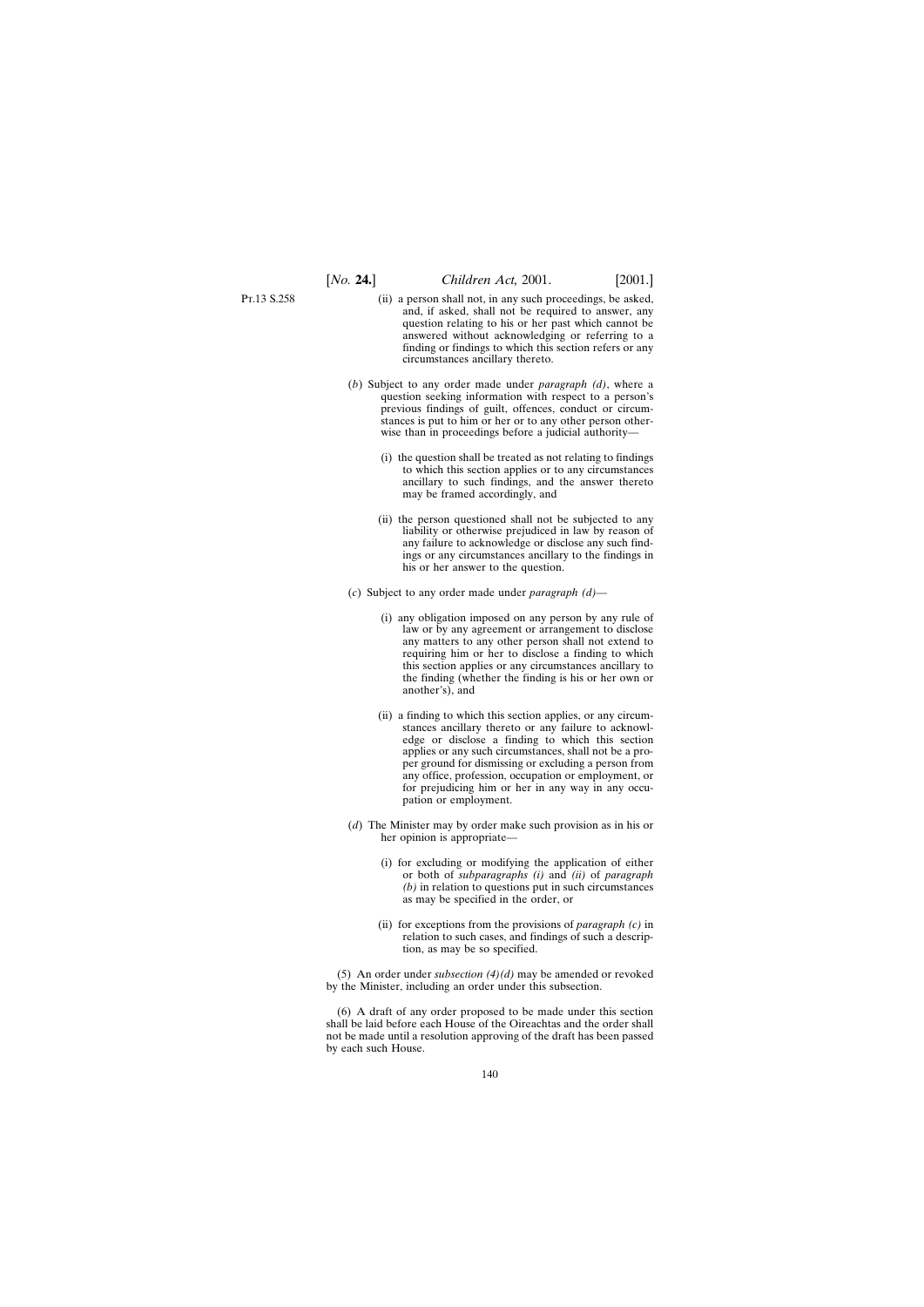(7) For the purposes of this section any of the following circum-Pt.13 S.258 stances are circumstances ancillary to a finding, that is to say:

- (*a*) the offence or offences which were the subject of the finding,
- (*b*) the conduct constituting that offence or those offences,
- (*c*) any process or proceedings preliminary to the finding,
- (*d*) any penalty imposed in respect of it,
- (*e*) any proceedings (whether by way of appeal or otherwise) for reviewing any such finding or penalty,
- (*f*) anything done in pursuance of or undergone in compliance with any such penalty.

(8) For the purposes of this section ''proceedings before a judicial authority'' includes, in addition to proceedings before a court, proceedings before any tribunal, body or person having power—

- (*a*) by virtue of any statutory provision, law, custom or practice,
- (*b*) under the rules governing any association, institution, profession, occupation or employment, or
- (*c*) under any provision of an agreement providing for arbitration with respect to questions arising thereunder,

to determine any question affecting the rights, privileges, obligations or liabilities of any person, or to receive evidence affecting the determination of any such question.

**259.**—While a child remains under the supervision of a probation Duties of probation and welfare officer pursuant to this Act, whether in accordance with officers. an order of a court or otherwise, the officer shall, subject to the directions of the court, where appropriate, and in addition to the terms of and any conditions attaching to any particular placement—

- (*a*) visit, assist, advise and befriend the child and, where feasible, the child's parents or guardian or other adult in whose residence the child may be residing,
- (*b*) see that the child observes the terms and any conditions attaching to the supervision, and
- (*c*) when necessary and appropriate, endeavour to find the child suitable employment and accommodation.

**260.**—Where a child is under the supervision of a probation and Interference with welfare officer or a juvenile liaison officer pursuant to this Act, it supervisor. shall not be lawful for the child's parents or guardian to exercise, as respects the child, their rights and powers as parents or guardian in such a manner as to interfere with the supervision of the child by the probation and welfare officer or the juvenile liaison officer, as the case may be.

**261.**—(1) Where, pursuant to this Act, a child is required to remain Powers of Garda in a specified residence for specified periods, any member of the Síochána.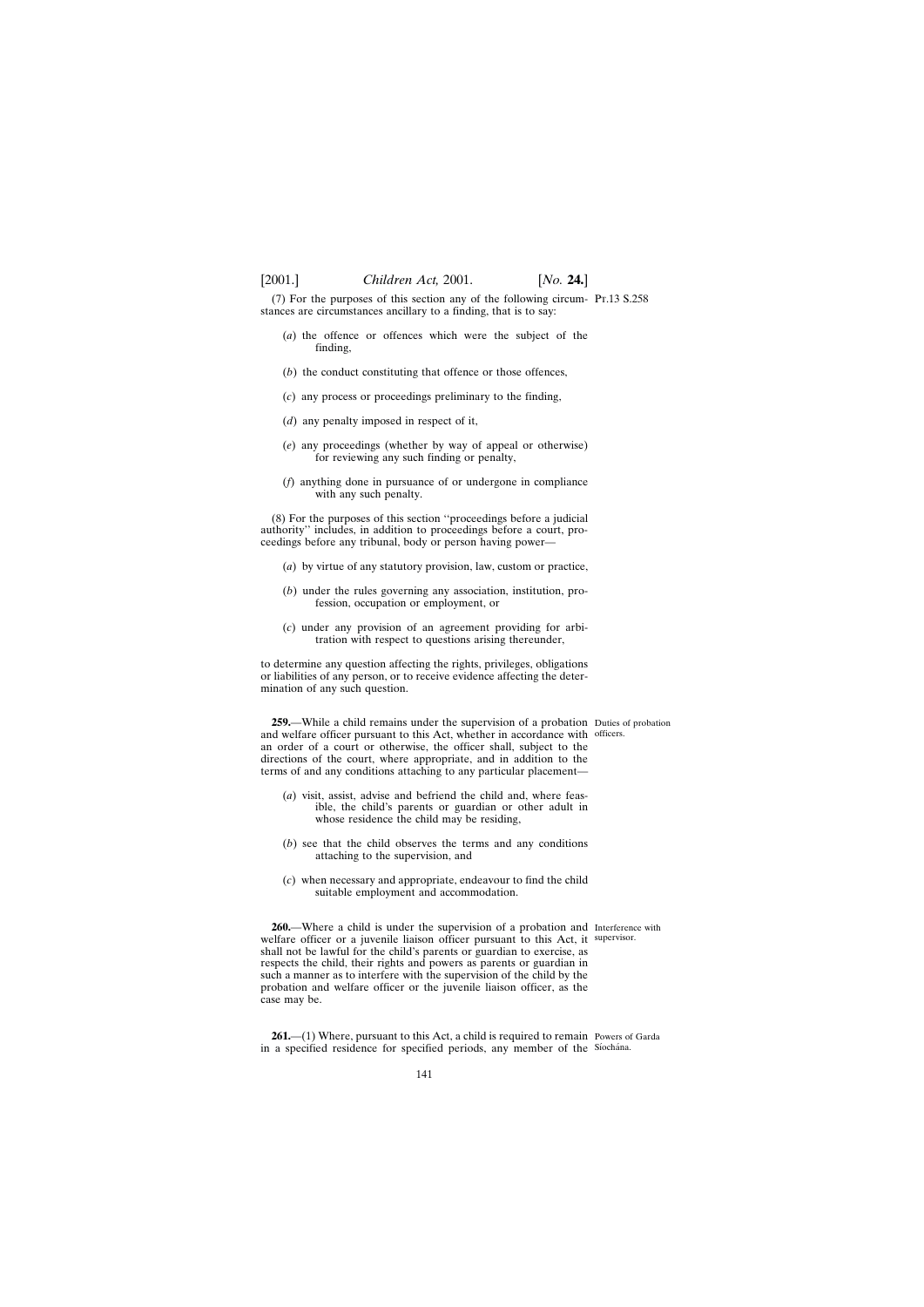P<sub>T</sub>.13 S.261 Garda Síochána may call to the residence, at any reasonable time within a period during which the child is required to remain there, for the purpose of establishing that the child is present in the residence at that time.

> (2) The member may request any adult at the residence to produce the child to the member, and failure to do so shall give rise to an inference that the child is not at that time present in the residence.

> (3) In any proceedings against a child for failure to comply with any term or condition of a court order that required the child to remain in a specified residence, a failure under *subsection (2)* to produce the child may be accepted by a court as evidence of noncompliance with the order.

> (4) Such a failure to produce a child may also render the child, if detained in a children detention school, ineligible for temporary leave from the school in accordance with the rules of the school in that respect.

Delegation by principal probation and welfare officer.

**262.**—(1) The principal probation and welfare officer may, in writing, delegate to a named officer of the probation and welfare service of a specified grade, position or description any specified function of the principal probation and welfare officer under this Act and may revoke the delegation.

(2) The delegation of a function under this section is without prejudice to the right of the principal probation and welfare officer to continue to exercise the function.

(3) The performance of any function delegated under this section shall be subject to the general superintendence and control of the principal probation and welfare officer and to such limitations (if any) as may be specified in the instrument of delegation or at any time thereafter.

**263.**—(1) A child may be detained temporarily, but in no case for a period exceeding 24 hours, in a Garda Síochána station or in any other place, being a place designated for the purpose by the Minister, with the agreement of its owner—

- (*a*) while in transit to a court from a junior remand centre, remand centre, children detention school or children detention centre designated as such under *section 150(1)*,
- (*b*) while a case in which the child is involved is at hearing, or
- (*c*) while awaiting removal pursuant to this Act to a junior remand centre, remand centre, children detention school or children detention centre so designated.

(2) The provisions of *section 56* (separation of children from adults in Garda Síochána stations) shall apply to a child detained in a Garda Síochána station under *subsection* (1).

Research.

Temporary accommodation of children.

> **264.**—The Minister may conduct or assist other persons in conducting research into any matter connected with children who are considered at risk of committing offences, who have admitted committing offences or who appear before the courts charged with offences.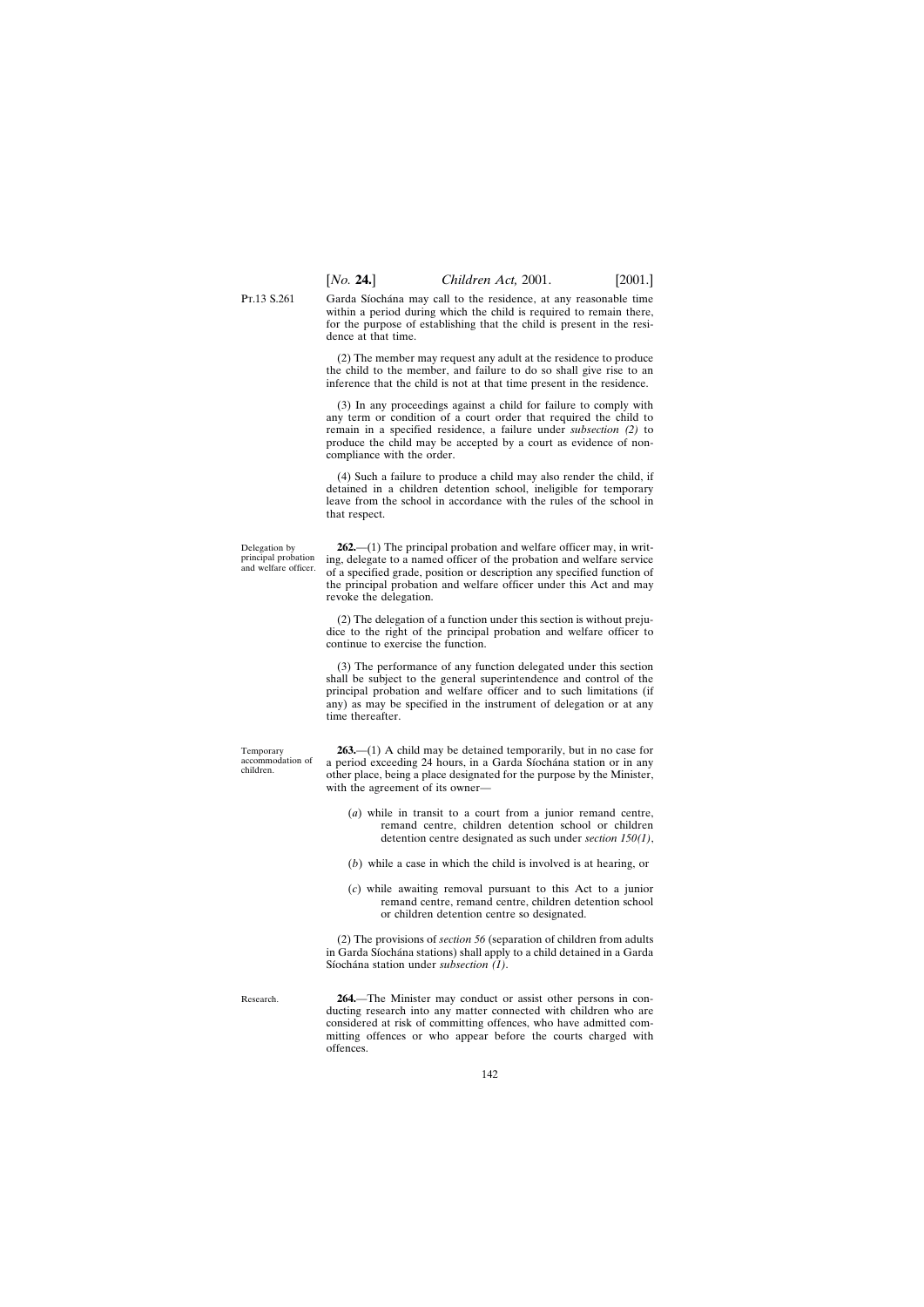**265.—An appeal shall lie to the Circuit Court from an order of the PT.13** Children Court or the District Court committing a child to a children Right of appeal. detention school or a place of detention designated under *section 150*.

**266.**—Section 5 of the Criminal Law (Rape) Act, 1981, is hereby Amendment of amended by the substitution of "*section 75* (which provides for the section 5 of summary trial in certain cases of persons under the age of 18 years who are charged with indictable offences) of the *Children Act, 2001*'' for ''the Summary Jurisdiction over Children (Ireland) Act, 1884, as amended by section 133(6) of the Children Act, 1908, and section 28 of the Children Act, 1941 (which provides for the summary trial in certain cases of persons under the age of 17 who are charged with indictable offences)''.

**267.**—(1) The Act of 1991 is hereby amended—

- (*a*) in paragraphs (*a*) and (*b*) of section 17(2) (period in care of health board under interim care order), by the substitution of ''twenty-eight days'' for ''eight days'', and 59 of Act of 1991.
- (*b*) in section 59 (definitions for purposes of Part VIII), by the deletion of paragraph (*c*) from the definition of ''children's residential centre''.

(2) References in Part V (Jurisdiction and Procedure) of the Act of 1991 to Part IV of that Act shall be construed as including references to Parts IVA and IVB (inserted by *section 16*) thereof.

**268.**—While a child is in the care of a health board pursuant to Children in care of any provision of this Act, the health board shall—

- (*a*) have the like control over the child as if it were his or her parent, and
- (*b*) do what is reasonable (subject to the provisions of this Act) in all the circumstances of the case for the purpose of safeguarding or promoting the child's health, development or welfare.

**269.**—Where a person who is charged with an offence is brought Presumption and before a court and it appears to the court that the person is a child, determination of the court shall make due inquiry as to the age of the person, and for age. that purpose shall take such evidence on oath as may be forthcoming at the hearing of the case, but an order or judgment of the court shall not be invalidated by any subsequent proof that the age of the person has not been correctly stated to the court, and the age presumed or declared by the court to be the age of the person so brought before it shall, for the purposes of this Act, be deemed to be the true age of that person.

**270.**—(1) Where—

(*a*) an entertainment for children or any entertainment at which the majority of the persons attending are children is provided,

Safety of children at entertainments.

health board.

Criminal Law (Rape) Act, 1981.

Amendment of sections 17(2) and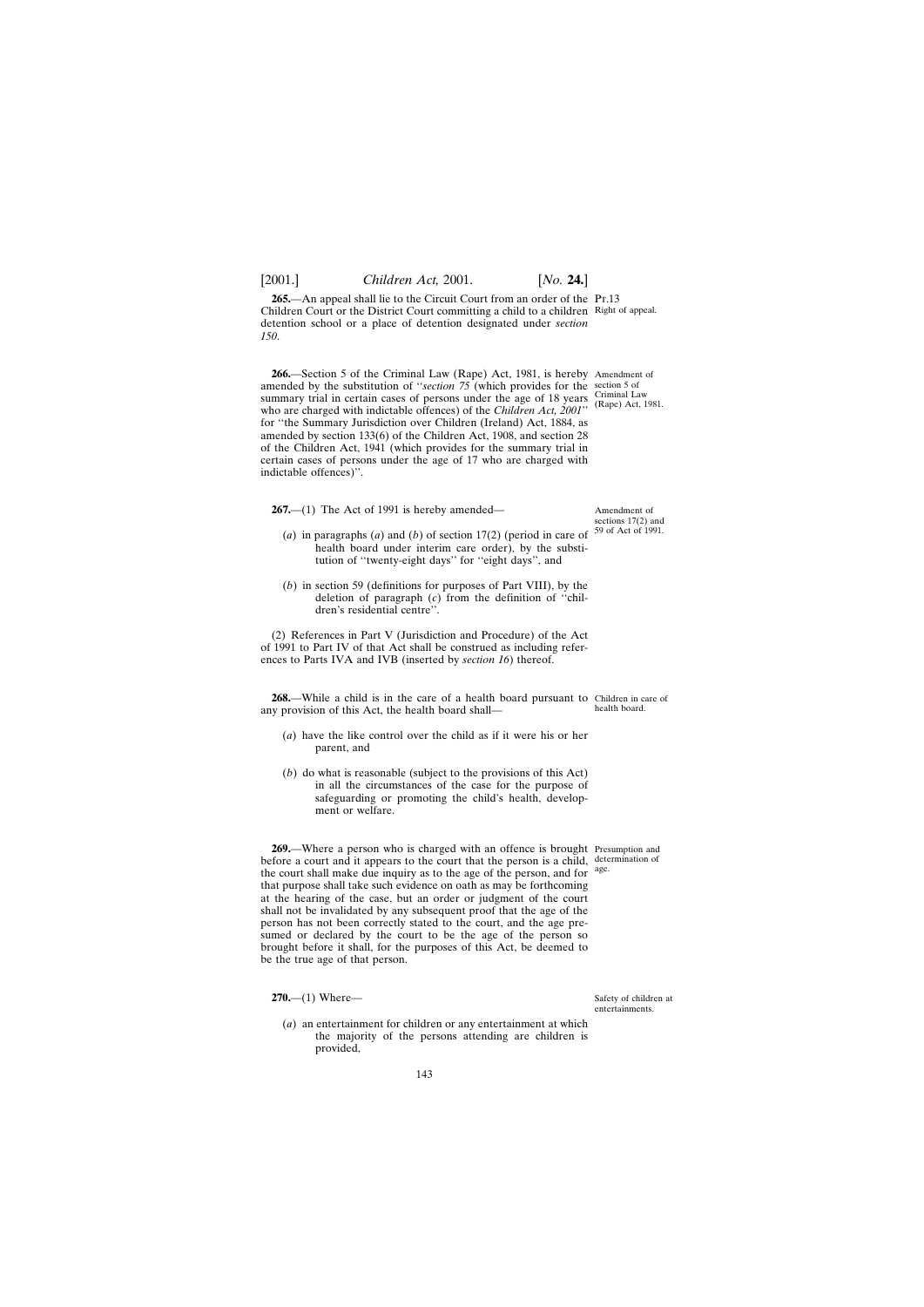Pr.13 S.270

- (*b*) the number of children who attend the entertainment exceeds one hundred, and
- (*c*) access to any part of the building in which children are accommodated is by stairs, escalator, lift or other mechanical means,

it shall be the duty of the person who provides the entertainment—

- (i) to station and keep stationed wherever necessary a sufficient number of adult attendants, properly instructed as to their duties, so as to prevent more children or other persons being admitted to any such part of the building than that part can properly accommodate,
- (ii) to control the movement of the children and other persons admitted to any such part while entering and leaving, and
- (iii) to take all other reasonable precautions for the safety of the children.

(2) Where the occupier of a building permits, for hire or reward, the building to be used for the purpose of an entertainment, he or she shall take all reasonable steps to ensure that the provisions of this section are complied with.

(3) If any person on whom any obligation is imposed by this section fails to fulfil it, he or she shall be liable, on summary conviction, in the case of a first offence, to a fine not exceeding £500 or imprisonment for a term not exceeding 6 months or both and, in the case of a second or subsequent offence, to a fine not exceeding £1,500 or imprisonment for a term not exceeding 12 months or both.

(4) A member of the Garda Síochána may enter any building in which he or she has reason to believe that such an entertainment as aforesaid is being, or is about to be, provided with a view to seeing whether the provisions of this section are complied with.

(5) This section shall not apply to any entertainment given in a private residence.

Exclusion of members of Defence Forces.

**271.**—For the purposes of this Act, persons under 18 years of age who are enlisted members of the Defence Forces shall not be regarded as children in any case where they are subject to military law as governed by the Defence Acts, 1954 to 1998.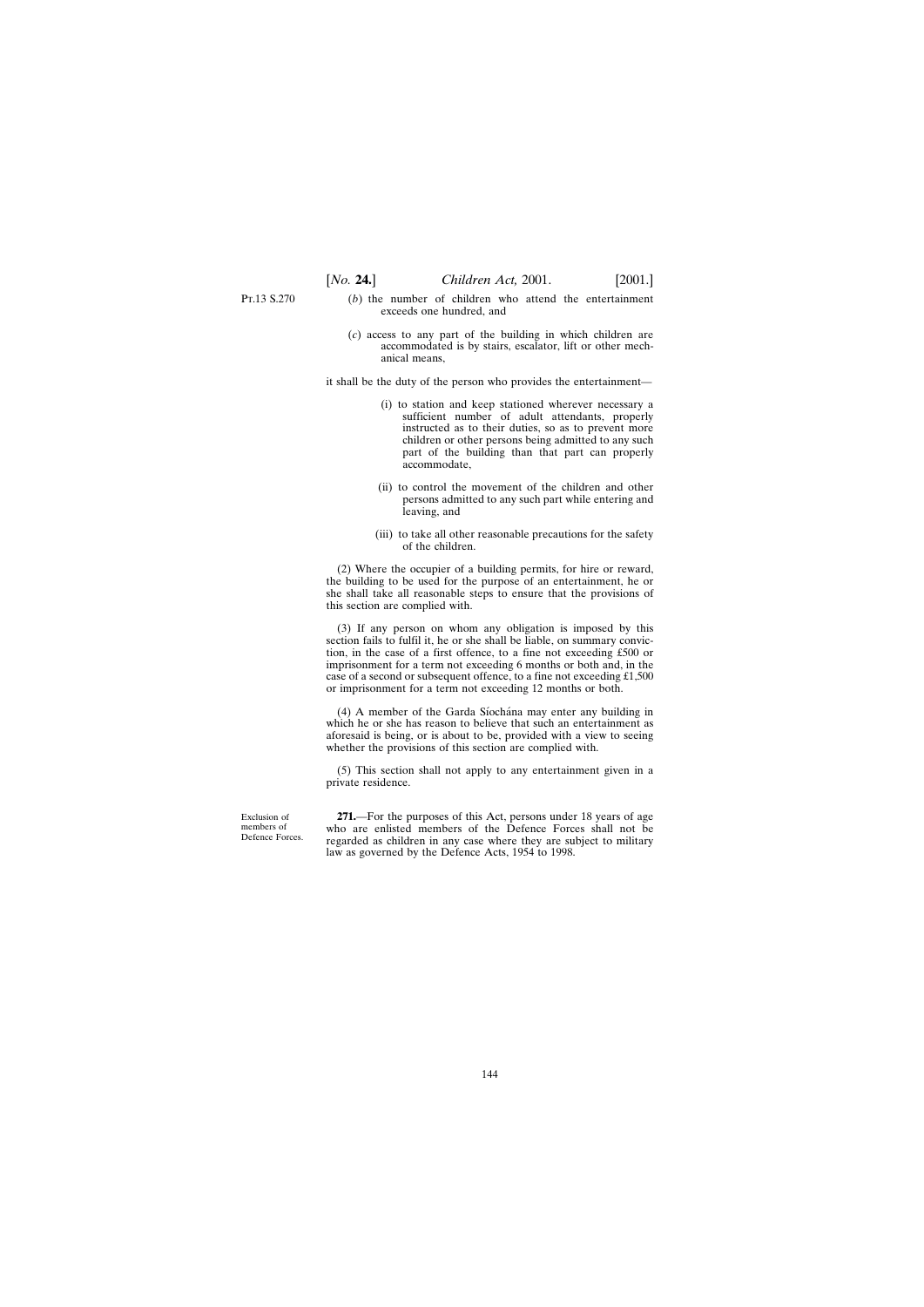### Offences Against Children

*Sections 251* and *253* to *256*.

- 1. The murder or manslaughter of a child.
- 2. Any offence under the Criminal Law Amendment Act, 1885, in respect of a child.
- 3. Any offence under the Punishment of Incest Act, 1908, in respect of a child.
- 4. Any offence under the Criminal Law Amendment Act, 1935, in respect of a child.
- 5. Any offence under the Criminal Law (Rape) Act, 1981, in respect of a child.
- 6. Any offence under the Criminal Law (Rape) (Amendment) Act, 1990, in respect of a child.
- 7. Any offence under the Criminal Law (Sexual Offences) Act, 1993, in respect of a child.
- 8. Any offence under the Non-Fatal Offences against the Person Act, 1997, in respect of a child.
- 9. Any offence under the Child Trafficking and Pornography Act, 1998, in respect of a child.
- 10. Any offence under the Dangerous Performances Acts, 1879 and 1897.
- 11. Any other offence involving bodily injury to a child.